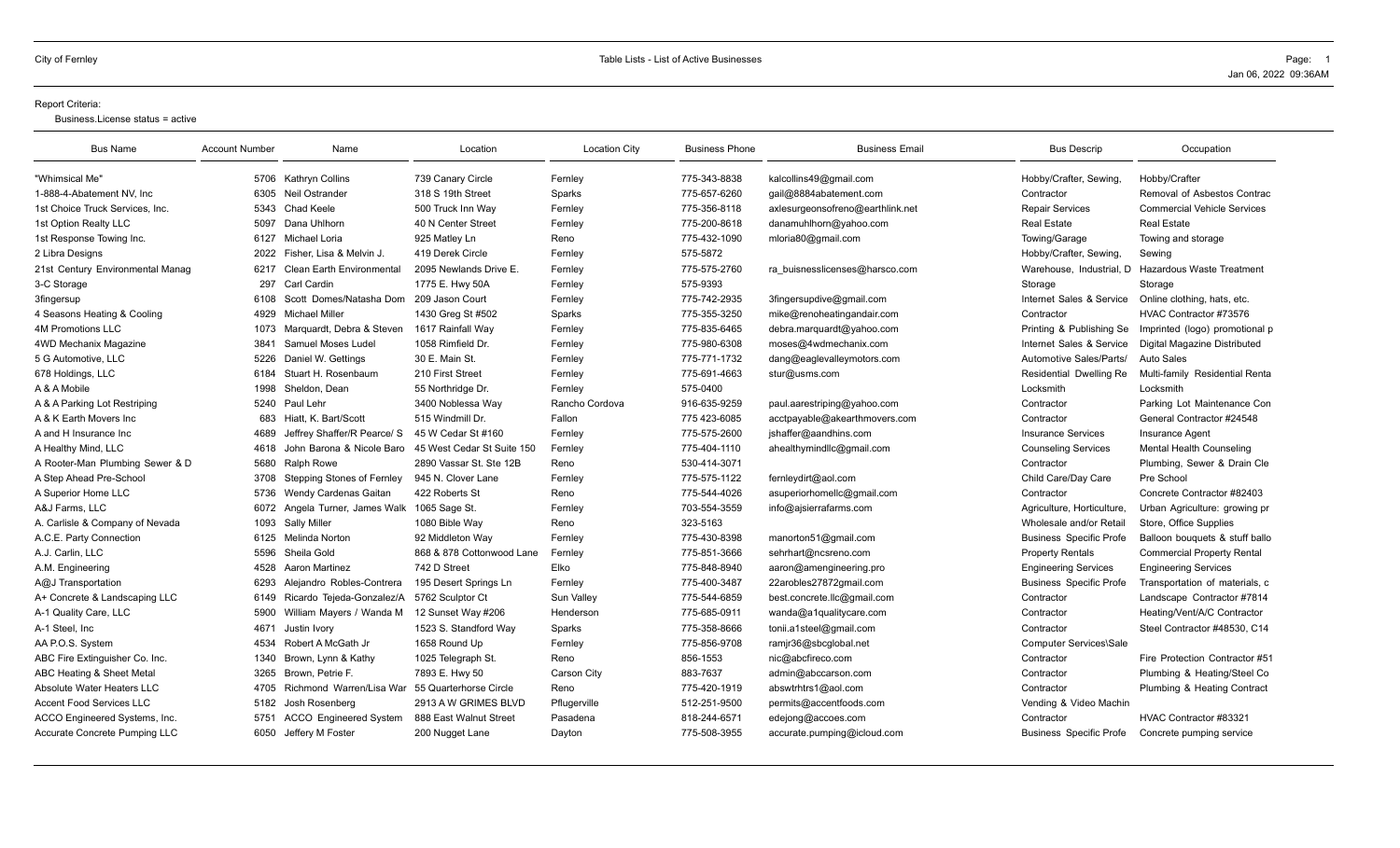| <b>Bus Name</b>                    | <b>Account Number</b> | Name                             | Location                    | <b>Location City</b>  | <b>Business Phone</b> | <b>Business Email</b>             | <b>Bus Descrip</b>             | Occupation                            |
|------------------------------------|-----------------------|----------------------------------|-----------------------------|-----------------------|-----------------------|-----------------------------------|--------------------------------|---------------------------------------|
| Ace Plumbing, Heating & Air Condit |                       | 3197 Silva, Clarence T.          | 16 Salvadore Dr., Unit #C   | Fernley               | 775-835-0303          | 7tomsilva@gmail.com               | Contractor                     | Refrigeration/HVAC Plumbing           |
| Action Electric, Inc.              | 2361                  | Chad Johnson                     | 901 Meredith Way            | Sparks                | 775-322-6633          | arleen@actionelectricinc.com      | Contractor                     | Electrical Contractor #22600          |
| <b>Action Glass Carson LTD</b>     | 5652                  | Doug Ferrin                      | 250 Logan Ln #330           | Fernley               | 775-575-9993          | actionglasscarson@gmail.com       | Automotive Sales/Parts/        | Mobile Auto Glass Replace &           |
| Action Mobile Oil Change LLC       |                       | 5872 Jim Guthrie                 | 695 Sage St.                | Fernley               | 775-303-5082          | actionmobileoil@yahoo.com         | Automotive Sales/Parts/        | Oil change/filter change              |
| <b>ADL Construction Inc.</b>       | 4891                  | <b>Alfonso Martinez</b>          | 5301 Longley Lane #120      | Reno                  | 775-622-0610          | info@adlframing.com               | Contractor                     | Carpentry Contractor #42753           |
| ADS LLC                            | 6077                  | Joseph Goustin                   | 3447 Investment Blvd, Suite | Hayward               | 314-952-9403          | lespinal@idexcorp.com             | <b>Business Specific Profe</b> | <b>Wastewater Monitoring</b>          |
| <b>ADT LLC of Delaware</b>         | 5355                  | <b>ADT LLC of Delware</b>        | 670 South Rock Blvd.        | Reno                  | 561-322-4878          | debratucker@adt.com               | Contractor                     | Security Alarm Systems Contr          |
| Advance Installations, Inc.        | 1864                  | Jennifer Laguna and Tom          | 1914 Hymer Ave.             | Sparks                | 359-1468              | jennifer@advanceinstallations.com | Contractor                     | General Eng/Building Contrac          |
| Advanced Companies, Inc. dba Ad    | 3413                  | Bellon, Jerry T.                 | 40165 Truckee Airport Rd St | Truckee               | 851-0661              | ap@aasphalt.com                   | Contractor                     | General Engineering Contract          |
| <b>Advanced Locksmith Services</b> | 2595                  | Morby, Vance & Leah              | 8070 Caceres                | <b>SPARKS</b>         | 425-5005              | advlock@charter.net               | Locksmith                      | Locksmith                             |
| Advanced Overhead Garage Door      | 4577                  | Andreas Jenny                    | 234 Milke Court             | Sparks                | 775-356-0444          | advohd@yahoo.com                  | Contractor                     | Overhead Doors Contractor #           |
| <b>Advanced Window Blinds</b>      | 5362                  | <b>Kelly Syas</b>                | 2778 Alessandro Drive       | <b>Sparks</b>         | 775-276-7875          | kellysyas@yahoo.com               | Wholesale and/or Retai         | Sales & Installation of Interior      |
| Aecom Technical Services, Inc.     | 5327                  | <b>Thomas Guinn</b>              | 1 East First Street         | Reno                  | 804-482-6338          | katelyn.flippin@aecom.com         | <b>Engineering Services</b>    | <b>Engineering Services</b>           |
| AFC Sushi @ Walmart 4370           | 3351                  | <b>Advanced Fresh Concepts</b>   | 1550 E. Newlands Dr. Fernle | Fernley               | 775-575-4832          | hdinspections@afcsushi.com        | Restaurant/Fast Food/F         | Sushi take out in Wal Mart #4         |
| <b>Agincourt Appraisal Service</b> | 3488                  | O'Toole, Cindy                   | 1510 Truckee Lane           | Fernley               | 775-343-8720          |                                   | <b>Real Estate</b>             | Residential Appraisal/Valuatio        |
| Agru America, Inc.                 | 3868                  | Alois Gruber, GMBH               | 2000 East Newlands Dr.      | Fernley               | 843-546-0600          | royce@agruamerica.com             | Warehouse, Industrial, D       | <b>Plastic Manufacturing</b>          |
| AGS, A Delaware Limited-Liability  | 6207                  | AGS Capital, LLC Managin         | 6775 S. Edmond Street, Suit | Las Vegas             | 702-722-6700          | licensing@playags.com             | <b>Slot Machine Services</b>   | Supplier of slot machines, tabl       |
| Aire-Master of Reno                | 4848                  | <b>Odorbusters LLC</b>           | 960 Matley Lane Suite 1     | Reno                  | 775-276-2692          | reno@airemaster.com               | <b>Cleaning Services</b>       | <b>Janitorial Service</b>             |
| Airgas USA, LLC                    | 4314                  | Douglas Jones                    | 3737 Worsham Ave            | Long Beach            | 562-627-3130          |                                   | <b>Delivery Service</b>        |                                       |
| AIT Advanced Interpreting & Transl | 4712                  | Carl Webb & Orlando Yara         | 1731 Rose Summit Lane       | Reno                  | 775-342-8043          | aitinterpreters@gmail.com         | <b>Misc Services</b>           |                                       |
| AJ Construction, LLC               | 6187                  | Joshua Carradine                 | 1895 E US 50                | <b>Silver Springs</b> | 775-577-6415          | joshc@ajconstructionnv.com        | Manufactured Home Sal          | Manufactured Homes Sales &            |
| Alan G Carbiener                   | 4724                  | Alan G Carbiener                 | 191 Sam Clemens Ave         | Dayton                | 775-657-1785          | alanthetoolguy@gmail.com          | Wholesale and/or Retail        | <b>Mobile Tool Sales</b>              |
| Alcal Specialty Contracting, Inc.  | 1341                  | Darren Morris, President         | 650 Spice Island Dr.        | Sparks                | 916-631-6572          | pcbs.finance@alcal.com            | Contractor                     | Roofing&Siding/Carpentry/Me           |
| Alder Creek Cabinetry LLC          | 6104                  | Chris & June Somerville          | 1415 Greg Street            | Sparks                | 775-313-7653          | aldercreekcabinetry@gmail.com     | Contractor                     | Carpentry Contractor #78843           |
| Alex Cleaning                      | 4474                  | <b>Felicitas Hernandez</b>       | 1519 Trubode Lane           | Fernley               | 775-842-0108          | alexander5117@yahoo.com           | <b>Cleaning Services</b>       | <b>Residential Cleaning Service</b>   |
| Alexander Mechanical LLC           | 6222                  | Jimmy Kinley & Jeremy Gr         | 537 Vista Blvd              | Sparks                | 775-233-7318          | ann@alexandermech.com             | Contractor                     | <b>HVAC &amp; Plumbing Contractor</b> |
| <b>Alexis Shively</b>              |                       | 6062 Alexis Shively              | 150 East Main St.           | Fernley               | 775-971-7468          | alexissshively604@gmail.com       | Hair/Nail/Tanning/Spa S        | Nail Technician                       |
| Ali's Sunshine Daycare             | 6271                  | Alicia Baca                      | 1345 Nevada Pacific Blvd    | Fernley               | 909-419-0744          | reyda1@yahoo.com                  | Child Care/Day Care            | Home Daycare                          |
| All About Pest Control, Inc.       | 3896                  | Michael Karl Teeter              | PO Box 2255                 | Dayton                | 775-246-1415          | mteeter2003@yahoo.com             | Pest Control                   |                                       |
| All American Asphalt, Inc.         | 4432                  | Antelmo, Lara                    | 1565 Trainer Way            | Reno                  | 775-745-7475          | aaasealing96@yahoo.com            | Contractor                     | General Eng Contractor #581           |
| All American Auto Body Fernley LL  | 6274                  | Steve Binau II / John L. Bri     | 250 Logan Lane Ste. 330     | Fernley               | 775-575-9993          | john@allamericanab.com            | Automotive Sales/Parts/        | <b>Collision Repair Shop</b>          |
| All American Lock & Safe Inc.      | 3782                  | Darryl & Lori Stephens           | 4334 Setting Sun Dr         | Sparks                | 775-626-5397          | ds.Allamericanlock@sbcglobal.net  | Locksmith                      | Locksmith                             |
| All Around Property Preservation   |                       | 4910 Kristopher Allis            | 2590 Truckee St.            | <b>Silver Springs</b> | 775-443-8310          | allaround790@gmail.com            | Handyman                       | Handyman                              |
| All Eagle, LLC                     | 5624                  | <b>Teresa Sidle</b>              | 4865 Joule St #C3           | Reno                  | 775-400-8290          | admin@alleaglellc.com             | Contractor                     | A-General Engineering Contr           |
| All in Bookkeeping LLC             | 6068                  | Gina Johnson                     | 880 Truckee Lane            | Fernley               | 775-742-8738          | allinbookkeeping1@gmail.com       | Accounting/Tax/Bookee          | Bookkeeping for businesses            |
| All In Graphix                     | 4696                  | Mike Thompson & Cheryl T         | 350 E Main St               | Fernley               | 775-980-6933          | allingraphix@gmail.com            | Interior/Graphic/Home D        | Graphic Design Service: Sign          |
| All Out Companies, LLC             | 4337                  | Justin Frisk LLC                 | 1920 Farm District Road     | Fernley               | 775-575-7766          | justin@alloutcompanies.com        | Wholesale and/or Retail        | Garden Nursery                        |
| All Out Electric LLC               | 3954                  | Charles Accarate, Justin Fr      | 1920 Farm District Rd       | Fernley               | 775-575-7766          | alloutelectric@gmail.com          | Contractor                     | Electrical Contractor C-2, #75        |
| All Out Fence, LLC                 | 5332                  | Charles Azcarate Justin Fri      | 1920 Farm District Rd.      | Fernley               | 775-575-7766          | chuck@alloutcompanies.com         | Contractor                     | Fencing & Playground Equip            |
| All Out Gutters LLC                | 5493                  | <b>Charles Azcarate</b>          | 1920 Farm District Rd.      | Fernley               | 775-575-7766          | stacey@alloutcompanies.com        | Contractor                     | Metal Contractor #60640A (G           |
| All Out Lawn Care                  |                       | 3415 Chuck Azcarat, Justin Frisk | 1920 Farm District Rd       | Fernley               | 775-575-7766          |                                   | Contractor                     | Landscape Contractor C-10, #          |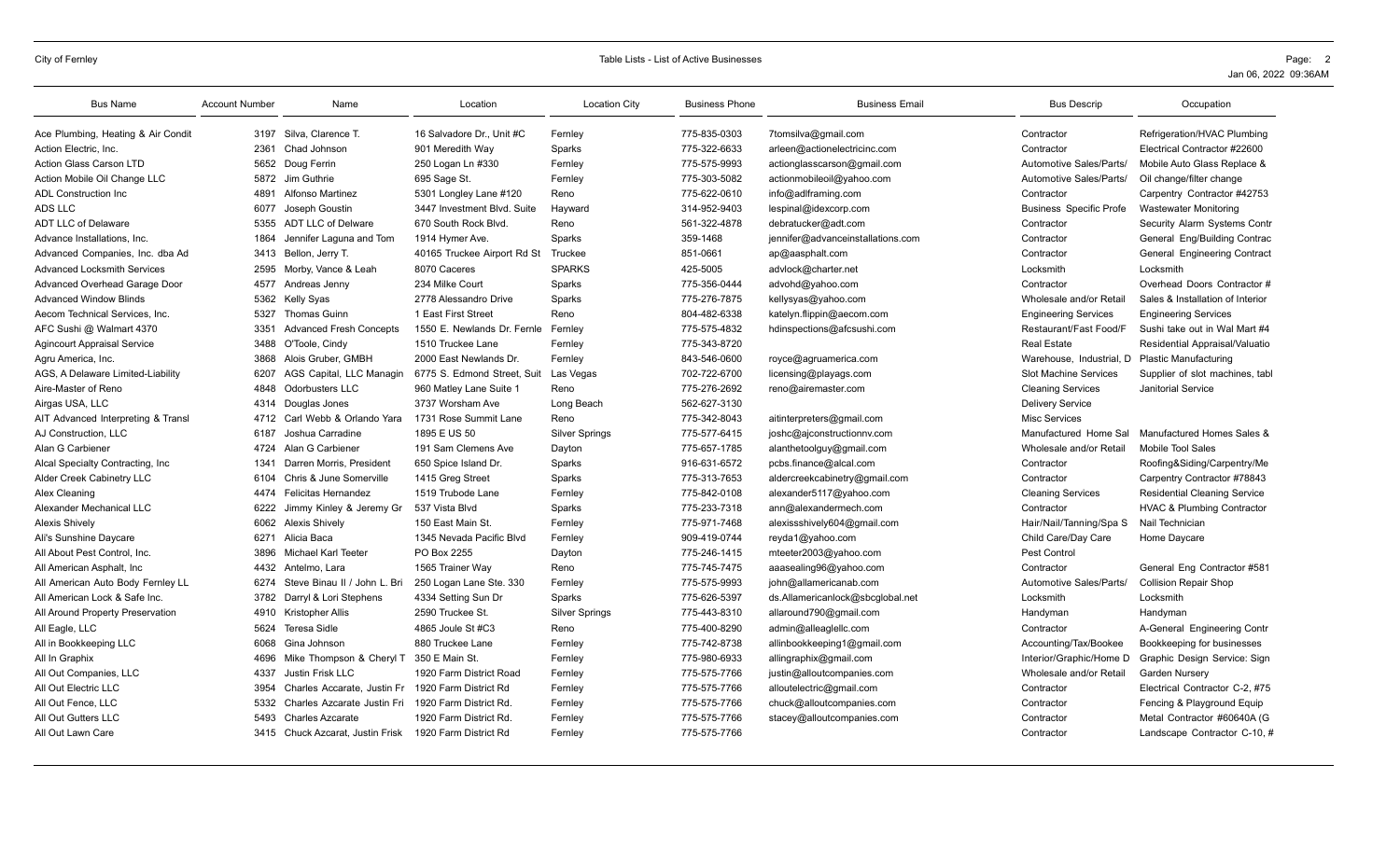| <b>Bus Name</b>                      | <b>Account Number</b> | Name                            | Location                     | <b>Location City</b> | <b>Business Phone</b> | <b>Business Email</b>                | <b>Bus Descrip</b>             | Occupation                       |
|--------------------------------------|-----------------------|---------------------------------|------------------------------|----------------------|-----------------------|--------------------------------------|--------------------------------|----------------------------------|
| All Out Patio Solutions, LLC         |                       | 3380 Azcarate, Charles & Kelsey | 1920 Farm District Road      | Fernley              | 775-575-7766          | stacey@alloutcompanies.com           | Contractor                     | Steel Reinforcing/Erecting Co    |
| All Points Electric LLC              | 6130                  | Danny Sandoval & Brenda         | 5600 Grass Valley Road       | Reno                 | 775-741-5555          | allpointselectricnv@gmail.com        | Contractor                     | Residential, Commercial, Indu    |
| All Pro Security, Inc                | 2143                  | Kolakowski. Timothy J.          | 1295 E. Moana Ln Ste #D      | Reno                 | 284-3644              | allprosecurity@hotmail.com           | Contractor                     | Electrical Contractor #56430.    |
| All Service Clean Up                 | 6268                  | Mason Mull                      | 320 S. Center St.            | Fernley              | 75-843-6341           | ascmull@gmail.com                    | <b>Cleaning Services</b>       | Yard clean-up & removal of tr    |
| Allegiance Heating Cooling & Plum    | 5998                  | John & Michelle Isenberg        | 1250 E Greg #20              | Sparks               | 775-626-1212          | allegianceinc@yahoo.com              | Contractor                     | Air Conditioning Contractor #6   |
| Allied Electric Inc.                 | 1311                  | <b>Christopher Perera</b>       | 55 Freeport Blvd., #14       | Sparks               | 775-525-5615          | chris@alliedelectricnv.com           | Contractor                     | Contractor 11000A, C-2, Elect    |
| Allied Sanitation and Septic Service | 4828                  | E John Snyder                   | 830 W Bridge Street          | Yerington            | 775-781-4075          | macjohn@alliednv.com                 | Misc Services                  |                                  |
| Alpine Helicopter Service Inc.       | 4250                  | Joel C. Dozhier                 | 11001 West Hwy 12            | Lodi                 | 209-368-8530          | alpinehelicopter@sbcglobal.net       | <b>Business Specific Profe</b> | <b>Mosquito Abatement</b>        |
| Alpine Roofing Co., Inc.             | 1579                  | Coyne, Patrick & Joseph         | 25 Greg Street               | Sparks               | 775-358-7663          | teri@alppineroofing.net              | Contractor                     | Roofing & Siding Contractor #    |
| Al's Certified Safe & Lock           | 5918                  | John Allen Woods                | 25 Granada St.               | Fernley              | 775-325-1415          | awoods@alsalarm.com                  | Locksmith                      | Locksmith                        |
| Alston Construction Company, Inc.    | 2951                  | Paul D. Little                  | 980 Sandhill Road, Suite 10  | Reno                 | 916-340-2400          | awhite@alstonco.com                  | Contractor                     | General Building Contractor #    |
| AmberCreek Counseling & Recover      | 4268                  | Lisa Almada; Laura Bage         | 415 Highway 95A Building G   | Fernley              | 775-575-2144          | lauraleigh@ambercreek.org            | <b>Counseling Services</b>     | Counseling & Recovery Servi      |
| <b>AMD Pizza LLC</b>                 | 6002                  | <b>Charles Riddle</b>           | 1510 E Newlands Dr. #2       | Fernley              | 801-999-4245          | amdpizza@outlook.com                 | Restaurant/Fast Food/F         | Restaurant: Pizza delivery an    |
| Ameresco, Inc.                       |                       | 4145 Ameresco Inc               | 111 Speen Street, Ste 410    | Framingham           | 508-661-2200          | CLS-BLMS@wolterskluwer.com           | Contractor                     | General Building Contractor #    |
| American Arms LLC                    | 5890                  | Desiree Nelson/Nicholas N       | 696 Raptor Way               | Fernley              | 509-237-1615          | hityourmark@hotmail.com              | <b>Business Specific Profe</b> | Buying/Selling, Manufacturing    |
| American Builders & Contractors Su   | 5612                  | American Builders & Contr       | 5831 Hwy 50 East             | Carson City          | 608-368-2405          | salestaxsupport@abcsupply.com        | Wholesale and/or Retail        | Wholesale Distribution of Buil   |
| American Carports Inc.               | 6041                  | Primo Castillo/Melton Casti     | 457 N. Broadway St.          | Joshua               | 866-730-9865          | njimenez@americansteelinc.com        | Contractor                     | Installation of metal carports/g |
| American Document Destruction In     | 4880                  | Jeffrey Gadsby                  | 480 Coney Island Dr          | Sparks               | 775-358-2323          | admin@addnv.com                      | <b>Business Specific Profe</b> | Document Destruction and Re      |
| American Equipment Inc.              | 5264                  | Adam Zimmerman                  | 1315 Greg St Unit 114        | Sparks               | 775-351-1188          | adam@amquipinc.com                   | Equipment Rentals, Sup         |                                  |
| American Home Companion, Inc.        | 1614                  | Carstarphen, John & Sandr       | 3708 Lakeside Dr. Ste 200    | <b>RENO</b>          | 826-8090              | cbonilla@careahc.com                 | In Home Personal Care          | In Home Personal Care(Non-       |
| American National Insulation, Inc.   | 5482                  | American National Insulatio     | 910 Meredith Way             | Sparks               | 775-381-5600          | licensehelp@truteam.com              | Contractor                     | Carpentry/Lathing, Plastering/   |
| American Readymix; Western NV        | 3903                  | Pyramid Materials, Inc.         | 1475 E. Greg Street          | Sparks               | 775-355-7500          |                                      | Warehouse, Industrial, D       | Ready Mixed Concrete Suppli      |
| American Tower Asset Sub. LLC        | 6038                  | American Tower Corporatio       | 5550 Hwy 50 / ALT 95A        | Fernley              | 781-926-4744          | atc@licenselogix.com                 | <b>Telecommunication Sale</b>  | Operator of towers, leasing/lic  |
| American Towers LLC                  | 6039                  | American Tower Corporatio       | 500 Hwy 40                   | Fernley              | 781-926-4744          | atclicenses@americantower.com        | <b>Telecommunication Sale</b>  | Operator of towers, leasing/lic  |
| Amerigas Propane, LP                 | 2067                  | Ed Wagner                       | 4490 Reno Hwy                | Fallon               | 775-423-3632          | donna.countermarsh@amerigas.com      | Contractor                     | Contractor 82168 C-38: Equip     |
| AmeriPride Uniform Services          | 1732                  | Steiner, Larry                  | 7620 Wilbur Wav              | Sacramento           | 916-689-1111          | karen.johnston@ameripride.com        | Equipment Rentals, Sup         | <b>Garment/Textile Rental</b>    |
| <b>AmeriPride Uniform Services</b>   | 1732                  | <b>Bill Evans</b>               | 7620 Wilbur Way              | Sacramento           | 916-689-1111          | karen.johnston@ameripride.com        | Equipment Rentals, Sup         | Garment/Textile Rental           |
| <b>Ammeron Enterprises</b>           | 4418                  | Darren Simper                   | 2642 Blackbird               | Fallon               | 775-217-8712          | dtsimper@gmail.com                   | Contractor                     | Gen Building Contractor #780     |
| Amundson Roofing, Inc.               | 5454                  | <b>Chris Amundson</b>           | 8995 Terabyte Dr. Ste. H     | Reno                 | 775-852-1115          | edie@amundsonroofing.com             | Contractor                     | Roofing & Siding Contractor #    |
| Anchor and Chisel Woodworking        | 6036                  | Brandon W. Herrick              | 4572 Rutledge St             | Fernley              | 309-721-5853          | brandonherrick0680@gmail.com         | Hobby/Crafter, Sewing          | Woodworking, making wood d       |
| <b>Anchor Concrete</b>               | 4279                  | Paulo & Andreana Cirling        | 1750 Marietta Way            | Sparks               | 775-359-4969          | office@anchorconcretenv.com          | Contractor                     | Concrete Contractor #11193       |
| Anchor Door Installs, LLC            | 5788                  | David Knickerbocker             | 945 Spice Island Drive, Suit | Sparks               | 775-826-6938          | david@anchordoor.net                 | Contractor                     | Supply and Install Commercia     |
| Anderson Heating & Air Conditionin   | 1110                  | Anderson, Dean                  | 2578 S. Curry St. #8         | Carson City          | 775 882-8154          | katie@andersonhvacnv.com             | Contractor                     | Refrigeration & A/C Contracto    |
| Angel Nails                          | 5337                  | Kim Duong                       | 1380 US Hwy 95A Ste 4        | Fernley              | 775-433-4073          | ted hamel@yahoo.com                  | Hair/Nail/Tanning/Spa S        | Nail Technician                  |
| Angela Lewis                         | 4946                  | Angela Lewis                    | 1460 Hwy 95A North Suite 1   | Fernley              | 775-313-2608          | anglewis@live.com                    | <b>Real Estate</b>             | <b>Real Estate Sales</b>         |
| <b>Animal Care Center</b>            | 1744                  | Remsen Animal Support           | 805 E. Main St., Ste D       | Fernley              | 575-5851              | animalcc@accfernley.com              | <b>Veterinary Clinic</b>       | <b>Veterinary Clinic</b>         |
| Animo Logistics LLC                  | 6299                  | Steve Alvarez Salcedo           | 522 St. Louis Rd.            | Fernley              | 775-220-8702          | stevealvarezsalcedo@gmail.com        | <b>Business Specific Profe</b> | Logistics broker/consultant/bo   |
| Annie's Janitorial                   | 4558                  | Anita L Colombini               | 385 E Greenbrae Drive        | Sparks               | 775-331-8437          | anniesjanitorial@gmail.com           | <b>Cleaning Services</b>       | <b>Janitorial Service</b>        |
| Apex Grading & Paving Inc            | 4769                  | <b>Robert Avers</b>             | 294 E Moana Lane Suite 26    | Reno                 | 775-852-9701          | shirley@apexgp.net                   | Contractor                     | Paving/Grading Contractor #5     |
| Applied Behavior Technologies, LL    | 5416                  | Tina Walsh/Christine Bene       | 5945 S. Los Altos Pkwy #10   | <b>Sparks</b>        | 775-354-1380          | tina@appliedbehaviortechnologies.com | <b>Misc Services</b>           |                                  |
| April Showers Water Truck Service    |                       | 5546 April Edelstein            | 21 Salvadore Dr.             | Fernley              | 775-530-6986          | joy@cyclonetransport.com             | <b>Business Specific Profe</b> | Water Delivery Service - dust    |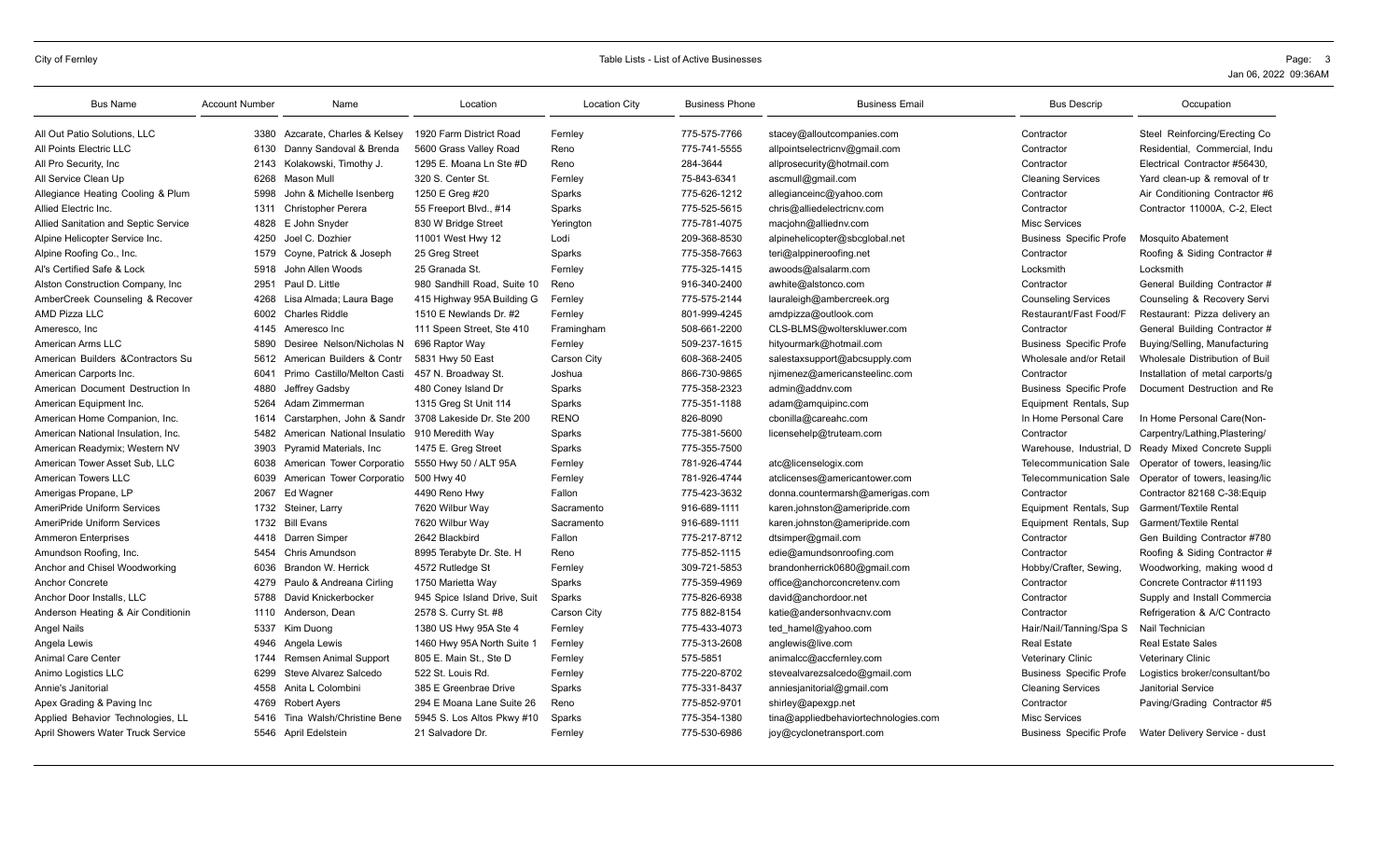| <b>Bus Name</b>                              | <b>Account Number</b> | Name                           | Location                    | <b>Location City</b> | <b>Business Phone</b> | <b>Business Email</b>              | <b>Bus Descrip</b>                           | Occupation                         |
|----------------------------------------------|-----------------------|--------------------------------|-----------------------------|----------------------|-----------------------|------------------------------------|----------------------------------------------|------------------------------------|
| Aquious, Inc.                                |                       | 5838 Luke & Anne Paschall      | 1735 Shadow Park Dr.        | Reno                 | 775-332-3978          | anne@aquioustankless.com           | Contractor                                   | Plumbing & Heating Contract        |
| Arellano Plumbing, Heating & Air Co          | 3824                  | Hector Arellano                | 140 E Main Street Suite A   | Fernley              | 775-463-9520          | hector@arellanohvac.com            | Contractor                                   | Heating & A/C Contractor #74       |
| Ari's Boutique                               | 6107                  | Ariana Melendez                | 3025 Stillwater Way         | Fernley              | 775-303-1526          | anairaesojo4@yahoo.com             | Internet Sales & Service                     | Online store: Women's clothin      |
| Arizona Pipeline Company                     | 5666                  | David Syfrig (President)       | 2670 Lockheed Way           | <b>Carson City</b>   | 775-515-7017          | aperry@arizonapipeline.com         | Contractor                                   | Construction Contractor #170       |
| Arlene M. McDonnell                          | 3941                  | Arlene McDonnell               | 1305 Farm District Rd       | Fernley              | 775-575-4372          | arlenemcdonnell@icloud.com         | Kennel License                               |                                    |
| <b>ARMAC Excavating &amp; Paving LLC</b>     | 3816                  | <b>Robert McQueary</b>         | 343 Fairview Dr. Ste 103    | Carson City          | 775-884-3053          | robmcqueary@armacconstruction.com  | Contractor                                   | Excavation & Paving Contract       |
| Armed & Safe                                 | 6311                  | Kelly Main/Allan Main          | 409 Sierra Street           | Fernley              | 775-560-2741          | armedandsafe@sbcglobal.net         | Firearms Sales, Service                      | CCW permit class instruction       |
| Armstrong Inspection Services Inc.           | 3282                  | Marc Bebout                    | 846 Victorian Ave           | Sparks               | 355-0880              | frontdesk@armstronginspections.net | <b>Inspection Services</b>                   | Contractor 60354, B, General       |
| Artisan Communities LLC                      | 6241                  | John L Reynen/Katherine B      | 9598 Prototype Court, Suite | Reno                 | 916-366-3665          | tcreedon@rbhomes.com               | Contractor                                   | Residential & Small Commerc        |
| Artistic Fence Co., Inc.                     | 2771                  | Joanne S. Dietrich, Donn N.    | 5740 US Highway 50 East     | <b>Carson City</b>   | 775-882-4665          | joanne@artisticfenceinc.net        | Contractor                                   | Contractor 7798A, C-25, Fenci      |
| Ascension Chiropractic, Inc.                 | 5623                  | Kyle L. Hanford                | 186 East Main Street        | Fernley              | 775-575-9922          | klhanford45@gmail.com              | Chiropractic                                 | Chiropractic                       |
| Aspen Earthworks Inc                         | 4877                  | Ryan Dustin                    | 6170 Mae Anne Ave #         | Reno                 | 530-883-8088          | admin@aspenearthworks.com          | Contractor                                   | General Eng Contractor #798        |
| <b>Assassin Pest Solutions</b>               | 5790                  | Daniel Montgomery              | 991 Iris Lane               | Fernley              | 775-622-6544          | assassinps@gmail.com               | Pest Control                                 | Pest & Weed Control                |
| Atlas Copco Compressors LLC                  | 6307                  | VP Tax, Scott Murray           | 300 Technology Center Way,  | Rock Hill            | 973-397-3444          | kevin.blatt@atlascopco.com         | <b>Business Specific Profe</b>               | Service work of air compresso      |
| Atlas Office Group                           | 5450                  | Lorena A. Robles               | 154 Westward Lane           | Fernley              | 775-240-3523          | lori.robles09@gmail.com            | <b>Consulting Services</b>                   | Small business consulting          |
| Atlas Tile & Stone                           | 4433                  | Edson O Armas/Maria J Es       | 970 Roberta Lane, Suite 110 | Sparks               | 775-826-0410          | atlas.maria@sbcglobal.net          | Contractor                                   | Flooring Contractor #71288 C       |
| Attitude Adiustments Full Service S          | 3744                  | Christi Nakashima & Sierra     | 460 W Main Street. Suite 10 | Fernley              | 835-6020              | attitudeadjusted@att.net           | Hair/Nail/Tanning/Spa S                      | Hair Salon                         |
| <b>Autistic View Yard Service</b>            | 5039                  | <b>Ricky Darron MacQuarrie</b> | 617 Nader Way               | Fernley              | 775-276-4626          | autisticviewyardservice@gmail.com  | Handyman                                     | Handyman                           |
| AutoZone #3742                               | 2953                  | Autozone Operations LLC        | 1210 Chisolm Trail          | Fernley              | 775-575-7202          | stephanie.forbes@autozone.com      | Automotive Sales/Parts/                      | Retail Auto Parts & Accessori      |
| <b>B &amp; B Industries</b>                  | 2893                  | Baichtal, Ronald G.            | 336 Nader Way               | Fernley              | 354-8516              |                                    | Wholesale and/or Retail                      | <b>Cabinet Sales</b>               |
| B & G Beauty Supply, Inc.                    | 5444                  | Jane & Donald Bird             | 802 Seabiscuit Dr.          | Fernley              | 775-829-2704          | bandgbty@aol.com                   | Interior/Graphic/Home D                      |                                    |
| B & L Backflow Testing Specialists,          | 4196                  | Timothy Lee Buxton             | 472 Winding Way             | Incline Village      | 775-831-0123          | office@bandlbackflow.com           | <b>Backflow Testing</b>                      | <b>Backflow Testing</b>            |
| <b>B.C. George Enterprises</b>               | 4143                  | B.C. George Enterprises L      | 325 W Main St Ste 1         | Fernley              | 775-722-3436          | keithpenner@charter.net            | Hair/Nail/Tanning/Spa S                      | <b>Hair Salon</b>                  |
| B.P. Concrete Cutting Inc.                   | 4791                  | <b>Bruce Przygoda</b>          | 5885 Stella Drive           | Sun Valley           | 775-972-1131          | bpconcrete@sbcglobal.net           | Contractor                                   | Concrete Contractor #27370A        |
| B.T. Mancini Co., Inc.                       | 3082                  | Mancini Jr., Brooks T.         | 876 S. Milpitas Blvd        | Milpitas             | 408-942-7900          | liz.johnson@btmancini.com          | Contractor                                   | Gen/Flooring/Roofing/Steel C       |
| Babar Rana                                   | 5995                  | Babar Rana                     | 695 Starlite Drive          | Fernley              | 775-575-9550          | betsyllrealty@gmail.com            | Residential Dwelling Re                      | Residential Rental Dwelling/L      |
| Bailey & Associates, LLC                     | 4810                  | Jonathan Bailey                | 780 W Silver St # 104       | Elko                 | 775-777-7776          | jbaileype@gmail.com                | Contractor                                   | General Eng/Building Contrac       |
| Bailey Co LLC                                |                       | 5913 Brittney Bailey           | 770 Kristin Way             | Fernley              | 775-420-8469          | brittneyh1121@yahoo.com            | <b>Business Specific Profe</b>               | Pilot car services for oversize    |
| Bailey's Bounce Houses LLC                   | 6185                  | James Ernest Bailey JR         | 770 Kristin Way             | Fernley              | 775-799-0194          | business.renonv@gmail.com          | Equipment Rentals, Sup                       | Party inflatible rentals           |
| <b>Baker Commercial Rentals LLC</b>          | 6150                  | <b>Charles Baker</b>           | 16 Salvadore Dr             | Fernley              | 707-642-9903          | rvstorage4u@aol.com                | Storage                                      | <b>Commercial Rentals and Stor</b> |
| <b>Baldwin Electrical Installations Inc.</b> | 4633                  | Justin Baldwin                 | 1155 South Rock Suite 430   | Reno                 | 775-336-1587          | justinbaldwinbei@gmail.com         | Contractor                                   | Electrical Contractor #78688       |
| <b>Banner Health Center</b>                  | 4700                  | <b>Banner Medical Group</b>    | 1260 Nevada Pacific Blvd    | Fernley              | 775-575-7171          | BannerLicensing@bannerhealth.com   | Medical Office or Servic                     | Medical Facility, Healthcare S     |
| Barking Bubbles Mobile Dog Spaw              | 5912                  | Cierra Morales                 | 811 Lark Dr.                | Fernley              | 775-378-1778          | bbubblesmobile1@gmail.com          | Animal/Pet Services, gro Mobile Dog Grooming |                                    |
| Basic Home Infusion, Inc.                    | 5384                  | Roy Patrino                    | 1401 Valley Road            | Wayne                | 201-475-0500          | credentialing@basichi.com          | <b>Misc Services</b>                         |                                    |
| <b>Battle Born Ventures LLC</b>              | 4857                  | Erik Lee                       | 600 Gleeson Way             | Sparks               | 775-813-4934          | erik@battlebornventures.com        | <b>Surveying Services</b>                    |                                    |
| <b>BBJ Corporation</b>                       | 5607                  | Melvin Curtis Jr. / John Cur   | 10500 N McCarran #115-29    | Reno                 | 805-459-8852          | johntrakcompanies@gmail.com        | Residential Dwelling Re                      | Residential Rental Dwelling/L      |
| <b>BC Ranch Commercial Properties,</b>       | 4225                  | <b>Brett Barker</b>            | 539 Riverside Dr            | Reno                 | 775-786-3030          | amariano@bcwestern.com             | Development                                  | Development                        |
| <b>BC Ranch Development LLC</b>              | 3853                  | D Barker, B Barker, B Cole     | 539 Riverside Dr            | Reno                 | 775-786-3030          | amariano@bcwestern.com             | Development                                  | Development                        |
| <b>BCD Investments LLC</b>                   | 1316                  | Collins, Brett & Craig         | 6295 Franktown Rd. Carson   | <b>Carson City</b>   | 209-479-8078          | brettcollins@msn.com               | <b>Property Rentals</b>                      | <b>Commercial Property Rental</b>  |
| Bean Counting, Payroll & More                | 5905                  | Pamela Leslie                  | 590 Buckskin Drive          | Fernley              | 775-300-3892          | pleslie@bean-counting.com          | Accounting/Tax/Bookee                        | Bookkeeping, payroll and rela      |
| <b>Beautiful Soul Jewelry</b>                |                       | 6300 Starla Espinoza           | 1605 Mary Ct.               | Fernley              | 775-813-7039          | beautydeepsoul@gmail.com           | Hobby/Crafter, Sewing,                       | Hobby/Crafter                      |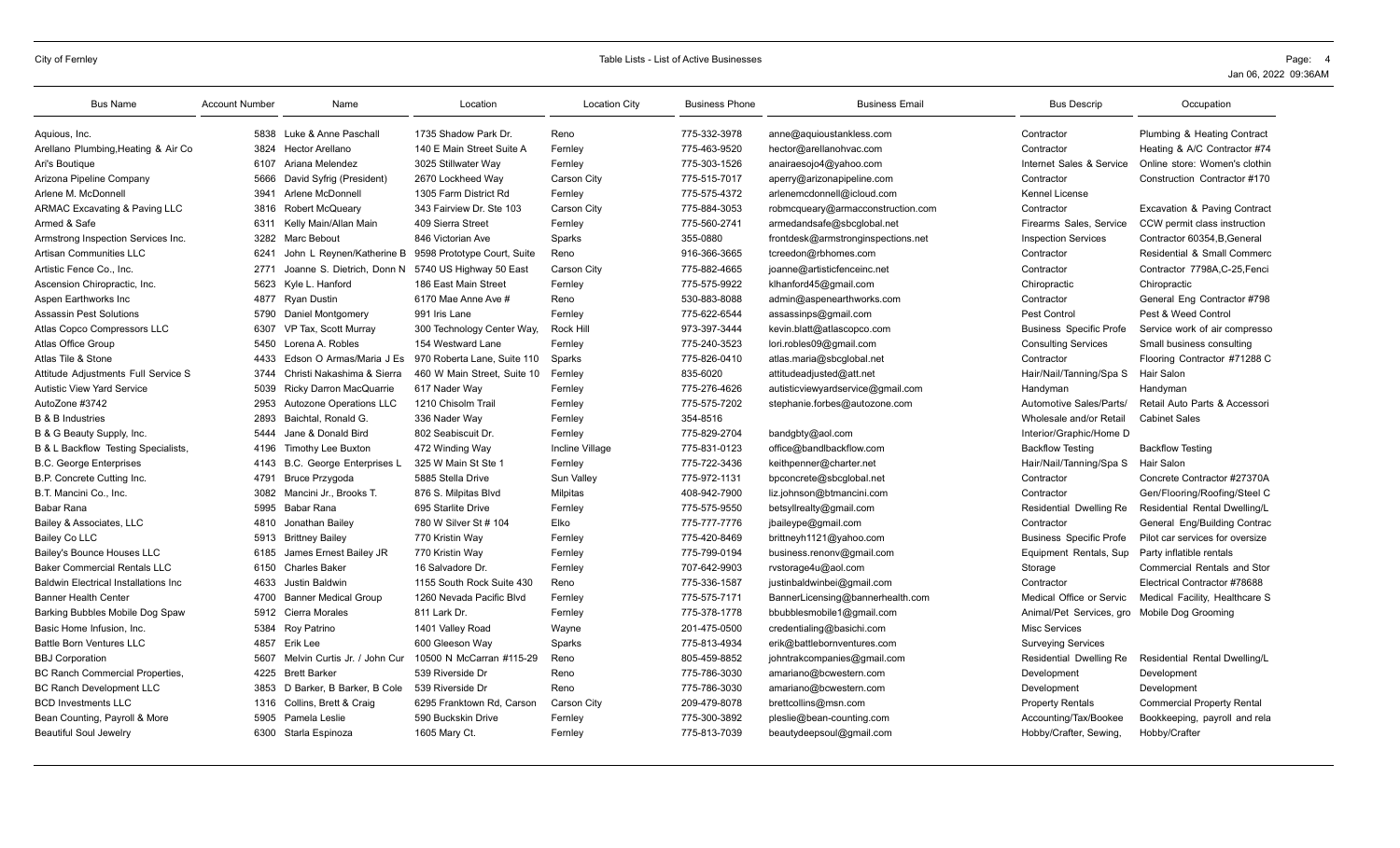| <b>Bus Name</b>                              | <b>Account Number</b> | Name                               | Location                    | <b>Location City</b> | <b>Business Phone</b> | <b>Business Email</b>            | <b>Bus Descrip</b>                | Occupation                           |
|----------------------------------------------|-----------------------|------------------------------------|-----------------------------|----------------------|-----------------------|----------------------------------|-----------------------------------|--------------------------------------|
| Behind the Scene Cleaning Service            |                       | 4004 Paula J Gilmore               | 4175 Reno Hwy               | Fallon               | 775-426-9985          | solutions4me2@yahoo.com          | <b>Cleaning Services</b>          | <b>Cleaning Service</b>              |
| <b>BELFOR Property Restoration</b>           | 3096                  | <b>Belfor Property Restoration</b> | 50 Artisan Means Way Ste.   | Reno                 | 248-594-3188          | scott.weldy@us.belfor.com        | Contractor                        | General Building Contractor #        |
| <b>Bell Electrical Systems LLC</b>           | 6196                  | Alexia Cooper                      | 5580 S Decatur Blvd Ste 10  | Las Vegas            | 702-914-9393          | bell@bellcompanies.net           | Contractor                        | Electrical Contractor #58771A        |
| Bell Photographers, Inc.                     | 5388                  | David Bell, Steven Bell            | 3550 Barron Way Suite 1A    | Reno                 | 775-852-0784          | josh@nevadasportphoto.com        | Photography                       |                                      |
| <b>Belmont Cleaning Services</b>             | 5533                  | M. Julissa Ortega, Moises          | 1734 Olive Branch Ct.       | Fernley              | 915-274-1118          | julissabravo@outlook.com         | <b>Cleaning Services</b>          | Commercial and residential cl        |
| Ben F Dotson Construction Inc                | 4465                  | Ben F Dotson & Dianna L            | 900 Wildes Road             | Fallon               | 7754234715            | dots1@cccomm.net                 | Contractor                        | Paint/Roof/Landscape/Gen/C           |
| Bergelectric Corp.                           | 4468                  | William M Wingering                | 3182 Lionshead Ave.         | Carlsbad             | 760-746-1003          | Imurgas@electric.com             | Contractor                        | Electrical Contractor #003685        |
| <b>Berryfit LLC</b>                          | 5125                  | Fitness for 10                     | 130 Shadow Lane #2          | Fernley              | 775-980-6910          | denny@fitnessfor10.com           | Fitness\Weight\Health S           | <b>Fitness Center</b>                |
| Best Value Liquor & Smoke                    | 2637                  | Bedi Corporation, Harbeen          | 41 W. Main St.              | Fernley              | 775-835-6448          |                                  | Convenience Store                 | <b>Convenience Store</b>             |
| Best Value Liquor & Smoke                    | 2637                  | Bedi Corporation, Harbeen          | 41 W. Main St.              | Fernley              | 775-835-6448          |                                  | Convenience Store                 | Convenience Store                    |
| Best Western Fernley Inn                     | 3274                  | Hotel LLC, Happy                   | 1405 E. Newlands Dr.        | Fernley              | 775-575-6776          | bwfernley@msn.com                | Hotel/Motel/B&B                   | Hotel                                |
| <b>Better Building Company</b>               | 5020                  | D F Altmann                        | 9210 Prototype Drive #200   | Reno                 | 775-852-7887          | steve@dfaltmann.com              | Contractor                        | Gen/Carpentry Contractor #7          |
| <b>Better Life Now</b>                       | 5551                  | Adam & Amber Ruck                  | 499 Lilac Ln.               | Fernley              | 775-980-9038          | mybln@outlook.com                | Vending & Video Machin            | <b>Vending Machines</b>              |
| Big Johnson Construction, LLC                | 6172                  | Abraham D Johnson                  | 138 West Street             | Fort Morgan          | 970-867-4709          | info@bjcsteel.com                | Contractor                        | <b>Steel Construction Contractor</b> |
| Big R of Fernley Inc                         | 4520                  | John & Lane McAllister             | 465 E Main Street           | Fernley              | 775-575-2447          | john@bigrwest.com                | Wholesale and/or Retail           | <b>Retail Store</b>                  |
| <b>Biggest Little City Cleaning</b>          | 6237                  | <b>Marina Perez</b>                | 2500 Grose Ln               | Sparks               | 775-971-8394          | freshstartcleaning2616@gmail.com | <b>Cleaning Services</b>          | Residential & Commercial Jan         |
| <b>Biggest Little Radio</b>                  | 4986                  | Juan Rodriguez                     | 25 E Main Street #7         | Fernley              | 775-846-2537          | biggestlittleradio@gmail.com     | <b>Business Specific Profe</b>    | <b>Radio Station</b>                 |
| Bighorn Consulting Inc.                      | 5622                  | Eric Anderson                      | 1055 West Moana Lane, Ste   | Reno                 | 775-827-6900          | eric@bighornconsulting.net       | <b>Engineering Services</b>       | Civil Engineering, Project & C       |
| <b>Bill Lowe</b>                             | 5235                  | <b>Bill Lowe</b>                   | 795 E. Main St.             | Fernley              | 775-575-9999          | cardinrealtypros@gmail.com       | Residential Dwelling Re           | Multi/Single Family Residence        |
| Black Eagle Consulting, Inc.                 | 5239                  | Remo Osmetti                       | 1345 Capital Blvd. #A       | Reno                 | 775-359-6600          |                                  | <b>Engineering Services</b>       | Geotechnical Engineering             |
| <b>Black Rock Construction</b>               | 5575                  | Brad and Cynthia Courtrigh         | 150 Bailey Drive            | Reno                 | 775-425-6775          | blackrock.construction@yahoo.com | Contractor                        | General Engineering Contract         |
| Black Rock Window & Door Inc.                | 4916                  | Steve Anderson Mark Jardi          | 50 E Greg Street Suite 110  | Sparks               | 775-284-4800          |                                  | Contractor                        | Glass & Gazing Contractor #7         |
| Blacksmith Enterprises Inc.                  | 6210                  | Kelly D. King                      | 1605 Pittman Avenue         | Sparks               | 775-358-9455          | accounting@stodtmeisteriron.com  | Contractor                        | Steel Reinforcing & Erection         |
| Blakely Johnson & Ghusn Inc.                 | 5320                  | George Ghusn Cliff Johnso          | 675 W Moana Ln. #107        | Reno                 | 775-827-1010          | cjohnson@bjginc.com              | <b>Engineering Services</b>       | Architecture & Engineering Se        |
| <b>Bliss Beauty Boutique</b>                 | 5566                  | Michelle Hill                      | 115 W. Main St.             | Fernley              | 775-846-8526          | gotteased@gmail.com              | Hair/Nail/Tanning/Spa S           | Full Service Beauty Salon            |
| <b>Blue Beacon of Fernley</b>                | 341                   | Blue Beacon USA LP 2               | 865 Pilot Rd.               | Fernley              | 775-575-4446          | duanet@bluebeacon.com            | Car Wash & Mobile Deta Truck Wash |                                      |
| Blue Lake Sealcoat and Striping LL           | 5006                  | <b>Eric Allee</b>                  | 686 Canary Cir              | Fernley              | 707-628-9034          | eric8721@gmail.com               | Contractor                        | asphalt mainenance contracto         |
| <b>BNB Enterprising LLC</b>                  | 5610                  | Kenneth Adam Bogart                | 11 Sentinal Way             | Eureka               | 775-443-2628          | busybeeroadside@gmail.com        | Automotive Sales/Parts/           | Roadside Assistance                  |
| <b>Bob Hammon Construction</b>               | 4232                  | Robert Hammon                      | 4901 Goldern Cir.           | Fallon               | 775-867-3919          | bhconst@cccomm.net               | Contractor                        | Roofing/Concrete/Gen Contra          |
| Bob's Printing and Signage                   | 4178                  | Bowser, Bob                        | 3401 Cheechako Dr           | Reno                 | 775-233-2123          | bbowser@sbcglobal.net            | Printing & Publishing Se          | Printing & Signage                   |
| Bonanno Concrete Inc                         | 6114                  | Travis Bonanno                     | 36 GlenCarran Cir           | Sparks               | 775-284-8311          | bonannoconcrete@hotmail.com      | Contractor                        | Concrete Contractor #54401-          |
| Bonanza Pest Control, Inc.                   | 587                   | Haas, Richard & Patricia           | 17575 Blackbird Drive, Reno | Reno                 | 972-8212              | bonanzapest@aol.com              | Pest Control                      | <b>Pest Control Services</b>         |
| Bonanza Produce Co.                          |                       | 1118 John H. Burrows               | 1925 Freeport Blvd. Sparks, | Sparks               | 358-2442              |                                  | Wholesale and/or Retail           | Wholesale Produce Distributo         |
| Bowhattan Holdings, Inc.                     | 6289                  | Dustin Ian Broderick               | 186 E. Main Street #4       | Fernley              | 925-275-5000          | dusty@solidify.com               | Mortgage Broker                   | Mortgage Broker                      |
| <b>BoxDrop Fernley Fallon Mattress &amp;</b> | 5935                  | Rebecca & Andres Garcia            | 884 US Hwy 95A S.           | Fernley              | 775-683-0870          | boxdropfernleyfallon@gmail.com   | Wholesale and/or Retail           | Mattress and furniture sales         |
| Boys & Girls Club of Truckee Mead            | 6067                  | Boys & Girls Club of Truck         | 395 Hwy 95A Ste 401 & 402   | Fernley              | 775-331-5437          | mwurm@bgctm.org                  | Non-Profit Event\Service          | Non-Profit Organization              |
| Bragg Investment Company Inc                 | 1482                  | Corporation                        | 2251 Larkin Circle          | Sparks               | 359-2900              |                                  | Contractor                        | Steel Reinforcing & Erecting         |
| <b>Bramwell LLC</b>                          | 4704                  | Larry Sample                       | 430 Willow Way              | Fernley              | 775-745-1321          |                                  | Residential Dwelling Re           | Apartments                           |
| Brazos Urethane, Inc.                        | 5972                  | Howard W. Scoggins, III            | 1031 6th Street North       | <b>Texas City</b>    | 559-674-1111          | l.marquez@brazosurethane.com     | Contractor                        | General Roofing Contractor #         |
| Breakthru Beverage Nevada Reno               | 1151                  | <b>Breakthru Wirtz LLC</b>         | 100 Distribution Dr.        | Sparks               | 331-3400              |                                  | Wholesale/Distributor of          | Wholesale Liquor, Wine & Be          |
| Brian & Leslie Houghton                      | 4951                  | <b>Brian Houghton</b>              | 330 E Main Street           | Fernley              | 775-980-7341          | bnlhoughton@gmail.com            | <b>Real Estate</b>                | <b>Real Estate Sales</b>             |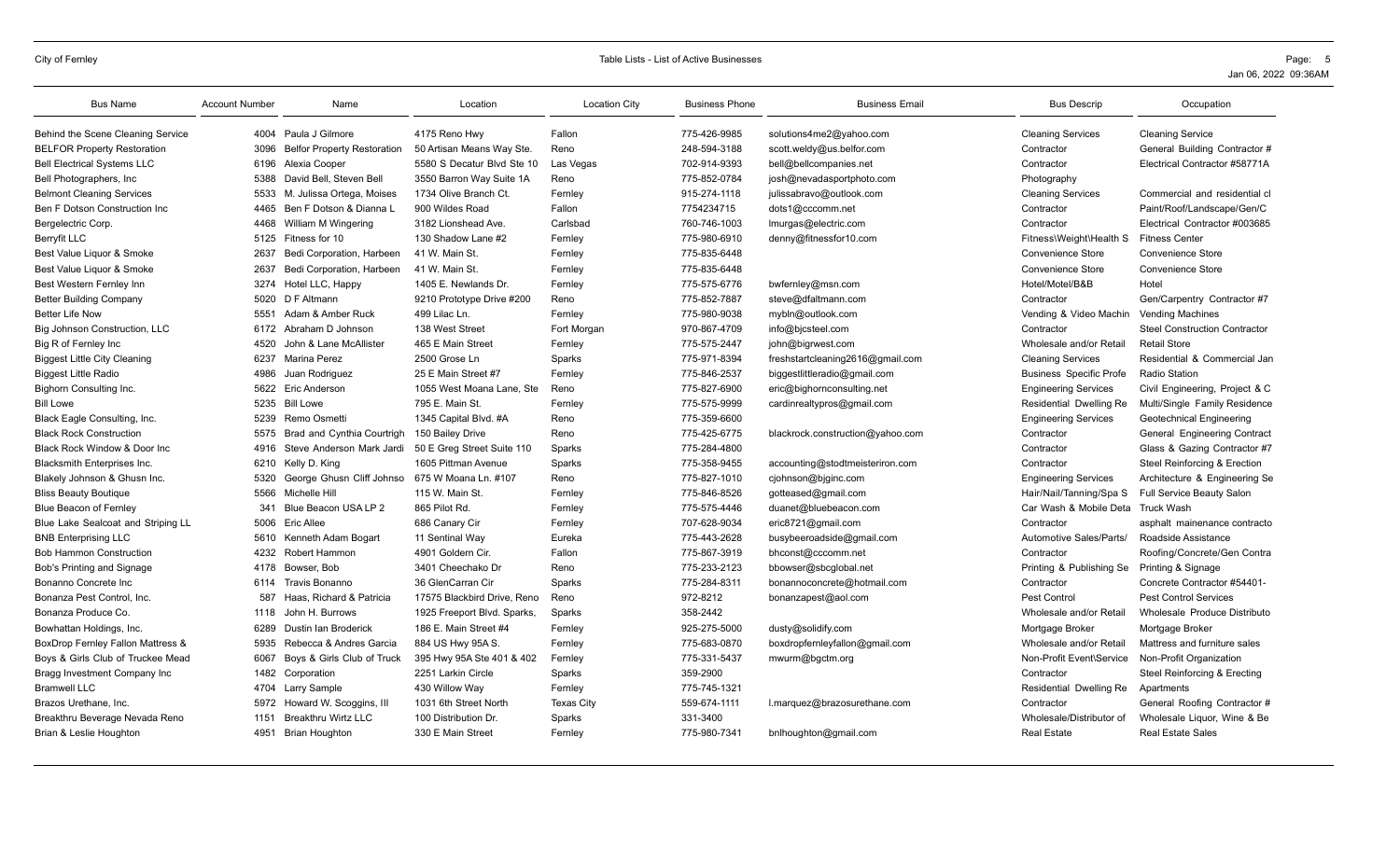| <b>Bus Name</b>                         | <b>Account Number</b> | Name                              | Location                      | <b>Location City</b> | <b>Business Phone</b> | <b>Business Email</b>                  | <b>Bus Descrip</b>             | Occupation                          |
|-----------------------------------------|-----------------------|-----------------------------------|-------------------------------|----------------------|-----------------------|----------------------------------------|--------------------------------|-------------------------------------|
| <b>Brian Hendon</b>                     | 6254                  | <b>Brian Hendon</b>               | 605 Starlite/725 Starlite/153 | Fernley              | 775-575-9550          | katiellrealty@gmail.com                | Residential Dwelling Re        | <b>Residential Rentals</b>          |
| <b>Brian's Electric Service</b>         | 6161                  | Brian L. Heckathorn               | 95 E. Stillwater Ave          | Fallon               | 775-301-0570          | brianselectricservice@gmail.com        | Contractor                     | Electrical Contractor #85750        |
| Briggs Electric, Inc.                   | 2311                  | Jeff Perry Todd Perry             | 5111 Convair Drive            | <b>Carson City</b>   | 775-887-9901          | lisac@briggselectric.com               | Contractor                     | Electrical Contractor #41943,       |
| <b>Brightlife Electric NV LLC</b>       | 6186                  | Shannon Behl; William Her         | 1271 Bellatrix Way            | Spanish Springs      | 775-300-0059          | shannon@brightlifeelectricnv.com       | Contractor                     | Electrical Contractor #87070        |
| <b>Brittany April Hall</b>              | 6240                  | <b>Brittany April Hall</b>        | 415 Hwy 95A Suite K-1102      | Fernley              | 775-835-2015          | brittanyhallnevadarealestate@gmail.com | <b>Real Estate</b>             | Real Estate                         |
| <b>Broken Trail Expeditions</b>         | 5994                  | David Kinamon                     | 1745 Greens View Ct.          | Fernley              | 775-232-8180          | davidkinamon@sbcqlobal.net             | <b>Business Specific Profe</b> | Outdoor horse packing and h         |
| Brown & Read Engineering Inc            | 4629                  | <b>Charles R Brown</b>            | 1000 Telegraph Street, Suite  |                      | 775-324-6060          | bluzier@brownread.com                  | Contractor                     | Plumbing/Heathing & A/C Con         |
| Bruce MacKay Pump & Well Servic         | 4199                  | Bruce MacKav                      | 7465 Longley Lane             | Reno                 | 775-851-1600          | frankk@brucemackay.com                 | Contractor                     | Drilling Wells/Plumbing & Hea       |
| Bruce Purves Construction, Inc.         | 4721                  | <b>Bruce Purves</b>               | 1360 Greg Street Suite 105    | Sparks               | 775-384-6511          |                                        | Contractor                     | General/Carpentry Contractor        |
| Bucks Plumbing & Heating                | 5090                  | Andre Sallaberry                  | 275 Gallaway Lane             | Reno                 | 775-825-8454          | bucksplumbing1@yahoo.com               | Contractor                     | Plumbing Contractor #23917          |
| <b>Building Control Services, Inc.</b>  | 4139                  | <b>Thomas Hulbert</b>             | 4750 Longley Lane Ste 102     | Reno                 | 775-826-8998          | mspicer@bcsnv.com                      | Contractor                     | Refrigeration & A/C Contracto       |
| <b>Bulbman</b>                          | 5455                  | Lawrence L. Reece                 | 640 Sunshine Lane             | Reno                 | 800-648-1163          | service@bulbman.com                    | Wholesale and/or Retail        | Wholesale/Retail of light bulbs     |
| Burger King #16210                      | 3127                  | <b>MRB Holdings Corporation</b>   | 1200 Penny Lane               | Fernley              | 775-360-7642          | accounting@mrbholdings.com             | Restaurant/Fast Food/F         | <b>Fast Food Restaurant</b>         |
| <b>Burke Roofing Inc</b>                | 4020                  | <b>William Burke</b>              | 109 Shadow Mountain Dr        | Fernley              | 775-745-9707          | billb@burkeroofinginc.com              | Contractor                     | Roofing Contractor #75735, C        |
| <b>Buzzsaw Construction Services LL</b> | 6203                  | Ron LaBella                       | 575 Queen Way                 | Sparks               | 775-815-4726          | ron@buzzsawcs.com                      | Contractor                     | Concrete, Carpentry and Elec        |
| C & C Electric                          | 4606                  | Shaun Caudle                      | 389 Gazzigli Lane             | Fernley              | 775-745-4121          | turnone4me@aol.com                     | Contractor                     | Electrical Contractor #39905        |
| C & E Builders, LLC                     | 4369                  | <b>Chris York</b>                 | 5301 Longley Lane, Building   | Reno                 | 775-852-1526          | kelley@cebllc.net                      | Contractor                     | Gen/Fencing/Carpentry Contr         |
| C P Trucking                            | 5151                  | Nathan C Pudsev                   | 1020 Margaret Way             | Fernley              | 775-750-2168          | circlepbulls@sbcglobal.net             | Trucking & Transporatio        |                                     |
| C&D Development Co.                     | 625                   | Eilrich, Cal                      | 3080 Farm District Rd.        | Fernley              | 775-575-6700          | quickcal@sbcqlobal.net                 | <b>Property Rentals</b>        | <b>Commercial Property Rental</b>   |
| C. D. Jackson-Miller, D.D.S., Inc.      | 40                    | Jackson-Miller, Cindy             | 805 E. Main St., Ste B        | Fernley              | 775-575-2555          | fernleydentistry@sbcglobal.net         | Dental Office/ Services        | Dentist                             |
| C.A.L. Investment Properties            | 345                   | Eilrich, Cal & Dinah              | 3080 Farm District Rd.        | Fernley              | 775-575-6700          | quickcal@sbcglobal.net                 | Contractor                     | General Building Contractor #       |
| C.H. Levy & Co.                         | 2508                  | Levy, Charles                     | 809 Lark Drive                | Fernley              | 775-575-5189          | charleshlevy@gmail.com                 | <b>Business Specific Profe</b> | Pin Hole Camera Maker               |
| C.N.C. Plumbing LLC                     | 5563                  | Katrena Fraka, Jack Kidd          | 21650 Dortort Dr              | Reno                 | 775-843-5232          | katrena@cncplumb.com                   | Contractor                     | Plumbing Contractor #83719          |
| C3 Computer Services                    | 3018                  | Clements, Paula & Daniel          | 15 Bow Street                 | Fernley              | 775-575-2483          | dan@c3-computers.com                   | Computer Services\Sale         | <b>Computer Services</b>            |
| C4N6, Inc.                              | 6204                  | James A Hays                      | 10612 Prospect Avenue, Ste    | Santee               | 619-972-0574          | nmcdonough@c4n6.com                    | <b>Consulting Services</b>     | <b>Consulting Services</b>          |
| <b>Cabrera's Cleaning Services</b>      | 6248                  | Raul Cabrera Gonzalez             | 71 Middleton Way              | Fernley              | 775-433-9833          |                                        | <b>Cleaning Services</b>       | House cleaning, mobile car w        |
| CAD Pest Control Service, Inc.          | 1171                  | Greg & Sarah Dockins              | 3545 Airway Dr. Ste 106       | Reno                 | 853-1672              | cadpest@gmail.com                      | Pest Control                   | <b>Pest Control Services</b>        |
| Calibrated Concrete Construction I      | 6070                  | David Benton                      | 9716 S. Virginia St, Suite G  | Reno                 | 775-453-1528          | calibratedconcrete@gmail.com           | Contractor                     | Concrete Construction Contra        |
| California Generator Service            | 5104                  | Tom Auer                          | 7723 Oakport Street           | Oakland              | 866-643-6738          | jauer@cageneratorservice.com           | <b>Repair Services</b>         | <b>Generator Repair Service</b>     |
| Cal-Nevada Precision Blasting, Inc.     | 1229                  | Don Emborsky                      | 506 E. Telegraph St.          | <b>Carson City</b>   | 775 883-0303          | debra@nvblasting.com                   | Contractor                     | <b>General Engineering Contract</b> |
| Cal-Nevada Towing                       | 4820                  | Thomas C Baumbach                 |                               | Fernley              | 775-359-3700          | tom@calnevadatowing.com                | Towing/Garage                  | Towing & Transport Service          |
| Calvada Sales Co.                       | 1120                  | Mackey, Thomas                    | 950 Southern Way Sparks,      | Sparks               | 359-4740              |                                        | Wholesale and/or Retail        | <b>Food Distributor</b>             |
| Camille Skinner                         | 6137                  | Camille Skinner                   | 145 W. Main St.               | Fernlev              | 775-835-7979          | nvnailsbycam@gmail.com                 | Hair/Nail/Tanning/Spa S        | Nail Technician                     |
| Campbell Construction Co, Inc.          | 2168                  | Todd C Shaw                       | 7788 White Fir St             | Reno                 | 677-9111              |                                        | Contractor                     | General Engineering Contract        |
| Capital Control Systems, Inc.           | 3973                  | Ricardo Lepe                      | 2222 Mouton Dr., Bldg. A      | Carson City          | 775-883-3277          | rick@ccsl.nv.com                       | Contractor                     | Refrigeration & A/C, Electrical     |
| Capital Glass Inc                       | 2510                  | Keith Larkin                      | 2951 N. Deer Run Rd.          | <b>Carson City</b>   | 775-883-6401          | lynnw@capitalglassnv.com               | Contractor                     | Contractor 10139, C-8, Glass &      |
| Capitol Cab Company                     | 4039                  | Roy L. Street                     | 15 E Main St #7               | Fernley              | 775-885-0300          | linda@renocab.com                      | Taxi                           | <b>Taxi Service</b>                 |
| Capitol Partners, LLC                   | 3998                  | Mendy Elliott, Peter Kruege       | 1575 Delucchi Lane Ste: 20    | Reno                 | 775-622-9665          | mendy@capitolpartners.us               | <b>Misc Services</b>           |                                     |
| Capurro LLC                             | 6092                  | <b>Charles Andrus</b>             | 560 Calle De La Plata         | Sparks               | 775-741-8258          | cma448@aol.com                         | Residential Dwelling Re        | <b>Rental Homes</b>                 |
| Cardin Realty Pro's LLC                 | 2922                  | Kellie Flodman                    | 795 E Main St.                | Fernley              | 775-575-9999          | kelcardin@aol.com                      | <b>Real Estate</b>             | Real Estate Office/Property M       |
| Caring Bio-Hazard Cleanup Inc.          |                       | 5511 Terry Haufler, Tisha Haufler | 1344 Disc Dr. #335            | Sparks               | 775-499-5304          | info@bio-onereno.com                   | <b>Business Specific Profe</b> | Crime/trauma scene cleanupa         |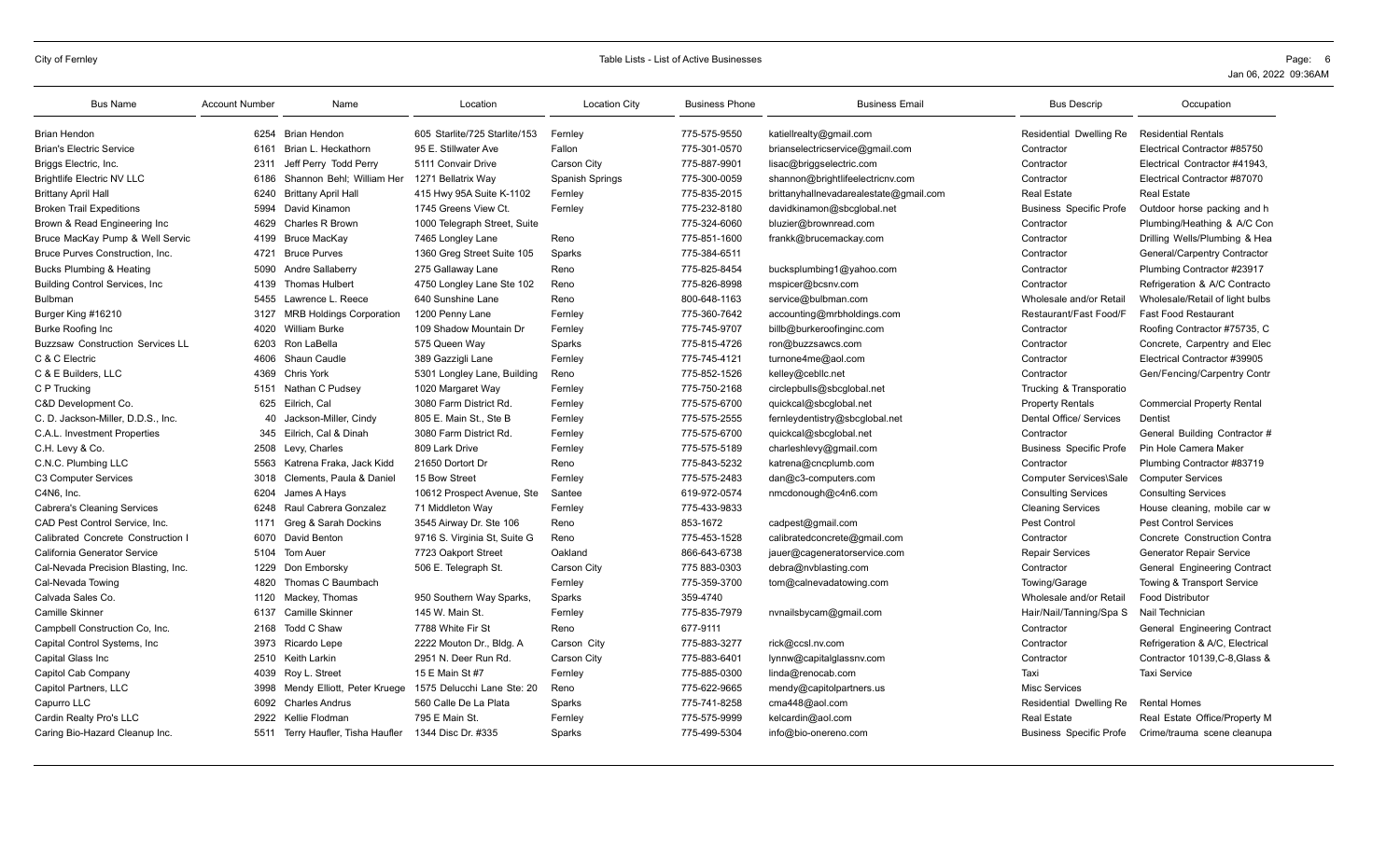| <b>Bus Name</b>                     | <b>Account Number</b> | Name                             | Location                     | <b>Location City</b>  | <b>Business Phone</b> | <b>Business Email</b>             | <b>Bus Descrip</b>          | Occupation                           |
|-------------------------------------|-----------------------|----------------------------------|------------------------------|-----------------------|-----------------------|-----------------------------------|-----------------------------|--------------------------------------|
| Carniceria El Pariente LLC          | 6190                  | Gabino Chavez                    | 1030 Inglewood Drive, A-3 &  | Fernley               | 775-287-0344          | gabino.automotive17@gmail.com     | Restaurant/Fast Food/F      | Meat Market & Deli                   |
| Carniceria El Pariente LLC          | 6190                  | Gabino Chavez                    | 1030 Inglewood Drive, A-3 &  | Fernley               | 775-287-0344          | gabino.automotive17@gmail.com     | Restaurant/Fast Food/F      | Meat Market & Deli                   |
| Carol Craig                         | 5150                  | Carol Craig                      | 1325 Winnies Lane            | Fernley               | 775-742-0408          |                                   | Residential Dwelling Re     | <b>Single Family Residences</b>      |
| Carpet King Interiors Inc           | 5093                  | Kelly Brye                       | 784 US Hwy 95A South         | Fernley               | 775-575-1212          | kellybrye@gmail.com               | Wholesale and/or Retail     | Retail Sales--Flooring Product       |
| Carson Pump LLC                     | 4561                  | Dan Trampe                       | 33 Miles Road                | Moundhouse            | 775-888-9926          | dan@carsonpump.com                | Contractor                  | Well Pump and Service Contr          |
| Carter Hill Homes LLC               | 5659                  | Matt Carter, Brandon Scott       | 162 Pelican Way              | Fernley               | 775-339-9060          | renae@carterhillhomes.com         | Contractor                  | Residential & Small Commerc          |
| Casey Paving LLC                    | 4711                  | Silvana Casey                    | 439 W. Plumb Lane            | Reno                  | 775-224-4866          | silvanakc@aol.com                 | Contractor                  | Paving Contractor #57789A            |
| Cavallero Heating & Air Conditionin | 1745                  | Cavallero, Charlene              | 5541 E. Hwy 50               | Carson City           | 775-883-2066          | suecavallero@cavallerohvac.com    | Contractor                  | Plumbing/Heating, Refrigeratio       |
| CC Cleaning Service LLC             | 4981                  | Elsa Calderon                    | 9115 Hummer Lane             | Reno                  | 775-233-8374          | cccleaningnv@gmail.com            | <b>Cleaning Services</b>    | <b>Cleaning Service</b>              |
| <b>CDM Smith Inc</b>                | 4881                  | Timothy B Wall                   | 100 Pringle Avenue Suite 30  | <b>Walnut Creek</b>   | 617-452-6112          | pittsjm@cdmsmith.com              | <b>Engineering Services</b> | <b>Engineering Consultant</b>        |
| Cedar Center LLC                    | 3530                  | Hardie, Marit                    | 45 W Cedar                   | Fernley               | 775-560-2993          | cedarcenter@gbis.com              | <b>Property Rentals</b>     | <b>Commerical Rental Property</b>    |
| Cemex Construction Materials Paci   | 3698                  | Cemex Inc.                       | 200 Mull Lane                | Fernley               | 561-820-8485          | businesslicenses@cemex.com        | Warehouse, Industrial, D    | Building Materials Supplier, C       |
| Central Systems Electric, Inc.      | 6195                  | Jeff Wilson                      | 1253 U.S. Highway 395 Nort   | Gardnerville          | 775-782-5108          | sales@centralsystemselectric.com  | Contractor                  | Electrical Contractor #24470         |
| Century Glass, Inc.                 | 3636                  | <b>Roland and Tina Scarselli</b> | 1950 Zinc Street             | Reno                  | 775-786-0766          | centuryglass@sbcglobal.net        | Contractor                  | Glass & Glazing Contractor 5         |
| Ceresola Inspection Services, LLC   | 5215                  | Shannon Ceresola                 | 1000 Truckee Lane            | Fernley               | 775-240-4785          | sc@ceresolainspectionservices.com | <b>Consulting Services</b>  | <b>Construction Consulting</b>       |
| Certified Structure Inspector LLC   | 4412                  | <b>Robert Ernst</b>              | 550 W Plumb Lane Ste B #4    | Reno                  | 775-342-4767          | rob@homecsi.com                   | <b>Inspection Services</b>  | Structure Inspector                  |
| CFA, Inc                            | 4177                  | CFA Inc                          | 1150 Corporate Blvd          | Reno                  | 775-856-1150          | blariviere@cfareno.com            | <b>Engineering Services</b> | <b>Engineering Services</b>          |
| Cha Ching Inc                       | 4873                  | <b>DBA Great Clips</b>           | 1201 Penny Lane Suite 140    | Fernley               | 775-741-0724          | carrie.vestbie@greatclips.net     | Hair/Nail/Tanning/Spa S     | Salon                                |
| Champlin Painting, Inc.             | 6194                  | Michael Leasure Champlin         | 4374 Contractors Common.     | Livermore             | 925-961-1004          | mike@champlinpainting.com         | Contractor                  | <b>Residential Painting Contract</b> |
| Charlan Paint Handyman Service      | 6138                  | David Charlan                    | 1333 Canal St.               | Fernley               | 775-360-8596          | chalandavid@yahoo.com             | Handyman                    | Handyman                             |
| <b>Charlene Dressler</b>            | 5988                  | <b>Charlene Dressler</b>         | 153 Villa Parkway            | Fernley               | 775-342-8836          | charlenedressler@yahoo.com        | Child Care/Day Care         | Home Daycare: up to 4 childr         |
| Charlie's Innovations               | 6297                  | Penny Woebbeking                 | 104 Alexander Ct             | Fernley               | 775-835-9664          | charliesinnovations@yahoo.com     | Hobby/Crafter, Sewing       | Hobby/Crafter                        |
| Chartwell Staffing Services Inc.    | 5897                  | <b>Tracy Schneider</b>           | 150 E. Main St. Ste 220      | Fernley               | 717-370-7003          | tax@chartwellstaff.com            | <b>Employment Agency/Te</b> | <b>Temporary Staffing Agency</b>     |
| <b>Cheek Construction LLC</b>       |                       | 4645 Kyle Cheek                  | 3303 Reno Highway            | Fallon                | 775-426-8802          | kyle@cheekconstruction.com        | Contractor                  | Gen Build/Concrete Contracto         |
| <b>Chelsi Powrie</b>                | 5439                  | Chelsi Powrie                    | 165 W. Main Street           | Fernley               | 775-338-7131          |                                   | Hair/Nail/Tanning/Spa S     | Cosmetologist                        |
| <b>Cherie Kollar</b>                | 4242                  | Cherie's Family Daycare          | 1720 Andy Way                | Fernley               | 858-768-1999          | cheriekollar@gmail.com            | Child Care/Day Care         | Daycare, Maximum 6 children          |
| <b>Cherokee Express LLC</b>         | 6025                  | Josh Stephan                     | 14095 MT Bismark             | Reno                  | 775-232-6255          | cherokeeexpressllc@gmail.com      | Trucking & Transporatio     | Transportation                       |
| <b>Cherokee Express LLC</b>         | 6027                  | Josh Stephan                     | 14095 MT Bismark             | Reno                  | 775-232-6255          | cherokeeexpressllc@gmail.com      | Waste Hauling, Disposal     | <b>Commercial Waste Hauling</b>      |
| China Chef, Inc.                    |                       | 47 Phay Xui Lay                  | 55 W. Main Street            | Fernley               | 575-4939              |                                   | Restaurant/Fast Food/F      | Restaurant                           |
| China Chef, Inc.                    | 47                    | Phay Xui Lay                     | 55 W. Main Street            | Fernley               | 575-4939              |                                   | Restaurant/Fast Food/F      | Restaurant                           |
| China King Buffet LLC               | 5837                  | You Lin                          | 460 W. Main Street Ste 106   | Fernley               | 775-835-8838          | linyou110@yahoo.com               | Restaurant/Fast Food/F      | Restaurant                           |
| China King Buffet LLC               | 5837                  | You Lin                          | 460 W. Main Street Ste 106   | Fernley               | 775-835-8838          | linyou110@yahoo.com               | Restaurant/Fast Food/F      | Restaurant                           |
| Chisholm Crossing                   | 5222                  | Donna R. Hull/Chase Inter        | 1201 Penny Lane              | Fernley               | 775-828-7368          | larryshirlee@sbcqlobal.net        | <b>Office Rentals</b>       | <b>Retail Office Rentals</b>         |
| Chris Peterson General Contractor   | 4581                  | Chris Peterson                   | 395 Freeport Blvd, Suite 11A | Sparks                | 775-219-7232          | chrispeterson@gmail.com           | Contractor                  | Gen Building Contractor #583         |
| Christofferson Commercial Builders  | 6004                  | Curtis & Curtis Christofferso    | 3235 Fillmore Ridge Heights  | Colorado Springs      | 719-548-0999          | jbear@ccbuildersinc.com           | Contractor                  | General Contractor #59283            |
| Christopher A DeMartino             | 5504                  | Christopher A DeMartino          | 217 County Down Ct.          | Roseville             | 916-765-2050          | chrisandbrenda@surewest.net       | Residential Dwelling Re     | Multi-family units                   |
| CJs Sealcoating and Striping        | 6213                  | <b>Chad Linton</b>               | 2905 East 7th St             | <b>Silver Springs</b> | 775-351-5825          | nadsiom1@yahoo.com                | Contractor                  | Sealing & Striping of Paving S       |
| Clark & Sullivan Constructors, Inc. | 4480                  | Jarrett Rosenau. Manager/        | 905 Industrial Way           | Sparks                | 775-355-8500          | isubia@clarksullivan.com          | Contractor                  | Gen/Eng & Building Contracto         |
| Clark Pest Control of Nevada        | 3576                  | Clark, Joseph                    | 690 Kresge Lane              | Sparks                | 775-359-8215          | nsmithee@clarkpest.com            | <b>Misc Services</b>        | Pest Control                         |
| Class 8ight Mobile Repair LLC       | 6101                  | Nicolette Fether                 | 1756 Walnut Dr.              | Fernley               | 775-220-0371          | class8ightmobilerepair@gmail.com  | Automotive Sales/Parts      | Mobile diesel/automotic mech         |
| Classic Clean Up                    |                       | 6109 Cheri Cerini                | 150 County Ranch Rd.         | Fernley               | 775-835-2482          | givemtheboot69@gmail.com          | Handyman                    | Handyman                             |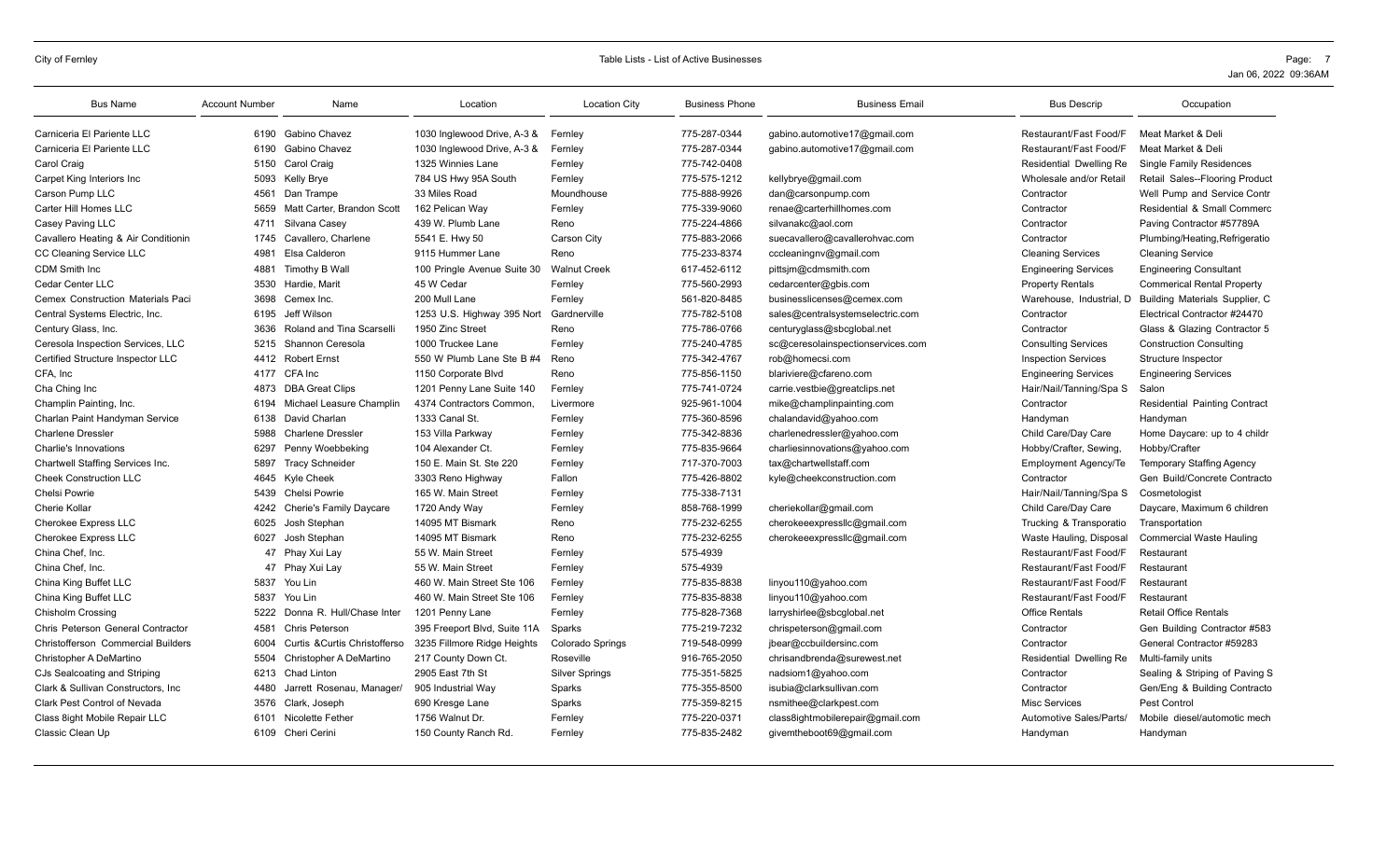| <b>Bus Name</b>                         | <b>Account Number</b> | Name                              | Location                       | <b>Location City</b> | <b>Business Phone</b> | <b>Business Email</b>                    | <b>Bus Descrip</b>                      | Occupation                             |
|-----------------------------------------|-----------------------|-----------------------------------|--------------------------------|----------------------|-----------------------|------------------------------------------|-----------------------------------------|----------------------------------------|
| Classic Drywall & Paint LLC             |                       | 4402 Juan Munoz                   | 3942 Octagon Rd.               | Las Vegas            | 702-749-6300          | classicdw@yahoo.com                      | Contractor                              | Painting & Decorating Contra           |
| Clean All Around                        | 5783                  | Aida Maberry                      | 1674 Vista Moon Ct             | Fernley              | 775-379-0956          | aidamaberry1@gmail.com                   | <b>Cleaning Services</b>                | <b>Residential Cleaning</b>            |
| Clean Harbors Environmental Servi       |                       | 3772 Alan McKim                   | 1200 Marietta Way              | Sparks               | 781-792-5000          | chamberlain.cameron@cleanharbors.com     | <b>Environmental Services</b>           | Environmental Services, Haza           |
| Cleanrite Inc                           | 4831                  | Danny J Andreasen Sr              | 4750 Longley Ln #109           | Reno                 | 530-891-0333          | ap@crbr.com                              | Contractor                              | Gen Building Contractor #795           |
| <b>Clear Connection Corporation</b>     | 5174                  | Kurk E Moody                      | 372 Wolverine Way              | Sparks               | 775-232-7992          | amorse@clearconnection.tv                | Contractor                              | Electrical/Gen Eng Contractor          |
| Cliff's Mobile RV Repair                | 5750                  | Clifford R. Selby                 | 1533 Wrangler Ln.              | Fernley              | 775-291-8717          | gwing90@yahoo.com                        | <b>Repair Services</b>                  | Mobile RV Repair                       |
| Climatec, LLC                           | 5479                  | Robert Bosch North Americ         | 2851 W Kathleen Rd.            | Phoenix              | 602-944-3330          | renewals@licenselogix.com                | Contractor                              | Gen/Refrig&AC/Elect Cont #7            |
| Clint Jensen Construction LLC           | 5302                  | Clint Jensen                      | 1390 Rice Rd                   | Fallon               | 775-772-3691          | clintjensenconstruction@gmail.com        | Contractor                              | Gen Building Contractor #778           |
| <b>Cloud Dancer Technologies</b>        | 6088                  | William A & Patricia A Swa        | 1875 Country View Court        | Fernley              | 775-742-9055          | ourhouse@swager.us                       | Internet Sales & Service                | Entrepreneurial Technologies,          |
| CMDV, LLC                               | 5224                  | Daniel I. Paine                   | 55 N. Center Street            | Fernley              | 775-560-4618          | danpaine@msn.com                         | <b>Property Rentals</b>                 | <b>Office Rentals</b>                  |
| CMR Foods Inc.                          | 5849                  | Edward Callagy Jr./Renee          | 1305 Chisholm Tr.              | Fernley              | 775-302-3498          | fernley@groceryoutlet.com                | Wholesale and/or Retail                 | <b>Grocery Store</b>                   |
| CMR Foods Inc.                          | 5849                  | Edward Callagy Jr./Renee          | 1305 Chisholm Tr.              | Fernley              | 775-302-3498          | fernley@groceryoutlet.com                | Wholesale and/or Retail                 | <b>Grocery Store</b>                   |
| CMWorks, Inc.                           | 3993                  | David S Alexander                 | 1575 Delucchi Lane Ste 111     | Reno                 | 7758573317            | dalexander@cmworks-us.com                | <b>Business Specific Profe</b>          | <b>Construction Management</b>         |
| <b>CNH Industrial America LLC</b>       | 5845                  | <b>Gregory Scott</b>              | 1600 E Newlands Dr. Suite 2    | Fernley              |                       | greg.scott@cnhind.com                    | Wholesale and/or Retail                 | <b>Agricultural Parts Distribution</b> |
| Cobra Concrete LLC                      | 6153                  | Ayala, Jesus & Jose               | 1105 Browne Ln                 | Fernley              | 775-622-5999          | ayala77j@gmail.com                       | Contractor                              | Concrete Contractor #87643             |
| Coinstar Asset Holdings, LLC            | 4983                  | Coinstar LLC                      | 1400 US Hwy 95A/1550 E N       | Fernley              | 425-410-7713          | kelly.shomler@coinstar.com               | Vending & Video Machin                  |                                        |
| Coit Services of Reno, LLC              | 3234                  | Fixel, Lonnie                     | 105 E Parr Blvd                | Reno                 | 775-322-4266          | coitservicesofreno@sbcglobal.net         | <b>Cleaning Services</b>                | Cleaning & Restoration Servic          |
| Cold Valley Lawn Services LLC           | 6294                  | Jordi M Gil Cruz/Kevin E Gi       | 17775 Blackbird Dr.            | Reno                 | 775-336-7050          | coldvalleylawnservices@gmail.com         | <b>Business Specific Profe</b>          | Commercial snow removal se             |
| <b>Colima Cleaning Services</b>         | 5727                  | Antonia Cardenas                  | 130 Michaelsen Dr              | Fernley              | 775-354-4956          | antoniacardenas036@gmail.com             | <b>Cleaning Services</b>                | House Cleaning                         |
| Colorado TBC                            | 4084                  | Norman Clark                      | 2258 Reno Hwy Suite D          | Fallon               | 775-423-0352          | rcooper@coloradotbc.com                  | Contractor                              | General Engineering Contract           |
| Coming Around Again                     | 4136                  | <b>Christie Davis Cumming</b>     | 891 B St.                      | Fernley              | 775-223-9630          | comingaroundagain120@yahoo.com           | Wholesale and/or Retail                 | Retail/Consignment                     |
| <b>Community Chest Inc</b>              | 4794                  | <b>Community Chest Inc</b>        | 415 Hwy 95A South, Ste: D-     | Fernley              | 775-847-9311          | erik.communitychestnevada@gmail.com      | Non-Profit Event\Service                | Non-Profit Health & Human S            |
| <b>Community Home Finance</b>           | 4029                  | <b>William Shattuck</b>           | 45 East Street                 | Fernley              | 775-671-7722          |                                          | Mortgage Broker                         | Mortgage Brokerage                     |
| <b>Computer Housecall</b>               | 2121                  | Gibbs, Kimberly                   | 269 Wildwood Drive             | Fernley              | 835-0378              | kgibbs2003@yahoo.com                     | <b>Computer Services\Sale</b>           | <b>Computer Services-Mobile</b>        |
| <b>Computer Rescue of Fernley</b>       | 1964                  | Scher, Alan E.                    | 940 Atrium Road                | Fernley              | 775-575-5878          | Alan@computer-rescue.net                 | <b>Computer Services\Sale</b>           | <b>Computer Consulting</b>             |
| Concrete Value Corp of Nevada           | 5063                  | Paul T Esch                       | 530 Bercut Dr Suite G          | Sacramento           | 916-859-3109          | rgoedde@concretevalue.com                | Contractor                              | Concrete Contractor #77672             |
| <b>Construction Development Service</b> | 6260                  | Jimm Miller                       | 1601 Lewis Street              | Reno                 | 775-853-5553          | dani@cdsincnv.com                        | Contractor                              | Masonry Contractor #22791              |
| Construction Materials Engineers In     | 4659                  | <b>Martin Crew</b>                | 300 Sierra Manor Dr Ste 1      | Reno                 | 775-851-8205          | mcrew@mcenv.com                          | <b>Engineering Services</b>             | <b>Engineering Consulting</b>          |
| Contract Flooring & Interior Service    | 2756                  | Rodlynn J. Casas                  | 55 Silicon Drive               | McCarran             | 775-343-1851          | front.office@contractflooringnv.com      | Contractor                              | Finishing Floors, Tile Cont #59        |
| <b>Converse Consultants</b>             | 3286                  | <b>Kurt Goebel</b>                | 1 East Liberty Street, Suite 6 | <b>RENO</b>          | 856-3833              |                                          | <b>Engineering Services</b>             | Consulting & Engineering               |
| Conway Communications, Inc.             | 4619                  | Dennis Conway                     | 3370 Executive Pointe Way,     | Carson City          | 775-883-6610 X1       | kelley@conwayco.com                      | <b>Telecommunication Sale</b>           |                                        |
| Cook Family Cleaning and Repair         | 6267                  | Steven and Alicia Cook            | 1356 Winnies Lane              | Fernley              | 775-224-5127          | jrcook12.steven@icloud.com               | Handyman                                | Handyman and cleaning servi            |
| Cooney Enterprises LLC                  | 6189                  | <b>Robert Cooney</b>              | 1480 Fairview Rd.              | Lovelock             | 775-442-0400          | cooney@cooneyenterprisesllc.com          | Contractor                              | General Contractor #86824              |
| Core Construction Services of Nev       | 4183                  | <b>Core Construction Services</b> | 7150 Cascade Valley Court      | Las Vegas            | 702-926-1837          | nancyspaduzzi@coreconstruction.com       | Contractor                              | Gen Engineering/Building Co            |
| Core Mark International, Inc.           | 1125                  | <b>Bryan Alger</b>                | 3030 Mulvany Pl                | West sacramento      | 916-374-8677          | Helen.Hayes@core-mark.com                | Wholesale and/or Retail                 | Wholesale Grocery Distributio          |
| Corkscrew Land & Cattle Company         | 4506                  | Lowell Patton                     | 1000 Truckee Lane              | Fernley              | 775-686-0521          | lowell.patton@yahoo.com                  | Animal/Pet Services, gro Horse Boarding |                                        |
| Cottonmill Properties, LLC              | 5987                  | Carey Andre                       | 2275 E. Newlands Drive         | Fernley              | 510-261-5500          | services@jonesdevelopers.com             | <b>Property Rentals</b>                 | <b>Commercial Property Rental</b>      |
| Cottonwood Lane, LLC                    | 5595                  | <b>Bruce Gold</b>                 | 868 & 878 Cottonwood Lane      | Fernley              | 775-851-3666          | sehrhart@ncsreno.com                     | <b>Property Rentals</b>                 | <b>Commercial Property Rental</b>      |
| Cottonwood Self Storage LLC             | 6111                  | Jeffrey P. Pisciotta Managi       | 540 Cottonwood Lane            | Fernley              | 775-835-6000          | jeff.jpb1@gmail.com                      | Storage                                 | Self Storage                           |
| <b>Country Financial</b>                | 2712                  | Garrett W. Diegel                 | 150 E Main Street              | Fernley              | 775-835-0100          | field.office.leases@countryfinancial.com | <b>Insurance Services</b>               | <b>Insurance &amp; Financial Sales</b> |
| <b>Coverston Pest Control</b>           | 4718                  | <b>Frederick P Coverston</b>      | 200 S Main Street              | Fallon               | 775-423-4421          | bees.gramms@gmail.com                    | Pest Control                            |                                        |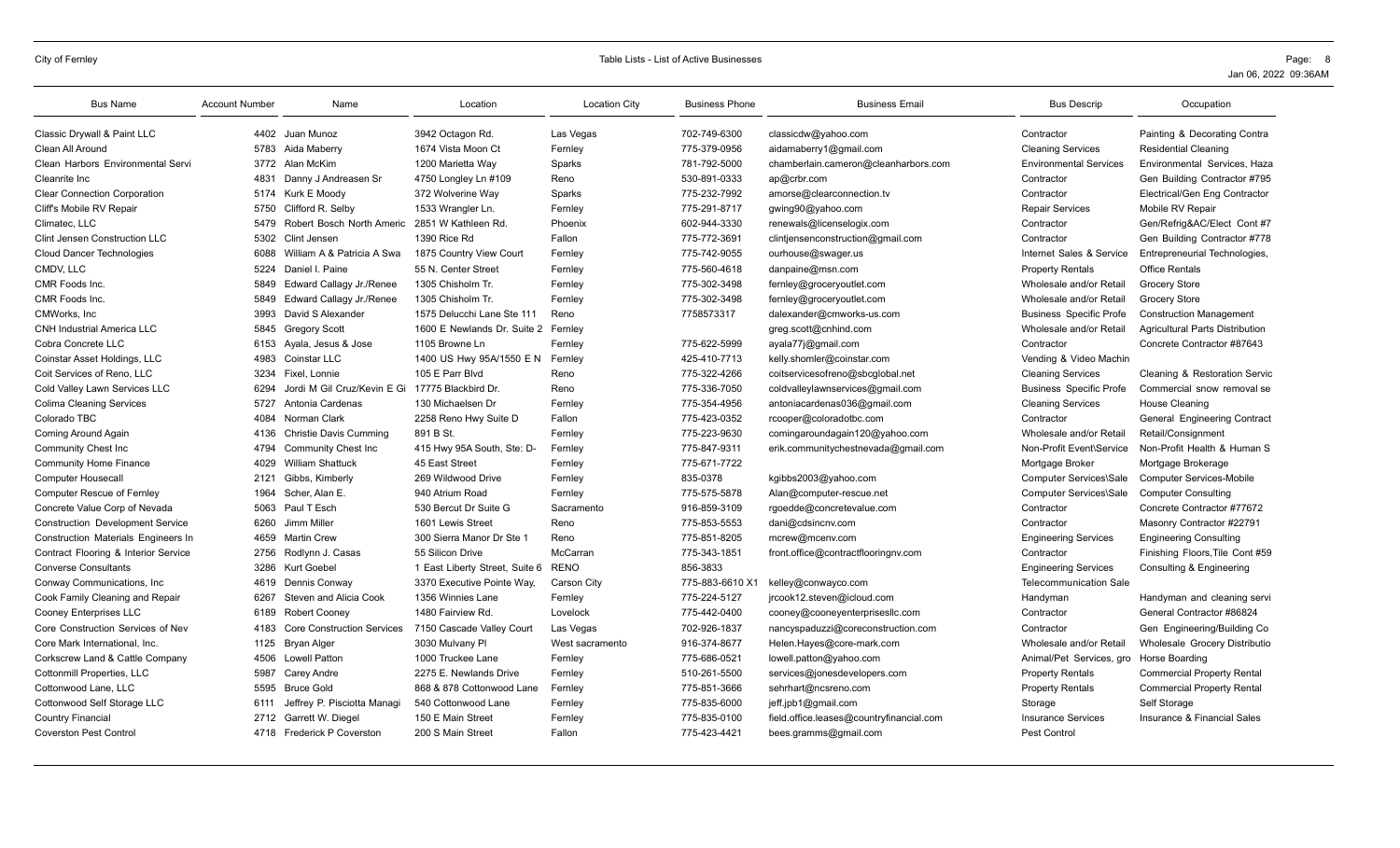| <b>Bus Name</b>                          | <b>Account Number</b> | Name                        | Location                     | <b>Location City</b> | <b>Business Phone</b> | <b>Business Email</b>                | <b>Bus Descrip</b>             | Occupation                      |
|------------------------------------------|-----------------------|-----------------------------|------------------------------|----------------------|-----------------------|--------------------------------------|--------------------------------|---------------------------------|
| Cowboy Fast Draw Association LL          |                       | 4012 Cal Eilrich            | 3080 Farm District Road      | Fernley              | 775-575-1802          | quickcal@sbcqlobal.net               | Firearms Sales, Service        |                                 |
| Coyote Wells Jewelry                     | 6098                  | Lewis A. Cavalier           | 1430 Brush Drive             | Fernley              | 775-835-3808          |                                      | Hobby/Crafter, Sewing.         | Hobby/Crafter: Beadwork nec     |
| <b>CP Construction Group, LLC</b>        | 5564                  | Ceresola, Shannon/Steve     | 864 Main Street              | Wadsworth            | 775-686-0521          | lpatton@cpconstgroup.com             | <b>Business Specific Profe</b> | Equipment Leasing & Manpo       |
| Crafts By Crozier                        | 5990                  | Joanne Smith                | 2208 Windrow Dr.             | Fernley              | 775-220-5615          | craftsbycrozier@gmai.com             | Hobby/Crafter, Sewing          | Handmade/sewn products, pr      |
| Craftsman Homes LLC                      | 4870                  | Leo Poggione                | 990 Glendale Avenue          | Sparks               | 775-853-3004          | leo@forahouse.com                    | Contractor                     | Contractor #62327               |
| Creative Tile Design LLC                 | 5377                  | Jeremy Reynolds & Andrea    | 1525 Soda Lake Rd.           | Fallon               | 775-527-8691          | creativetiledesign2016@gmail.com     | Contractor                     | Tile Contractor #81823          |
| <b>CRES Investments LLC</b>              | 2288                  | <b>CRES</b> Investments LLC | 200 E. Main St. Ste 102      | Fernley              | 775-745-0075          | curtchaffin@sbcglobal.net            | <b>Real Estate</b>             | Real Estate/Property Manage     |
| <b>Crimson Creations</b>                 | 6128                  | Stephanie Stinson           | 283 Fallen Leaf Ln           | Fernley              | 971-222-6688          | aisjimian3@gmail.com                 | Hobby/Crafter, Sewing,         | Selling wax melts, soap, resin  |
| Criterion Supply, Inc.                   | 5470                  | Catherine S. Brock          | 1660 Helm Dr. Ste. 1000      | Las Vegas            | 503-654-0206x21       | licensing@interiorlogicgroup.com     | Contractor                     | Tile/Finishing Floors Contract  |
| <b>Croakers Pest Management</b>          | 6197                  | Ronnie C. McKinney          | 1706 Harvest Creek Way       | Fernley              | 775-813-0371          | croakerspestmgt@aol.com              | Pest Control                   | Pest Control                    |
| Crown Painting Inc.                      | 6099                  | Gretchen Arbini             | 5390 Riggins Ct Suite A      | Reno                 | 209-322-3275          | accounting@crownpaintinginc.com      | Contractor                     | Painting Contractor #82779      |
| <b>Crystal Dawn Nichols</b>              | 6020                  | <b>Crystal Dawn Nichols</b> | 150 E. Main St. Ste #110     | Fernley              | 775-622-6521          | mrswickedmt@yahoo.com                | Hair/Nail/Tanning/Spa S        | Nail Tech                       |
| <b>CTC Auto Service</b>                  |                       | 6174 Rodolfo Aquilar        | 20 West Main St.             | Fernley              | 775-303-3413          | rudrac2@yahoo.com                    | Automotive Sales/Parts/        | Mechanic, tires, wheels, muffl. |
| CTR Roofing Ltd                          | 5896                  | David S Lytle II            | 395 Freeport Blvd #5         | Sparks               | 775-657-8020          | service@ctrroof.com                  | Contractor                     | Residential & Commercial Ro     |
| Curtis & Sons Construction Inc           | 4612                  | David Curtis & Doug Curtis  | 1201 S. Orchard Road         | Gardnerville         | 775-782-2728          | csc@curtisandsons.net                | Contractor                     | Gen Engineering Contractor      |
| Custom Aire, Inc.                        | 5357                  | <b>Brandon Watkins</b>      | 52 E. Glandale               | Sparks               | 775-331-3337          | bwatkins@customairenv.com            | Contractor                     | HVAC Contractor #36153          |
| <b>Custom Fishing Poles &amp; Tackle</b> | 3808                  | Bert & Patricia Jane Reins  | 1180 Dinah Drive             | Fernley              | 775-835-6460          | preinsma@att.net                     | Internet Sales & Service       | Custom Fishing Poles & Tackl    |
| Custom Glass Distributors, Inc.          | 3071                  | DePaoli, Kevin              | 280 S Rock Blvd Suite 150    | Reno                 | 329-4265              | accountspayable@customglassinc.com   | Contractor                     | Contractor 10144, C-8, Glass &  |
| Custom Painting & Decorating, Inc.       | 5805                  | Daniel Warren               | 254 E Glendale Ave.          | Sparks               | 775-355-0710          | jacqui@custompainting.biz            | Contractor                     | Painting Contractor #31414      |
| Custom Sign & Crane, LLC                 | 2583                  | Lipkowitz, Marc             | 3350 Centennial Park Road    | Carson City          | 884-1818              |                                      | SignsDesign Manufact.\         | Contractor 61029.C-6. Erectin   |
| Cutting Edge Lawn & Landscape            | 5490                  | John Dreiling               | 1650 Valley View Dr.         | Carson City          | 775-883-7988          | jd1@pyramid.net                      | Lawn Care & Tree Servi         | Landscape Maintenance           |
| <b>Cycle Pros</b>                        | 5074                  | <b>Frank Acosta</b>         | 250 E Cedar Street           | Fernley              | 775-835-1377          | mcpro45y@gmail.com                   | Wholesale and/or Retail        | <b>Online Retail Sales</b>      |
| <b>Cyclone Transport LLC</b>             | 4357                  | Donovan/Dale Edelstein      | 21 Salvadore Ln.             | Fernley              | 775-575-5885          | donovane@cyclonetransport.com        | Trucking & Transporatio        | Transportation of material/Tru  |
| Cygnus Home Service, LLC                 | 1397                  | Cygnus Home Service, LL     | 7550 N Virginia St           | Reno                 | 612-439-8497          | Business.licenses@cygnusdelivers.com | Wholesale and/or Retail        | Frozen Food Sales               |
| Cynthia Nelson, Ron Bender               | 6216                  | Cynthia Nelson/Ron Bende    | 570 Sunny Ln                 | Fernley              | 714-875-3072          | cardinrealtypros@gmail.com           | Residential Dwelling Re        | <b>Residential Rentals</b>      |
| D & D Plumbing, Inc.                     | 794                   | Dale, Dalton, & Jerry Lowe  | 1655 Greg Court              | Sparks               | 775-358-2378          | dlowery@ddplumbing.com               | Contractor                     | Plumbing & Heating Contract     |
| D & D Roofing and Sheet Metal, Inc.      | 1317                  | Sam Chamberlain, Preside    | 1000 Glendale Ave.           | Sparks               | 775-685-5555          | bries@ddroofing.com                  | Contractor                     | Roofing/Siding & Sheet Metal    |
| D & J's Cleaning Service                 | 2069                  | Scott & Emelita Kuhn        | 740 Sunset Dr.               | Fallon               | 775-342-8189          | scottitchydane@yahoo.com             | <b>Cleaning Services</b>       | Janitorial                      |
| D-7 Manufacturing Inc.                   | 1812                  | Donohue, William & Nancy    | 35 N West Street, Building A | Fernley              | 7755759000            | d7mfg@yahoo.com                      | Warehouse, Industrial, D       | <b>Fork Lift Parts Sales</b>    |
| Daehan Solution Nevada LLC               | 5281                  | Daesol America Corportati   | 1600 E Newlands Dr           | Fernley              | 334-398-1332          | ericchoi@tncocpas.com                | Warehouse. Industrial. D       | Annual-Auto Part Manufacturi    |
| Daily Grind Fitness LLC                  | 6022                  | <b>Trevor Curtis</b>        | 890 Cottonwood Ln.           | Fernley              | 650-293-7218          | trevor@dailygrindwellness.com        | Fitness\Weight\Health S        | <b>Fitness Facility</b>         |
| Damselfly Improvement LLC                | 6087                  | Donnie McMillan Jr. CEO     | 6490 S McCarran Blvd Buildi  | Reno                 | 303-641-2676          | compliance@dabella.us                | Contractor                     | Residential re-roofing/siding/w |
| Dan Glass Agency                         | 3583                  | Glass, Dan                  | 79 7th St., Ste 1            | Fernley              | 775-575-6800          | dan.glass.m30m@statefarm.com         | <b>Insurance Services</b>      | State Farm Insurance Agency     |
| Dan O Construction                       | 949                   | Jason D. Homer              | 3815 Arnold Way              | Fallon               | 775-745-1658          | jhomers@cccomm.net                   | Contractor                     | Concrete & General Engineeri    |
| Dana Lodging LLC                         | 4701                  | Kartik Vohra                | 1350 W Newlands Drive        | Fernley              | 916-276-4300          | danalodging@gmail.com                | Hotel/Motel/B&B                | Hotel                           |
| DanDe Communications, LLC                | 6074                  | Daniel lee, DeLee Lee       | 16700 Mt. Rose Hywy          | Reno                 | 775-827-1229          | dandecommunications@gmail.com        | Contractor                     | Low Voltage Contractor #799     |
| Dandelion Express, LLC                   | 6033                  | Celestia and Eric Blakey    | 741 S. Taylor St.            | Fallon               | 775-423-3030          | dandelionexpress2020@gmail.com       | Wholesale and/or Retail        | <b>Full Service Florist</b>     |
| Daniel Williams & Della Burdine Wil      | 5059                  | Daniel & Della Williams     | 1055 Mesa Drive              | Fernley              | 775-750-0182          | dellawilliams1960@gmail.com          | Child Care/Day Care            | In Home Child Care              |
| Dan's Backhoe Service Inc.               | 4106                  | Dan Robinson                | 3494 Long Drive              | Minden               | 775-691-3504          | dansbackhoeservice@hotmail.com       | Contractor                     | General Engineering Contract    |
| Dan's Wild West Pawn and Gun             | 171                   | McCassie, Daniel            | 80 East Main St.             | Fernley              | 775-575-2122          | mainstreetpawn@sbcqlobal.net         | Pawn Shop                      | Pawn Shop (Not Auto Pawn)       |
| Darcy Ingle                              |                       | 5244 Darcy Ingle            | 85 E MAIN ST                 | Fernley              | 775-691-4663          | darcy7keys@gmail.com                 | <b>Real Estate</b>             | <b>Real Estate</b>              |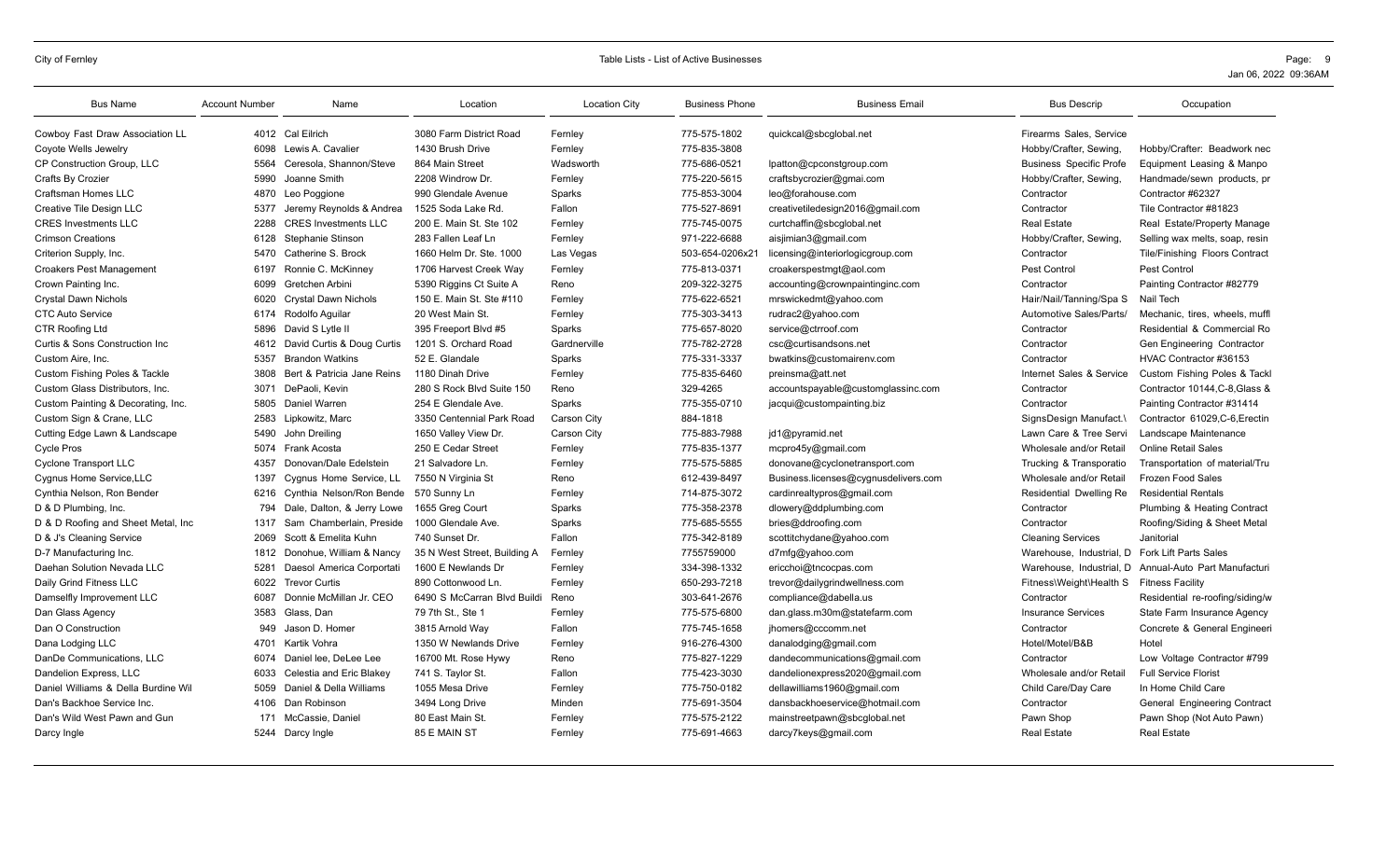| <b>Bus Name</b>                  | <b>Account Number</b> | Name                         | Location                        | <b>Location City</b> | <b>Business Phone</b> | <b>Business Email</b>             | <b>Bus Descrip</b>              | Occupation                      |
|----------------------------------|-----------------------|------------------------------|---------------------------------|----------------------|-----------------------|-----------------------------------|---------------------------------|---------------------------------|
| D'Ascoli Orthodontics            | 5984                  | Vincent P. D'Ascoli          | 1420 US 95 ALT #2               | Fernley              | 775-882-1062          | info@dascoliortho.com             | <b>Dental Office/ Services</b>  | Orthodontics                    |
| Dave Clarey                      | 5242                  | Dave Clarey                  | 147 Horn Avenue                 | Petaluma             | 707-338-6168          | drclarey@icloud.com               | Residential Dwelling Re         | <b>Single Family Residences</b> |
| David G Gibbens                  | 5258                  | David G. Gibbens             | 665 Starlite Circle, 670 Starli | Fernley              | 775-315-7773          | ggibbens52@gmail.com              | Residential Dwelling Re         | Multi/Single Family Residence   |
| <b>David Stewart</b>             | 4471                  | David Stewart                | 3966 Center Drive               | <b>Carson City</b>   | 775-690-5543          | cccdms@att.net                    | Contractor                      | Gen Building/Carpentry Contr    |
| David Stone                      | 5365                  | David Stone                  | 2885 Horseshoe Lane             | Fernley              | 775-302-3177          | dsfloors@aol.com                  | Firearms Sales, Service         |                                 |
| Davtronics                       | 4470                  | David Gosser                 | PO Box 1222                     | Fernley              | (775) 393-0156        | davtronics300wm@yahoo.com         | Handyman                        | Handyman                        |
| <b>DC Randall Corporation</b>    | 5015                  | David Randall                | 551 White Eagle Lane            | Fernley              | 775-835-2749          | drandall@dcrandallcorportion.biz  | Contractor                      | Electrical Contractor #80182    |
| DD Marketing and Promotions      | 4521                  | Darryl L and Diane M Heat    | 367 Cook Way                    | Fernley              | 775-815-6101          | dheath816@gmail.com               | Internet Sales & Service        | <b>Marketing and Promotions</b> |
| Dean Day                         | 4535                  | Day Engineering              | 5 East Park Street              | Fallon               | 775-423-9090          | dayengineering@cccomm.net         | <b>Engineering Services</b>     | <b>Civil Engineer</b>           |
| DeBard Plumbing Inc.             | 2767                  | Ryan Dunn, Bill Fruechting   | 450 S. 18th Street              | Sparks               | 775-359-0802          | dpi@debardplumbing.com            | Contractor                      | Plumbing Contractor #18991A     |
| Deborah Taylor                   | 5265                  | Deborah Taylor               | 1548 Maria Ct.                  | Fernley              | 775-842-3492          | debi@homemeansnvrealty.com        | <b>Real Estate</b>              | <b>Real Estate Sales</b>        |
| Deceuninck North America LLC     | 5124                  | Deceuninck North America     | 240 Nevada Pacific Blvd         | Fernley              | 513-539-5447          | jessica.sandlin@deceuninck.com    | Warehouse, Industrial, D.       | Manufacture PVC Profiles        |
| Delivered 4 You                  | 6051                  | <b>Elizabeth Duncan</b>      | 945 Lasso Way                   | Fernley              | 775-445-0918          | lizkong@me.com                    | <b>Delivery Service</b>         | Delivery of foods, groceries, h |
| Delta Fire Systems, Inc.         | 1615                  | API Group Inc.               | 1655 Marietta Way, Suite 10     | Sparks               | 359-0396              |                                   | Contractor                      | Fire Protection Contractor 203  |
| Deluxe Step and Rail Inc         | 4953                  | Kristen Mehlhaff             | 1995 Tampa St                   | Reno                 | 775-302-9221          | deluxestepandrail@gmail.com       | Contractor                      | Steel Contractor #79919         |
| Dematic Corp                     | 3767                  | Dematic Corp                 | 507 Plymouth N.E.               | <b>Grand Rapids</b>  | 616-913-6200          | ingrid.heinze@dematic.com         | Contractor                      | Electrical Contractor #67195,   |
| Dennis Banks Construction Co. LL | 1872                  | Banks, Dennis                | 835 Maestro Dr.                 | Reno                 | 827-0545              | accountspayable@dbcreno.com       | Contractor                      | General Building Contractor #   |
| Denny's                          | 4430                  | <b>MDC Restaurant Stores</b> | 480 Truck Inn Way               | Fernley              | 775-636-3065          | ap@g2gmg.com                      | Restaurant/Fast Food/F          | Food/Restaurant                 |
| Denson Surveying, Inc.           | 741                   | Christian, Rick              | 24 Austin                       | Yerington            | 775 463-3611          | rcdsurvey01@gmail.com             | <b>Surveying Services</b>       | Surveying, PLS 11178            |
| Desert Air LLC                   | 3647                  | Phungphiphadhana, Spenc      | 1995 Boise Dr.                  | Sparks               | 775-359-0656          | desertairllc@gmail.com            | Contractor                      | A/C Contractor #37624, C21B     |
| Desert Bloom Media               | 6206                  | Kelsey Kibbe                 | 521 Garden Circle               | Fernley              | 775-980-5714          | kelsey kibbe@yahoo.com            | Internet Sales & Service        | Website, social media and bu    |
| <b>Desert Coatings</b>           | 2681                  | Truran, Adam                 | 309 Marshall St.                | Fernley              | 775-544-5601          | atruran@sbcglobal.net             | Contractor                      | Painting & Decorating Contra    |
| Desert Commercial Sweeping Inc   | 4626                  | William Wallace              | 5620 Madras St                  | <b>Carson City</b>   | 775-841-0985          | dcsweeping@aol.com                | <b>Misc Services</b>            |                                 |
| Desert Fire Protection LLC       | 5961                  | MDU Resources Group, In      | 5040 Sobb Ave                   | Las Vegas            | 702-369-3473          | yolanda.nez@desertfire.com        | Contractor                      | Fire Protection sale, service & |
| Desert Fire Protection, L.P.     | 1492                  | Jeff Thiede                  | 505 Valley Road                 | <b>RENO</b>          | 329-1926              | kim@desertfire.com                | <b>Fire Protection/Sprinker</b> | Contractor 52935, C-41, Fire    |
| Desert Greens Landscaping        | 1648                  | Gonzalez, Manuel             | 518 Humboldt Street             | Fallon               | 775-867-2777          |                                   | Contractor                      | Landscape Contractor #5509      |
| Desert Hills Electric. Inc.      | 3436                  | Harrison, Michael A.         | 2136 Kleppe Lane                | Sparks               | 775-359-2005          | mike@deserthills.com              | Contractor                      | Electrical Contractor #14776.   |
| Desert Nevada Property Group LL  | 6143                  | Maria J MiramonMartinez/     | 1942 Four Iron Ct               | Fernley              | 775-210-1156          | desertnevada@icloud.com           | Residential Dwelling Re         | Rentals and real estate investi |
| <b>Desert Nutz Pilot Service</b> | 6177                  | Donald Hawkins               | 821 Fairwood St.                | Fernley              | 775-790-1286          | DNPSINC@yahoo.com                 | <b>Business Specific Profe</b>  | Oversize Load Pilot Car Servi   |
| Desert Oasis Lawn Care           | 4495                  | Deissy I Gonzalez            | 315 Vine Street #14             | Fernley              | 775-301-0586          | lucy19791@hotmail.com             | Lawn Care & Tree Servi          | Lawn Care                       |
| Desert Owl Crafts                | 6183                  | Cierra Garcia                | 67 Justin Way                   | Fernley              | 209-737-6808          | cierragarcia31@gmail.com          | Hobby/Crafter, Sewing,          | Hobby/Crafter: handmade air     |
| Desert Rose RV Park, LLC         | 366                   | Tibbals, Don                 | 3285 E. Hwy 50                  | Fernley              | 575-9399              | manager@desertroserv.com          | RV / Mobile Home Park           | RV Park, Convenience Store,     |
| Desert Star Manufactured Home S  | 6032                  | Jose A. Barraza              | 5051 N. Virginia St. Space 2    | Reno                 | 775-870-2388          | abarraza.ds@gmail.com             | Manufactured Home Sal           | Manufactured Home set up &      |
| Desert Tortoise Tie Dyes         |                       | 70 Steffen-Barber, Patricia  | 889 G Street                    | Fernley              | 575-2172              | pattyandellis@sbcglobal.net       | Wholesale and/or Retail         | Clothes                         |
| Desert Valley Plumbing LLC       | 4375                  | Jesse Duncan                 | 409 Appaloosa Way               | Fernley              | 775-240-2712          | desertvalleyplumbingllc@yahoo.com | Handyman                        | Handyman                        |
| Design Workshop Inc              | 5147                  | Kurt Culbertson              | 128 Market Street Suite 3E      | Stateline            | 720-907-9356          | mbousquet@designworkshop.com      | <b>Architect Design/Service</b> |                                 |
| Diamond Concrete Cutting LLC     | 5028                  | <b>Thomas Ruetten</b>        | 80 Corporate Park Drive         | Henderson            | 702-567-2700          | acctpayable@dccnv.com             | Contractor                      | Concrete Contractor #41593      |
| Diamond G Construction Inc.      | 6049                  | Michael Grashuis & Kimber    | 975 Terminal Way                | Reno                 | 775-851-2226          | pam@diamondg.net                  | Contractor                      | General Contractor #72883       |
| Diamond Glass Company Inc.       | 4525                  | <b>Bradley A Hall</b>        | 1100 E 4th Street               | Reno                 | 775-329-4061          | dmdglass18@gmail.com              | Contractor                      | Glass Contractor #76852A        |
| Diamond Ridge Framing LLC        | 6191                  | Joe R. Braswell              |                                 | Reno                 | 775-842-9473          | jb.drf@hotmail.com                | Contractor                      | Framing Contractor #86126       |
| Diane Bouthillier                |                       | 6192 Diane Bouthillier       | 164 Royal Oaks Drive            | Fernley              | 775-375-0726          | dianescandles.scentsy@gmail.com   | Wholesale and/or Retail         | <b>Scentsy Consultant</b>       |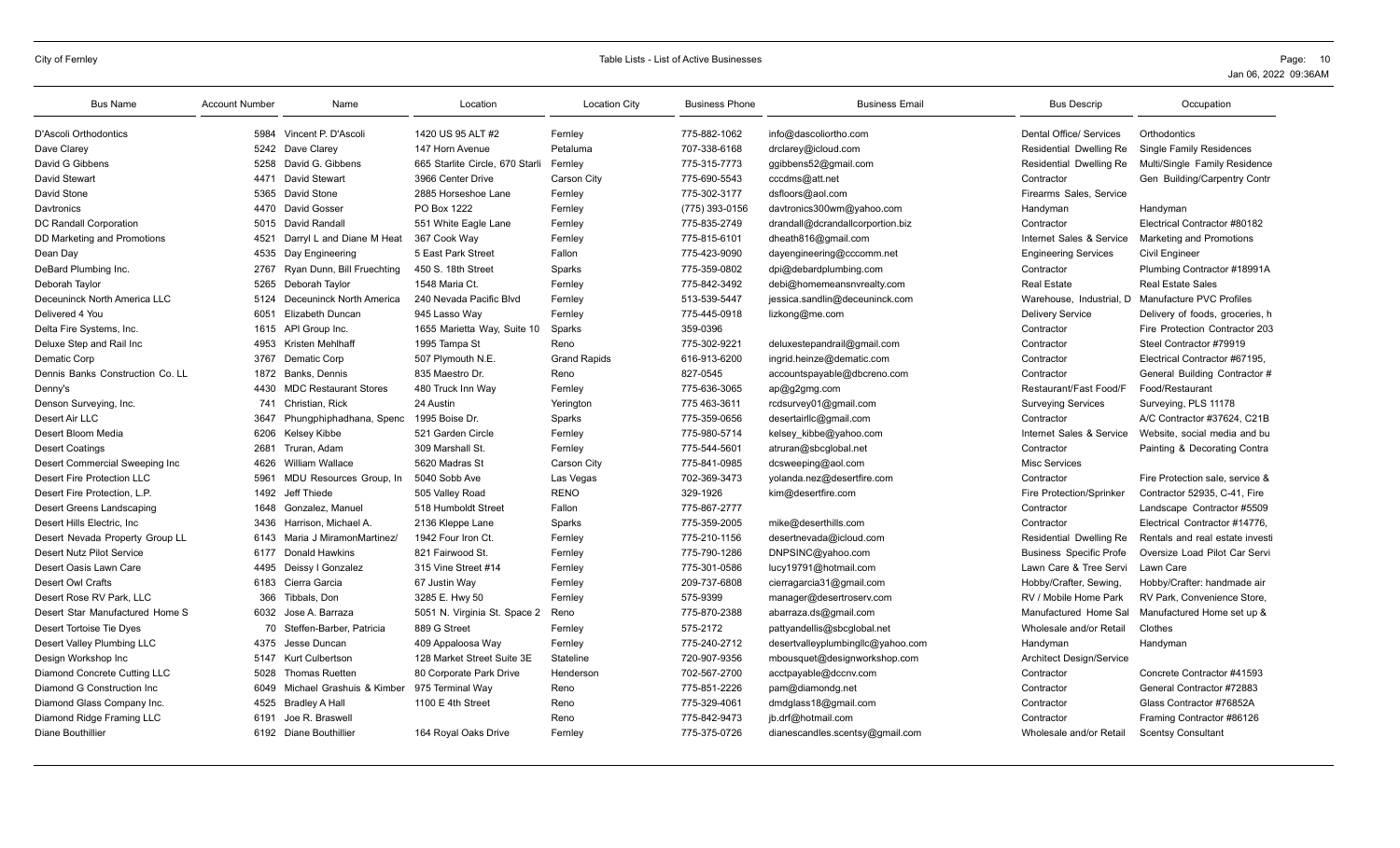| <b>Bus Name</b>                        | <b>Account Number</b> | Name                         | Location                  | <b>Location City</b> | <b>Business Phone</b> | <b>Business Email</b>              | <b>Bus Descrip</b>                    | Occupation                      |
|----------------------------------------|-----------------------|------------------------------|---------------------------|----------------------|-----------------------|------------------------------------|---------------------------------------|---------------------------------|
| Diane's Ruff Cuts                      | 2807                  | Noble, R. Diane              | 126 Country Ranch Rd.     | Fernley              | 575-2325              | noblerd@sbcglobal.net              | Animal/Pet Services, gro Dog Grooming |                                 |
| Dice N Duels                           | 5216                  | Jennifer & Timothy Beema     | 805 E Main St. Suite C    | Fernley              | 775-426-8897          | dicenduels@yahoo.com               | Wholesale and/or Retail               | <b>Hobby Shop</b>               |
| Dickerson's Mobile Truck Repair        | 1879                  | Dickerson's, George          | 212 Ambee Way             | Fernley              | 575-7277              | buddyandcopper@mail.com            | <b>Repair Services</b>                | Mobile Diesel Truck & Trailer   |
| Dinwiddie-Hines Construction Inc       | 4592                  | Ralph Dinwiddie CEO/Pres     | 4324 Orange Grove Avenue  | Sacramento           | 916-481-3297          | ap@dhfirerestoration.com           | Contractor                            | General Building Contractor #   |
| Dirty Dan's                            | 5165                  | Daniel Scott McCassie        | 45 Locust                 | Fernley              | 775-302-6621          | dirtydanstractor@gmail.com         | Handyman                              | Handyman and Tractor Servic     |
| Dirty Deeds Lawn Care                  | 1798                  | Solie, Chris & Tammy         | 3800 Duffy Rd.            | Fernley              | 775-354-6990          |                                    | Lawn Care & Tree Servi                | Lawn Care                       |
| Discount Counseling and DUI Servi      | 3369                  | Wishart, Linda               | 45 W Cedar St             | Fernley              | 775-250-3149          |                                    | <b>Counseling Services</b>            | Substance Abuse Counseling      |
| Dish Wireless LLC                      | 5997                  | Dish Wireless LLC            | 9601 S Meridian Blvd      | Englewood            | 720-514-5336          | businesslicense@dish.com           | Telecommunication Sale                | Wireless Telecommunications     |
| <b>Diversified Painting</b>            | 2655                  | Mike Costello - President    | 881 E. Glendale Ave       | Sparks               | 358-8818              |                                    | Contractor                            | Painting & Decorating Contra    |
| <b>DNL Bookkeeping Services LLC</b>    | 4562                  | Linda A White                | 90 West St. N.            | Fernley              | 775-404-1400          | dnlbookkeepingservices@gmail.com   | Accounting/Tax/Bookee                 | <b>Bookkeeping Services</b>     |
| Doc's RV Repair                        | 3541                  | <b>Bill Brown</b>            | 6365 Casey Rd             | Fallon               | 775-867-2450          |                                    | <b>Repair Services</b>                | <b>RV</b> Repair                |
| DOH Handmade Leather Works LL          | 5743                  | Derek O Holton               | 1378 White Bluffs Cir     | Fernley              | 775-426-8398          | kwolf101@netscape.net              | Hobby/Crafter, Sewing                 | Hand made leather goods         |
| DO-IT 2-IT LLC                         | 6133                  | Cory Honeycutt Jr.           | 1810 E Sahara Ave.        | Las Vegas            | 918-208-8736          | doit2itnv@gmail.com                | Handyman                              | Handyman                        |
| Dolan Fernley Motors, Inc.             | 5684                  | Thomas Dolan, Ryan Dola      | 1395 E. Newlands Drive    | Fernley              | 775-384-5288          | nicole@dolanautogroup.com          | Automotive Sales/Parts/               | New Car Dealership and Gen      |
| Dollar Loan Center                     | 3080                  | Brennan. Charles Christop    | 1380 Highway 95 North #6  | Fernley              | 702-940-5146          |                                    | <b>Financial Services</b>             | Loan Company                    |
| Dollar Tree Stores, Inc. #5071         | 4296                  | Dollar Tree Stores, Inc. / G | 1525 E Newlands Drive     | Fernley              | 757-321-5058          | rbanks@dollartree.com              | Wholesale and/or Retail               | <b>Retail Sales</b>             |
| Don James Roofing                      | 3911                  | D&D Roofing and Sheet M      | 5263 Arrowhead            | Carson City          | 775-882-6141          | bries@ddroofing.com                | Contractor                            | Roofing & Siding Contractor #   |
| Done Right Set-Up & Service            | 5404                  | James L. Pagni               | 1355 Farm District Rd.    | Fernley              | 775-420-1303          | setmstr8@gmail.com                 | Manufactured Home Sal                 |                                 |
| Double D Electrical & Instrumentati    | 6165                  | Dean Dornbier                | 1321 Earl Dr. Suite A     | Salt Lake City       | 801-972-5027          | shylemon@doubledei.com             | Contractor                            | Electrical Contractor #58076    |
| Double T Electric                      | 5323                  | Tom Tippets                  | 25 Amanett Way            | Yerington            | 775-463-2129          | doubletelectric@gmail.com          | Contractor                            | Electrical Contractor #41722    |
| <b>DP Enterprises LLC</b>              | 6182                  | <b>Pisit Pitukcheewanont</b> | 625 Sunny Lane            | Fernley              | 818-203-2465          | dpisit@gmail.com                   | Residential Dwelling Re               | Multi Family Residential Rent   |
| DR Horton Inc                          | 6181                  | David V Auld, President      | 5190 Neil Road, Suite 310 | Reno                 | 775-856-8424          | jdwarden@drhorton.com              | Development                           | Developer                       |
| Dream body by Jenn                     | 6279                  | Jennifer Revnoso             | 729 Divot Dr.             | Fernley              | 775-505-4165          | jenniferverajvr@gmail.com          | <b>Business Specific Profe</b>        | Non-invasive body sculpting     |
| <b>Driver Family Enterprises</b>       | 5380                  | Douglas Driver               | 475 E. Greg St. #111      | Sparks               | 775-787-2929          | doug@advancedcountertop.com        | Contractor                            | Carpentry/Terrazo&Marble Co     |
| DS Services of America, Inc.           | 2118                  | Tom Harrington               | 1312 Capital Blvd #104    | Reno                 | 770-933-1400          |                                    | Wholesale and/or Retail               | Bottled Water, Sale & Delivery  |
| Dube Group Architecture                | 5126                  | The Dube Group Inc           | 458 Court Street          | Reno                 | 775-323-1001          | pete@thedubegroup.com              | <b>Architect Design/Service</b>       |                                 |
| Dunseath Key Company Inc               | 4903                  | Michael Moss                 | 3000 Mill Street          | Reno                 | 775-323-4372          | dunseathkey@gmail.com              | Locksmith                             |                                 |
| Durabuilt Storage Barns, LLC           | 2905                  | Jake McNeill, Robert Meisn   | 1770 Walnut Dr.           | Fernley              | 835-8556              | shedman26@gmail.com                | Wholesale and/or Retail               | Sale of Storage Barns           |
| Duty Calls Plumbing and Drain Cle      | 6225                  | <b>Randy Santos</b>          | 478 Colorado Lane         | Fallon               | 775-217-4621          | dutycallsnv@gmail.com              | Contractor                            | Plumbing Contractor #88423      |
| <b>DVM Builders LLC</b>                | 5848                  | <b>Ronald Moore</b>          | 83 Locust Dr.             | Yerington            | 775-781-3283          | dvmbuilders@aol.com                | Contractor                            | General Contractor #68369       |
| DX-10                                  | 3459                  | Falin, Brad                  | 1085 Fremont              | Fernley              | 303-5998              |                                    | Equipment Rentals, Sup                | <b>Equipment Rental</b>         |
| Dynamic Drywall & Construction         | 3690                  | Robert & Desiree Bush        | 425 Lovitt Lane           | Reno                 | 775-358-1451          | dynamic.inc@sbcglobal.net          | Contractor                            | Steel/Lathing&Plaster/Res &     |
| <b>Dynamic Nevada Construction LLC</b> | 6142                  | Antonio Gonzalez             | 392 Wolverine Way         | Sparks               | 775-971-4068          | sonia.g@dynamicconstructionllc.net | Contractor                            | Concrete Contractor #87066      |
| Dyonna Johnson                         | 6292                  | Dyonna Johnson               | 45 W Cedar St.            | Fernley              | 775-525-4812          | dyonnajohnson707@gmail.com         | Hair/Nail/Tanning/Spa S               | Cosmetologist                   |
| Eagle Electric Inc                     | 1296                  | Mark and Cynthia Agliolo     | 1055 Industrial Way #6    | Sparks               | 356-7300              | eagleelectric2000@gmail.com        | Contractor                            | Electrical Contractor #50563.   |
| Eagles Heating & Air Conditioning I    | 6233                  | Jose Molina-Fernandez        | 6060 Cox Rd.              | Fallon               | 775-217-3779          | jose@eaglesheatingair.com          | Contractor                            | HVAC Contractor #82962          |
| East Fork Roofing LLC                  | 5153                  | Michael Davis & Clay Davi    | 1513 Greg St              | Sparks               | 775-800-7663          | office@eastforkroofing.com         | Contractor                            | Roofing Contractor #81744       |
| Eastern Sierra Engineering, PC         | 4309                  | Gerald Jensen                | 4515 Towne Drive          | Reno                 | 775-828-7220          | gjensen@esengr.com                 | <b>Engineering Services</b>           | <b>Professional Engineering</b> |
| Eastern Sierra Sweeping                | 6113                  | Samuel Want/Juan Aparici     | 203 Scarlet Way           | Fernley              | 775-560-8379          | essweeping@aol.com                 | <b>Business Specific Profe</b>        | Home office for street sweepi   |
| Eazy-C LLC                             | 6160                  | Charles & Katie Read         | 519 Darren Way            | Fernley              | 775-575-1830          | eazychandyman@gmail.com            | Handyman                              | Handyman & Lawn Care            |
| <b>EB Homes</b>                        |                       | 5875 Eric Barry              | 2374 Hunt Cir.            | <b>Carson City</b>   | 775-450-1712          | ebhomes9@gmail.com                 | Contractor                            | General Building Contractor #   |
|                                        |                       |                              |                           |                      |                       |                                    |                                       |                                 |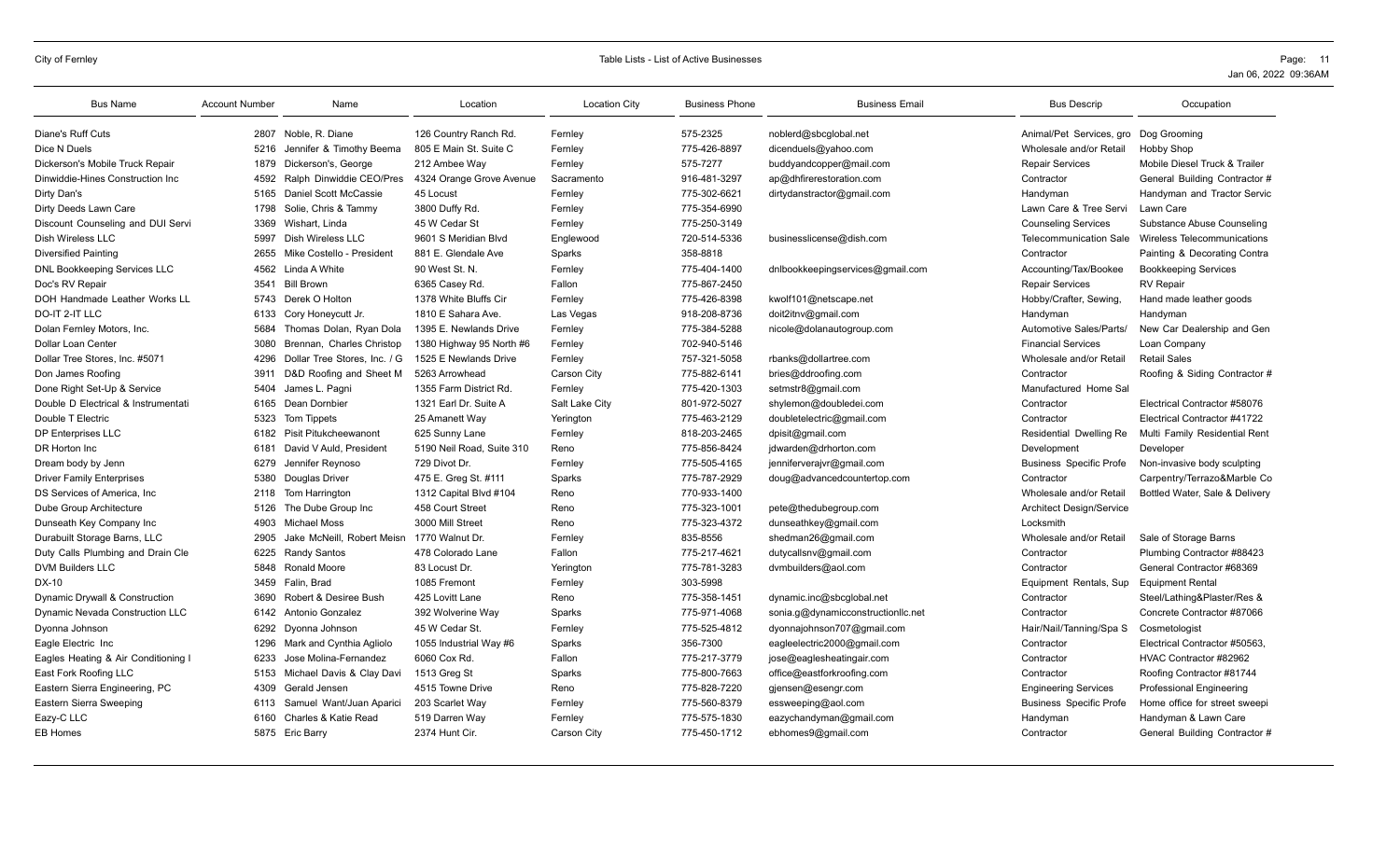| <b>Bus Name</b>                         | <b>Account Number</b> | Name                                          | Location                    | <b>Location City</b> | <b>Business Phone</b> | <b>Business Email</b>                | <b>Bus Descrip</b>                      | Occupation                          |
|-----------------------------------------|-----------------------|-----------------------------------------------|-----------------------------|----------------------|-----------------------|--------------------------------------|-----------------------------------------|-------------------------------------|
| <b>EC Construction LLC</b>              |                       | 6259 Lonnie Fixel and Kimberley               | 105 E Parr Blyd             | Reno                 | 775-829-4641          | ri@ecrenosparks.com                  | Contractor                              | B-2 Residential and Small Co        |
| Echo-Six, Inc.                          | 5348                  | Todd E. Jones                                 | 285 Jordan Court            | Fernley              | 925-917-1804          | toddj@echo-6.com                     | <b>Business Specific Profe</b>          | UVA (drone) service                 |
| Eco Rentals, LLC                        | 5460                  | The Michael & Mary Living                     | 30 Center Street            | Fernley              | 818-399-6054          | mike@heydorff.com                    | Residential Dwelling Re                 | Residential Dwellings: Multi F      |
| Eco Rentals, LLC                        | 5461                  | The Michael & Mary Living                     | 20 Center Street            | Fernley              | 818-399-6054          | mike@heydorff.com                    | <b>Property Rentals</b>                 | <b>Commercial Property Rental</b>   |
| ecoATM. LLC                             | 5749                  | David Dayton Maguera                          | 1550 E. Newlands Dr.        | Fernley              | 858-766-7235          | nicole.gurren@ecoatm.com             | Wholesale and/or Retail                 | Self-automated kiosk that pur       |
| Eden Hospice                            | 4735                  | Eden Hospice at Carson Ci 907 Mountain Street |                             | <b>Carson City</b>   | 775-423-9511          | legal@empres.com                     | Medical Office or Servic                |                                     |
| <b>Edney Tree Service</b>               | 5158                  | <b>Rick Edney</b>                             | 20 Miller Ridge Rd          | Wellington           | 775-465-2464          | edneytree@msn.com                    | Lawn Care & Tree Servi                  | <b>Tree Trimming Service</b>        |
| Edward Phillips & Martina Phillips      | 4971                  | Edward James Phillips & M                     | 330 E Main Street           | Fernley              | 775-720-7810          | ed.phillips@cbselectre.com           | <b>Real Estate</b>                      | <b>Real Estate Sales</b>            |
| Eide Bailly LLP                         | 4961                  | Jeremy Bendewald                              | 5441 Kietzke Lane Suite 150 | Reno                 | 701-239-8513          | jbendewald@eidebailly.com            | Accounting/Tax/Bookee                   | <b>Business Consulting</b>          |
| EITEL MFG.                              | 2192                  | Eitel, Sheridan                               | 721 Divot Dr.               | Fernley              | 575-0389              | itelmfg@yahoo.com                    | <b>Repair Services</b>                  | Sales & Repair of Tachometer        |
| El Reyo Landscape Inc.                  | 5402                  | Marcelino Garcia                              | 178 Garnet Circle           | <b>Mound House</b>   | 775-246-0886          | el reyo@yahoo.com                    | Contractor                              | Landscape Contractor #7256          |
| Electric Sun LLC                        | 1986                  | Stephanie Felton / Shanno                     | 480 E. Main St. #210        | Fernley              | 775-575-1070          | shannon@electricsunnv.com            | Hair/Nail/Tanning/Spa S                 | Tanning Salon & Day Spa             |
| <b>Electrical Solutions LLC</b>         | 4826                  | Mark Allen                                    | 2710 Valley View Dr         | Reno                 | 775-842-0726          | admin@electricalsolutionsnv.com      | Contractor                              | Electrical Contractor #79163        |
| Elevated Art Tattoo Parlor LLC          | 5035                  | Matt J Kramer and Felicity                    | 75 E Main Street            | Fernley              | 775-800-3232          | elevatedarttattooparlor@yahoo.com    | Tattoo Shop                             | <b>Tattoo Parlor</b>                |
| Elevator Services, Inc.                 | 5993                  | Mike Koch & Lisa Koch                         | 561 Sunshine Ln             | Reno                 | 775-323-8822          | colleen@kockelevator.com             | Contractor                              | Elevator Contractor #54884          |
| Elite Garage Door Service LLC           | 4532                  | Johnny Lewis and Stephan                      | 840 Greg St.                | Sparks               | 775-323-3667          | johnnylewis@elitegaragedoorsreno.com | Contractor                              | Carpentry Contractor #78957         |
| Elite Roof Systems & Solutions          | 5475                  | Jose A. Garcia                                | 507 Summer St.              | Fernley              | 775-657-0076          | jr@eliteroof.pro                     | Contractor                              | Roofing Contractor #83227           |
| Elite Welding, Fabrication Machinin     | 5692                  | <b>Louie Parale</b>                           | 1045 Cejay Way              | Fernley              | 775-842-7557          | lparale@sbcglobal.net                | Welding                                 | Mobile welding, fabrication, m      |
| Elizabeth Dickman                       | 5582                  | Elizabeth Dickman                             | 150 E Main St               | Fernley              | 907-687-1416          | elizabeth@snphomes.com               | <b>Real Estate</b>                      | Real Estate Agent                   |
| <b>Elk Hounds Professional Property</b> | 5832                  | Vern Healey                                   | 463 Nader Way               | Fernley              | 775-777-6229          | kola328@ymail.com                    | Lawn Care & Tree Servi                  | Lawn and yard care                  |
| Ellen Tudor                             | 4974                  | Ellen Tudor                                   | 330 E Main St Suite A       | Fernley              | 775-813-2046          | ellen.tudor@att.net                  | <b>Real Estate</b>                      | <b>Real Estate Sales</b>            |
| <b>EMP Nevada LLC</b>                   | 5939                  | C. Pimentel                                   | 510 Sunny Ln.               | Fernley              | 408-421-8526          | cpimentel1@comcast.net               | Residential Dwelling Re                 | <b>Residential Rental Dwelling:</b> |
| <b>EMPC Nevada LLC</b>                  | 5938                  | C. Pimentel                                   | 685 Sunny Ln. & 80 Cloud D  | Fernley              | 408-421-8526          | cpimentelc1@comcast.net              | Residential Dwelling Re                 | <b>Residential Rental Dwelling:</b> |
| <b>Empire Construction Inc.</b>         | 5571                  | Vernon C. Brooks                              | 199 E. Winnie Ln.           | Carson City          | 775-600-5686          | vern@empireconst.net                 | Contractor                              | Concrete/Paint/Gen Cont#829         |
| Empire Contractors Inc.                 | 2538                  | Rager, Matthew                                | 896 Southwood Blvd #1       | Incline Village      | 775-831-2246          | info@empirecontractors.com           | Contractor                              | Gen Engineering/Recycling &         |
| <b>Empire Contractors Waste Hauling</b> | 4128                  | Matt & Janna Rager                            | 896 Southwood Blvd #1       | Incline Village      | 775-831-2246          | info@empirecontractors.com           | Waste Hauling, Disposal                 | <b>Commercial Waste Hauling</b>     |
| <b>Empire Solar Group</b>               | 5889                  | Abby Buchmiller                               | 9 E Exchange Place Suite 4  | Salt Lake City       | 800-467-4562          | permits@empiresolargroup.com         | Contractor                              | Electrical/Solar Systems Cont       |
| EmpRes Personal Care Nevada, L          | 5496                  | EmpRes Home Care, LLC                         | 911 Mountain Street         | Carson City          | 360-892-6628          | legal@empres.com                     | <b>Business Specific Profe</b>          | Personal care services in the       |
| Encor Solar LLC                         | 6066                  | Daniel T Larkin                               | 3049 Executive Parkway #3   | Lehi                 | 888-543-6267          | licensing@encorsolar.com             | Contractor                              | Electrical/Solar Photovotaic S      |
| Encore Audio Visual Design LLC          | 5630                  | <b>Brad D Bolotin</b>                         | 1420 Hwy 95A North - Suite  | Fernley              | 775-322-6400          | brad@encoreavdesign.com              | Wholesale and/or Retail                 | Retail Sales of mattress, beds      |
| Endured Builders, Corp.                 | 1360                  | Machado, Joe                                  | 690 Stock Lane              | Fernley              | 775-691-5318          | eb598@sbcqlobal.net                  | Contractor                              | General Building Contractor #       |
| Energy Mechanical Insulation, Inc.      | 5983                  | Emilia Hooks                                  | 4005 W. Dewey Dr.           | Las Vegas            | 702-736-0841          | ehooks@emilv.com                     | Contractor                              | Mechanical Insulation & Firest      |
| English Language Learners In-Hom        | 5967                  | Joanne Rover                                  | 702 Sean Drive              | Carson City          | 775-888-2021          | englishinhomeprogram@gmail.com       | Non-Profit Event\Service                | Non-Profit Organization: ELL        |
| <b>Enhanced Electrical Services</b>     | 4258                  | James Baffrey                                 | 46 Hardy Dr                 | Sparks               | 775-830-2033          | admin@enhancedelectrical.net         | Contractor                              | Electrical Contractor #77102.       |
| <b>Environmental Resources Inc.</b>     | 3789                  | Dennis Smock                                  | 125 London Dr               | McCarran             | 775-331-3636          | info@easyrooterplumbing.com          | Contractor                              | Plumbing Contractor #26656A         |
| <b>Envy Property Solutions LLC</b>      | 5170                  | John Cannon                                   | 136 Shadow Mountain Drive   | Fernley              | 775-391-5236          | jcannon@envypropertysolutions.com    | <b>Real Estate</b>                      | Home Office--Residential Pro        |
| ERGS, Inc.                              | 6065                  | <b>Gregory Peek</b>                           | 9345 Lemmon Drive           | Reno                 | 775-972-0213          | gregory@ergsinc.com                  | Contractor                              | Real Estate Dev./Mgmt/Const         |
| Eric A Gothan                           | 4941                  | Eric A Gothan                                 | 150 E Main Street Ste 120   | Fernley              | 775-240-1533          | eric@snphomes.com                    | <b>Real Estate</b>                      | <b>Real Estate Sales</b>            |
| Eric E Wight                            | 5191                  | Eric E Wight                                  | 795 E. Main St.             | Fernley              | 775-575-9999          | kelcardin@aol.com                    | Residential Dwelling Re                 | <b>Single Family Residences</b>     |
| Eric Flodman                            | 5189                  | Eric Flodman                                  | 189 Country Ranch Road      | Fernley              | 775-745-0524          | kelcardin@aol.com                    | Residential Dwelling Re                 | <b>Single Family Residences</b>     |
| Erica Noble                             |                       | 5116 Erica Noble                              | 115 W. Main St.             | Fernley              | 775-316-0938          | noerica@yahoo.com                    | Hair/Nail/Tanning/Spa S Nail Technician |                                     |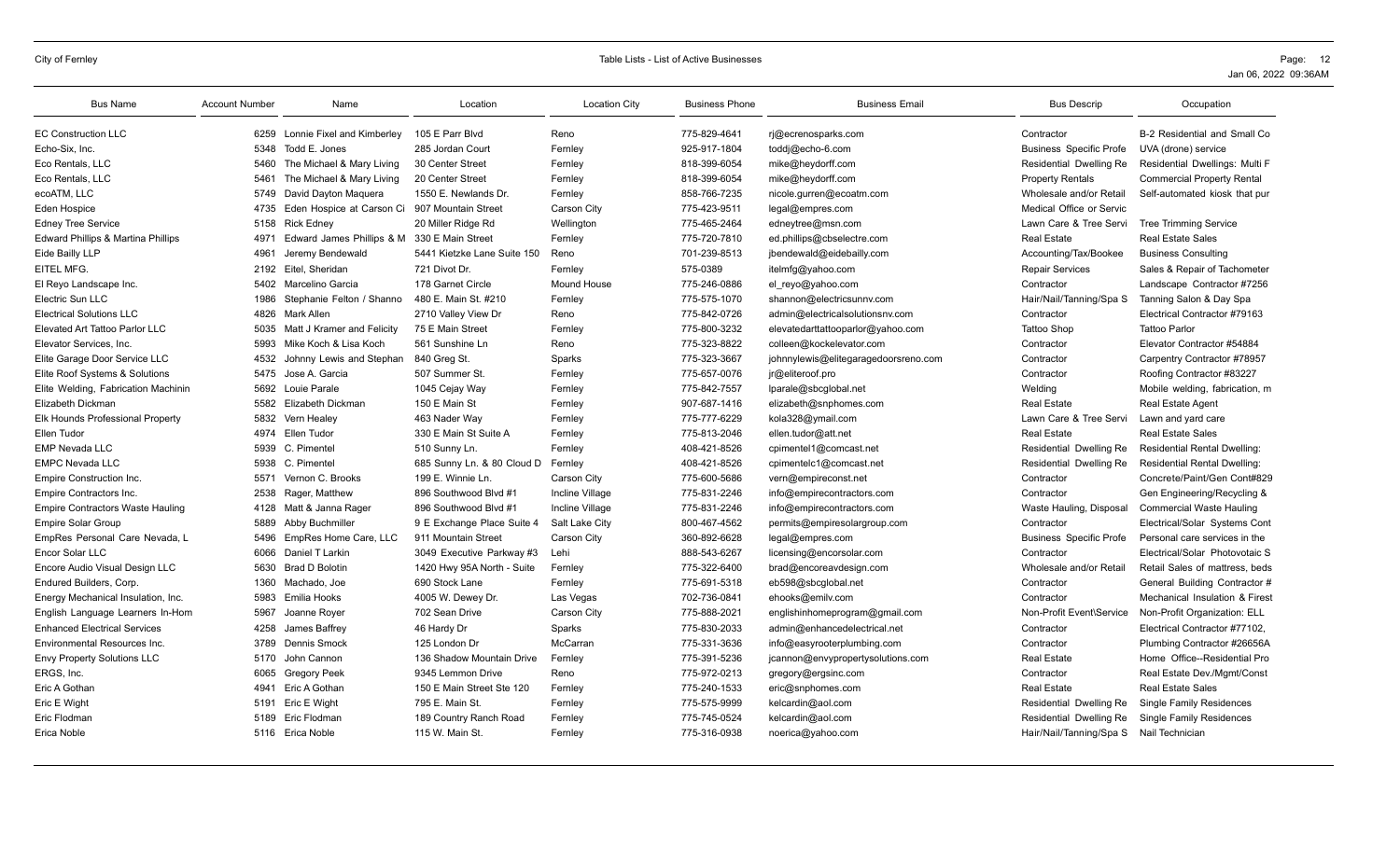| <b>Bus Name</b>                      | <b>Account Number</b> | Name                           | Location                    | <b>Location City</b> | <b>Business Phone</b> | <b>Business Email</b>                      | <b>Bus Descrip</b>                               | Occupation                         |
|--------------------------------------|-----------------------|--------------------------------|-----------------------------|----------------------|-----------------------|--------------------------------------------|--------------------------------------------------|------------------------------------|
| Erik Herman                          | 5925                  | Erik Herman                    | 1028 Rosehips Ln            | Fernley              | 775-224-8045          | hermanrpgprints@gmail.com                  | Printing & Publishing Se                         | 3D Printing (miniatures for tab    |
| <b>Escalade Production</b>           | 6047                  | Barbara Young                  | 1507 Crestview Road         | Fernley              | 775-560-1527          | msb.odom@yahoo.com                         | Amusement, Entertainm                            | Live Entertainment/Band            |
| Escape Beauty & Massage              | 5478                  | Stephanie Jones                | 145 W. Main St              | Fernley              | 775-835-5247          | sjones4boys@outlook.com                    | Hair/Nail/Tanning/Spa S                          | Salon: hair, nails, massage        |
| Espinoza Bookkeeping & Tax Servi     | 1753                  | Espinoza, Ray                  | 80 N. Center St.            | Fernley              | 575-5114              |                                            | Accounting/Tax/Bookee                            | Bookkeeping & Tax Service          |
| <b>Essential Industries</b>          | 79                    | <b>Essential Industries</b>    | 15 Salvadore Dr.            | Fernley              | 575-5211              |                                            | Warehouse, Industrial, D                         | Manufacturer                       |
| Eternal Image Sign & Design          | 2495                  | Slatter, Barry & Pamala        | 140 E Main Street Suite C   | Fernley              | 575-4227              | eternalimage@sbcglobal.net                 | SignsDesign Manufact.\                           | Signs & Design                     |
| Exclusive Wireless, Inc dba TMobil   | 5344                  | Thomas Heng                    | 1201 Penny Ln. Ste 160      | Fernley              | 775-302-5900          | facilityscoordinator@exclusivewireless.com | <b>Telecommunication Sale</b>                    | T-Mobile cellular and accesso      |
| Express Services, Inc.               | 5535                  | William Stoller, Robert Fun    | 9701 Boardwalk Blvd.        | Oklahoma City        | 405-840-5000          | mark.evans@expresspros.com                 | <b>Business Specific Profe</b>                   | <b>Temporary Placement Service</b> |
| <b>Extended Stay Suites</b>          | 4795                  | Balbir Gosal                   | 325 W Main Street           | Fernley              | 775-575-4452          | luckygosal@hotmail.com                     | Hotel/Motel/B&B                                  | Motel                              |
| <b>Extreme Plumbing</b>              | 5092                  | <b>Jared Likes</b>             | 11050 Larson Ranch Rd.      | Reno                 | 775-690-5771          | extreme.plumbing@aol.com                   | Contractor                                       | Plumbing Contractor #49154         |
| EZ Handyman & Maintenance Serv       | 3057                  | Valdovinos, Ismael             | 355 Sycamore St             | Fernley              | 775-835-2547          | ezmaint@hotmail.com                        | Handyman                                         | Handyman & Janitorial Servic       |
| F3 & Associates, Inc.                | 5765                  | Sean Finn/Gene Feickert/F      | 701 E. H Street             | Benicia              | 707-748-4300          | jferreira@gmail.com                        | <b>Surveying Services</b>                        | Land Surveying - Professional      |
| Fahnestock Ent. Inc.                 |                       | 1942 Harry G. Fahnestock       | 465 Tacchino                | Reno                 | 356-8873              | laura@westernturf.com                      | Contractor                                       | Landscape Contractor #4588         |
| <b>Falcon Peak Properties LLC</b>    | 3809                  | dba Comfort Suites Fernley     | 800 Mesa Drive              | Fernley              | 775-980-6514          | comfortsuitesfernley@gmail.com             | Hotel/Motel/B&B                                  | Hotel                              |
| Fallon Floors & Building Materials   | 3796                  | Darwin Haffner                 | 4677 Reno Hwv               | Fallon               | 775-867-3777          | fallonfloors@omm.net                       | Contractor                                       | Finishing Floors Contractor #2     |
| Fallon Glass & Sign, Inc.            | 613                   | Segura Investments, LLC        | 2955 Reno Highway           | Fallon               | 775 423-2151          | fallonglassnsign@gmail.com                 | Wholesale and/or Retail                          | Glass & Signs                      |
| Fallon Heating & Air Conditioning, L | 5714                  | Dirk & Autumn Roper            | 2062 S. Edmonds Drive       | Carson City          | 775-882-7466          | amanda@roperhvac.com                       | Contractor                                       | Refrigeration & AC Contractor      |
| Family Dollar Inc # 30149            | 4757                  | Family Dollar Inc              | 295 E Main Street           | Fernley              | 757-321-5058          | rbanks@dollartree.com                      | Wholesale and/or Retail                          | <b>Retail Store</b>                |
| Fantasy Face Painting & Entertain    | 5688                  | Heidi Figueroa                 | 95 W Main St.               | Fernley              | 775-434-9932          | fantasyfacepaintingnv@gmail.com            | Artist/Art Studio                                | <b>DIY Art Studio</b>              |
| <b>Farmer Brothers Company</b>       | 1127                  | <b>Farmer Brothers Company</b> | 1912 Farmer Brothers Dr.    | Northlake            | 682-549-6600          | tax@Farmerbros.com                         | Wholesale and/or Retail                          | Coffee & Spices Sales              |
| <b>Farr Construction Corporation</b> | 4731                  | Jeff Farr                      | 1050 Linda Way              | Sparks               | 775-356-8004          | blineberry@resourcedevelopmentco.com       | Contractor                                       | General Contractor #75026          |
| <b>Farr West Engineering</b>         | 4179                  | Farr, Brent                    | 5510 Longley Lane Ste A     | Reno                 | 775-851-4788          | brent@farrwestengineering.com              | <b>Engineering Services</b>                      | <b>Engineering Services</b>        |
| <b>Fast Glass</b>                    | 1444                  | Forman, L. Alan                | 4350 Reno Hwy               | Fallon               | 867-4527              | clay@fastglassinc.com                      | Contractor                                       | Contractor 15323, C-8, Glass       |
| <b>Fastenal Company</b>              | 3381                  | Sheryl Lisowski                | 250 Logan Lane #310         | Fernley              | 775-575-6907          |                                            | Wholesale and/or Retail                          | Sale of Fasteners & Industrial/    |
| Fatbeam, LLC                         | 5636                  | Greg Green -CEO/Shawn          | 2065 W Riverstone Dr., Suit | Coeur d'Alene        | 509-344-1008          | operations@fatbeam.com                     | <b>Telecommunication Sale</b>                    | Telecommunications provider        |
| <b>FDI Backflow Specialist</b>       | 5633                  | Michael Lee                    | 5355 Louie Lane             | Reno                 | 775-331-6655          | mike@trophypeakfire.com                    | Contractor                                       | Fire Protection Contractor #83     |
| Feldmeier Equipment Inc              | 381                   | Feldmeier, Robert              | 375 Industrial Drive        | Fernley              | 775-575-7447          | tgeraets@feldmeier.com                     | Warehouse, Industrial, D                         | <b>Stainless Steel Tanks</b>       |
| Feng Shui Holdings, LLC - Cedar S    | 6275                  | Zhong Wei Chien                | 335 E. Cedar St             | Fernley              | 775-338-2945          | zhongchien@gmail.com                       | Residential Dwelling Re                          | <b>Residential Rentals</b>         |
| Fenn Holdings, LLC                   | 5881                  | Richard and Linda Fenn         | 40 Cloud/155 Hardie Ln/185  | Fernley              | 408-826-2659          | rusty.fenn@gmail.com                       | Residential Dwelling Re                          | Residential Rental Dwelling/L      |
| Ferguson Enterprises Inc             | 5608                  | Ferguson Enterprises Inc       | 1095 S Rock Blvd            | Reno                 | 757-223-6452          | nedra.riddick@ferguson.com                 | Wholesale and/or Retail                          | Wholesale merchant-distrib a       |
| Fernley Assisted Living LLC          | 4543                  | <b>Fernley Estates</b>         | 1130 Chisholm Trail         | Fernley              | 775-468-4114          | dfisher@missionseniorliving.net            | Medical Office or Servic                         | <b>Assisted Living Facility</b>    |
| Fernley ATF LLC                      | 4291                  | Gregory or Richard Kudrna      | 1201 Penny Lane #120        | Fernley              | 775-901-0645          | corpatfnv@gmail.com                        | Fitness\Weight\Health S                          | Gym                                |
| Fernley Black Bear Diner, LLC        | 3520                  | T. Mavrides; J. O'Looney;      | 1190 B Main Street          | Fernley              | 835-8512              | tricia.salao@blackbeardiner.com            | Restaurant/Fast Food/F                           | Restaurant                         |
| Fernley Black Bear, LLC              |                       | 3517 T. Mavrides; J. O'Looney; | 1190 Main St                | Fernley              | 775-835-8512          | tricia.salao@blackbeardiner.com            | Restaurant/Fast Food/F                           | Restaurant                         |
| Fernley Chiropractic Inc             | 385                   | Kahn, David                    | 240 S. Hwy 95A Ste B        | Fernley              | 775-575-5511          | info@fernleychiro.com                      | Chiropractic                                     | Chiropractor                       |
| <b>Fernley Commerce Center</b>       | 2546                  | Sandra Klefman                 | 460 W. Main St              | Fernley              | 775-750-8706          |                                            | <b>Property Rentals</b>                          | <b>Commercial Property Rental</b>  |
| <b>Fernley Community Foundation</b>  | 6230                  | Cody Wagner, President         | 1245 Farm Lane              | Fernley              | 775-544-2854          | fernleycommunityfoundation@gmail.com       | Non-Profit Event\Service                         | Non-Profit Organization            |
| <b>Fernley Guest Suite</b>           | 6046                  | Michael & Rebecca Music        | 145 Snowy Plover Way        | Fernley              | 469-688-1943          | newmusic99@yahoo.com                       | Short term home rentals                          | AirBnB                             |
| Fernley Hay & Grain                  |                       | 93 Kevin Miller                | 808 W. Hwy 40               | Fernley              | 575-2137              |                                            | Wholesale and/or Retail                          | Feed, Pet Supplies, Nursery        |
| Fernley Ministorage Center           | 394                   | Bert L. Cooper                 | 405 Main Street             | Fernley              | 575-4404              |                                            | Storage                                          | Storage                            |
| Fernley Moose Lodge #2468            |                       | 844 House Bar                  | 450 W. Main St.             | Fernley              | 775-575-2468          | txdoris@yahoo.com                          | Non-Profit Event\Service Non-Profit Organization |                                    |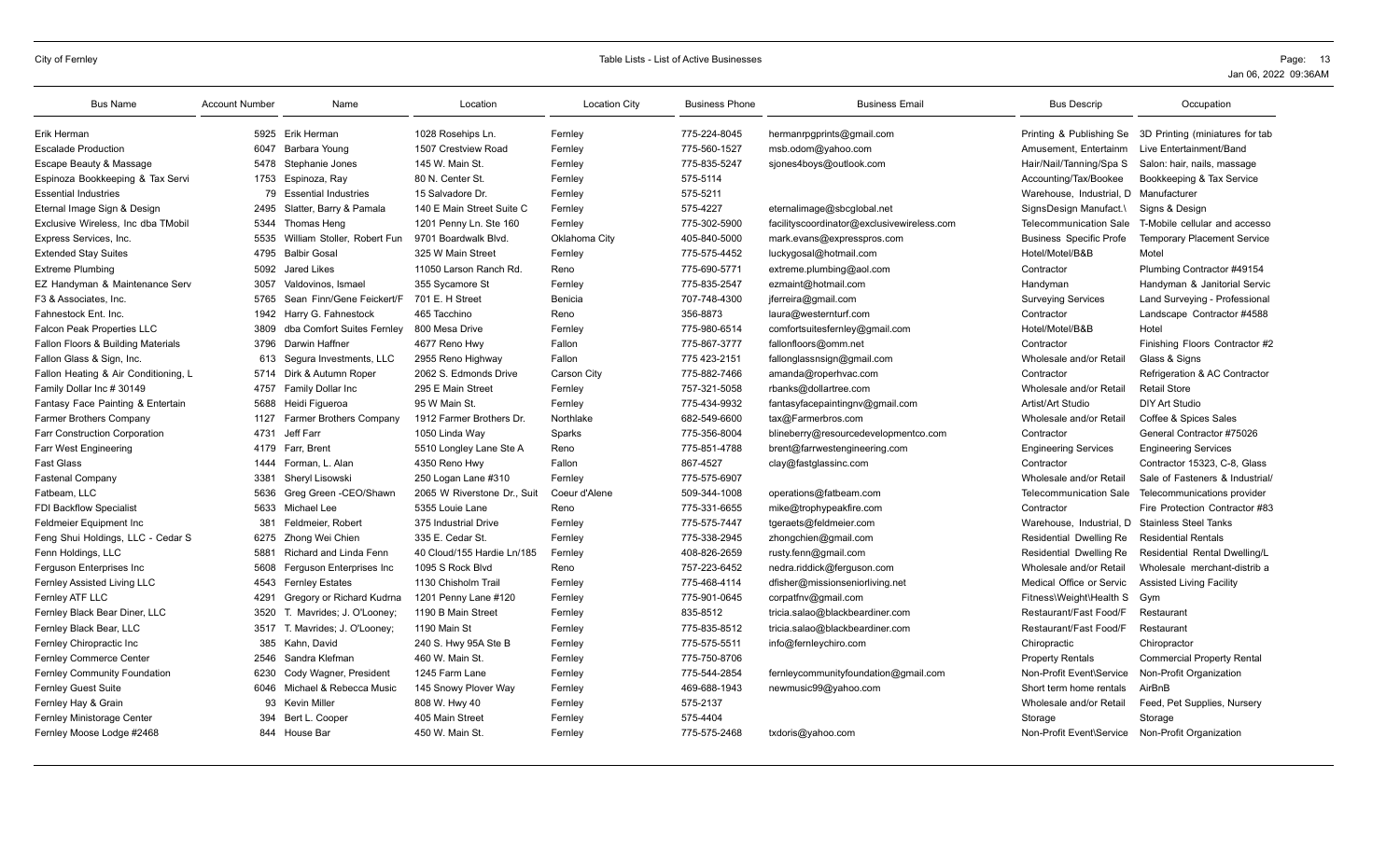| <b>Bus Name</b>                           | <b>Account Number</b> | Name                       | Location                    | <b>Location City</b> | <b>Business Phone</b> | <b>Business Email</b>             | <b>Bus Descrip</b>             | Occupation                             |
|-------------------------------------------|-----------------------|----------------------------|-----------------------------|----------------------|-----------------------|-----------------------------------|--------------------------------|----------------------------------------|
| Fernley Napa Auto Parts                   |                       | 96 Finley Industries, Inc. | 140 Shadow Lane             | Fernley              | 575-6272              |                                   | Automotive Sales/Parts/        | Store, Auto Parts Sales                |
| <b>Fernley Nugget</b>                     |                       | 3518 D Scott Tate          | 1190 Main Street            | Fernley              | 775-575-5777          | kevingibson@nuggetcasinos.com     | Casino                         | Casino                                 |
| <b>Fernley Nugget</b>                     | 3518                  | D Scott Tate               | 1190 Main Street            | Fernley              | 775-575-5777          | kevingibson@nuggetcasinos.com     | Casino                         | Casino                                 |
| Fernley Partners II, LLC                  | 5952                  | James W. Dolan             | 1305 Chisholm Trail         | Fernley              | 949-929-7069          | jimdolan22@yahoo.com              | <b>Property Rentals</b>        | <b>Commercial Property Rental</b>      |
| Fernley Physical Therapy, INC.            | 5267                  | <b>Reinhard Lautz</b>      | 20 N West Street            | Fernley              | 775-575-5508          | llautz@fernleypt.com              | Medical Office or Servic       | <b>Physical Therapy</b>                |
| Fernley Pioneer Gaming LLC                | 5430                  | Ferenc B. Szony            | 1705 US - 50 ALT            | Fernley              | 775-525-2666          | ferenc@truckeegaming.com          | Casino                         | Casino, Restaurant and Bar             |
| Fernley Pioneer Gaming LLC                | 5430                  | Ferenc B. Szonv            | 1705 US - 50 ALT            | Fernley              | 775-525-2666          | ferenc@truckeegaming.com          | Casino                         | Casino, Restaurant and Bar             |
| Fernley Repair, LLC                       | 5820                  | <b>Daniel Allred</b>       | 118 Country Ranch Rd.       | Fernley              | 775-980-6844          | fernleyrepair@gmail.com           | Contractor                     | HVAC Contractor #85870 & a             |
| Fernley RV Park                           | 5120                  | Fernley Parks LP           | 550 W Main Street           | Fernley              | 916-989-5333          | jennifer@storzco.com              | RV / Mobile Home Park          | RV Park - long term                    |
| Fernley Self Storage LLC                  | 5759                  | Dan Douglass               | 808 010 Hwy 40              | Fernley              | 775-843-4003          | ddouglass@outlook.com             | Storage                        | Self Storage & Commercial Pr           |
| Fernley Silverlace Apartments, LLC        | 5643                  | NV Active Investment, LLC  | 675 Silver Lace Blvd.       | Fernley              | 775-851-3666          | vwood@ncsreno.com                 | Residential Dwelling Re        | <b>Apartment Complex</b>               |
| <b>Fernley Snowbird LLC</b>               | 5177                  | Michael Klein Mark Steinga | 5940 Cour Saint Michelle    | Reno                 | 561-213-5487          | sedona1977@gmail.com              | Residential Dwelling Re        | <b>Single Family Residences</b>        |
| Fernley STEM Council                      | 4818                  | Open-Gate Foundation       | 8 Valley View Dr            | Fernley              | 775-770-0385          | fernleystemcouncil@gmail.com      | Non-Profit Event\Service       |                                        |
| Fernley Tire & Brake LLC                  | 4019                  | Deborah Copelan/Theodor    | 1575 E Newlands Dr, 75 Dall | Fernley              | 816-277-7597          | fernleytire@gmail.com             | Automotive Sales/Parts/        | Garage                                 |
| Fernley Village Laundromat                | 4548                  | Ricardo & Irma Estrada     | 1440 US Hwy 95A North, Su   | Fernley              | 775-684-9437          | express.systems50@yahoo.com       | Laundry/Dry Cleaning S         | Laundromat                             |
| Fernley Village Marketplace               | 1057                  | Fernley, LLC, J & J Land D | 1330,1360-1480 N. Hwy 95    | Fernley              | 805 781-9100          | randy@rpltl.com                   | <b>Property Rentals</b>        | <b>Commercial Property Rental</b>      |
| <b>Ferntucky Firearms</b>                 | 5943                  | Curtis Ed Fulenwider       | 155 Arrow St.               | Fernley              | 775-287-1997          | curtisfulenwider@sbcglobal.net    | Firearms Sales, Service        | Sales and transfers of firearm         |
| Fernwood Meadows                          |                       | 712 Mary A. Gregory        | 625 Silver Lace Blvd.       | Fernley              | 575-5577              | fernwoodltd@sbcglobal.net         | Residential Dwelling Re        | Apartments                             |
| Ferretto Enterprises Inc                  | 4576                  | <b>Russ Ferretto</b>       | 945 Westerlund Lane         | Fernley              | 775-691-1297          | kbtransport@sbcglobal.net         | Trucking & Transporatio        | <b>Equipment Rental &amp; Trucking</b> |
| <b>FESC Northern Nevada, LLC</b>          | 5251                  | Sam Kuhlman                | 260 Freeport Blvd. Ste 3    | Sparks               | 75-324-0117           |                                   | Fire Protection/Sprinker       | Fire extinguisher sales and se         |
| <b>Fierce Entertainment</b>               | 4621                  | Juan C Rodriguez           | 314 Emigrant Way            | Fernley              | 775-846-2537          | djfierce@charter.net              | Mobile DJ Service              |                                        |
| Finance of America Mortgage LLC           | 5825                  | Finance of America Holdin  | 45 Highway 95A S            | Fernley              | 775-835-4660          | licensing@financeofamerica.com    | Mortgage Broker                | Mortgage Lending                       |
| Fire Protection Service Corporation       | 6081                  | <b>Eric Garner</b>         | 50 Snider Wav               | Sparks               | 801-395-8700          | license@mountainalarm.com         | Contractor                     | Burglar Alarm Company, Cont            |
| Fire Systems Plus LLC                     | 4895                  | <b>Travis Lee</b>          | 1455 Deming Way #5          | Sparks               | 775-425-0891          | tleefsp@gmail.com                 | Fire Protection/Sprinker       | Fire Sprinkler Contractor #592         |
| Fireplace Distributors of NV, Inc.        | 3376                  | Houston, Douglas B.        | 8521 White Fir St. Ste C6   | <b>RENO</b>          | 775-747-1346          | jdosh@fireplacenv.com             | Contractor                     | Carpentry/Heaters Contractor           |
| <b>First Choice Services</b>              | 1176                  | Daiohs U.S.A. Inc.         | 7525 Colbert Dr. Ste 104    | Reno                 | 775-329-2760          | j.james@firstchoiceservices.com   | Wholesale and/or Retail        | Coffee & Water Vending Servi           |
| <b>Fisher Excavation LLC</b>              | 5181                  | Andrew E Fisher            | 6287 Westwind Way           | Fallon               | 775-427-6245          | andyf@cccomm.net                  | Contractor                     | Excavation Contractor #8161            |
| Fit & Finish                              | 5340                  | <b>Ron McGinnis</b>        | 181 Country Ranch Rd.       | Fernley              | 775-313-2720          | ronedmcg@sbcglobal.net            | Handyman                       | Handyman                               |
| <b>Five Star Satellite Communications</b> | 6306                  | Thomas Morngan/Korina M    | 533 Summer St.              | Fernley              | 775-338-0281          | fivestarsatellite@yahoo.com       | Contractor                     | Satellite Installation/Low Volt        |
| Five Star Towing & Transport, Inc.        | 5829                  | Sonu Singh, Amarjit Kaur   | 500 Truck Inn Way           | Fernley              | 775-273-1111          | fivestartowingtransport@gmail.com | Towing/Garage                  | Towing Service Office ONLY             |
| Fleet Heating & Air, Inc.                 | 1398                  | Gaddis, Daniel J.          | 1760 Deming Way             | Sparks               | 775-358-0744          | rmaaka@fleetheatingandair.com     | Contractor                     | Contractor 46312, C-21, Refri          |
| Fletcher Roofing and Siding Inc           | 4609                  | Luke Fletcher              | 150 Huffaker PI             | Reno                 | 775-786-5090          | fletcherroffing.nevada@gmail.com  | Contractor                     | Roofing & Siding Contractor #          |
| FloForm Countertops Acquisition L         | 6232                  | Mike Birdwell              | 705 Trademark Dr. Ste 104   | Reno                 | 775-984-5500          | tarahv@accentcountertops.com      | Contractor                     | Terrazzo and Marble (countert          |
| Flooring Solutions of Reno, Inc.          | 3481                  | Reynolds, James            | 200 E. Grove St.            | Reno                 | 448-9992              | flooringsolutionsofreno@yahoo.com | Contractor                     | Flooring Contractor #64202,C           |
| Florence Fence Inc                        | 5096                  | Gerry Florence             | 2597 Nowlin Rd              | Minden               | 775-267-9918          | gerry@florencefenceinc.com        | Contractor                     | Fence Contractor #31586B               |
| <b>Flores LLC</b>                         | 4206                  | Suhey Llamas               | 313 Appaloosa Way           | Fernley              | 775-360-9495          | suheyhlaflores@gmail.com          | Lawn Care & Tree Servi         | Lawn Service                           |
| Fluent Home LLC                           | 6304                  | Graham Wood                | 2578 W. 600 N. #100         | Lindon               | 801-201-0927          | licensing@fluenthome.com          | Contractor                     | Burglar Alarm System Contra            |
| <b>Flyers Energy LLC</b>                  | 4346                  | <b>Flyers Energy LLC</b>   | 2360 Lindbergh St           | Auburn               | 530-885-0401          | tax@4flyers.com                   | Fuel Site Management           |                                        |
| Flynn Giudici Government Affairs, L       | 6301                  | Daniel Giudici/Shamus Flv  | 708 N. Center St. Ste 200   | Reno                 | 775-200-9682          | daniel@flynngiudiciga.com         | <b>Business Specific Profe</b> | Government affairs/advocacy/           |
| FM Quality Plastering LLC                 | 6053                  | Francisco Morales/Maximili | 13565 Mount Whitney St.     | Reno                 | 775-433-1222          | fmquality1@gmail.com              | Contractor                     | Plaster & Lath Contractor #86          |
| Focus Framing Door & Trim LLC             | 5662                  | Menzies Family Trust, J Mc | 1220 S. Commerce St. Suite  | Las Vegas            | 702-220-5621          | andrea@lv61.com                   | Contractor                     | Framing Contractor #76469              |
|                                           |                       |                            |                             |                      |                       |                                   |                                |                                        |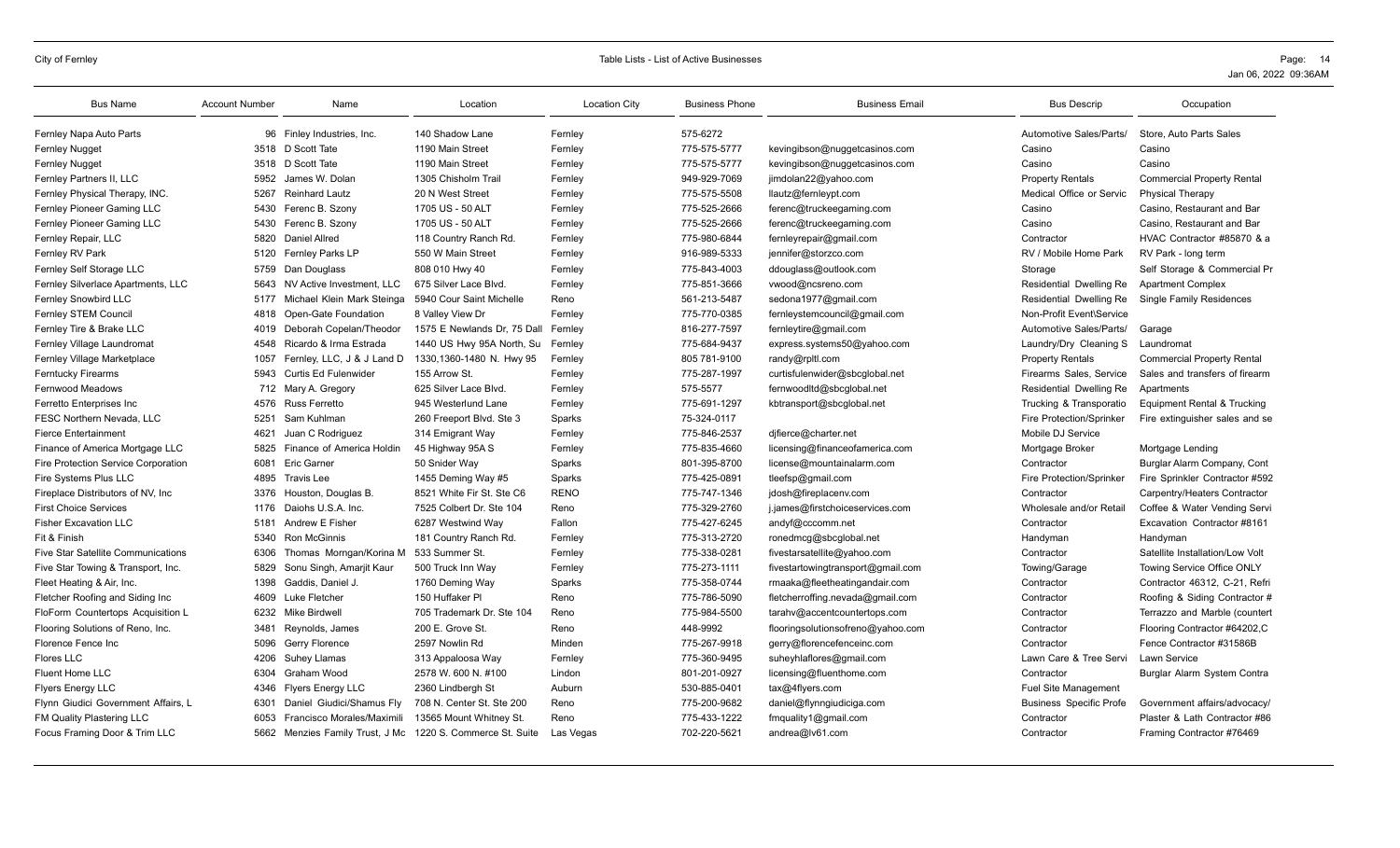| <b>Bus Name</b>                      | <b>Account Number</b> | Name                        | Location                    | <b>Location City</b> | <b>Business Phone</b> | <b>Business Email</b>             | <b>Bus Descrip</b>             | Occupation                            |
|--------------------------------------|-----------------------|-----------------------------|-----------------------------|----------------------|-----------------------|-----------------------------------|--------------------------------|---------------------------------------|
| <b>Focus Plumbing LLC</b>            | 5661                  | Menzies Family Trust & Co   | 1220 S. Commerce St. Suite  | Las Vegas            | 702-220-5621          | andrea@lv61.com                   | Contractor                     | Plumbing Contractor #73299            |
| Forever Awnings LLC                  | 4909                  | William Weber               | 860 Twin Pines Road         | Reno                 | 775-843-9802          | sales@foreverawnings.com          | Contractor                     | Steel Contractor #70276               |
| Four Seasons Candy and Crafts        | 5155                  | Patrick & Tanya Gianonatti  | 138 Rosecrest Dr            | Fernley              | 775-482-4998          | 4seasonscandyandcrafts@gmail.com  | Hobby/Crafter, Sewing          | Hobby/Crafter: Candy & Craft          |
| Four Seasons Hair Designs            | 402                   | Orozco, Agnes               | 140 E. Main St.             | Fernley              | 575-2409              |                                   | Hair/Nail/Tanning/Spa S        | <b>Beauty Salon</b>                   |
| Frank Lepori Construction, Inc.      | 1731                  | Lepori, Frank M.            | 1580 Hymer Ave.#100         | Sparks               | 337-2063              | wendee@leporiconstruction.com     | Contractor                     | General Building Contractor #         |
| FranMegeas LLC                       | 3477                  | Falin, Brad                 | 1085 Fremont                | Fernley              | 303-5998              |                                   | <b>Property Rentals</b>        | Real Estate Purchasing                |
| Free Byrd Body and Beauty LLC        | 6296                  | Jamie Thurman               | 165 W. Main St. Ste. C      | Fernley              | 925-331-7733          | freebyrdbodyandbeauty@gmail.com   | <b>Business Specific Profe</b> | Non-invasive fat reduction pro        |
| Freedom Crane Service Corporatio     | 5840                  | Leonard E Massie / Brian L  | 926 Desert Breeze Way       | Fernley              | 775-980-6638          | freedromcrane@outlook.com         | Contractor                     | Crane Service Contractor #86          |
| Freedom Espresso LLC                 | 5945                  | Christy & Ronald Womack     | 800 E Main St               | Fernley              | 775-233-0333          | freedomedpressocrw@yahoo.com      | Restaurant/Fast Food/F         | Coffee Stand, Food Sales              |
| Freedom Forever Nevada LLC           | 5592                  | Greg Albright               | 9165 S Jones Blvd           | Las Vegas            | 800-885-9450          | licenses@freedomforever.com       | Contractor                     | Electrical Contractor #82973 (        |
| Freedom Plumbing, LLC                | 2705                  | Brown, Jeffery R.           | 8985 Double Diamond Pkwy    | Reno                 | 775-331-5383          | marty@freedomplumbing.us          | Contractor                     | Plumbing & Heating Contract           |
| Freedom Telephone Service            | 2423                  | Campisi, Ted                | 1073 Stirrup Ct.            | Fernley              | 775-997-3014          | wgranpa@sbcglobal.net             | <b>Telecommunication Sale</b>  | Telephone Installation & Repa         |
| Freeway Mobile Home Park             | 111                   | Spracklin, Patricia M.      | 315 Vine Street #9          | Fernley              | 775-575-4848          | pspracklin@att.net                | RV / Mobile Home Park          | Mobile Home Park                      |
| Freightworks, LLC                    | 5352                  | Josh Farmer                 | 220 Lyon Dr./ 6 Salvadore L | Fernley              | 828-287-7277          | jfarmer@freightworkstransport.com | Trucking & Transporatio        | Trucking, xchg tractors/trailers      |
| Fresh N Clean Service                | 5846                  | Norma Flores                | 505 Black Angus Circle      | Fernley              | 775-291-8725          | aaflores16@yahoo.com              | <b>Cleaning Services</b>       | Cleaning houses and busines           |
| <b>Fresh Start Painting</b>          | 4526                  | Santana Flores Rodriguez    | 1385 Winnie's Lane          | Fernley              | 775-980-5055          | freshstartpaintinginc@yahoo.com   | Handyman                       | Handyman                              |
| <b>Frontier Fun Center</b>           | 4419                  | Dean Johnson                | 480 W. Main Street          | Fernley              | 775-575-7529          | joel@frontierfuncenter.net        | Amusement, Entertainm          | <b>Bowling Center</b>                 |
| <b>Frontier Fun Center</b>           | 4419                  | Dean Johnson                | 480 W. Main Street          | Fernley              | 775-575-7529          | joel@frontierfuncenter.net        | Amusement, Entertainm          | <b>Bowling Center</b>                 |
| Fun Events NV                        | 5406                  | Carlos Frias, Heidi Figuero | 1627 Burger St.             | Fernley              | 775-338-1422          | funeventsnv@gmail.com             | Amusement, Entertainm          |                                       |
| Furr-Nley's Pet Spa LLC              | 5447                  | Adell Panning - Norman Pa   | 140 E Main St Suite E       | Fernley              | 775-302-3877          | furrnleyspetspa@gmail.com         | Animal/Pet Services, gro       | Pet Grooming                          |
| <b>Future Fence Co</b>               | 3482                  | Scott. William              | 2020 Bafford Ln.            | Fallon               | 775-423-5666          | futurefencenv@gmail.com           | Contractor                     | Contractor 28798A. C-25. Fen          |
| G and C Construction & Electrical    | 5593                  | Clifton Brown               | 4120 Buckley Ln.            | Winnemucca           | 775-338-6266          | gcconst elect@gmai.com            | Contractor                     | Construction / Electrical Contr       |
| <b>GVM Mechanical, LLC</b>           | 6291                  | <b>Ruel Delacruz</b>        | 2330 S. Highland Drive      | Las Vegas            | 702-517-0933          | qvmmechanicalllc@gmail.com        | Contractor                     | Refrigerations & AC Contracto         |
| G3 Solar                             | 6147                  | Tyrell Gray/JeremyAckley    | 272 W 200 N #200            | Lindon               | 801-754-6400          | info@g3solar.com                  | Contractor                     | Electrical Contractor #85902,         |
| <b>Gabil Construction Inc.</b>       | 3347                  | William F. Fleischmann      | 2030 Ron Way                | Reno                 | 851-0689              | gabilnevada@gmail.com             | Contractor                     | Contractor 65896, C-3, Carpen         |
| Galdarisi Heating and Air Conditioni | 6251                  | <b>Dustin Galdarisi</b>     | 4375 Sheckler Rd.           | Fallon               | 775-867-5616          | dustincool@galdarisi.co           | Contractor                     | <b>HVAC &amp; Plumbing Contractor</b> |
| Garden Shop Nursery Landscaping      | 4741                  | Toni Warden                 | 1978 Frazer Avenue          | Sparks               | 775-358-3080          | gardenshop@sbcglobal.net          | Contractor                     | Landscape Contractor #2792            |
| Gardner Engineering, Inc.            | 4233                  | Robert J and Richard M Ga   | 270 E. Parr Blvd            | Reno                 | 775-329-4133          | bgardner@gardnereng.com           | Contractor                     | Refrigeration, A/C, Plumbing          |
| Gary Fields                          | 5009                  | <b>Gary Fields</b>          | 844 Divot Dr.               | Fernley              | 775-544-9858          | glfields52@gmail.com              | <b>Real Estate</b>             | <b>Real Estate Agent</b>              |
| Gary Romero, Inc                     | 2867                  | Jason Romero                | 808 Packer Way              | Sparks               | 775-824-0687          | jason@romeroinc.com               | Contractor                     | Carpentry Contractor #42753           |
| <b>GB Global LLC</b>                 | 5761                  | The Gera Bearden Estate     | 1150 First Avenue, S-501    | King of Prussia      | 610-710-1295          | walvis@legaledge.com              | <b>Business Specific Profe</b> | Legal Case Management Soft            |
| Gearing Up 4 STEM                    | 5752                  | L Ochs/K Nelson/T Olsen/S   | 540 Secretariet Ct          | Reno                 | 775-378-8135          | gearingup4stem@gmail.com          | Non-Profit Event\Service       | Proving funding to STEM teac          |
| Gene Scott and Kira Levin            | 5941                  | Gene Scott and Kira Levin   | 575 Starlite Drive          | Fernley              | 707-290-7595          | scott-levin@sbcglobal.net         | Residential Dwelling Re        | <b>Residential Rental Dwelling:</b>   |
| Genesis Ironworks LLC                | 6031                  | Derek Eshelman              | 222 Reno Hwy                | Fernley              | 775-867-4766          | derek@genironworks.com            | Contractor                     | Fab & Erection of Structural S        |
| Genica NV, LLC                       | 5885                  | Larry Les                   | 795 E Main Street           | Fernley              | 775-690-5348          | kelcardin@aol.com                 | Contractor                     | General Building Contractor #         |
| George & Sons Garage Doors           | 4354                  | James A. George             | 5301 Longley Lane Suite 6   | Reno                 | 775-324-3667          | james@georgeandsonsdoors.com      | Contractor                     | Carpentry Contractor #76816           |
| Georgette E Barney                   | 5049                  | Georgette Barney            | 415 Hwy 95A Suite 502       | Fernley              | 775-848-8850          | georgettebarney@att.net           | <b>Real Estate</b>             | <b>Real Estate Sales</b>              |
| Get-It-Done Handy Services           | 4796                  | Cristano Guarin             | 2508 Emerson Ct             | Fernley              | 775-276-0272          | getitdone04@yahoo.com             | Handyman                       | Handyman                              |
| <b>Giant Roofing LLC</b>             | 5951                  | Jose Valdivia-Huerta/Melis  | 435 Lenwood Dr.             | Sparks               | 775-223-3129          | giantroofingreno1@gmail.com       | Contractor                     | Roofing Contractor #85000             |
| Glow N Go Lift LLC                   | 6144                  | Marquerite L Young          | 141 Snowy Plower Way        | Fernley              | 775-220-8161          | glowngolift@yahoo.com             | Internet Sales & Service       | Online sales of commode acc           |
| Go Solar Group, LLC                  | 5486                  | Scott Cramer & Keven Jen    | 96 Glen Carran Circle       | Sparks               | 801-938-8805          | ctongish@gosolargroup.com         | Contractor                     | Electrical Contractor #82989 (        |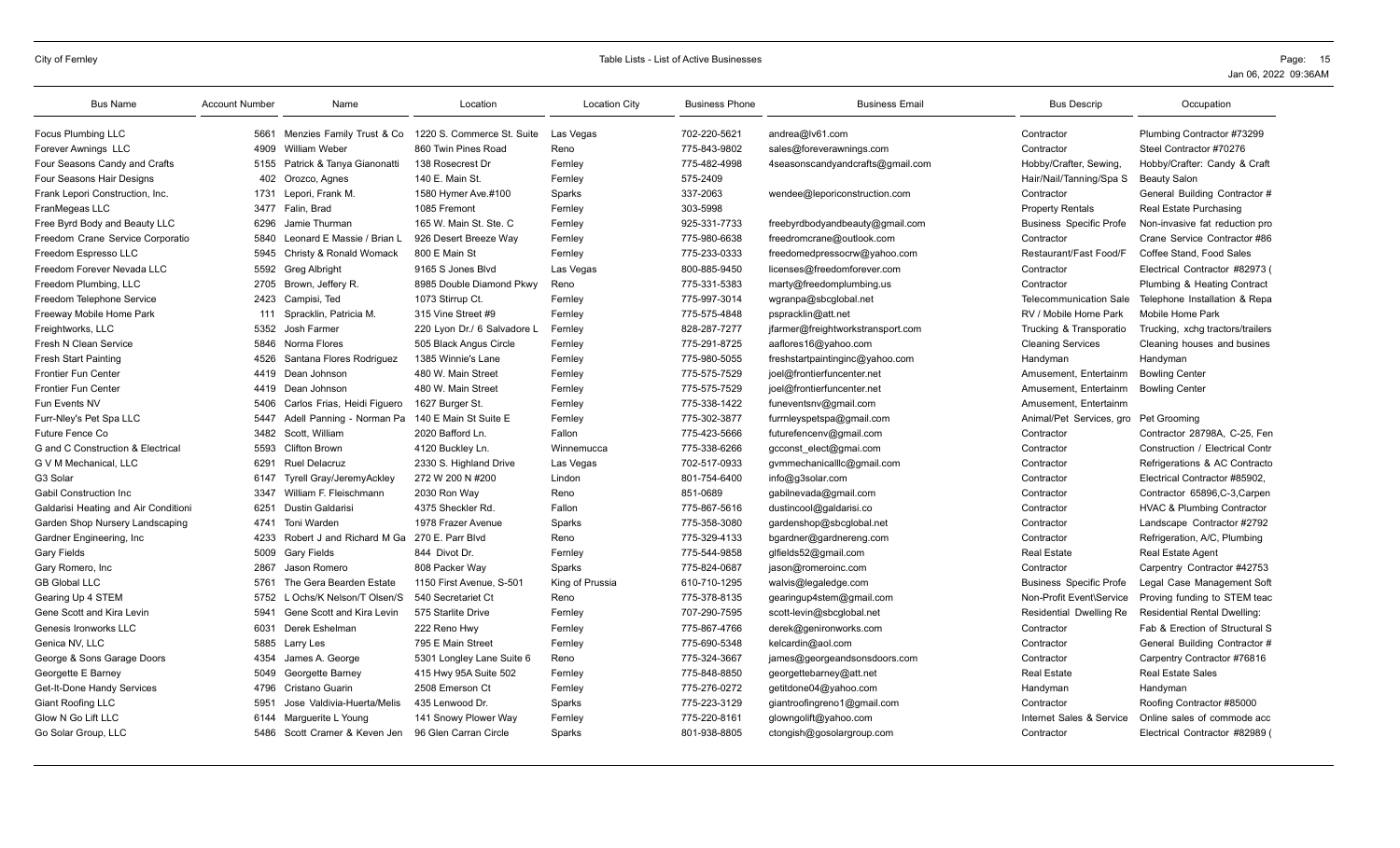| 775-324-0322<br>Slot Machine Services<br>Golden Route Operations, LLC<br>1895<br><b>Golden Gaming LLC</b><br>1050 Terminal Way<br>Reno<br><b>Slot Route Operator</b><br>775-747-7171<br>Golden Years Castle Property Holdi<br>5538<br>Jose O. Castillo Jr.<br>575 Farm District Rd.<br>goldenyearscastle@sbcglobal.net<br>Medical Office or Servic<br>Assisted Living For the Elderl<br>Fernley<br>775-434-7100<br>Roofing Contractor #88140<br>Gomez Roofing LLC<br>6166<br>Octavio Guadalupe Gomez<br>14 Grosh Ave<br>octaviogomez_947@hotmail.com<br>Dayton<br>Contractor<br>775-722-7521<br>Goormastic Brothers Painting<br>5679<br><b>Robert Goormastic</b><br>230 Ruby St.<br>rgoormastic@yahoo.com<br>Fernley<br>Handyman<br>Handyman<br>2339<br>Tibbals, Donald W.<br>775-575-4333<br>Gen Build/Eng Contractor #28<br>425 Mull Lane<br>Fernlev<br>Contractor<br>575-4333<br>Gopher Construction, Inc.<br>Tibbals, Don & Sandra<br>1625 E. Newlands Dr.<br><b>General Engineering Contract</b><br>118<br>Fernley<br>Contractor<br>Ronald Kelly/Jason Kelly/G<br><b>RENO</b><br>358-8633<br>Gore Acoustics & Drywall Systems,<br>2660<br>4855 Joule St. Ste B3<br>gina@goreindustries.com<br>Contractor<br>Carpentry Contractor #33841.<br>775-217-1576<br>gpglobalnevada@gmail.com<br>Advertising & Free Mag<br><b>GP Global LLC</b><br>5506<br>George Pomeroy<br>4882 Harrigan Rd.<br>Fallon<br><b>Outdoor Advertising</b><br>4956<br>Grace G Klise<br>200 E. Main St Suite 102<br>775-240-6589<br>grace.klise1876@gmail.com<br><b>Real Estate Sales</b><br><b>Real Estate</b><br>Fernley<br>331-1070 X4<br><b>Gradex Construction Company</b><br>5005<br>Nathan B Roach<br>800 Bennie Lane Ste A<br>Grading/Excavation Contracto<br>Reno<br>jjohnson@gradexconstruction.com<br>Contractor<br>358-8792<br><b>Granite Construction Company</b><br>1804<br>James H. Roberts<br>1900 Glendale Ave.<br>Sparks<br>Gen Eng/BuildingContractor 8<br>Contractor<br>Granite Propane Inc.<br>767<br>Forster, John & Rudy<br>2685 Almond Drive<br><b>Silver Springs</b><br>577-2361<br>Contractor 46986, C-38, Equi<br>granitepropane@yahoo.com<br>Propane<br>Granite Telecommunications, LLC<br>6112<br>Robert Turnbull Hale Jr. - P<br>100 Newport Ave. Ext.<br>Quincy<br>866-847-1500<br>legal@granitenet.com<br>Contractor<br>Electrical Contractor #87172:<br>William Lanier/Marie Lanier<br>775-688-9522<br>wlanier@bluemoonestatesales.com<br><b>Estate Sales</b><br>Grateful Beginning's Inc<br>6246<br>5684 Leon Dr.<br>Sun Valley<br>Wholesale and/or Retail<br>775-857-7453<br>5387<br>GRC Nevada, Inc.<br>5000 State Route 361<br>debra.jones@grcnevada.com<br>Mining Company<br>GRC Nevada Inc.<br>Lunina<br><b>Mining Services</b><br><b>Great Basin Solar LLC</b><br>5584<br><b>Travis Miller</b><br>50 Butte Place<br>775-762-7381<br>Reno<br>travis@greatbasinsolar.com<br>Contractor<br>Electrical Contractor #83677<br>775-232-2469<br><b>Great Basin Tree Care LLC</b><br>6162 Zachary Parker<br>1625 Short Ridge Dr.<br>Reno<br>greatbasintreecarellc@gmail.com<br>Lawn Care & Tree Servi<br>Tree service, pruning, remova<br>Great Basin Water Supply LLC<br>Glenn and Joanne Stursa<br>1271 Stallion Ct.<br>775-625-0061<br>greatbasinwatersupply@gmail.com<br><b>Business Specific Profe</b><br>Supply water for dust suppres<br>5968<br>Fernley<br>Greater Nevada Agency<br>1919<br>Robert L Gleason<br>65 McCart Ste 101<br>Fernley<br>775-835-8992<br>rgleason@farmersagent.com<br><b>Insurance Services</b><br><b>Insurance Agency</b><br>5821<br>1510 E. Newlands Drive<br>775-886-1329<br><b>Bank/Credit Union</b><br><b>Credit Union</b><br>Greater Nevada Credit Union<br><b>Wallace Murray</b><br>Fernley<br>jwhitney@gncu.net<br>775-886-1372<br>Greater Nevada LLC<br>4126<br><b>Greater Nevada LLC</b><br>150 E Main Street. Suite 130<br>klara@gncu.net<br>Mortgage Broker<br>Retail Mortgage Lender<br>Fernley<br>Green Lands #1<br>5799<br>Johan Vera<br>6B Ingleweood Dr.<br>greenlands1290@gmail.com<br>Handyman<br>Handyman<br>Fernley<br>510-873-8777<br>Green Planet 21 Inc<br>425<br><b>Steve Sutta</b><br>2255 Byars Lane<br>Sparks<br>eva@greenplanet21.com<br><b>Recycling Services</b><br>Recycling<br>775-835-8873<br>Landscape Contractor #7205<br>Green Scene Landscaping<br>1990<br>Parker, Jai & Nicole<br>172 Jenny's Lane<br>Fernley<br>Contractor<br>Green Valley Lawn Care<br>440 Spruce Dr<br>775-200-2430<br>Lawn Care & Tree Servi<br>Lawn Service/Handyman<br>4921<br>Oscar Sanchez<br>Fernley<br>greenvalley12nv@hotmail.com<br>Ground Breaking Development LLC<br>125 E Main Street<br>775-745-9575<br>Development Consulting<br>4677<br>Jim Cutler<br>jcutler0409@gmail.com<br>Development<br>Fernlev<br>245 Bonnie Briar Place<br>775-233-8158<br>Grover Edmondson & Susan Edmo<br>Grover & Susan Edmondso<br>gcsue@att.net<br>Multi/Single Family Residence<br>5144<br>Reno<br>Residential Dwelling Re<br>Smith, Kevin & Shawna<br>775-355-0233<br><b>GTG Packaging</b><br>1184<br>650 Innovation Dr. Ste. A<br>Reno<br>shawna@gtgpackaging.com<br>Wholesale and/or Retail<br>Packing Materials Distributor<br>Guadalajara Grill<br>Lauren Camacho<br>20 Center St.<br>775-666-5280<br>Restaurant/Fast Food/F<br>6247<br>Fernley<br>Restaurant<br>775-666-5280<br>Guadalajara Grill<br>6247<br>Lauren Camacho<br>20 Center St.<br>Fernley<br>Restaurant/Fast Food/F<br>Restaurant<br>775-835-3777<br>GUD Supply Co. LLC<br>6290<br>Vanessa Orozco/Anthony<br>2209 Windrow Dr.<br>Internet Sales & Service<br>Fernley<br>gudsupplyco@gmail.com<br>E-commerce business for opti<br>Gundeep Sethi ET AL<br>550 Starlite Drive<br>775-575-9550<br>Gundeep Sethi ET AL<br>6255<br>betsyllrealty@gmail.com<br>Residential Dwelling Re<br><b>Residential Rentals</b><br>Fernley<br>775-289-6272<br><b>Gust Electric Inc</b><br>5048<br>James Terry Gust<br>1123 Great Basin Blvd<br>Ely<br>gustelectric@sbcglobal.net<br>Electrical Contractor #45240<br>Contractor<br>Harold E Shaefer Jr & Mari<br>559-317-5311<br>Residential Dwelling Re<br><b>Single Family Residences</b><br>H & M Rentals<br>5169<br>300 Ironwood Rd<br>Reno<br>handmpartnership@gmail.com<br>575-5100<br>H & R Block - Fernley<br>416<br>Cory Tolman<br>390 US Hwy 95A S., Ste 2<br>Fernley<br>Accounting/Tax/Bookee<br><b>Tax Preparation</b><br><b>H&amp;D Construction LLC</b><br>5831<br>1755 E. Plumb Lane Ste 170<br>775-846-9081<br>hdconstructionllc@outlook.com<br>Lathing & Pastering Contracto<br>Xin Huang<br>Reno<br>Contractor<br>6205<br>Hadley Anne Herrera<br>150 E. Main St. Ste 120<br>775-741-3630<br><b>Real Estate</b><br><b>Real Estate</b><br><b>Hadley Anne Herrera</b><br>Fernley<br>hadleyherrera@gmail.com<br>75 W. Main St.<br>775-385-1017<br><b>Hailey Robertson</b><br>5690<br><b>Hailey Robertson</b><br>goldacres86@gmail.com<br>Hair/Nail/Tanning/Spa S<br>Fernley<br>Cosmetologist<br>Hair by Charlotte<br>5248<br><b>Charlotte Cook</b><br>45 West Cedar St.<br>907-947-8873<br>desemme@gmail.com<br>Hair/Nail/Tanning/Spa S<br>Fernley<br>Cosmotology<br><b>Halie Ellifritz</b><br><b>Halie Ellifritz</b><br>150 E. Main St. Ste 110<br>775-622-6639<br>Aesthetitician - facials & lash<br>6016<br>halie222@hotmail.com<br>Hair/Nail/Tanning/Spa S<br>Fernley<br>David & Patsy Hamilton<br>775-376-4040<br>Handyman & Lawn Care<br><b>Hamilton Lawn Service</b><br>3847<br>4537 Spaight Way<br>Fernley<br>hamiltonlawnservice1@gmail.com<br>Handyman | <b>Bus Name</b>            | <b>Account Number</b> | Name | Location | <b>Location City</b> | <b>Business Phone</b> | <b>Business Email</b> | <b>Bus Descrip</b> | Occupation |
|-----------------------------------------------------------------------------------------------------------------------------------------------------------------------------------------------------------------------------------------------------------------------------------------------------------------------------------------------------------------------------------------------------------------------------------------------------------------------------------------------------------------------------------------------------------------------------------------------------------------------------------------------------------------------------------------------------------------------------------------------------------------------------------------------------------------------------------------------------------------------------------------------------------------------------------------------------------------------------------------------------------------------------------------------------------------------------------------------------------------------------------------------------------------------------------------------------------------------------------------------------------------------------------------------------------------------------------------------------------------------------------------------------------------------------------------------------------------------------------------------------------------------------------------------------------------------------------------------------------------------------------------------------------------------------------------------------------------------------------------------------------------------------------------------------------------------------------------------------------------------------------------------------------------------------------------------------------------------------------------------------------------------------------------------------------------------------------------------------------------------------------------------------------------------------------------------------------------------------------------------------------------------------------------------------------------------------------------------------------------------------------------------------------------------------------------------------------------------------------------------------------------------------------------------------------------------------------------------------------------------------------------------------------------------------------------------------------------------------------------------------------------------------------------------------------------------------------------------------------------------------------------------------------------------------------------------------------------------------------------------------------------------------------------------------------------------------------------------------------------------------------------------------------------------------------------------------------------------------------------------------------------------------------------------------------------------------------------------------------------------------------------------------------------------------------------------------------------------------------------------------------------------------------------------------------------------------------------------------------------------------------------------------------------------------------------------------------------------------------------------------------------------------------------------------------------------------------------------------------------------------------------------------------------------------------------------------------------------------------------------------------------------------------------------------------------------------------------------------------------------------------------------------------------------------------------------------------------------------------------------------------------------------------------------------------------------------------------------------------------------------------------------------------------------------------------------------------------------------------------------------------------------------------------------------------------------------------------------------------------------------------------------------------------------------------------------------------------------------------------------------------------------------------------------------------------------------------------------------------------------------------------------------------------------------------------------------------------------------------------------------------------------------------------------------------------------------------------------------------------------------------------------------------------------------------------------------------------------------------------------------------------------------------------------------------------------------------------------------------------------------------------------------------------------------------------------------------------------------------------------------------------------------------------------------------------------------------------------------------------------------------------------------------------------------------------------------------------------------------------------------------------------------------------------------------------------------------------------------------------------------------------------------------------------------------------------------------------------------------------------------------------------------------------------------------------------------------------------------------------------------------------------------------------------------------------------------------------------------------------------------------------------------------------------------------------------------------------------------------------------------------------------------------------------------------------------------------------------------------------------------------------------------------------------------------------------------------------------------------------------------------------------------------------------------------------------------------------------------------------------------------------------------------------------------------------------------------------------------------------------------------------------------------------------------------------------------------------------------------------------------------------------------------------------------------------------------------------------------------------------------------------------------------------------------------------------------------------------------------------------------------------------------------------------------------------------------------------------------------------------------------------------------------------------------------------------------------------------------------------------------------------------------|----------------------------|-----------------------|------|----------|----------------------|-----------------------|-----------------------|--------------------|------------|
|                                                                                                                                                                                                                                                                                                                                                                                                                                                                                                                                                                                                                                                                                                                                                                                                                                                                                                                                                                                                                                                                                                                                                                                                                                                                                                                                                                                                                                                                                                                                                                                                                                                                                                                                                                                                                                                                                                                                                                                                                                                                                                                                                                                                                                                                                                                                                                                                                                                                                                                                                                                                                                                                                                                                                                                                                                                                                                                                                                                                                                                                                                                                                                                                                                                                                                                                                                                                                                                                                                                                                                                                                                                                                                                                                                                                                                                                                                                                                                                                                                                                                                                                                                                                                                                                                                                                                                                                                                                                                                                                                                                                                                                                                                                                                                                                                                                                                                                                                                                                                                                                                                                                                                                                                                                                                                                                                                                                                                                                                                                                                                                                                                                                                                                                                                                                                                                                                                                                                                                                                                                                                                                                                                                                                                                                                                                                                                                                                                                                                                                                                                                                                                                                                                                                                                                                                                                                                                                                                                                                                                                                                                                                                                                                                                                                                                                                                                                                                                                                                                                             |                            |                       |      |          |                      |                       |                       |                    |            |
|                                                                                                                                                                                                                                                                                                                                                                                                                                                                                                                                                                                                                                                                                                                                                                                                                                                                                                                                                                                                                                                                                                                                                                                                                                                                                                                                                                                                                                                                                                                                                                                                                                                                                                                                                                                                                                                                                                                                                                                                                                                                                                                                                                                                                                                                                                                                                                                                                                                                                                                                                                                                                                                                                                                                                                                                                                                                                                                                                                                                                                                                                                                                                                                                                                                                                                                                                                                                                                                                                                                                                                                                                                                                                                                                                                                                                                                                                                                                                                                                                                                                                                                                                                                                                                                                                                                                                                                                                                                                                                                                                                                                                                                                                                                                                                                                                                                                                                                                                                                                                                                                                                                                                                                                                                                                                                                                                                                                                                                                                                                                                                                                                                                                                                                                                                                                                                                                                                                                                                                                                                                                                                                                                                                                                                                                                                                                                                                                                                                                                                                                                                                                                                                                                                                                                                                                                                                                                                                                                                                                                                                                                                                                                                                                                                                                                                                                                                                                                                                                                                                             |                            |                       |      |          |                      |                       |                       |                    |            |
|                                                                                                                                                                                                                                                                                                                                                                                                                                                                                                                                                                                                                                                                                                                                                                                                                                                                                                                                                                                                                                                                                                                                                                                                                                                                                                                                                                                                                                                                                                                                                                                                                                                                                                                                                                                                                                                                                                                                                                                                                                                                                                                                                                                                                                                                                                                                                                                                                                                                                                                                                                                                                                                                                                                                                                                                                                                                                                                                                                                                                                                                                                                                                                                                                                                                                                                                                                                                                                                                                                                                                                                                                                                                                                                                                                                                                                                                                                                                                                                                                                                                                                                                                                                                                                                                                                                                                                                                                                                                                                                                                                                                                                                                                                                                                                                                                                                                                                                                                                                                                                                                                                                                                                                                                                                                                                                                                                                                                                                                                                                                                                                                                                                                                                                                                                                                                                                                                                                                                                                                                                                                                                                                                                                                                                                                                                                                                                                                                                                                                                                                                                                                                                                                                                                                                                                                                                                                                                                                                                                                                                                                                                                                                                                                                                                                                                                                                                                                                                                                                                                             |                            |                       |      |          |                      |                       |                       |                    |            |
|                                                                                                                                                                                                                                                                                                                                                                                                                                                                                                                                                                                                                                                                                                                                                                                                                                                                                                                                                                                                                                                                                                                                                                                                                                                                                                                                                                                                                                                                                                                                                                                                                                                                                                                                                                                                                                                                                                                                                                                                                                                                                                                                                                                                                                                                                                                                                                                                                                                                                                                                                                                                                                                                                                                                                                                                                                                                                                                                                                                                                                                                                                                                                                                                                                                                                                                                                                                                                                                                                                                                                                                                                                                                                                                                                                                                                                                                                                                                                                                                                                                                                                                                                                                                                                                                                                                                                                                                                                                                                                                                                                                                                                                                                                                                                                                                                                                                                                                                                                                                                                                                                                                                                                                                                                                                                                                                                                                                                                                                                                                                                                                                                                                                                                                                                                                                                                                                                                                                                                                                                                                                                                                                                                                                                                                                                                                                                                                                                                                                                                                                                                                                                                                                                                                                                                                                                                                                                                                                                                                                                                                                                                                                                                                                                                                                                                                                                                                                                                                                                                                             |                            |                       |      |          |                      |                       |                       |                    |            |
|                                                                                                                                                                                                                                                                                                                                                                                                                                                                                                                                                                                                                                                                                                                                                                                                                                                                                                                                                                                                                                                                                                                                                                                                                                                                                                                                                                                                                                                                                                                                                                                                                                                                                                                                                                                                                                                                                                                                                                                                                                                                                                                                                                                                                                                                                                                                                                                                                                                                                                                                                                                                                                                                                                                                                                                                                                                                                                                                                                                                                                                                                                                                                                                                                                                                                                                                                                                                                                                                                                                                                                                                                                                                                                                                                                                                                                                                                                                                                                                                                                                                                                                                                                                                                                                                                                                                                                                                                                                                                                                                                                                                                                                                                                                                                                                                                                                                                                                                                                                                                                                                                                                                                                                                                                                                                                                                                                                                                                                                                                                                                                                                                                                                                                                                                                                                                                                                                                                                                                                                                                                                                                                                                                                                                                                                                                                                                                                                                                                                                                                                                                                                                                                                                                                                                                                                                                                                                                                                                                                                                                                                                                                                                                                                                                                                                                                                                                                                                                                                                                                             | <b>Gopher Construction</b> |                       |      |          |                      |                       |                       |                    |            |
|                                                                                                                                                                                                                                                                                                                                                                                                                                                                                                                                                                                                                                                                                                                                                                                                                                                                                                                                                                                                                                                                                                                                                                                                                                                                                                                                                                                                                                                                                                                                                                                                                                                                                                                                                                                                                                                                                                                                                                                                                                                                                                                                                                                                                                                                                                                                                                                                                                                                                                                                                                                                                                                                                                                                                                                                                                                                                                                                                                                                                                                                                                                                                                                                                                                                                                                                                                                                                                                                                                                                                                                                                                                                                                                                                                                                                                                                                                                                                                                                                                                                                                                                                                                                                                                                                                                                                                                                                                                                                                                                                                                                                                                                                                                                                                                                                                                                                                                                                                                                                                                                                                                                                                                                                                                                                                                                                                                                                                                                                                                                                                                                                                                                                                                                                                                                                                                                                                                                                                                                                                                                                                                                                                                                                                                                                                                                                                                                                                                                                                                                                                                                                                                                                                                                                                                                                                                                                                                                                                                                                                                                                                                                                                                                                                                                                                                                                                                                                                                                                                                             |                            |                       |      |          |                      |                       |                       |                    |            |
|                                                                                                                                                                                                                                                                                                                                                                                                                                                                                                                                                                                                                                                                                                                                                                                                                                                                                                                                                                                                                                                                                                                                                                                                                                                                                                                                                                                                                                                                                                                                                                                                                                                                                                                                                                                                                                                                                                                                                                                                                                                                                                                                                                                                                                                                                                                                                                                                                                                                                                                                                                                                                                                                                                                                                                                                                                                                                                                                                                                                                                                                                                                                                                                                                                                                                                                                                                                                                                                                                                                                                                                                                                                                                                                                                                                                                                                                                                                                                                                                                                                                                                                                                                                                                                                                                                                                                                                                                                                                                                                                                                                                                                                                                                                                                                                                                                                                                                                                                                                                                                                                                                                                                                                                                                                                                                                                                                                                                                                                                                                                                                                                                                                                                                                                                                                                                                                                                                                                                                                                                                                                                                                                                                                                                                                                                                                                                                                                                                                                                                                                                                                                                                                                                                                                                                                                                                                                                                                                                                                                                                                                                                                                                                                                                                                                                                                                                                                                                                                                                                                             |                            |                       |      |          |                      |                       |                       |                    |            |
|                                                                                                                                                                                                                                                                                                                                                                                                                                                                                                                                                                                                                                                                                                                                                                                                                                                                                                                                                                                                                                                                                                                                                                                                                                                                                                                                                                                                                                                                                                                                                                                                                                                                                                                                                                                                                                                                                                                                                                                                                                                                                                                                                                                                                                                                                                                                                                                                                                                                                                                                                                                                                                                                                                                                                                                                                                                                                                                                                                                                                                                                                                                                                                                                                                                                                                                                                                                                                                                                                                                                                                                                                                                                                                                                                                                                                                                                                                                                                                                                                                                                                                                                                                                                                                                                                                                                                                                                                                                                                                                                                                                                                                                                                                                                                                                                                                                                                                                                                                                                                                                                                                                                                                                                                                                                                                                                                                                                                                                                                                                                                                                                                                                                                                                                                                                                                                                                                                                                                                                                                                                                                                                                                                                                                                                                                                                                                                                                                                                                                                                                                                                                                                                                                                                                                                                                                                                                                                                                                                                                                                                                                                                                                                                                                                                                                                                                                                                                                                                                                                                             |                            |                       |      |          |                      |                       |                       |                    |            |
|                                                                                                                                                                                                                                                                                                                                                                                                                                                                                                                                                                                                                                                                                                                                                                                                                                                                                                                                                                                                                                                                                                                                                                                                                                                                                                                                                                                                                                                                                                                                                                                                                                                                                                                                                                                                                                                                                                                                                                                                                                                                                                                                                                                                                                                                                                                                                                                                                                                                                                                                                                                                                                                                                                                                                                                                                                                                                                                                                                                                                                                                                                                                                                                                                                                                                                                                                                                                                                                                                                                                                                                                                                                                                                                                                                                                                                                                                                                                                                                                                                                                                                                                                                                                                                                                                                                                                                                                                                                                                                                                                                                                                                                                                                                                                                                                                                                                                                                                                                                                                                                                                                                                                                                                                                                                                                                                                                                                                                                                                                                                                                                                                                                                                                                                                                                                                                                                                                                                                                                                                                                                                                                                                                                                                                                                                                                                                                                                                                                                                                                                                                                                                                                                                                                                                                                                                                                                                                                                                                                                                                                                                                                                                                                                                                                                                                                                                                                                                                                                                                                             | Grace G Klise              |                       |      |          |                      |                       |                       |                    |            |
|                                                                                                                                                                                                                                                                                                                                                                                                                                                                                                                                                                                                                                                                                                                                                                                                                                                                                                                                                                                                                                                                                                                                                                                                                                                                                                                                                                                                                                                                                                                                                                                                                                                                                                                                                                                                                                                                                                                                                                                                                                                                                                                                                                                                                                                                                                                                                                                                                                                                                                                                                                                                                                                                                                                                                                                                                                                                                                                                                                                                                                                                                                                                                                                                                                                                                                                                                                                                                                                                                                                                                                                                                                                                                                                                                                                                                                                                                                                                                                                                                                                                                                                                                                                                                                                                                                                                                                                                                                                                                                                                                                                                                                                                                                                                                                                                                                                                                                                                                                                                                                                                                                                                                                                                                                                                                                                                                                                                                                                                                                                                                                                                                                                                                                                                                                                                                                                                                                                                                                                                                                                                                                                                                                                                                                                                                                                                                                                                                                                                                                                                                                                                                                                                                                                                                                                                                                                                                                                                                                                                                                                                                                                                                                                                                                                                                                                                                                                                                                                                                                                             |                            |                       |      |          |                      |                       |                       |                    |            |
|                                                                                                                                                                                                                                                                                                                                                                                                                                                                                                                                                                                                                                                                                                                                                                                                                                                                                                                                                                                                                                                                                                                                                                                                                                                                                                                                                                                                                                                                                                                                                                                                                                                                                                                                                                                                                                                                                                                                                                                                                                                                                                                                                                                                                                                                                                                                                                                                                                                                                                                                                                                                                                                                                                                                                                                                                                                                                                                                                                                                                                                                                                                                                                                                                                                                                                                                                                                                                                                                                                                                                                                                                                                                                                                                                                                                                                                                                                                                                                                                                                                                                                                                                                                                                                                                                                                                                                                                                                                                                                                                                                                                                                                                                                                                                                                                                                                                                                                                                                                                                                                                                                                                                                                                                                                                                                                                                                                                                                                                                                                                                                                                                                                                                                                                                                                                                                                                                                                                                                                                                                                                                                                                                                                                                                                                                                                                                                                                                                                                                                                                                                                                                                                                                                                                                                                                                                                                                                                                                                                                                                                                                                                                                                                                                                                                                                                                                                                                                                                                                                                             |                            |                       |      |          |                      |                       |                       |                    |            |
|                                                                                                                                                                                                                                                                                                                                                                                                                                                                                                                                                                                                                                                                                                                                                                                                                                                                                                                                                                                                                                                                                                                                                                                                                                                                                                                                                                                                                                                                                                                                                                                                                                                                                                                                                                                                                                                                                                                                                                                                                                                                                                                                                                                                                                                                                                                                                                                                                                                                                                                                                                                                                                                                                                                                                                                                                                                                                                                                                                                                                                                                                                                                                                                                                                                                                                                                                                                                                                                                                                                                                                                                                                                                                                                                                                                                                                                                                                                                                                                                                                                                                                                                                                                                                                                                                                                                                                                                                                                                                                                                                                                                                                                                                                                                                                                                                                                                                                                                                                                                                                                                                                                                                                                                                                                                                                                                                                                                                                                                                                                                                                                                                                                                                                                                                                                                                                                                                                                                                                                                                                                                                                                                                                                                                                                                                                                                                                                                                                                                                                                                                                                                                                                                                                                                                                                                                                                                                                                                                                                                                                                                                                                                                                                                                                                                                                                                                                                                                                                                                                                             |                            |                       |      |          |                      |                       |                       |                    |            |
|                                                                                                                                                                                                                                                                                                                                                                                                                                                                                                                                                                                                                                                                                                                                                                                                                                                                                                                                                                                                                                                                                                                                                                                                                                                                                                                                                                                                                                                                                                                                                                                                                                                                                                                                                                                                                                                                                                                                                                                                                                                                                                                                                                                                                                                                                                                                                                                                                                                                                                                                                                                                                                                                                                                                                                                                                                                                                                                                                                                                                                                                                                                                                                                                                                                                                                                                                                                                                                                                                                                                                                                                                                                                                                                                                                                                                                                                                                                                                                                                                                                                                                                                                                                                                                                                                                                                                                                                                                                                                                                                                                                                                                                                                                                                                                                                                                                                                                                                                                                                                                                                                                                                                                                                                                                                                                                                                                                                                                                                                                                                                                                                                                                                                                                                                                                                                                                                                                                                                                                                                                                                                                                                                                                                                                                                                                                                                                                                                                                                                                                                                                                                                                                                                                                                                                                                                                                                                                                                                                                                                                                                                                                                                                                                                                                                                                                                                                                                                                                                                                                             |                            |                       |      |          |                      |                       |                       |                    |            |
|                                                                                                                                                                                                                                                                                                                                                                                                                                                                                                                                                                                                                                                                                                                                                                                                                                                                                                                                                                                                                                                                                                                                                                                                                                                                                                                                                                                                                                                                                                                                                                                                                                                                                                                                                                                                                                                                                                                                                                                                                                                                                                                                                                                                                                                                                                                                                                                                                                                                                                                                                                                                                                                                                                                                                                                                                                                                                                                                                                                                                                                                                                                                                                                                                                                                                                                                                                                                                                                                                                                                                                                                                                                                                                                                                                                                                                                                                                                                                                                                                                                                                                                                                                                                                                                                                                                                                                                                                                                                                                                                                                                                                                                                                                                                                                                                                                                                                                                                                                                                                                                                                                                                                                                                                                                                                                                                                                                                                                                                                                                                                                                                                                                                                                                                                                                                                                                                                                                                                                                                                                                                                                                                                                                                                                                                                                                                                                                                                                                                                                                                                                                                                                                                                                                                                                                                                                                                                                                                                                                                                                                                                                                                                                                                                                                                                                                                                                                                                                                                                                                             |                            |                       |      |          |                      |                       |                       |                    |            |
|                                                                                                                                                                                                                                                                                                                                                                                                                                                                                                                                                                                                                                                                                                                                                                                                                                                                                                                                                                                                                                                                                                                                                                                                                                                                                                                                                                                                                                                                                                                                                                                                                                                                                                                                                                                                                                                                                                                                                                                                                                                                                                                                                                                                                                                                                                                                                                                                                                                                                                                                                                                                                                                                                                                                                                                                                                                                                                                                                                                                                                                                                                                                                                                                                                                                                                                                                                                                                                                                                                                                                                                                                                                                                                                                                                                                                                                                                                                                                                                                                                                                                                                                                                                                                                                                                                                                                                                                                                                                                                                                                                                                                                                                                                                                                                                                                                                                                                                                                                                                                                                                                                                                                                                                                                                                                                                                                                                                                                                                                                                                                                                                                                                                                                                                                                                                                                                                                                                                                                                                                                                                                                                                                                                                                                                                                                                                                                                                                                                                                                                                                                                                                                                                                                                                                                                                                                                                                                                                                                                                                                                                                                                                                                                                                                                                                                                                                                                                                                                                                                                             |                            |                       |      |          |                      |                       |                       |                    |            |
|                                                                                                                                                                                                                                                                                                                                                                                                                                                                                                                                                                                                                                                                                                                                                                                                                                                                                                                                                                                                                                                                                                                                                                                                                                                                                                                                                                                                                                                                                                                                                                                                                                                                                                                                                                                                                                                                                                                                                                                                                                                                                                                                                                                                                                                                                                                                                                                                                                                                                                                                                                                                                                                                                                                                                                                                                                                                                                                                                                                                                                                                                                                                                                                                                                                                                                                                                                                                                                                                                                                                                                                                                                                                                                                                                                                                                                                                                                                                                                                                                                                                                                                                                                                                                                                                                                                                                                                                                                                                                                                                                                                                                                                                                                                                                                                                                                                                                                                                                                                                                                                                                                                                                                                                                                                                                                                                                                                                                                                                                                                                                                                                                                                                                                                                                                                                                                                                                                                                                                                                                                                                                                                                                                                                                                                                                                                                                                                                                                                                                                                                                                                                                                                                                                                                                                                                                                                                                                                                                                                                                                                                                                                                                                                                                                                                                                                                                                                                                                                                                                                             |                            |                       |      |          |                      |                       |                       |                    |            |
|                                                                                                                                                                                                                                                                                                                                                                                                                                                                                                                                                                                                                                                                                                                                                                                                                                                                                                                                                                                                                                                                                                                                                                                                                                                                                                                                                                                                                                                                                                                                                                                                                                                                                                                                                                                                                                                                                                                                                                                                                                                                                                                                                                                                                                                                                                                                                                                                                                                                                                                                                                                                                                                                                                                                                                                                                                                                                                                                                                                                                                                                                                                                                                                                                                                                                                                                                                                                                                                                                                                                                                                                                                                                                                                                                                                                                                                                                                                                                                                                                                                                                                                                                                                                                                                                                                                                                                                                                                                                                                                                                                                                                                                                                                                                                                                                                                                                                                                                                                                                                                                                                                                                                                                                                                                                                                                                                                                                                                                                                                                                                                                                                                                                                                                                                                                                                                                                                                                                                                                                                                                                                                                                                                                                                                                                                                                                                                                                                                                                                                                                                                                                                                                                                                                                                                                                                                                                                                                                                                                                                                                                                                                                                                                                                                                                                                                                                                                                                                                                                                                             |                            |                       |      |          |                      |                       |                       |                    |            |
|                                                                                                                                                                                                                                                                                                                                                                                                                                                                                                                                                                                                                                                                                                                                                                                                                                                                                                                                                                                                                                                                                                                                                                                                                                                                                                                                                                                                                                                                                                                                                                                                                                                                                                                                                                                                                                                                                                                                                                                                                                                                                                                                                                                                                                                                                                                                                                                                                                                                                                                                                                                                                                                                                                                                                                                                                                                                                                                                                                                                                                                                                                                                                                                                                                                                                                                                                                                                                                                                                                                                                                                                                                                                                                                                                                                                                                                                                                                                                                                                                                                                                                                                                                                                                                                                                                                                                                                                                                                                                                                                                                                                                                                                                                                                                                                                                                                                                                                                                                                                                                                                                                                                                                                                                                                                                                                                                                                                                                                                                                                                                                                                                                                                                                                                                                                                                                                                                                                                                                                                                                                                                                                                                                                                                                                                                                                                                                                                                                                                                                                                                                                                                                                                                                                                                                                                                                                                                                                                                                                                                                                                                                                                                                                                                                                                                                                                                                                                                                                                                                                             |                            |                       |      |          |                      |                       |                       |                    |            |
|                                                                                                                                                                                                                                                                                                                                                                                                                                                                                                                                                                                                                                                                                                                                                                                                                                                                                                                                                                                                                                                                                                                                                                                                                                                                                                                                                                                                                                                                                                                                                                                                                                                                                                                                                                                                                                                                                                                                                                                                                                                                                                                                                                                                                                                                                                                                                                                                                                                                                                                                                                                                                                                                                                                                                                                                                                                                                                                                                                                                                                                                                                                                                                                                                                                                                                                                                                                                                                                                                                                                                                                                                                                                                                                                                                                                                                                                                                                                                                                                                                                                                                                                                                                                                                                                                                                                                                                                                                                                                                                                                                                                                                                                                                                                                                                                                                                                                                                                                                                                                                                                                                                                                                                                                                                                                                                                                                                                                                                                                                                                                                                                                                                                                                                                                                                                                                                                                                                                                                                                                                                                                                                                                                                                                                                                                                                                                                                                                                                                                                                                                                                                                                                                                                                                                                                                                                                                                                                                                                                                                                                                                                                                                                                                                                                                                                                                                                                                                                                                                                                             |                            |                       |      |          |                      |                       |                       |                    |            |
|                                                                                                                                                                                                                                                                                                                                                                                                                                                                                                                                                                                                                                                                                                                                                                                                                                                                                                                                                                                                                                                                                                                                                                                                                                                                                                                                                                                                                                                                                                                                                                                                                                                                                                                                                                                                                                                                                                                                                                                                                                                                                                                                                                                                                                                                                                                                                                                                                                                                                                                                                                                                                                                                                                                                                                                                                                                                                                                                                                                                                                                                                                                                                                                                                                                                                                                                                                                                                                                                                                                                                                                                                                                                                                                                                                                                                                                                                                                                                                                                                                                                                                                                                                                                                                                                                                                                                                                                                                                                                                                                                                                                                                                                                                                                                                                                                                                                                                                                                                                                                                                                                                                                                                                                                                                                                                                                                                                                                                                                                                                                                                                                                                                                                                                                                                                                                                                                                                                                                                                                                                                                                                                                                                                                                                                                                                                                                                                                                                                                                                                                                                                                                                                                                                                                                                                                                                                                                                                                                                                                                                                                                                                                                                                                                                                                                                                                                                                                                                                                                                                             |                            |                       |      |          |                      |                       |                       |                    |            |
|                                                                                                                                                                                                                                                                                                                                                                                                                                                                                                                                                                                                                                                                                                                                                                                                                                                                                                                                                                                                                                                                                                                                                                                                                                                                                                                                                                                                                                                                                                                                                                                                                                                                                                                                                                                                                                                                                                                                                                                                                                                                                                                                                                                                                                                                                                                                                                                                                                                                                                                                                                                                                                                                                                                                                                                                                                                                                                                                                                                                                                                                                                                                                                                                                                                                                                                                                                                                                                                                                                                                                                                                                                                                                                                                                                                                                                                                                                                                                                                                                                                                                                                                                                                                                                                                                                                                                                                                                                                                                                                                                                                                                                                                                                                                                                                                                                                                                                                                                                                                                                                                                                                                                                                                                                                                                                                                                                                                                                                                                                                                                                                                                                                                                                                                                                                                                                                                                                                                                                                                                                                                                                                                                                                                                                                                                                                                                                                                                                                                                                                                                                                                                                                                                                                                                                                                                                                                                                                                                                                                                                                                                                                                                                                                                                                                                                                                                                                                                                                                                                                             |                            |                       |      |          |                      |                       |                       |                    |            |
|                                                                                                                                                                                                                                                                                                                                                                                                                                                                                                                                                                                                                                                                                                                                                                                                                                                                                                                                                                                                                                                                                                                                                                                                                                                                                                                                                                                                                                                                                                                                                                                                                                                                                                                                                                                                                                                                                                                                                                                                                                                                                                                                                                                                                                                                                                                                                                                                                                                                                                                                                                                                                                                                                                                                                                                                                                                                                                                                                                                                                                                                                                                                                                                                                                                                                                                                                                                                                                                                                                                                                                                                                                                                                                                                                                                                                                                                                                                                                                                                                                                                                                                                                                                                                                                                                                                                                                                                                                                                                                                                                                                                                                                                                                                                                                                                                                                                                                                                                                                                                                                                                                                                                                                                                                                                                                                                                                                                                                                                                                                                                                                                                                                                                                                                                                                                                                                                                                                                                                                                                                                                                                                                                                                                                                                                                                                                                                                                                                                                                                                                                                                                                                                                                                                                                                                                                                                                                                                                                                                                                                                                                                                                                                                                                                                                                                                                                                                                                                                                                                                             |                            |                       |      |          |                      |                       |                       |                    |            |
|                                                                                                                                                                                                                                                                                                                                                                                                                                                                                                                                                                                                                                                                                                                                                                                                                                                                                                                                                                                                                                                                                                                                                                                                                                                                                                                                                                                                                                                                                                                                                                                                                                                                                                                                                                                                                                                                                                                                                                                                                                                                                                                                                                                                                                                                                                                                                                                                                                                                                                                                                                                                                                                                                                                                                                                                                                                                                                                                                                                                                                                                                                                                                                                                                                                                                                                                                                                                                                                                                                                                                                                                                                                                                                                                                                                                                                                                                                                                                                                                                                                                                                                                                                                                                                                                                                                                                                                                                                                                                                                                                                                                                                                                                                                                                                                                                                                                                                                                                                                                                                                                                                                                                                                                                                                                                                                                                                                                                                                                                                                                                                                                                                                                                                                                                                                                                                                                                                                                                                                                                                                                                                                                                                                                                                                                                                                                                                                                                                                                                                                                                                                                                                                                                                                                                                                                                                                                                                                                                                                                                                                                                                                                                                                                                                                                                                                                                                                                                                                                                                                             |                            |                       |      |          |                      |                       |                       |                    |            |
|                                                                                                                                                                                                                                                                                                                                                                                                                                                                                                                                                                                                                                                                                                                                                                                                                                                                                                                                                                                                                                                                                                                                                                                                                                                                                                                                                                                                                                                                                                                                                                                                                                                                                                                                                                                                                                                                                                                                                                                                                                                                                                                                                                                                                                                                                                                                                                                                                                                                                                                                                                                                                                                                                                                                                                                                                                                                                                                                                                                                                                                                                                                                                                                                                                                                                                                                                                                                                                                                                                                                                                                                                                                                                                                                                                                                                                                                                                                                                                                                                                                                                                                                                                                                                                                                                                                                                                                                                                                                                                                                                                                                                                                                                                                                                                                                                                                                                                                                                                                                                                                                                                                                                                                                                                                                                                                                                                                                                                                                                                                                                                                                                                                                                                                                                                                                                                                                                                                                                                                                                                                                                                                                                                                                                                                                                                                                                                                                                                                                                                                                                                                                                                                                                                                                                                                                                                                                                                                                                                                                                                                                                                                                                                                                                                                                                                                                                                                                                                                                                                                             |                            |                       |      |          |                      |                       |                       |                    |            |
|                                                                                                                                                                                                                                                                                                                                                                                                                                                                                                                                                                                                                                                                                                                                                                                                                                                                                                                                                                                                                                                                                                                                                                                                                                                                                                                                                                                                                                                                                                                                                                                                                                                                                                                                                                                                                                                                                                                                                                                                                                                                                                                                                                                                                                                                                                                                                                                                                                                                                                                                                                                                                                                                                                                                                                                                                                                                                                                                                                                                                                                                                                                                                                                                                                                                                                                                                                                                                                                                                                                                                                                                                                                                                                                                                                                                                                                                                                                                                                                                                                                                                                                                                                                                                                                                                                                                                                                                                                                                                                                                                                                                                                                                                                                                                                                                                                                                                                                                                                                                                                                                                                                                                                                                                                                                                                                                                                                                                                                                                                                                                                                                                                                                                                                                                                                                                                                                                                                                                                                                                                                                                                                                                                                                                                                                                                                                                                                                                                                                                                                                                                                                                                                                                                                                                                                                                                                                                                                                                                                                                                                                                                                                                                                                                                                                                                                                                                                                                                                                                                                             |                            |                       |      |          |                      |                       |                       |                    |            |
|                                                                                                                                                                                                                                                                                                                                                                                                                                                                                                                                                                                                                                                                                                                                                                                                                                                                                                                                                                                                                                                                                                                                                                                                                                                                                                                                                                                                                                                                                                                                                                                                                                                                                                                                                                                                                                                                                                                                                                                                                                                                                                                                                                                                                                                                                                                                                                                                                                                                                                                                                                                                                                                                                                                                                                                                                                                                                                                                                                                                                                                                                                                                                                                                                                                                                                                                                                                                                                                                                                                                                                                                                                                                                                                                                                                                                                                                                                                                                                                                                                                                                                                                                                                                                                                                                                                                                                                                                                                                                                                                                                                                                                                                                                                                                                                                                                                                                                                                                                                                                                                                                                                                                                                                                                                                                                                                                                                                                                                                                                                                                                                                                                                                                                                                                                                                                                                                                                                                                                                                                                                                                                                                                                                                                                                                                                                                                                                                                                                                                                                                                                                                                                                                                                                                                                                                                                                                                                                                                                                                                                                                                                                                                                                                                                                                                                                                                                                                                                                                                                                             |                            |                       |      |          |                      |                       |                       |                    |            |
|                                                                                                                                                                                                                                                                                                                                                                                                                                                                                                                                                                                                                                                                                                                                                                                                                                                                                                                                                                                                                                                                                                                                                                                                                                                                                                                                                                                                                                                                                                                                                                                                                                                                                                                                                                                                                                                                                                                                                                                                                                                                                                                                                                                                                                                                                                                                                                                                                                                                                                                                                                                                                                                                                                                                                                                                                                                                                                                                                                                                                                                                                                                                                                                                                                                                                                                                                                                                                                                                                                                                                                                                                                                                                                                                                                                                                                                                                                                                                                                                                                                                                                                                                                                                                                                                                                                                                                                                                                                                                                                                                                                                                                                                                                                                                                                                                                                                                                                                                                                                                                                                                                                                                                                                                                                                                                                                                                                                                                                                                                                                                                                                                                                                                                                                                                                                                                                                                                                                                                                                                                                                                                                                                                                                                                                                                                                                                                                                                                                                                                                                                                                                                                                                                                                                                                                                                                                                                                                                                                                                                                                                                                                                                                                                                                                                                                                                                                                                                                                                                                                             |                            |                       |      |          |                      |                       |                       |                    |            |
|                                                                                                                                                                                                                                                                                                                                                                                                                                                                                                                                                                                                                                                                                                                                                                                                                                                                                                                                                                                                                                                                                                                                                                                                                                                                                                                                                                                                                                                                                                                                                                                                                                                                                                                                                                                                                                                                                                                                                                                                                                                                                                                                                                                                                                                                                                                                                                                                                                                                                                                                                                                                                                                                                                                                                                                                                                                                                                                                                                                                                                                                                                                                                                                                                                                                                                                                                                                                                                                                                                                                                                                                                                                                                                                                                                                                                                                                                                                                                                                                                                                                                                                                                                                                                                                                                                                                                                                                                                                                                                                                                                                                                                                                                                                                                                                                                                                                                                                                                                                                                                                                                                                                                                                                                                                                                                                                                                                                                                                                                                                                                                                                                                                                                                                                                                                                                                                                                                                                                                                                                                                                                                                                                                                                                                                                                                                                                                                                                                                                                                                                                                                                                                                                                                                                                                                                                                                                                                                                                                                                                                                                                                                                                                                                                                                                                                                                                                                                                                                                                                                             |                            |                       |      |          |                      |                       |                       |                    |            |
|                                                                                                                                                                                                                                                                                                                                                                                                                                                                                                                                                                                                                                                                                                                                                                                                                                                                                                                                                                                                                                                                                                                                                                                                                                                                                                                                                                                                                                                                                                                                                                                                                                                                                                                                                                                                                                                                                                                                                                                                                                                                                                                                                                                                                                                                                                                                                                                                                                                                                                                                                                                                                                                                                                                                                                                                                                                                                                                                                                                                                                                                                                                                                                                                                                                                                                                                                                                                                                                                                                                                                                                                                                                                                                                                                                                                                                                                                                                                                                                                                                                                                                                                                                                                                                                                                                                                                                                                                                                                                                                                                                                                                                                                                                                                                                                                                                                                                                                                                                                                                                                                                                                                                                                                                                                                                                                                                                                                                                                                                                                                                                                                                                                                                                                                                                                                                                                                                                                                                                                                                                                                                                                                                                                                                                                                                                                                                                                                                                                                                                                                                                                                                                                                                                                                                                                                                                                                                                                                                                                                                                                                                                                                                                                                                                                                                                                                                                                                                                                                                                                             |                            |                       |      |          |                      |                       |                       |                    |            |
|                                                                                                                                                                                                                                                                                                                                                                                                                                                                                                                                                                                                                                                                                                                                                                                                                                                                                                                                                                                                                                                                                                                                                                                                                                                                                                                                                                                                                                                                                                                                                                                                                                                                                                                                                                                                                                                                                                                                                                                                                                                                                                                                                                                                                                                                                                                                                                                                                                                                                                                                                                                                                                                                                                                                                                                                                                                                                                                                                                                                                                                                                                                                                                                                                                                                                                                                                                                                                                                                                                                                                                                                                                                                                                                                                                                                                                                                                                                                                                                                                                                                                                                                                                                                                                                                                                                                                                                                                                                                                                                                                                                                                                                                                                                                                                                                                                                                                                                                                                                                                                                                                                                                                                                                                                                                                                                                                                                                                                                                                                                                                                                                                                                                                                                                                                                                                                                                                                                                                                                                                                                                                                                                                                                                                                                                                                                                                                                                                                                                                                                                                                                                                                                                                                                                                                                                                                                                                                                                                                                                                                                                                                                                                                                                                                                                                                                                                                                                                                                                                                                             |                            |                       |      |          |                      |                       |                       |                    |            |
|                                                                                                                                                                                                                                                                                                                                                                                                                                                                                                                                                                                                                                                                                                                                                                                                                                                                                                                                                                                                                                                                                                                                                                                                                                                                                                                                                                                                                                                                                                                                                                                                                                                                                                                                                                                                                                                                                                                                                                                                                                                                                                                                                                                                                                                                                                                                                                                                                                                                                                                                                                                                                                                                                                                                                                                                                                                                                                                                                                                                                                                                                                                                                                                                                                                                                                                                                                                                                                                                                                                                                                                                                                                                                                                                                                                                                                                                                                                                                                                                                                                                                                                                                                                                                                                                                                                                                                                                                                                                                                                                                                                                                                                                                                                                                                                                                                                                                                                                                                                                                                                                                                                                                                                                                                                                                                                                                                                                                                                                                                                                                                                                                                                                                                                                                                                                                                                                                                                                                                                                                                                                                                                                                                                                                                                                                                                                                                                                                                                                                                                                                                                                                                                                                                                                                                                                                                                                                                                                                                                                                                                                                                                                                                                                                                                                                                                                                                                                                                                                                                                             |                            |                       |      |          |                      |                       |                       |                    |            |
|                                                                                                                                                                                                                                                                                                                                                                                                                                                                                                                                                                                                                                                                                                                                                                                                                                                                                                                                                                                                                                                                                                                                                                                                                                                                                                                                                                                                                                                                                                                                                                                                                                                                                                                                                                                                                                                                                                                                                                                                                                                                                                                                                                                                                                                                                                                                                                                                                                                                                                                                                                                                                                                                                                                                                                                                                                                                                                                                                                                                                                                                                                                                                                                                                                                                                                                                                                                                                                                                                                                                                                                                                                                                                                                                                                                                                                                                                                                                                                                                                                                                                                                                                                                                                                                                                                                                                                                                                                                                                                                                                                                                                                                                                                                                                                                                                                                                                                                                                                                                                                                                                                                                                                                                                                                                                                                                                                                                                                                                                                                                                                                                                                                                                                                                                                                                                                                                                                                                                                                                                                                                                                                                                                                                                                                                                                                                                                                                                                                                                                                                                                                                                                                                                                                                                                                                                                                                                                                                                                                                                                                                                                                                                                                                                                                                                                                                                                                                                                                                                                                             |                            |                       |      |          |                      |                       |                       |                    |            |
|                                                                                                                                                                                                                                                                                                                                                                                                                                                                                                                                                                                                                                                                                                                                                                                                                                                                                                                                                                                                                                                                                                                                                                                                                                                                                                                                                                                                                                                                                                                                                                                                                                                                                                                                                                                                                                                                                                                                                                                                                                                                                                                                                                                                                                                                                                                                                                                                                                                                                                                                                                                                                                                                                                                                                                                                                                                                                                                                                                                                                                                                                                                                                                                                                                                                                                                                                                                                                                                                                                                                                                                                                                                                                                                                                                                                                                                                                                                                                                                                                                                                                                                                                                                                                                                                                                                                                                                                                                                                                                                                                                                                                                                                                                                                                                                                                                                                                                                                                                                                                                                                                                                                                                                                                                                                                                                                                                                                                                                                                                                                                                                                                                                                                                                                                                                                                                                                                                                                                                                                                                                                                                                                                                                                                                                                                                                                                                                                                                                                                                                                                                                                                                                                                                                                                                                                                                                                                                                                                                                                                                                                                                                                                                                                                                                                                                                                                                                                                                                                                                                             |                            |                       |      |          |                      |                       |                       |                    |            |
|                                                                                                                                                                                                                                                                                                                                                                                                                                                                                                                                                                                                                                                                                                                                                                                                                                                                                                                                                                                                                                                                                                                                                                                                                                                                                                                                                                                                                                                                                                                                                                                                                                                                                                                                                                                                                                                                                                                                                                                                                                                                                                                                                                                                                                                                                                                                                                                                                                                                                                                                                                                                                                                                                                                                                                                                                                                                                                                                                                                                                                                                                                                                                                                                                                                                                                                                                                                                                                                                                                                                                                                                                                                                                                                                                                                                                                                                                                                                                                                                                                                                                                                                                                                                                                                                                                                                                                                                                                                                                                                                                                                                                                                                                                                                                                                                                                                                                                                                                                                                                                                                                                                                                                                                                                                                                                                                                                                                                                                                                                                                                                                                                                                                                                                                                                                                                                                                                                                                                                                                                                                                                                                                                                                                                                                                                                                                                                                                                                                                                                                                                                                                                                                                                                                                                                                                                                                                                                                                                                                                                                                                                                                                                                                                                                                                                                                                                                                                                                                                                                                             |                            |                       |      |          |                      |                       |                       |                    |            |
|                                                                                                                                                                                                                                                                                                                                                                                                                                                                                                                                                                                                                                                                                                                                                                                                                                                                                                                                                                                                                                                                                                                                                                                                                                                                                                                                                                                                                                                                                                                                                                                                                                                                                                                                                                                                                                                                                                                                                                                                                                                                                                                                                                                                                                                                                                                                                                                                                                                                                                                                                                                                                                                                                                                                                                                                                                                                                                                                                                                                                                                                                                                                                                                                                                                                                                                                                                                                                                                                                                                                                                                                                                                                                                                                                                                                                                                                                                                                                                                                                                                                                                                                                                                                                                                                                                                                                                                                                                                                                                                                                                                                                                                                                                                                                                                                                                                                                                                                                                                                                                                                                                                                                                                                                                                                                                                                                                                                                                                                                                                                                                                                                                                                                                                                                                                                                                                                                                                                                                                                                                                                                                                                                                                                                                                                                                                                                                                                                                                                                                                                                                                                                                                                                                                                                                                                                                                                                                                                                                                                                                                                                                                                                                                                                                                                                                                                                                                                                                                                                                                             |                            |                       |      |          |                      |                       |                       |                    |            |
|                                                                                                                                                                                                                                                                                                                                                                                                                                                                                                                                                                                                                                                                                                                                                                                                                                                                                                                                                                                                                                                                                                                                                                                                                                                                                                                                                                                                                                                                                                                                                                                                                                                                                                                                                                                                                                                                                                                                                                                                                                                                                                                                                                                                                                                                                                                                                                                                                                                                                                                                                                                                                                                                                                                                                                                                                                                                                                                                                                                                                                                                                                                                                                                                                                                                                                                                                                                                                                                                                                                                                                                                                                                                                                                                                                                                                                                                                                                                                                                                                                                                                                                                                                                                                                                                                                                                                                                                                                                                                                                                                                                                                                                                                                                                                                                                                                                                                                                                                                                                                                                                                                                                                                                                                                                                                                                                                                                                                                                                                                                                                                                                                                                                                                                                                                                                                                                                                                                                                                                                                                                                                                                                                                                                                                                                                                                                                                                                                                                                                                                                                                                                                                                                                                                                                                                                                                                                                                                                                                                                                                                                                                                                                                                                                                                                                                                                                                                                                                                                                                                             |                            |                       |      |          |                      |                       |                       |                    |            |
|                                                                                                                                                                                                                                                                                                                                                                                                                                                                                                                                                                                                                                                                                                                                                                                                                                                                                                                                                                                                                                                                                                                                                                                                                                                                                                                                                                                                                                                                                                                                                                                                                                                                                                                                                                                                                                                                                                                                                                                                                                                                                                                                                                                                                                                                                                                                                                                                                                                                                                                                                                                                                                                                                                                                                                                                                                                                                                                                                                                                                                                                                                                                                                                                                                                                                                                                                                                                                                                                                                                                                                                                                                                                                                                                                                                                                                                                                                                                                                                                                                                                                                                                                                                                                                                                                                                                                                                                                                                                                                                                                                                                                                                                                                                                                                                                                                                                                                                                                                                                                                                                                                                                                                                                                                                                                                                                                                                                                                                                                                                                                                                                                                                                                                                                                                                                                                                                                                                                                                                                                                                                                                                                                                                                                                                                                                                                                                                                                                                                                                                                                                                                                                                                                                                                                                                                                                                                                                                                                                                                                                                                                                                                                                                                                                                                                                                                                                                                                                                                                                                             |                            |                       |      |          |                      |                       |                       |                    |            |
|                                                                                                                                                                                                                                                                                                                                                                                                                                                                                                                                                                                                                                                                                                                                                                                                                                                                                                                                                                                                                                                                                                                                                                                                                                                                                                                                                                                                                                                                                                                                                                                                                                                                                                                                                                                                                                                                                                                                                                                                                                                                                                                                                                                                                                                                                                                                                                                                                                                                                                                                                                                                                                                                                                                                                                                                                                                                                                                                                                                                                                                                                                                                                                                                                                                                                                                                                                                                                                                                                                                                                                                                                                                                                                                                                                                                                                                                                                                                                                                                                                                                                                                                                                                                                                                                                                                                                                                                                                                                                                                                                                                                                                                                                                                                                                                                                                                                                                                                                                                                                                                                                                                                                                                                                                                                                                                                                                                                                                                                                                                                                                                                                                                                                                                                                                                                                                                                                                                                                                                                                                                                                                                                                                                                                                                                                                                                                                                                                                                                                                                                                                                                                                                                                                                                                                                                                                                                                                                                                                                                                                                                                                                                                                                                                                                                                                                                                                                                                                                                                                                             |                            |                       |      |          |                      |                       |                       |                    |            |
|                                                                                                                                                                                                                                                                                                                                                                                                                                                                                                                                                                                                                                                                                                                                                                                                                                                                                                                                                                                                                                                                                                                                                                                                                                                                                                                                                                                                                                                                                                                                                                                                                                                                                                                                                                                                                                                                                                                                                                                                                                                                                                                                                                                                                                                                                                                                                                                                                                                                                                                                                                                                                                                                                                                                                                                                                                                                                                                                                                                                                                                                                                                                                                                                                                                                                                                                                                                                                                                                                                                                                                                                                                                                                                                                                                                                                                                                                                                                                                                                                                                                                                                                                                                                                                                                                                                                                                                                                                                                                                                                                                                                                                                                                                                                                                                                                                                                                                                                                                                                                                                                                                                                                                                                                                                                                                                                                                                                                                                                                                                                                                                                                                                                                                                                                                                                                                                                                                                                                                                                                                                                                                                                                                                                                                                                                                                                                                                                                                                                                                                                                                                                                                                                                                                                                                                                                                                                                                                                                                                                                                                                                                                                                                                                                                                                                                                                                                                                                                                                                                                             |                            |                       |      |          |                      |                       |                       |                    |            |
|                                                                                                                                                                                                                                                                                                                                                                                                                                                                                                                                                                                                                                                                                                                                                                                                                                                                                                                                                                                                                                                                                                                                                                                                                                                                                                                                                                                                                                                                                                                                                                                                                                                                                                                                                                                                                                                                                                                                                                                                                                                                                                                                                                                                                                                                                                                                                                                                                                                                                                                                                                                                                                                                                                                                                                                                                                                                                                                                                                                                                                                                                                                                                                                                                                                                                                                                                                                                                                                                                                                                                                                                                                                                                                                                                                                                                                                                                                                                                                                                                                                                                                                                                                                                                                                                                                                                                                                                                                                                                                                                                                                                                                                                                                                                                                                                                                                                                                                                                                                                                                                                                                                                                                                                                                                                                                                                                                                                                                                                                                                                                                                                                                                                                                                                                                                                                                                                                                                                                                                                                                                                                                                                                                                                                                                                                                                                                                                                                                                                                                                                                                                                                                                                                                                                                                                                                                                                                                                                                                                                                                                                                                                                                                                                                                                                                                                                                                                                                                                                                                                             |                            |                       |      |          |                      |                       |                       |                    |            |
|                                                                                                                                                                                                                                                                                                                                                                                                                                                                                                                                                                                                                                                                                                                                                                                                                                                                                                                                                                                                                                                                                                                                                                                                                                                                                                                                                                                                                                                                                                                                                                                                                                                                                                                                                                                                                                                                                                                                                                                                                                                                                                                                                                                                                                                                                                                                                                                                                                                                                                                                                                                                                                                                                                                                                                                                                                                                                                                                                                                                                                                                                                                                                                                                                                                                                                                                                                                                                                                                                                                                                                                                                                                                                                                                                                                                                                                                                                                                                                                                                                                                                                                                                                                                                                                                                                                                                                                                                                                                                                                                                                                                                                                                                                                                                                                                                                                                                                                                                                                                                                                                                                                                                                                                                                                                                                                                                                                                                                                                                                                                                                                                                                                                                                                                                                                                                                                                                                                                                                                                                                                                                                                                                                                                                                                                                                                                                                                                                                                                                                                                                                                                                                                                                                                                                                                                                                                                                                                                                                                                                                                                                                                                                                                                                                                                                                                                                                                                                                                                                                                             |                            |                       |      |          |                      |                       |                       |                    |            |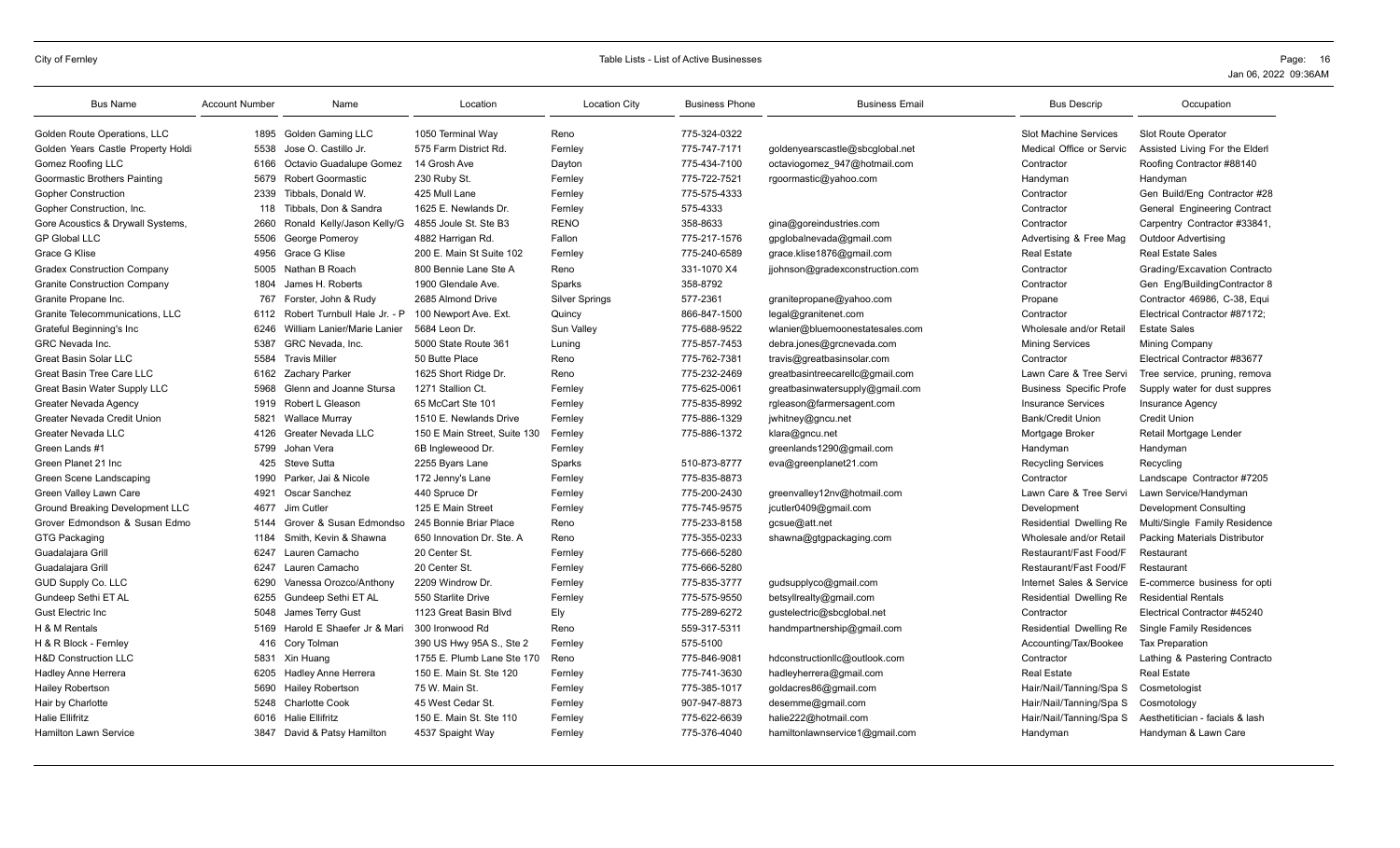| <b>Bus Name</b>                         | <b>Account Number</b> | Name                           | Location                     | <b>Location City</b> | <b>Business Phone</b> | <b>Business Email</b>                 | <b>Bus Descrip</b>             | Occupation                            |
|-----------------------------------------|-----------------------|--------------------------------|------------------------------|----------------------|-----------------------|---------------------------------------|--------------------------------|---------------------------------------|
| Hammond Homes & Construction.           |                       | 2012 Hammond, Thayne           | 1780 Lattin Rd               | <b>FALLON</b>        | 775-423-5047          | hammond5@phonewave.net                | Contractor                     | General Building Contractor #         |
| Handcrafted by Peas & Carrots           | 6170                  | Corina Suttle                  | 2156 Fort Bridger Rd         | Fernley              | 775-815-6612          | handcraftedbypeasandcarrots@gmail.com | Hobby/Crafter, Sewing,         | Handcrafted items (tumblers,          |
| Hang Ten 2 LLC                          | 6136                  | Richard Wenschlag/Hang T       | 1030 Inglewood Dr. A-1       | Fernley              | 775-857-8815          | yogurtbeachnv@gmail.com               | Restaurant/Fast Food/F         | Soft serve yogurt and topping         |
| Hankin Specialty Elevators, Inc.        | 5764                  | Neil Hankin                    | 3237 Fitzgerald Rd.          | Rancho Cordova       | 916-381-2400          | info@hankinspecialtycom               | <b>Business Specific Profe</b> | Install, Service, Repair elevat       |
| Hanneman Service, LLC dba Hann          | 126                   | Marlin or Kristabel Hannem     | 280 E. Main Street           | Fernley              | 775-575-2345          | picsofthewest@sbcqlobal.net           | Towing/Garage                  | Garage & Towing Service               |
| Hanneman Service, LLC dba Hann          | 127                   | Marlin or Kristabel Hannem     | 320 East Main St             | Fernley              | 775-575-2345          | picsofthewest@sbcqlobal.net           | <b>Wrecking Yard</b>           | <b>Wrecking Yard</b>                  |
| Hansford Economic Consulting LLC        | 3925                  | <b>Catherine Hansford</b>      | 12604 Glenshire Dr           | Truckee              | 530-412-3676          | catherine@hansfordecon.com            | <b>Consulting Services</b>     | Consulting                            |
| Hanson Truss Components, Inc            | 6309                  | Steve Hanson                   | 4476 Skyway Drive            | Olivehurst           | 530-740-7750          | luz@hansontruss.com                   | Wholesale and/or Retail        | Sales of floor and roof trusses       |
| Happy Dayze Vape and Cigar              | 4850                  | Kirans LLC                     | 50 W Main St                 | Fernley              | 775-772-8209          |                                       | Wholesale and/or Retail        | <b>Retail Smoke Shop</b>              |
| <b>Harris Industrial Gases</b>          | 5364                  | Kathleen Harris                | 236 East Sydney Drive        | McCarran             | 916-725-2767          | kharris@harrisgas.com                 | Delivery of Medical and I      |                                       |
| Harris Las Vegas LLC                    | 5347                  | <b>Harris Companies</b>        | 5701 W. Sunset Road          | Las Vegas            | 702-732-2545          | licensing@harriscompany.com           | Contractor                     | Heating & Air/Mechanical/Plu          |
| Harris Toolz LLC                        | 6308                  | Zachary Harris/Ashleigh H      | 960 Shadow Ln                | Fernley              | 775-420-1702          | harristoolz@gmail.com                 | Wholesale and/or Retail        | <b>Tool sales</b>                     |
| Have Lights Will Travel Inc.            | 4374                  | Kyle Mcclelland                | 605 Boxington Way #110       | Sparks               | 775-355-6300          | receipts@havelights.com               | Contractor                     | Electrical Contractor #26876A         |
| Hawthorne Plumbing, Inc.                | 5674                  | Gregory S. Hawthorne           | 4690 Longley Lane Ste 31     | Reno                 | 775-335-0212          | lbailey@hawthornephc.com              | Contractor                     | Plumbing & HVAC Contractor            |
| Hayley Konecne                          | 6055                  | <b>Hayley Konecne</b>          | 150 E Main St.               | Fernley              | 775-229-8344          | hkonecne44@gmail.com                  | Hair/Nail/Tanning/Spa S        | Eyelash technician                    |
| Hazeltine LLC                           | 4905                  | Don Harmer                     | 204 W Spear Street #1701     | Carson City          | 775-883-3711          | corpsvcs@msn.com                      | <b>Property Rentals</b>        | <b>Commercial Rental Property</b>     |
| <b>Healthy Practices LLC</b>            | 5682                  | Dani Baker                     | 211 Endeavor Ln              | Fernley              | 970-702-3453          | email.healthypractices@gmail.com      | Massage Therapist              | Massage Therapy, Yoga, Mat            |
| <b>Heather Prouty</b>                   | 6154                  | <b>Heather Prouty</b>          | 335 Curry Dr.                | Fernley              | 775-404-4098          | desertrose4288@yahoo.com              | Child Care/Day Care            | Home Day Care                         |
| Heidi Lynn Teeter                       | 5722                  | Heidi Lvnn Teeter              | 360 Randon Ct.               | Fernley              | 775-980-5627          | heiditeeter@ymail.com                 | <b>Counseling Services</b>     | Professional Career Counseli          |
| <b>Helix Behavioral Services</b>        | 6058                  | Anya and Ken Killingsworth     | 150 E Main Street #430       | Fernley              | 209-505-0634          | anya@nvhelix.com                      | <b>Counseling Services</b>     | Applied Behavioral Analysis 1         |
| Henri Specialties Co., Inc.             | 2544                  | Gormley III, James H.          | 280 Orville Wright Ct.       | <b>LAS VEGAS</b>     | 702-896-1038          |                                       | Contractor                     | Institutional Contractor #7673        |
| Henry Company, LLC                      | 6152                  | <b>American Securities LLC</b> | 300 Industrial Drive         | Fernley              | 310-684-5229          | apdep1@henry.com                      | Warehouse, Industrial, D       | Manufacturing                         |
| Hernandez Electric LLC                  | 5880                  | Ruth Lara Hernandez            | 340 Freeport Blvd Ste 1      | Sparks               | 775-433-3763          | hernandezelectric@yahoo.com           | Contractor                     | Electrical Contractor #85053          |
| Herrera Lawn Care                       | 5777                  | Gerardo Herrera                | 2176 Snow Drift Road         | Fernley              | 775-835-7671          | veechris1512@gmail.com                | Lawn Care & Tree Servi         | Lawn Care                             |
| High Desert Auto and Diesel Repair      | 4453                  | James & Janelle Wood           | 405 S Center St              | Fernley              | 775-971-8206          | highdesertrepair@outlook.com          | Automotive Sales/Parts/        | Auto and Diesel Repair                |
| <b>High Desert Barns</b>                | 4597                  | Michael W Ramsey               | 19 Bruce Way #101            | Carson City          | 775-246-3004          | highdesertbarns@aol.com               | Contractor                     | <b>Prefabricated Steel Structures</b> |
| <b>High Desert Internet Services</b>    | 1363                  | Doug Dawson                    | 16 Salvadore #A              | Fernley              | 775-575-9593          | info@hdiss.net                        | Internet Sales & Service       | <b>High Speed Internet Access</b>     |
| High Desert Surface Prep Inc            | 4742                  | Greg Johnson                   | 1460 Pittman Ave             | Sparks               | 775-300-1900          | accounting@hdspnv.com                 | Contractor                     | Concrete C-5/Specialty C40 C          |
| <b>High Desert Tax Service</b>          | 1466                  | Riesen, William A.             | 983 Julia Lane               | Fernley              | 575-3161              | william@hdts.biz                      | Accounting/Tax/Bookee          | Income Tax Consulting, by ap          |
| <b>High Desert Turf</b>                 | 2208                  | McKay, Darwin                  | 455 Franklin Way             | Sparks               | 750-3525              | accounting@turfcompany.com            | Retail/Wholesale               | Sales of Turf Grass sod               |
| High Mountain Door & Trim Inc           | 5075                  | Steven J Parkey                | 4935 Brookside Ct            | Reno                 | 775-432-1903          | finance@highmountainnv.com            | Contractor                     | Carpentry Contractor #79467           |
| High Sierra Communications, Inc.        | 3997                  | David L. Metts                 | 1032 Duck Hill Rd            | Carson City          | 775-841-1200          | dmetts@hdiss.net                      | Misc Services                  |                                       |
| <b>High Sierra Elevator Inspections</b> | 6086                  | James & Harriette Underw       | 4894 Sparks Blvd             | Sparks               | 844-876-8600          | s.underwood@hselevator.net            | <b>Business Specific Profe</b> | Elevator and escalator inspect        |
| High Sierra Fire Protection LLC         | 5965                  | Anita Honea                    | 3250 Retail Dr. Suite 120-24 | Carson               | 775-350-7155          | info@highsierrafire.com               | Contractor                     | Install, service & inspect fire s     |
| High Sierra Locksmiths                  | 5839                  | Julie Benneett                 | 318 S. Taylor                | Fallon               | 775-423-8811          | highsierralocksmiths1@gmail.com       | Locksmith                      | Locksmith                             |
| High Voltage Electric LLC               | 4394                  | Chad M Kay                     | 9 E Freeport Blvd            | Sparks               | 775-359-9999          | chad@hve-llc.com                      | Contractor                     | Electrical Contractor #76573          |
| <b>Highlake Properties LLC</b>          | 5209                  | <b>Ted Gourley</b>             | <b>Village Drive</b>         | Fernley              | 775-575-9550          | crystalllrealty@gmail.com             | Residential Dwelling Re        | Apartments                            |
| Highland Electric and Lighting          | 5578                  | Kenneth W. McNutt              | 271 N. D St.                 | Virginia City        | 775-300-3299          | ap@highlandel.com                     | Contractor                     | Electrical Contractor #81928          |
| Hillside Nursery and Landscape Co       | 4428                  | Colacurcio, Tammy              | 16710 Cheryl Ln              | Reno                 | 775-745-6765          | Hillside.landscape@gmail.com          | Contractor                     | Landscape Contractor #6749            |
| Hilltop Refrigeration Inc               | 4500                  | Markus Dehm                    | 1215 Kleppe Lane #1          | Sparks               | 775-771-4004          | renooffice@hilltop.pro                | Contractor                     | <b>HVAC/Refrigeration Contracto</b>   |
| <b>Hinton Burdick Nevada LLC</b>        | 5031                  | Hinton Burdick CPA & Advi      | 63 S 300 E. Suite 100        | St George            | 435-628-3663          | jbuchanan@hintonburdick.com           | Accounting/Tax/Bookee          |                                       |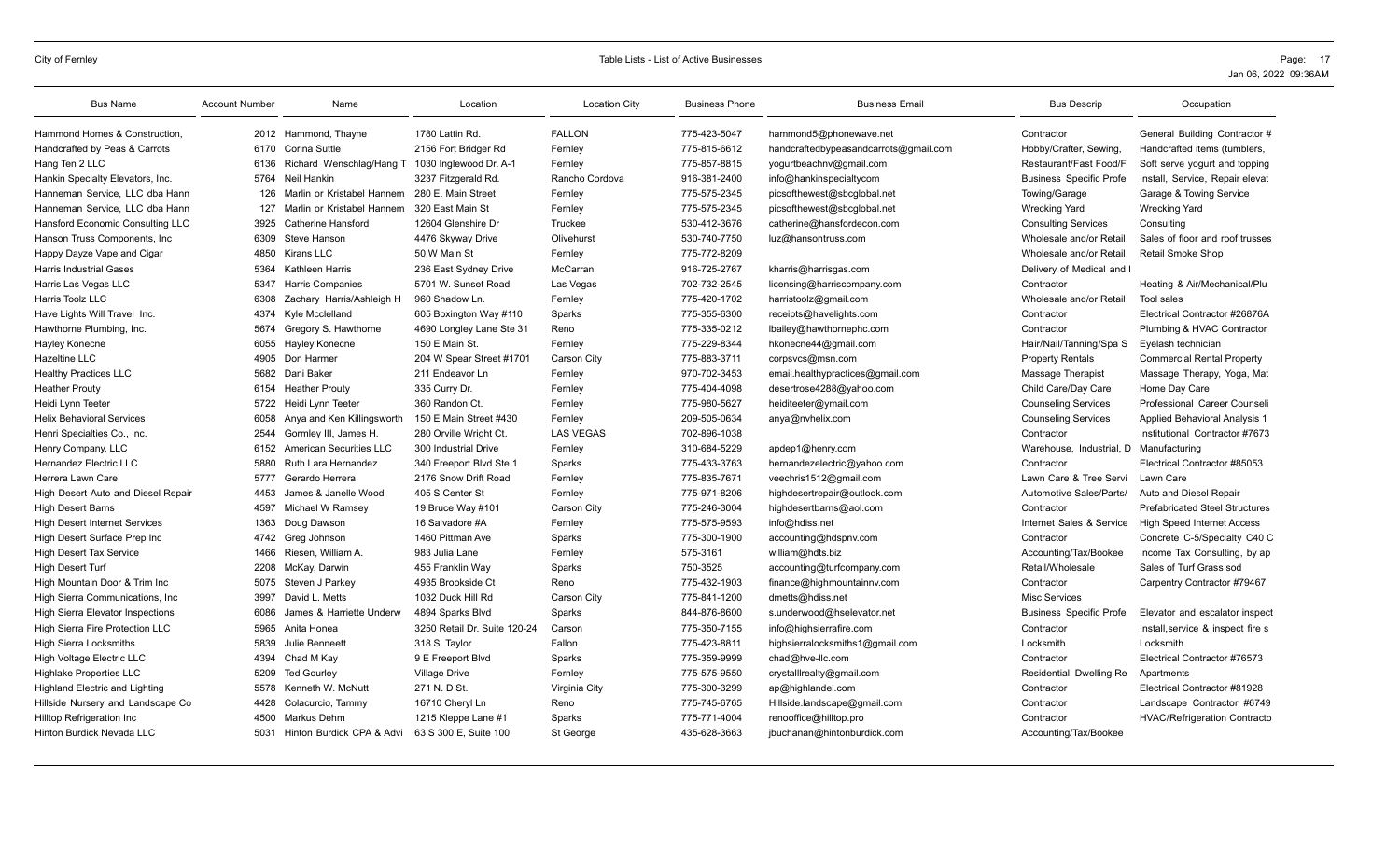| <b>Bus Name</b>                     | <b>Account Number</b> | Name                                         | Location                    | <b>Location City</b> | <b>Business Phone</b> | <b>Business Email</b>           | <b>Bus Descrip</b>             | Occupation                         |
|-------------------------------------|-----------------------|----------------------------------------------|-----------------------------|----------------------|-----------------------|---------------------------------|--------------------------------|------------------------------------|
| Hiskett & Sons LLC                  |                       | 1315 Hiskett. Thurman                        | 2120 Allen Road             | Fallon               | 775-423-2497          | hiskett@phonewave.net           | Contractor                     | General Engineering Contract       |
| Hocus Pocus Investments, LLC        | 5732                  | Marilyn Skender, Manager                     | 30 E. Main St.              | Fernley              | 775-853-8112          | mskender@skenderlaw.com         | <b>Property Rentals</b>        | <b>Commercial Property Rental</b>  |
| Holtrop Co LLC                      | 6073                  | Keith Holtrop                                | 902 Jones Way               | Fernley              | 928-846-6666          | holtropco@gmail.com             | <b>Business Specific Profe</b> | Pilot car driver, home office      |
| Home Depot USA Inc.                 | 5867                  | Home Depot USA Inc.                          | 2455 Paces Ferry Road       | Atlanta              | 845-356-8390 x        | THD@businesslicenses.com        | Contractor                     | General Contractor #38686/8        |
| Home Inspection Associates, LLC     | 3333                  | Parmenter III. Robert & Kat                  | 3440 Drayer Lane            | Fernley              | 247-8799              | bobnkathy@hotmail.com           | <b>Inspection Services</b>     | Home Inspection                    |
| Homeslice LLC                       | 6244                  | <b>Emily Burns</b>                           | 130 Shadow Ln.              | Fernley              | 727-207-0679          | emily@franbiznetwork.com        | Restaurant/Fast Food/F         | Restaurant                         |
| <b>Homeslice LLC</b>                | 6244                  | <b>Emily Burns</b>                           | 130 Shadow Ln.              | Fernley              | 727-207-0679          | emily@franbiznetwork.com        | Restaurant/Fast Food/F         | Restaurant                         |
| Hometown Auto Center                | 430                   | Henderson, Dean                              | 90 W. Main St.              | Fernley              | 575-9600              |                                 | Automotive Sales/Parts/        | Garage                             |
| Honea Insurance Services, Inc.      | 2831                  | Honea. Shawna                                | 125 W. Main St              | Fernley              | 775-575-1305          | shawnahonea@allstate.com        | <b>Insurance Services</b>      | Insurance                          |
| Hope Grows Counseling LLC           | 5996                  | <b>Bonnie Gaines</b>                         | 794 E Street                | Fernley              | 775-561-4299          | bonnie@hopegrowsnv.com          | Medical Office or Servic       | Telehealth Mental Health Ther      |
| Horizon Equipment Repair, LLC       | 3516                  | <b>Ruben Perez</b>                           | 1606 Donna Way              | Fernley              | 775-741-1951          | ruben0104@yahoo.com             | <b>Repair Services</b>         | Mobile Mechanic                    |
| Hotwire Electric LLC                | 3421                  | Blakey, Eric                                 | 310 West Williams, Suite B  | Fallon               | 775-867-4242          | office@hotwireelectricnv.com    | Contractor                     | Electrical Contractor #69068.      |
| <b>HSKS LLC</b>                     | 5141                  | Steven O'Brien                               | 1955 Greenfield Dr          | Reno                 | 775-233-4403          | steve.obrien@harcourtsnv.com    | <b>Residential Dwelling Re</b> | <b>Single Family Residences</b>    |
| HTA Plumbing & Mechanical Inc       | 4837                  | <b>Howard Arata</b>                          | 2049 Pabco Road             | Henderson            | 702-891-5304          | info@htaplumbing.com            | Contractor                     | Plumbing Contractor #49199         |
| <b>Huck Salt Company</b>            | 5676                  | John Huckaby                                 | 5033 Austin Hwy             | Fallon               | 775-423-2055          | huck salt@yahoo.com             |                                | Manufarcturer of salt products     |
| Hwy 420 Smoke Shop                  | 5298                  | Gumej Singh                                  | 1375 E Newlands Dr Unit 1   | Fernley              | 916-390-7056          | hwy420smokeshop@gmail.com       | Wholesale and/or Retail        | Retail Store: Smoke Shop           |
| Hwy 420 Smoke Shop                  | 6261                  | Gurmej Singh                                 | 1380 US Hwy 95A N Suite 9   | Fernley              | 916-390-7056          | hwy420smokeshop@gmail.com       | Wholesale and/or Retail        | Retail smoke shop                  |
| Hydraea McVey                       | 4943                  | Hydraea McVey                                | 795 E Main St.              | Fernley              | 775-219-2757          | hydraeamcvey@yahoo.com          | <b>Real Estate</b>             | <b>Real Estate Sales</b>           |
| lazaya Felton                       | 6316                  | lazaya Felton                                | 3285 US 50 E Alt #242       | Fernley              | 760-368-7305          | ziggysrvremedy@gmail.com        | <b>Business Specific Profe</b> | Mobile RV Tech                     |
| Iconic Concrete, LLC                | 5909                  | Jason Hukill                                 | 2740 Beach River Dr.        | Reno                 | 775-446-2500          | jason@iconicreno.com            | Contractor                     | Concrete Contractor #86467         |
| IG's Clothing Designs               | 4886                  | Penelope M Hazelbaker                        | 833 Jenny's Lane            | Fernley              | 530-417-1193          | igdesigns16@gmail.com           | Internet Sales & Service       | Online dog clothing sales          |
| <b>IHTES Investments</b>            | 6223                  | <b>Gundeep Sethi</b>                         | 1460 US Hwy 95A N Ste 1     | Fernley              | 775-575-9550          | betsyllrealty@gmail.com         | Residential Dwelling Re        | Apartments                         |
| Ilana Murray & Dennis Murray        | 4656                  | Ilana Murray & Dennis Mur                    | 229 Emigrant Way            | Fernley              | 775-285-7484          | thenevadamurrays@gmail.com      | Internet Sales & Service       | Internet/Web Graphics, Consu       |
| Imerys Filtration Minerals, Inc.    | 58                    | Shari Fritz                                  | 100 Front St.               | Fernley              | 775-404-6267          | shari.fritz@imerys.com          | Warehouse, Industrial, D       | Mining & Processing                |
| Improve All Construction, Inc.      | 5106                  | John Phillips                                | 11600 Campo Rico            | Sparks               | 775-691-1786          | j.phillips317@att.net           | Contractor                     | Gen Building Contractor #419       |
| Indoff, Incorporated                | 1987                  | John Ross & Jim Malkus                       | 6115 Pebble Beach Dr.       | Reno                 | 314-997-1122          | staff.accountant@indoff.com     | Wholesale and/or Retail        | Distributor of Material Handlin    |
| Industrial Developers Realty LLC    | 6030                  | Gregory Lansing                              | 195, 197, 199, 201 Lois Lan | Fernley              | 775-851-3666          | vwood@ncsreno.com               | <b>Residential Dwelling Re</b> | <b>Apartment Complex</b>           |
| Industrial Developers Realty LLC    | 6096                  | <b>Gregory Lansing</b>                       | 400 Willow Way              | Fernley              | 775-851-3666          | vwood@ncsreno.com               | Residential Dwelling Re        | <b>Apartment Complex</b>           |
| Industrial Handling Equipment, Inc. | 435                   | Fackelmann, Anthony & Na 846 S. Stanford Way |                             | Sparks               | 359-3335              | Imatts@iheofnv.com              | Forklift Sales, Service, R     | Contractor 31638, C-26, Institu    |
| Industrial Logistics Services, INC. | 5262                  | Bart W. Sheldon                              | 3868 Goni Road              | Carson City          | 775-882-3319          | cynthiam@ilsmachinerymoving.com | Contractor                     | Installation Industrial Machine    |
| <b>Industrial Railwavs Company</b>  | 4403                  | S. Craig Nolan                               | 675 E H St                  | Benicia              | 707-361-5732          | jhuffman@indrailco.com          | Contractor                     | Railroad Construction Contrac      |
| Innovative Glass LLC                | 5168                  | Jamie & Stacy Lauder                         | 2175 Lenticular Dr          | Sparks               | 775-722-7746          | stacy@innovativeglassreno.com   | Contractor                     | Glass & Glazing Contractor #       |
| Integrated Drywall Systems, Inc.    | 3212                  | <b>Richard Sherk</b>                         | 1350 Freeport Blvd Ste 109  | Sparks               | 828-9255              | idsreno@gmail.com               | Contractor                     | Carpentry/Drywall Contractor       |
| Integrated Financial Management     | 3331                  | Roberts, Brian K.                            | 970 Roan Court              | Fernley              | 925-768-1606          | ifm.comp@gmail.com              | <b>Financial Services</b>      | <b>Investment Advisor</b>          |
| <b>Integrity Cleaning Service</b>   | 5512                  | Nicole L. Stevenson                          | 1622 Burger Rd.             | Fernley              | 775-835-1444          | nicole.delgado40@gmail.com      | <b>Cleaning Services</b>       | Home cleaning of rental home       |
| Integrity Office Cleaning           | 2775                  | Tehra Gonzalez, Dianne Jo                    | 1105 Aster Lane             | Fernley              | 575-2821              | tehrago@gmail.com               | <b>Cleaning Services</b>       | <b>Cleaning Services</b>           |
| Integrity Pest Management, LLC      | 5331                  | Tim and Sandra Plants                        | 4240 Reno Highway           | Fallon               | 775-423-7129          | sandra@pestsdoneright.com       | Pest Control                   |                                    |
| Interior Specialists, Inc.          | 5572                  | Alan Davenport/Robert The 10 Bunsen          |                             | Irvine               | 845-356-8390          | romerom@businesslicenses.com    | Contractor                     | Carpt/Tiling/Floors/Terr&Marbl     |
| Intermountain Electric Inc          | 4596                  | Thomas G Allen                               | 4750 Longley Lane, Suite 10 | Reno                 | 775-850-3600          | tcunning@imelect.com            | Contractor                     | Electrical Contractor #58231       |
| Intermountain Slurry Seal           | 4936                  | <b>Chris Burke</b>                           | 1120 Terminal Way           | Reno                 | 775-358-1355          | cindy.olsen@gcinc.com           | Contractor                     | Pavement Preservation Contr        |
| <b>Investors Properties, LLC</b>    | 5247                  | Shannon Richarson                            | 440 W Main Street           | Fernley              | 775-575-9966          | shannonrentsipllc@gmail.com     | <b>Property Rentals</b>        | <b>Commercial Property Rentals</b> |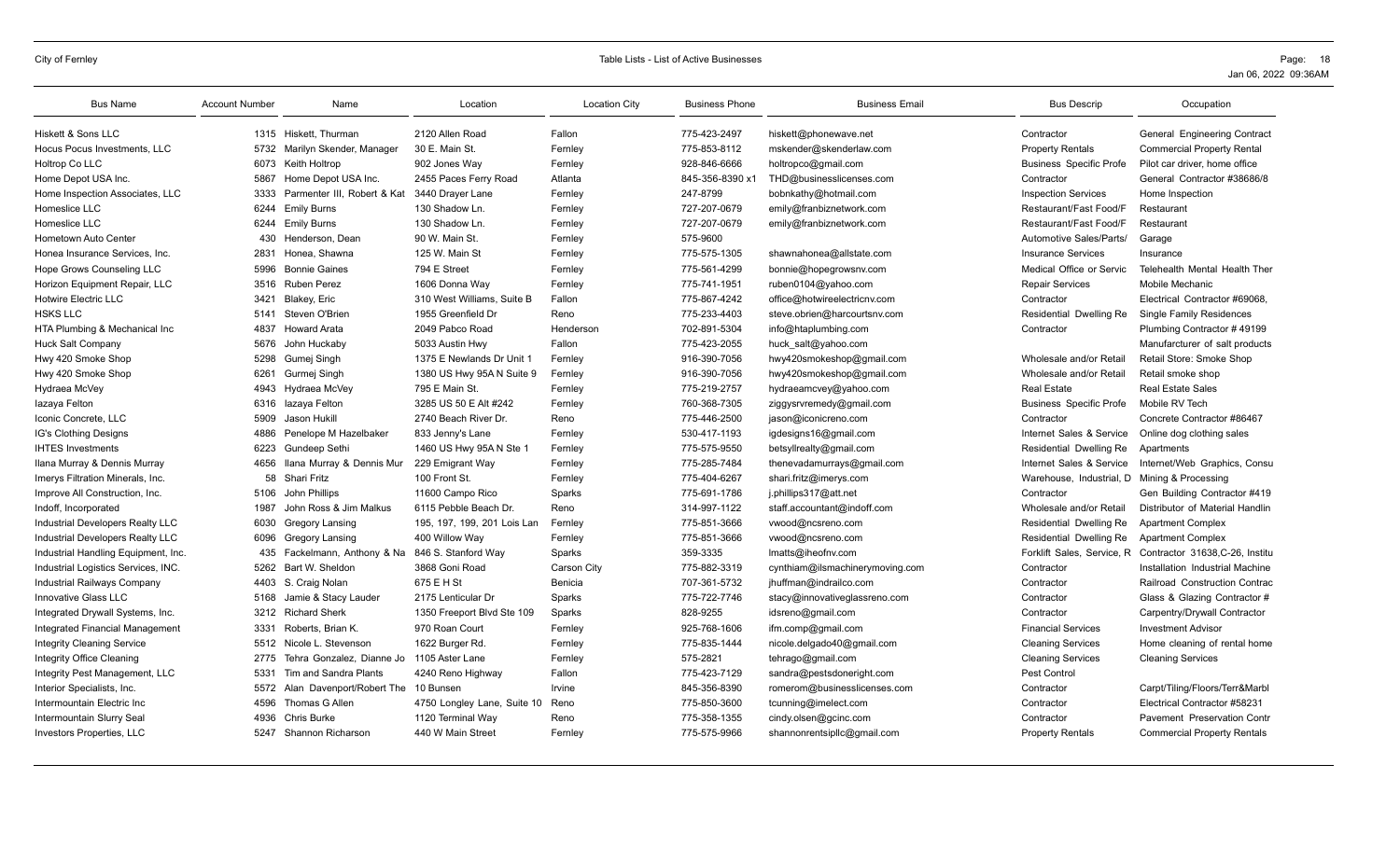| <b>Bus Name</b>                      | <b>Account Number</b> | Name                           | Location                    | <b>Location City</b> | <b>Business Phone</b> | <b>Business Email</b>          | <b>Bus Descrip</b>       | Occupation                          |
|--------------------------------------|-----------------------|--------------------------------|-----------------------------|----------------------|-----------------------|--------------------------------|--------------------------|-------------------------------------|
| Invicta Surgical LLC                 |                       | 6010 Katarzyna & Jacek Sobol   | 200 Jimmy's Peak Court      | Fernley              | 775-250-3229          | sobol.katarzyna@yahoo.com      | Medical Office or Servic | Surgical Assisting - home offic     |
| Ione Corp. dba Northern Nevada C     | 2409                  | Loomis, John                   | 45 Front Street             | Fernley              | 575-1160              | ionecorp@yahoo.com             | Warehouse, Industrial, D | <b>Cabinet Making Shop</b>          |
| Ira Hansen & Sons Plumbing & He      | 4725                  | Ira Hansen/Alexis Hansen/      | 58 Hardy Drive              | Sparks               | 775-626-7777          | ihsplumbing@gmail.com          | Contractor               | Plumbing Contractor #23569A         |
| iRepair                              | 6056                  | <b>Gabriel Torres</b>          | 778 Tamsen Road             | Fernley              | 559-410-2790          |                                | <b>Repair Services</b>   | IPhone and Android phone re         |
| ISI Design and Installation Solution | 5052                  | ISI Design and Installation    | 10 Bunsen                   | Irvine               | 317-596-3260x25       | jdillard@dmainc.com            | Contractor               | Carpentry/Finishing/Tiling Con      |
| J & M Maintenance                    | 5307                  | Joseph Christensen             | 431 Fort Sutter             | Fernley              | 775-835-7658          | jccm775@gmail.com              | Handyman                 | Handyman                            |
| J & O Nevada LLC                     | 5131                  | J & O Real Estate Manage       | 360 S Hwy 95A               | Fernley              | 775-721-1241          | qlj0717@hotmail.com            | <b>Property Rentals</b>  | <b>Commercial Property Rentals</b>  |
| J & R Investments LLC                | 5166                  | John & Margie Forster          | 1855 Hwy 95A                | Fernley              | 775-420-8657          | margie.mcforster@gmail.com     | <b>Property Rentals</b>  | <b>Commercial Property Rental</b>   |
| J & R Investments LLC                | 5167                  | John & Margie Forster          | 3500 Farm District Road     | Fernley              | 775-420-8657          | margie.mcforster@gmail.com     | Residential Dwelling Re  | <b>Single Family Residences</b>     |
| J Slash B Enterprises, Inc.          | 3209                  | Lorne Johnson                  | 3365 Lakeshore Dr.          | Reno                 | 849-3299              | jslashb@charter.net            | Contractor               | Excavation Contractor #4337         |
| J. Chisum Concrete, Inc.             | 4141                  | James W. Chisum                | 311 Hwy 208                 | Yerington            | 775-463-2959          | jchisumconcrete@gmail.com      | Contractor               | Concrete Contractor #17093.         |
| J.E. Simas Floors. Inc.              | 5755                  | Karen B. Fleishmann            | 9400 S. Virginia Street     | Reno                 | 775-853-5150          | info@jesimasfloors.com         | Contractor               | Floor Covering Contractor #7        |
| Jack In The Box #7315                | 1596                  | Restaurant Systems, Inc D      | 225 N. Hwy 95A              | Fernley              | 575-1750              |                                | Restaurant/Fast Food/F   | Fast Food                           |
| Jacklyn Nelson                       | 4822                  | Jacklyn Nelson                 | 460 W Main Street. Suite 10 | Fernley              | 775-225-8317          | j.joyner82@yahoo.com           | Hair/Nail/Tanning/Spa S  | Cosmetologist                       |
| Jackpot Crossing                     |                       | 4710 David Scott Tate          | 206 Logan Lane              | Fernley              | 775-423-3101          | glenwassmuth@nuggetcasinos.com | Casino                   | Casino/Restaurant/Bar               |
| Jackpot Crossing                     | 4710                  | David Scott Tate               | 206 Logan Lane              | Fernley              | 775-423-3101          | glenwassmuth@nuggetcasinos.com | Casino                   | Casino/Restaurant/Bar               |
| Jackson Hewitt Tax Service           | 2788                  | Tax Services of America        | 1550 E Newlands Dr.         | Fernley              | 407-691-0004          | jh.blic@gulfstreamtaxgroup.com | Accounting/Tax/Bookee    | <b>Tax Service</b>                  |
| Jackson Hewitt Tax Service           | 2788                  | <b>Tax Services of America</b> | 1550 E Newlands Dr.         | Fernley              | 407-691-0004          | jh.blic@gulfstreamtaxgroup.com | Accounting/Tax/Bookee    | <b>Tax Service</b>                  |
| Jackson Hewitt Tax Service           | 6264                  | Tax Services of America        | 705 E Main St.              | Fernley              | 407-691-0004          | jh.blic@gulfstreamtaxgroup.com | Accounting/Tax/Bookee    | <b>Tax Service</b>                  |
| Jackson Painting                     | 2283                  | Synthenia L. Jackson           |                             | Fernley              | 775-575-6592          | synde11@att.net                | Contractor               | Painting & Decorating Contra        |
| Jacksons Food Stores #27             | 440                   | Jacksons Food Stores Inc       | 210 E. Hwy 40               | Fernley              | 775-575-2422          | cindy.burnett@jacksons.com     | Convenience Store        | Store, Convenience & Fuel           |
| Jacksons Food Stores #27             | 440                   | Jacksons Food Stores Inc       | 210 E. Hwy 40               | Fernley              | 775-575-2422          | cindy.burnett@jacksons.com     | <b>Convenience Store</b> | Store, Convenience & Fuel           |
| <b>JAG Properties NV LLC</b>         | 5543                  | Dana & James Grigg             | 2215 Driscoll Dr.           | Reno                 | 775-303-5709          | jagpropertiesnvllc@gmail.com   | Contractor               | <b>Residential Home Build Contr</b> |
| <b>JAL Properties</b>                | 3568                  | LaMonte, James & Anna          | 400 E. Main Street          | Fernley              | 775-762-5445          | alamonte01@yahoo.com           | <b>Property Rentals</b>  | <b>Commercial Property Rental</b>   |
| James & Judy Smith                   |                       | 5522 James & Judy Smith        | 2505 Deer Valley Dr.        | Reno                 | 775-846-1252          | grandmotherof12@gmail.com      | Residential Dwelling Re  | Residential Rental Dwelling/L       |
| <b>JAndSONs Trucking LLC</b>         | 6310                  | Jason Williams                 | 4280 Farm District Rd.      | Fernley              | 970-901-1117          | jnsonstrucking@yahoo.com       | Trucking & Transporatio  | Owner operator transport of m       |
| Janis L. Stauber                     | 5292                  | Janis L. Stauber               | 45 Front Street             | Fernley              | 775-220-3550          | js6118231@gmail.com            | <b>Office Rentals</b>    |                                     |
| <b>JB Fire Systems</b>               | 4031                  | Jason Volentine                | 217 Endeavor Lane           | Fernley              | 775-980-6125          | jvolentine74@gmail.com         | Fire Protection/Sprinker | Automatic Fire Sprinklers Con       |
| JC Ponderosa LLC                     |                       | 6175 Kenneth Hendrix; Darci He | 5400 Equity Ave             | Reno                 | 775-473-4215          | ap@kdhbuilders.net             | Development              | Development of New Residen          |
| <b>JCS Construction, LLC</b>         | 4248                  | John M. Cary                   | 9410 Prototype Dr. #3       | Reno                 | 775-335-6500          | john@jcsnevada.com             | Contractor               | Gen Build/Plumbing & Heatin         |
| Jeff Beintema                        | 5723                  | Jeff Beintema                  | 1453 Grey Bluffs Drive      | Fernley              | 75-232-6192           | jcbeintema@sbcglobal.net       | Handyman                 | Handyman                            |
| Jeffrey P. Pisciotta Builders Inc.   | 2906                  | Jeffrey P. Pisciotta Managi    | 1512 Hwy 395 Suite #1       | Gardnerville         | 775-265-4016          | jeff.jpb1@gmail.com            | Contractor               | General Building Contractor #       |
| Jehova es mi Pastor                  | 5721                  | Demetrio Gonzalez              | 1201 Penny Ln Ste #150      | Fernley              | 775-575-4222          | netogonzalez75@yahoo.com       | Restaurant/Fast Food/F   | Full service restaurant and ret     |
| Jehova es mi Pastor                  | 5721                  | Demetrio Gonzalez              | 1201 Penny Ln Ste #150      | Fernley              | 775-575-4222          | netogonzalez75@yahoo.com       | Restaurant/Fast Food/F   | Full service restaurant and ret     |
| Jensen Electric Company              | 1915                  | James & Elizabeth Andrew       | 150 Isidor Ct. #201         | Sparks               | 775-322-3100          | elizabeth@jensenelectricnv.com | Contractor               | Electrical & General Engineeri      |
| Jensen Foster                        | 5228                  | Jensen Foster                  | 1380 US Hwy 95A North #3    | Fernley              | 315-323-5628          | jensen0610@gmail.com           | Hair/Nail/Tanning/Spa S  | Cosmetology                         |
| Jenuane Communities Onda Verde.      | 6119                  | Ken Hendrix                    | 5400 Equity Ave.            | Reno                 | 775-473-4215          | ap@dhbuilders.net              | Development              | Developer                           |
| Jenuane Communities, LLC             | 6118                  | Darci Hendrix                  | 5400 Equity Ave.            | Reno                 | 775-473-4215          | ap@kdhbuilders.net             | <b>Real Estate</b>       | <b>Home Sales</b>                   |
| Jerretta Thompson                    | 5649                  | Jerretta Thompson              | 795 E Main St.              | Fernley              | 775-575-9999          | nvrealtor18@aol.com            | <b>Real Estate</b>       | <b>Real Estate</b>                  |
| Jessica Welles                       | 6019                  | Jessica Welles                 | 75 W Main St.               | Fernley              | 775-737-6605          | jessmwelles@yahoo.com          | Hair/Nail/Tanning/Spa S  | <b>Hair Stylist</b>                 |
| Jet Plumbing & Drain Services        |                       | 1047 Walker, Jim               | 1553 Hymer Ave.             | Sparks               | 331-3933              | dispatch@jetplumbing.com       | Contractor               | Plumbing & Heating Contract         |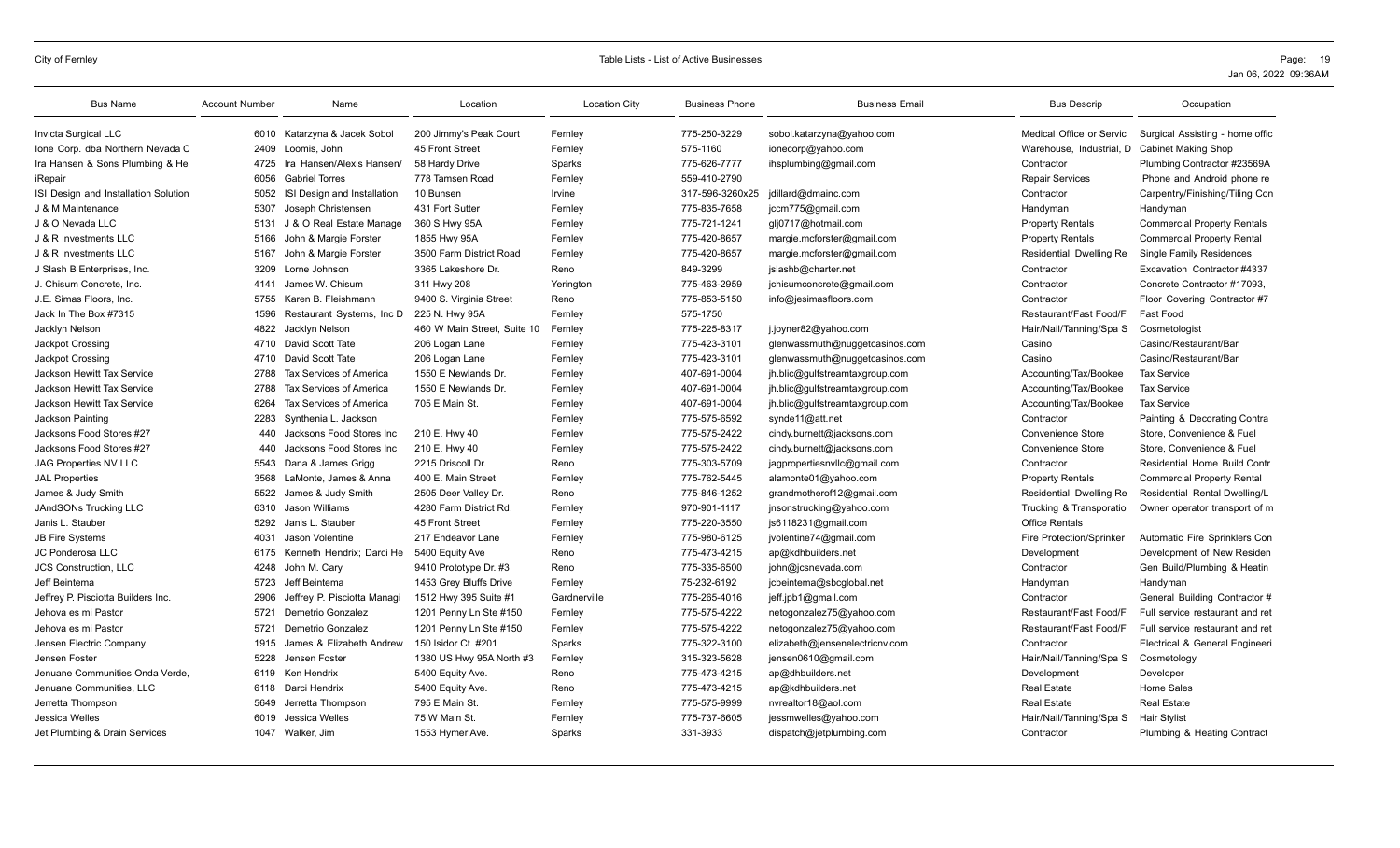| <b>Bus Name</b>                     | <b>Account Number</b> | Name                            | Location                      | <b>Location City</b> | <b>Business Phone</b> | <b>Business Email</b>             | <b>Bus Descrip</b>              | Occupation                         |
|-------------------------------------|-----------------------|---------------------------------|-------------------------------|----------------------|-----------------------|-----------------------------------|---------------------------------|------------------------------------|
| Jim Warner Insulation, Inc.         |                       | 2123 Warner, James M.           | 320 Western Rd. STE 9         | Reno                 | 851-8777              | jimwarnerinsulation@gmail.com     | Contractor                      | Contractor 37022, C-3, Carpen      |
| Jimmy O's Rooter Service            | 1349                  | Wood, Jimmy O.                  | 4727 Solias Rd.               | <b>FALLON</b>        | 775-867-3145          |                                   | <b>Cleaning Services</b>        | Rooter & Drain Cleaning Servi      |
| JJ's Auto, Truck and Equipment LL   | 6105                  | Jason Jovanelly                 | 1702 White Oak Way            | Fernley              | 775-357-2539          | jovanelly116@gmail.com            | Automotive Sales/Parts/         | Mobile automotive and equip        |
| <b>JKG Builders Incorporated</b>    | 4507                  | Gearhart, Kenneth               | 115 Katie Dr                  | <b>Spring Creek</b>  | 775-337-6001          | dan@forbushandassociates.biz      | Contractor                      | Gen Build/Electrical Contracto     |
| JLP Properties, LLC                 | 5260                  | John & Lane McAllister          | 465 E Main Street             | Fernley              | 775-42-8603           |                                   | <b>Property Rentals</b>         | <b>Commercial Property Rentals</b> |
| JLP, LLC                            | 5261                  | John & Lane McAllister          | 300 Fremont Street (365 Lo    | Fernley              | 775-427-8603          |                                   | <b>Property Rentals</b>         | <b>Commercial Property Rentals</b> |
| JLW Holdings Series I LLC           | 5537                  | Justin Wilson                   | 6774 Saddlehorn Rd.           | Carson City          | 775-690-2378          | justinwilsonconst@gmail.com       | Contractor                      | Construction Contractor #780       |
| JMPJ Home LLC                       | 6097                  | James J. Pimentel/Allison       | 104 Mountain View Dr.         | Fernley              | 209-743-2665          | jmpjhome@gmail.com                | Handyman                        | Handyman                           |
| <b>JNA Consulting Group, LLC</b>    | 4041                  | <b>JNA Consulting Group LLC</b> | 410 Nevada Way Suite 200      | <b>Boulder City</b>  | 702-294-5100          | johnna@jnaconsultinggroup.com     | <b>Consulting Services</b>      |                                    |
| <b>JNL Plumbing</b>                 | 5801                  | Jeremy L Jones                  | 55 Freeport Blvd              | Sparks               | 775-233-4926          | jeremy@jnlplumbing.com            | Contractor                      | Plumbing & Heating Contract        |
| Joannie Brinkman                    | 5187                  | Joannie Brinkman                | 590 White Eagle Ln            | Fernley              | 925-548-2066          | joanniebrinkman@gmail.com         | Hobby/Crafter, Sewing,          | Hobby/Crafter--Sewing and E        |
| Joe Benigno's Tree Service          | 5629                  | Joe Benigno                     | 1460 Industrial Way           | Gardnerville         | 775-265-9665          | benignotreeservice@gmail.com      | Lawn Care & Tree Servi          | <b>Tree Removal</b>                |
| John & Karen Hernikl                | 6157                  | John & Karen Hernikl            | 610 Starlite/963 Julia/1021 P | Fernlev              | 775-575-9550          | melissallrealty@gmail.com         | Residential Dwelling Re         | <b>Residential Rentals</b>         |
| John Longo Construction Company     | 5861                  | John and Cindy Longo            | 4790 Caughlin Parkway #32     | Reno                 | 775-240-0621          | jlc.digstahoe@sbcglobal.net       | Contractor                      | General Engineering Contract       |
| John W Wasserburger                 | 5614                  | John Wasserburger               | 740 Escalona Dr.              | Santa Cruz           | 831-476-1874          |                                   | <b>Property Rentals</b>         | <b>Commercial Property Rental</b>  |
| John Wasserburger Trust             | 5583                  | John Wasserburger               | 740 Escalona Dr.              | Santa Cruz           | 831-427-3418          | jeffinsd07@gmail.com              | Residential Dwelling Re         | Residential Rental Dwelling/L      |
| Johnny G. Collier Trucking          | 1622                  | Collier, Johnny G.              | 101 Lincoln Hwy #83           | Wadsworth            | 775-842-6621          |                                   | <b>Repair Services</b>          | Mobile Truck Repair                |
| Johns Manville                      | 1658                  | Kerney, Jared                   | 325 Industrial Drive          | Fernley              | 775-404-3353          | jared.kerney@jm.com               | Warehouse. Industrial. D        | Manufacturing                      |
| Johnson Controls Fire Protection L  | 1364                  | Johnson Controls Fire Prot      | 1105 S. Rock Blvd #127        | Sparks               | 561-912-6108          | nicola.l.smallwimbush@jci.com     | <b>Fire Protection/Sprinker</b> | Contractor 18856, C-41, Fire       |
| Johnson Controls Security Solution  | 1386                  | Anthony McGraw                  | 1105 S Rock Blvd Suite 128    | Reno                 | 561-912-6108          | nicola.1.smallwimbush@jci.com     | Contractor                      | Electrical Contractor #40091.      |
| Jolt Electric LLC                   | 5975                  | Jerry Estrada                   | 152 Pebble Dr.                | Dayton               | 775-315-7260          | joltelectric3@gmail.com           | Contractor                      | Electric Contractor #81715         |
| Jon & Kristy Verwoest               | 5491                  | Jon & Kristy Verwoest           | 10441 Loma Rica Rd.           | Marysville           | 530-301-1987          | jonverwoest@att.net               | Residential Dwelling Re         | Residential Rental Dwelling/L      |
| Jon-Lin Properties                  | 1472                  | Linda Machado                   | 450 Willow Way                | Fernley              | 209-833-6870          | lulumachado@sbcglobal.net         | Residential Dwelling Re         | Apartments                         |
| Joseph Reisenauer                   | 4977                  | Joseph Reisenauer               | 330 E Main St                 | Fernley              | 775-835-1148          | joe.reisenauer@cbselectre.com     | <b>Real Estate</b>              | <b>Real Estate Sales</b>           |
| JP Copoulos Architect               | 6224                  | John P Copoulos                 | 5051 Numaga Pass Rd.          | Carson City          | 775-720-4051          | info@jpcarchitect.com             | Architect Design/Service        | Architect                          |
| <b>JPR Nevada LLC</b>               | 5526                  | Joseph P. Requetti              | 600 S. Rock Blvd.             | Sparks               | 775-432-2336          | debby@legacyfire.com              | Residential Dwelling Re         | Single-family Residential Rent     |
| JS Inspections LLC                  | 5922                  | Jeffrey D. Snow                 | 103 Palmer Ct. Unit A         | Dayton               | 775-881-8779          | jsinspects@gmail.com              | <b>Inspection Services</b>      | Real Estate Home Inspection        |
| <b>JSJ Ventures Inc.</b>            | 5405                  | Jeff Jallo                      | 30 Kit Kat Drive              | <b>Mound House</b>   | 775-883-3411          | bonanzaseptic@gmail.com           | Septic Pumping, Service         |                                    |
| Juan Gardening Maintenance          | 6202                  | Juan Rodriguez                  | 795 Sparrow Drive             | Fernley              | 775-351-8627          | juan.rodrigez@icloud.com          | Lawn Care & Tree Servi          | <b>Gardening Maintenance</b>       |
| J-U-B- Engineers, Inc.              | 6280                  | President. Lee Cammack          | 9160 Double Diamond Pkwy      | Reno                 | 208-376-7330          | kshannon@jub.com                  | <b>Engineering Services</b>     | <b>Engineering Services</b>        |
| Julenes Country Crossroads          | 5789                  | Julene Cagle                    | 752 Tamsen Road               | Fernley              | 775-291-1006          | julenescountrycrossroads@mail.com | Hobby/Crafter, Sewing,          | Craft made out of wood * Exe       |
| Julianne Holt                       | 5213                  | Julianne Holt                   | 150 E. Main Street #120       | Fernley              | 928-287-0054          | julianne@SNPhomes.com             | <b>Real Estate</b>              | <b>Real Estate Sales</b>           |
| Julie Lewis                         | 5236                  | Julie Lewis                     | 186 E. Main Street / 192 E.   | Fernley              | 916-849-3150          | julie.lewis48@yahoo.com           | <b>Property Rentals</b>         | <b>Commercial Property Rentals</b> |
| Julies Sign Shoppe, Inc.            | 2977                  | Julie Wilson&Christina Har      | 125 E Glendale Ave            | Sparks               | 775-746-4337          | info@thesignchicks.com            | SignsDesign Manufact.\          | Contractor 56704.C-6.Erectin       |
| Just 4 You                          | 4208                  | Patreasa Avala                  | 186 E. Main Street Suite 1    | Fernley              | 775-750-7657          | patreasaayala@yahoo.com           | Hair/Nail/Tanning/Spa S         | Nail & Tanning Salon               |
| Just Because Gifts                  | 6028                  | Kassieann Mohler                | 15 E. Main St. Suite 1        | Fernley              | 775-443-5824          | justbecausegiftsnv@yahoo.com      | Wholesale and/or Retail         | Retail - gift store                |
| Just in Time Heating & Air Conditio | 3230                  | Justin Judd                     | 735 E Stillwater              | Fallon               | 775-423-6519          | jithvac@gmail.com                 | Contractor                      | Refrigeration & A/C Contracto      |
| Jutla Corp.                         | 2329                  | Kamla Devi                      | 420 E. Main Street. Ste. #4   | Fernley              | 835-8999              |                                   | Convenience Store               | <b>Convenience Store</b>           |
| Jutla Corp.                         | 2328                  | Kamle Davi, Gurmej Singh        | 420 E. Main Street. Ste #4    | Fernlev              | 775-835-8999          | fernleyliquorandsmoke@gmail.com   | Convenience Store               | Convenience Store                  |
| K C Insulation, Inc.                | 3032                  | Myers, Gerald & Cheryl          | 955 S McCarran Blvd #105      | <b>SPARKS</b>        | 775-527-0365          | kc insulation@outlook.com         | Contractor                      | Plumbing & Heating Contract        |
| <b>K&amp;L Skills For Life</b>      |                       | 5948 Kenneth Eugene Taylor      | 259 Colorado Ct.              | Fernley              | 775-302-3324          | kentaylor5519@gmail.com           | <b>Consulting Services</b>      | CPR and First Aide Training        |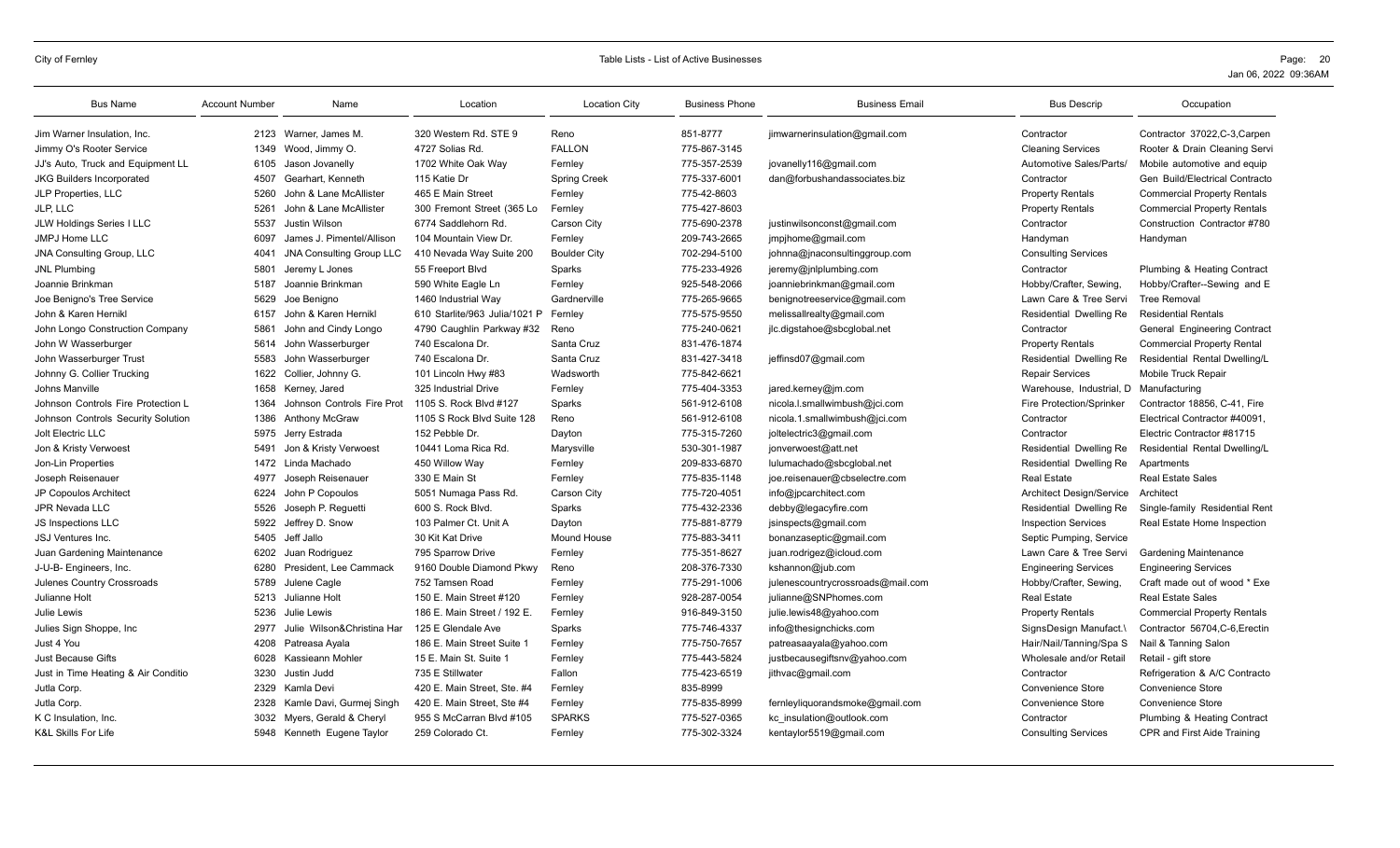| <b>Bus Name</b>                   | <b>Account Number</b> | Name                         | Location                     | <b>Location City</b> | <b>Business Phone</b> | <b>Business Email</b>               | <b>Bus Descrip</b>             | Occupation                        |
|-----------------------------------|-----------------------|------------------------------|------------------------------|----------------------|-----------------------|-------------------------------------|--------------------------------|-----------------------------------|
| K2 Development                    |                       | 5061 K2 Development Corp     | 1520 D Street                | Sparks               | 775-331-9030          | office@hlcbuilders.com              | Contractor                     | Electrical/Gen Build/Carpentry    |
| K7 Construction, Inc.             | 5382                  | David J. Knaub               | 5985 Home Gardens Dr. Ste    | Reno                 | 775-826-8872          | franci.reifers@k7c.com              | Contractor                     | General Building Contractor #     |
| K9 Avengers NV LLC                | 5969                  | Kevin Allan Peters/Tristan   | 1725 Autumn Glen St.         | Fernley              | 775-857-9216          | k9avengersnv@gmail.com              | Animal/Pet Services, gro       | Dog training - Off-site only      |
| Kaiser Plumbing                   |                       | 3995 Konrad Kiaser           | 14050 Rancho Dr              | Reno                 | 775-233-3588          | kaiserplumbing@att.blackberry       | Contractor                     | Plumbing & Heating Contract       |
| Kaiviti Plumbing, LLC             | 5956                  | Bryan Ahsam                  | 200 Coney Island Dr. B       | Sparks               | 775-345-5300          | jessica.sather@rrsc.com             | Contractor                     | Plumbing Contractor #86353        |
| Karaki Painting, LLC              | 6238                  | Jehad Elkaraki; Alijah Elkar | 172 Edith Lane               | Dayton               | 775-283-8788          | karakipaintingbookkeeping@gmail.com | Contractor                     | Painting Contractor #86278        |
| Kash Sound Productions LLC        | 4494                  | <b>Gabriel Benitez</b>       | 1408 Indian Trail            | Fernley              | 775-813-8600          | gabrielkashbenitez@gmail.com        | Mobile DJ Service              |                                   |
| Kasm Construction LLC             | 448                   | Revak. Mike & Suzanne        | 782 Divot Drive              | Fernley              | 775-575-0738          | suzanne@kasmcc.com                  | Contractor                     | General Building Contractor #     |
| Kathleen Norris                   | 5531                  | Kathleen Norris              | 415 Highway 95A, Building J  | Fernley              | 510-717-8246          | kln.norris@gmail.com                | <b>Office Rentals</b>          | Commercial Property/Office R      |
| Katie Kat Tattoos                 |                       | 6140 Katie Reese             | 75 E. Main St.               | Fernley              | 775-684-9602          | thekatiereese@icloud.com            | <b>Tattoo Shop</b>             | Tattoo procedures, body modi      |
| Kawcak Masonry INC                | 5753                  | Timothy Kawcak               | 7955 Sugar Pine Ct, #150     | Reno                 | 775-624-6422          | tim@kawcakmasonry.com               | Contractor                     | Mansonry Contractor #17970        |
| Kayleen Ung                       | 4859                  | Kayleen Ung                  | 1380 US Hwy 95A N, Suite 4   | Fernley              | 775-219-5321          |                                     | Hair/Nail/Tanning/Spa S        | Nail Technician                   |
| KC & K's Carpet Cleaning          | 4843                  | <b>Kenneth Prevost</b>       | 979 Julia Lane               | Fernley              | 775-684-9937          | kprevost26@gmail.com                | <b>Cleaning Services</b>       | <b>Carpet Cleaning Service</b>    |
| <b>KC Custom Concepts</b>         | 5033                  | Paul Owen Kyle               | 5084 Washoe Circle           | Stagecoach           | 775-835-1053          | kyle@kylecorp.com                   | Contractor                     | Gen Build/Ind Sewerage Cont       |
| K-C Maintenance. Inc.             | 5899                  | Charles Sapp / Nicholas G    | 4710 W. Post Rd #145         | Las Vegas            | 702-228-5552          | kcm@kcmaint.com                     | Contractor                     | General Contractor #50299         |
| KDH Builders, LLC                 | 6120                  | Ken Hendrix                  | 5400 Equity Ave.             | Reno                 | 775-473-4215          | ap@kdhbuilders.net                  | Contractor                     | Res/Comm, Carpentry Contra        |
| Keepsake Mini Storage             | 3578                  | Youngberg, Lyman             | 1550 Vrhel Ct                | Fernley              | 775-575-7373          |                                     | Storage                        | Mini Storage                      |
| Keever Built Construction         | 6283                  | Colten Keever                | 959 Floral Ridge Way         | Sparks               | 775-575-4532          | coltenkeever@gmail.com              | Contractor                     | Construction/Framing Contrac      |
| Keith Mark Gross M.D.             | 4356                  | Keith Mark Gross MD Inc      | 240 US Hwy 95A Ste A         | Fernley              | 760-951-9895          | kmarkgross@aol.com                  | Medical Office or Servic       | <b>Dermatology Practice</b>       |
| Keljo Inc                         | 4939                  | Kelly Robertson              | 1460 Hwy 95A Suite 1         | Fernley              | 775-313-2603          | realtorkjr@gmail.com                | <b>Real Estate</b>             | <b>Real Estate Sales</b>          |
| Ken Fenell                        |                       | 5190 Ken Fenell              | 2588 Stirling Ct             | Brentwood            | 925-207-8900          | kenfenell1@gmail.com                | Residential Dwelling Re        | <b>Single Family Residences</b>   |
| Kendall's Sugar Shack             | 5561                  | LaNette Arnaud               | 610 Wedge Ln                 | Fernley              | 775-745-7212          | lanettesalon95@aol.com              | Mobile Vendor                  | Mobile Ice Cream Vendor           |
| Kenergy Electric, Inc.            | 5223                  | Kevin Masullo                | 1255 Willomonte Rd.          | Reno                 | 775-225-2233          | kevin@kenergyelectric.com           | Contractor                     | Electrical Contractor #64997      |
| Kenneth & James Taggart           | 1294                  | Taggart, James & Kenneth     | PO Box 60607                 | Palo Alto            | 408 472-7226          | ktaggart007@gmail.com               | <b>Property Rentals</b>        | <b>Commercial Property Rental</b> |
| Keuring Dr. Pepper                | 1148                  | Bob Gamgort - CEO            | 1000 Terminal Way            | Reno                 | 322-3456              | kdpbl@kdrp.com                      | Warehouse, Industrial, D       | Soft Drink Manufacturing          |
| Keuring Dr. Pepper                | 1148                  | Attn: Indirect Tax/Business  | 1000 Terminal Way            | Reno                 | 322-3456              | kdpbl@kdrp.com                      | Warehouse, Industrial, D       | Soft Drink Manufacturing          |
| Kevin Karp Esq.                   | 5928                  | Kevin Karp                   | 557 Washington St.           | Reno                 | 775-827-2557          | kevin@kkarptlaw.com                 | Attorney/Legal Services        | Lawyer                            |
| Keziah International              | 4733                  | Heidi Lynn Teeter            | 360 Randon Ct.               | Fernley              | 775-980-5627          | keziahinternational@gmail.com       | Non-Profit Event\Service       | Faith based: HR Consultant/lif    |
| KH Construction                   | 4108                  | Kevin Hargett                | 990 Vonnie Lane              | Fernley              | 775-835-8147          | khconst@sbcglobal.net               | Contractor                     | Gen Building Cont #72507 (R       |
| Kim McCreary Realty Inc           | 4989                  | Kim McCreary                 | 2405 Farm District Rd        | Fernley              | 775-745-9056          | mccrearykim777@gmail.com            | <b>Real Estate</b>             | <b>Real Estate Sales</b>          |
| Kimberly & Jason Fleischmann      | 5588                  | Kimberly & Jason Fleischm    | 135 W Main St                | Fernley              | 775-772-1114          | loansnv@gmail.com                   | <b>Property Rentals</b>        | <b>Commercial Property Rental</b> |
| Kimley-Horn and Associates, Inc.  | 5782                  | <b>Richard Cook</b>          | 5370 Kietzke Lane Ste 100    | Reno                 | 919-677-2000          | jaime.robinson@kimley-horn.com      | <b>Business Specific Profe</b> | Professional Engineering Ser      |
| Kindred at Home                   | 4447                  | Gentiva Certified Health Ca  | 415 Hwy 95A #F-604           | Fernley              | 775-575-1286          | aivars.sics@gentiva.com             | Medical Office or Servic       | <b>Health Care Services</b>       |
| King Construction                 | 158                   | King, Edward                 | 2040 Farm District Road      | Fernley              | 775-575-5346          | fernleydirt@aol.com                 | Contractor                     | General Engineering Contract      |
| Knorr Systems, Inc                |                       | 4446 A L Knorr               | 2221 S Standard Ave          | Santa Ana            | 714-754-4044          | accounting@knorrsystems.com         | Pool Servicing                 |                                   |
| Kodiak Roofing & Waterproofing Co | 4655                  | Dwayne Nash                  | 1890 Purina Way              | Sparks               | 916-253-1900          | apayable@kodiakroofing.com          | Contractor                     | Roofing Contractor #42603 &       |
| Kore Refrigeration LLC            | 6042                  | <b>RCA Holdings LLC</b>      | 2500 S 5600 W                | West Valley City     | 801-973-9646          | jsundberg@korerefrigeration.com     | Contractor                     | Repair & maintenance of refri     |
| Kristen Danielle Regalado         | 6298                  | Kristen D. Regalado          | 710 Tamsen Rd.               | Fernley              | 775-621-6818          | krisregalado12@gmail.com            | Hobby/Crafter, Sewing,         | Hobby/Crafter                     |
| <b>KSA Interior Design</b>        |                       | 5192 Katherine Pellett       | 785 Hwy 95A                  | Fernley              | 775-301-0498          | pelhak@yahoo.com                    | Interior/Graphic/Home D        | <b>Interior Design</b>            |
| <b>KSS Sunny LLC</b>              | 5815                  | Raman Suri                   | 595, 600, 630, 660, 690, 720 | Fernley              | 925-997-6970          | ramansuri11@gmail.com               | Residential Dwelling Re        | Residential Rental Dwelling M     |
| <b>KT Ventures LLC</b>            |                       | 5233 Dr. Thomas Lund         | 608 Fairview Lane            | Gardnerville         | 775-450-3818          |                                     | Residential Dwelling Re        | <b>Single Family Residences</b>   |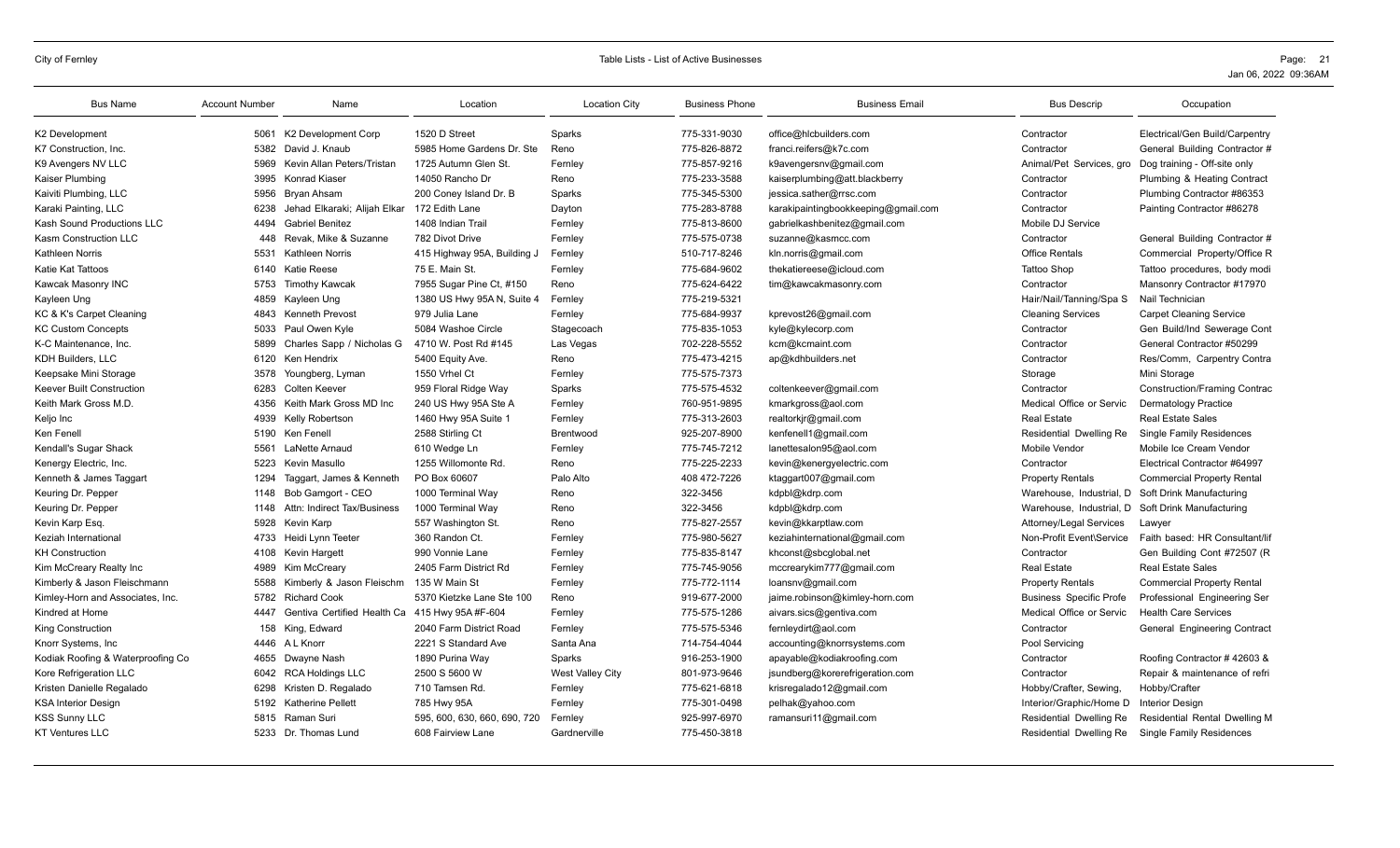| <b>Bus Name</b>                    | <b>Account Number</b> | Name                       | Location                    | <b>Location City</b> | <b>Business Phone</b> | <b>Business Email</b>             | <b>Bus Descrip</b>                               | Occupation                                             |
|------------------------------------|-----------------------|----------------------------|-----------------------------|----------------------|-----------------------|-----------------------------------|--------------------------------------------------|--------------------------------------------------------|
| Kyans Handyman & Painting          | 5702                  | Kyan & Crystal Sanders     | 1515 Wrangler Lane          | Fernley              | 775-835-9656          | kyansanders72@gmail.com           | Handyman                                         | Handyman                                               |
| L & H Concrete, LLC                | 5675                  | Dave Long, Matt Long       | 2015 Flycatcher Dr.         | Sparks               | 775-323-9079          | grega@lhconcretenv.com            | Contractor                                       | Concrete Contractor #34022B                            |
| L & L Plumbing and Heating Inc     | 4673                  | Leo Legorburu              | 206 B Cal Lane              | Sparks               | 775-690-1332          | leaol@llplumbingandheating.com    | Contractor                                       | Plumbing and HVAC Contract                             |
| L & W Supply Corporation           | 5372                  | L & W Supply Corporation   | 340 Wolverine Way           | Sparks               | 608-368-2272          |                                   | Wholesale and/or Retail                          | Wholesaler                                             |
| L A Perks Plumbing & Heating Inc.  | 1655                  | Perks Jr., LeRoy A.        | 765 Greg Street East Ste 10 | <b>SPARKS</b>        | 775-358-4403          | accounting@perkspetroleum.com     | Contractor                                       | Plumbing & Heating Contract                            |
| L J Ice Construction               | 3864                  | Lory Ice                   | 6095 Sage Flat Rd           | Reno                 | 775-626-9027          | ljiceconstruction@gmail.com       | Contractor                                       | Residential & Small Commerc                            |
| L. B. Fence Company, LLC           | 5330                  | Lance S. Brophy            | 214 Rosecrest Dr            | Fernley              | 775-750-7621          | lbfencecompany@gmail.com          | Contractor                                       | Fence & Playground Equip C                             |
| L. Curtis & Lee Anne Chaffin Trust | 5735                  | Chaffin, Curt & LeeAnne    | 1600 Corleone Drive         | Sparks               | 775-745-0078          | curtchaffin@sbcglobal.net         | Residential Dwelling Re                          | <b>Residential Rentals</b>                             |
| L/P Insurance Services LLC         | 5960                  | Joe Wvatt                  | 415 Hwy 95A Suite K-1101    | Fernley              | 775-996-6000          | lpaccounting@lpins.net            | <b>Insurance Services</b>                        | Insurance Brokerage                                    |
| La Fiesta II Mexican Restaurant    | 461                   | Heriberto Sanchez          | 110 E. Main St              | Fernley              | 775-575-1800          |                                   | Restaurant/Fast Food/F                           | Restaurant                                             |
| La Fiesta II Mexican Restaurant    | 461                   | Heriberto Sanchez          | 110 E. Main St              | Fernley              | 775-575-1800          |                                   | Restaurant/Fast Food/F                           | Restaurant                                             |
| Labeeg Building Services, Inc.     | 5319                  | Matthew J LaVoy            | 225 Keystone Ave.           | Reno                 | 775-348-4805          | melissa@labeeg.com                | <b>Cleaning Services</b>                         | <b>Janitorial Services</b>                             |
| Lahontan Motel                     | 4353                  | <b>Balbir Gosal</b>        | 135 E Main Street           | Fernley              | 775-575-5525          |                                   | Hotel/Motel/B&B                                  | Motel/Transient Lodging Busi                           |
| Lahontan Springs Apartments, LLC   | 6218                  | Lahontan Springs 2021, LL  | 350 Willow Way              | Fernley              | 360-825-5306          | dbruce@pcmigroup.com              | Residential Dwelling Re                          | Apartments                                             |
| Lahontan Valley Electric           | 707                   | Kroll, Frank               | 3905 Reno Hwy               | Fallon               | 775 423-6361          |                                   | Contractor                                       | Electrical Contractor #23788,                          |
| Larry Methvin Installations        | 4426                  | Patrick Industries, Inc.   | 5350 Capital Court Suite 10 | Reno                 | 909-605-6468          |                                   | Contractor                                       | Glass & Glazing Contractor #                           |
| Las Palmas Restaurant LLC          | 5904                  | Adriana Camarena / Blanc   | 206 Logan Ln                | Fernley              | 775-980-6142          | laspalmasrestaurantnv@outlook.com | Restaurant/Fast Food/F                           | Restaurant & Bar                                       |
| Las Palmas Restaurant LLC          | 5904                  | Adriana Camarena / Blanc   | 206 Logan Ln                | Fernley              | 775-980-6142          | laspalmasrestaurantnv@outlook.com | Restaurant/Fast Food/F                           | Restaurant & Bar                                       |
| Lashed by Jes                      | 6082                  | Jessica Kannin-DeVoss      | 480 E. Main St. Suite 210   | Fernley              | 775-741-2248          | jesmcgreevy@gmail.com             | Hair/Nail/Tanning/Spa S                          | Cosmetology, eyelash extensi                           |
| Lattin Farms LLC                   | 4580                  | <b>Richard W Lattin</b>    | 1955 McLean Road            | Fallon               | 775-867-3750          | lattinfarmsnevada@gmail.com       | Mobile Vendor                                    | Farmer                                                 |
| Laura's Cleaning Service           | 4171                  | Laura E. Lopez             | 201 Desert Springs Lane     | Fernley              | 775-842-9116          | laura7373@att.net                 | <b>Cleaning Services</b>                         | <b>Cleaning Service</b>                                |
| Laurie Mookini                     | 4964                  | Laurie Mookini             | 330 E Main St               | Fernley              | 775-217-2122          | Immookini@gmail.com               | <b>Real Estate</b>                               | <b>Real Estate Sales</b>                               |
| LaVoie Roofing, Inc.               | 1338                  | LaVoie, Alan & Edrie       | 1705 Candace Court          | Fernley              | 775-575-6798          | edrielavoie@sbcqlobal.net         | Contractor                                       | Roofing & Siding Contractor #                          |
| Law Offices Of Kenneth V. Ward     |                       | 452 Ward, Kenneth          | 25 E Main St Suite 1        | Fernley              | 775-246-7721          | kenwardlaw@gmail.com              | Attorney/Legal Services                          | Attorney                                               |
| Lawns Plus                         | 4042                  | <b>Gary Raines</b>         | 940 Red Rock Rd             | Fernley              | 775-575-2440          | graines@aol.com                   | Contractor                                       | Landscape Contractor #4845                             |
| Layla A. Duncan                    | 6029                  | Lavla A. Duncan            | 186 E. Main St.             | Fernley              | 775-741-4392          | duncan1272.ld@gmail.com           | Hair/Nail/Tanning/Spa S                          | Nail Technician                                        |
| <b>LC Property LLC</b>             | 5415                  | Dalen Thorson/Phillip Wurz | 573 E. 2nd Street           | Reno                 | 775-322-1500          | lcpropertygroup@yahoo.com         | Contractor                                       | Carpentry/Sheetrock/Paint Co                           |
| Legacy Concrete LLC                | 5892                  | Steven Stapleton / Richard | 790 Sparrow Dr.             | Fernley              | 775-835-1829          | legacyconcrete19@gmail.com        | Contractor                                       | <b>Residential and Commercial</b>                      |
| Legacy Fire Services, LLC          | 5524                  | William Walker, Mike Glove | 600 South Rock Blvd.        | Sparks               | 775-432-2336          | debby@legacyfire.com              | Contractor                                       | Fire sprinkler system Contract                         |
| Legacy Painting, LLC               | 4657                  | Ashley & Christopher Key   | 1611 Greg St.               | Sparks               | 775-870-4523          | akey@nvlegacy.com                 | Contractor                                       | Painting Contractor #77678                             |
| Legacy Specialties Inc.            | 5286                  | Dan Bunn                   | 2567 Nowlin Rd Ste 104      | Minden               | 75-267-3008           | dianed@legacyspc.com              | Contractor                                       | Plaster & Drywall Contractor #                         |
| Legends Landscaping                | 3034                  | Schuhmacher & Schuhmac     | 324 S. 18th Street          | Sparks               | 775-829-2468          | info@legendslandscaping.com       | Contractor                                       | Landscape Contractor #3445                             |
| Leila Robb Photography             |                       | 5518 Leila Robb            | 1390 Brush Dr.              | Fernley              | 775-530-3989          | l loupas@yahoo.com                | Photography                                      | Photography                                            |
| Leisure Gaming, Inc.               | 1652                  | Albright, Ryan             | 465 Pilot Road, Fernley     | Fernley              | 575-5152              | ryan@leisuregaming.net            | <b>Slot Machine Services</b>                     | <b>Operating Slot Machines</b>                         |
| Leisure Gaming, Inc.               | 6278                  | William Douglass, Presiden | 825 Commerce Center Dr.     | Fernley              | 322-9090              | ryan@leisuregaming.net            | Casino                                           | Slots only casino                                      |
| Leo's Awnings and Interiors LLC    | 6286                  | Leonardo Quintero / Carme  | 150 E. Grove St.            | Reno                 | 775-825-9595          | leosawnings@live.com              | <b>Business Specific Profe</b>                   | Awnings, upholstery, custom s                          |
| Let The Rhythm Hit'm               | 4049                  | William L. Adamson Jr      | 1180 Camille Drive          | Fernley              | 775-835-1244          | gfy775@gmail.com                  | Mobile DJ Service                                |                                                        |
| Letzgetglitzd                      | 6146                  | Stacee Dickey              | 222 Endeavor Lane           | Fernley              | 775-567-8939          | staceedickey@sbcglobal.net        | Hobby/Crafter, Sewing,                           | Make tumblers/self defense to                          |
| Level Up Curbside Gaming           | 4716                  | J & S Event Planning LLC   | 40 Curnow Springs Ct        | Sparks               | 775-636-2121          | LeveupNV@gmail.com                | Amusement, Entertainm                            |                                                        |
| Liana's Dog Walking Services       | 6126                  | Liana Trigg Seibert        | 449 Dog leg Dr.             | Fernley              | 510-329-6577          | seibertliana@gmail.com            |                                                  | Animal/Pet Services, gro Home office for dog walking & |
| Liberty Fitness Inc                | 4627                  | <b>Crossfit Fernley</b>    | 888 & 890 Hwy 95A           | Fernley              | 775-980-8096          | cody@libertyfitnessnv.com         | Fitness\Weight\Health S Fitness and Martial Arts |                                                        |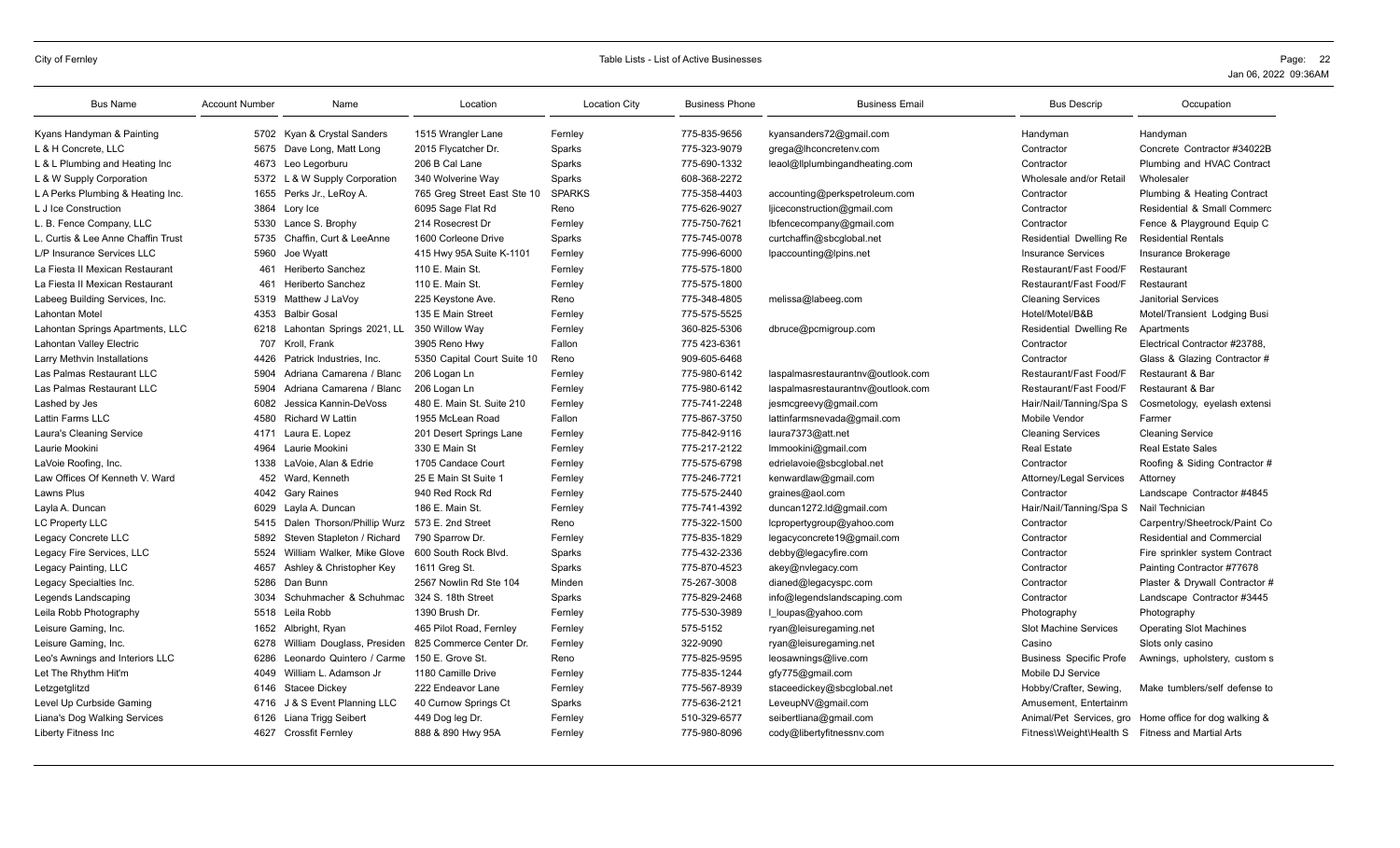| <b>Bus Name</b>                         | <b>Account Number</b> | Name                           | Location                     | <b>Location City</b> | <b>Business Phone</b> | <b>Business Email</b>          | <b>Bus Descrip</b>             | Occupation                          |
|-----------------------------------------|-----------------------|--------------------------------|------------------------------|----------------------|-----------------------|--------------------------------|--------------------------------|-------------------------------------|
| <b>Lil Bit Construction Service</b>     | 5914                  | James Perry Short V            | 500 S. Center St.            | Fernley              | 775-294-1571          | refshort5@gmail.com            | Handyman                       | Handyman                            |
| Lin Cubing, Inc.                        | 952                   | Haykingdom Int'l Inc.          | 1605 S. Hwy 95A              | Fernley              | 530-795-5888          | larry@haykingdom.com           | Warehouse. Industrial. D       | Compressed hay cubes for ex         |
| Lincoln Heating & Air Conditioning      | 1716                  | Quirk, Robert                  | 1520 Glendale Ave            | Sparks               | 775-359-1985          | lincolnheating07@yahoo.com     | Contractor                     | Plumbing/Heating/AC Contrac         |
| Lisette & Darin Smith                   | 5940                  | Lisette & Darin Smith          | 515 Starlite Dr.             | Fernley              | 775-580-7850          | lisette@alpinesmith.com        | Residential Dwelling Re        | <b>Residential Rental Dwelling:</b> |
| Little Mountain Development LLC         | 5958                  | Ronald Longley                 | 4310 South Cameron Street    | Las Vegas            | 702-844-8428          | plans@aerospheremonitoring.com | Contractor                     | Installation of CO2 Monitoring      |
| Living Faith Food Pantry                | 5410                  | Regina or Matt McCreary        | 75 Hwy 95A                   | Fernley              | 775-750-0613          | living faith@sbcglobal.net     | Non-Profit Event\Service       | Food Pantry - Non-Profit            |
| Living Stones Church                    | 6007                  | Timothy M Abina                | 868 Cottonwood Lane          | Fernley              | 775-378-7786          | tim@lschurches.com             | Faith Based Organizatio        | Christian Church Services, Ho       |
| LL Realty, Inc.                         | 465                   | Lawton, Linda                  | 1460 N. Hwy 95A, Ste 1       | Fernley              | 575-9550              | llrealty@earthlink.net         | <b>Real Estate</b>             | Real Estate Sales / Property        |
| Lobo Construction LLC                   | 4489                  | <b>Ruben Gonzalez</b>          | 3700 N Virginia St           | Reno                 | 775-356-1616          | contact@abcroofingreno.com     | Contractor                     | Gen Building Contractor #738        |
| Logan's Way, LLC                        | 5548                  | Vicki Lynn Logan and Willia    | 1185 Rancho Rd.              | Fernley              | 775-770-0726          | logansway2018@outlook.com      | Hobby/Crafter, Sewing,         | Hobby/Crafter: wood prod, gla       |
| Lopez Auto Service                      | 4192                  | Jose R Hernandez Lopez         | 275 Mull Lane #B             | Fernley              | 775-223-9373          |                                | Automotive Sales/Parts/        | Auto Repair Service                 |
| Lora Marcus                             | 6231                  | Lora Marcus                    | 415 Hwy 95A Suite K-1102#    | Fernley              | 909-908-9149          | lorababy76@gmail.com           | <b>Real Estate</b>             | <b>Real Estate Agent</b>            |
| Louie's China Bistro                    | 3397                  | Louie, Wai Chung               | 1360 N. Hwy 95A #7           | Reno                 | 775-835-6655          |                                | Restaurant/Fast Food/F         | Restaurant                          |
| Louie's China Bistro                    | 3398                  | Louie, Wai Chung               | 1360 N. Hwy 95A #7           | Fernley              | 544-8398              |                                | Restaurant/Fast Food/F         | Restaurant                          |
| Love's Travel Stop #246                 | 1772                  | ATTN: Store Licensing          | 825 Commerce Center Drive    | Fernley              | 775-575-2200          | storelicensing@loves.com       | <b>Convenience Store</b>       | Convenience Store                   |
| Love's Travel Stop #246                 | 1772                  | ATTN: Store Licensing          | 825 Commerce Center Drive    | Fernley              | 775-575-2200          | storelicensing@loves.com       | <b>Convenience Store</b>       | Convenience Store                   |
| Love's Travel Stop #246/Arby's          | 1774                  | ATTN: Store Licensing          | 825 Commerce Center Drive    | Fernley              | 575-2200              |                                | Restaurant/Fast Food/F         | Fast Food                           |
| Love's Travel Stop #246/Tire Shop       | 4767                  | Love's Travel Stops & Cou      | 825 Commerce Center Dr       | Fernley              | 775-575-2200          | storelicensing@loves.com       | Automotive Sales/Parts/        | <b>Tire Shop</b>                    |
| Lowe's Home Centers, LLC                | 3098                  | Niblock, Robert A.             | 375 Stanley Dr.              | Fernley              | 980-4000              | businesslicenses@lowes.com     | Wholesale and/or Retail        | Retail - Home Improvement S         |
| Loya Bennett                            | 5087                  | Loya Bennett                   | 1620 Daniel Drive            | Fernley              | 775-772-5336          | lbennett60@live.com            | <b>Business Specific Profe</b> | Property Rentals, Mobile Nota       |
| LR Sell Services, LLC                   |                       | 5419 Larry Sell                | 8000 Snafu Drive             | Stagecoach           | 775-901-6672          | Irandysell@gmail.com           | Manufactured Home Sal          |                                     |
| Luc Enterprise LLC                      | 4860                  | Kelly Luc                      | 1380 US Hwy 95A N, Suite 4   | Fernley              | 775-560-2065          | Luc kelly@hotmail.com          | Hair/Nail/Tanning/Spa S        | Nail Technician                     |
| Lucid Dreams Tattoo and Piercing        | 5667                  | Amber Edgeworth                | 420 E Main Suite 2           | Fernley              | 775-302-3993          | amberlamb97@gmail.com          | <b>Tattoo Shop</b>             | <b>Tattoo Shop</b>                  |
| Lumens Electric LLC                     | 5964                  | Robert & Stephanie Schnei      | 606 La Fond Ave              | Dayton               | 775-624-3008          | lumenselectricllc@gmail.com    | Contractor                     | <b>Electrical Contractor Commer</b> |
| Lumos and Associates, Inc.              | 1752                  | Randall Long                   | 9222 Prototype Drive         | Reno                 | 775-827-6111          | accountspayable@lumosinc.com   | <b>Engineering Services</b>    | Civil Engineering, Soil/Materia     |
| Lux Studios                             | 4990                  | Haley Bedingfield Stursa       | 45 W Cedar St.               | Fernley              | 775-621-8318          | h.bedingfield@live.com         | Hair/Nail/Tanning/Spa S        | Cosmetology and permanent           |
| Lyon Pristine Lawn Services             | 5285                  | Jorge A. Hernandez             | 917 Desert Breeze Way        | Fernley              | 775-221-1438          | ah722009@gmail.com             | Lawn Care & Tree Servi         | Lawn Care service                   |
| M & M Construction Inc.                 | 5760                  | Darrell Rick Norman/Micha      | 634 Sunshine Lane            | Reno                 | 775-830-2644          | rick@mmsince1977.com           | Contractor                     | General Contractor #13947A          |
| Mad House BBQ                           | 6256                  | Morgan & Diana McDowell        | 1344 White Bluffs Circle     | Fernley              | 775-515-2863          | 1mmcdowell4@gmail.com          | Restaurant/Fast Food/F         | <b>BBQ</b> catering                 |
| <b>Madison Mull</b>                     | 5954                  | <b>Madison Mull</b>            | 115 W. Main                  | Fernley              | 775-980-7722          | mullmadi@yahoo.com             | Hair/Nail/Tanning/Spa S        | Hair stylist                        |
| Main St. Gas & Food Mart                | 4340                  | 600 Main St LLC / Sana Lo      | 605 E Main Street            | Fernley              | 775-835-0377          | balancemanagementllc@gmail.com | <b>Convenience Store</b>       | Convenience Store, Fuel Stati       |
| Main St. Gas & Food Mart                | 4321                  | 600 Main St LLC / Sana Lo      | 605 E Main Street            | Fernley              | 775-835-0377          | mycafenirvana@yahoo.com        | <b>Convenience Store</b>       | Retail/Packaged Goods Beer,         |
| <b>Maintenance Engineering Services</b> | 4124                  | Nevada Willy Corporation       | 411 Tanager Road             | Fernley              | 641-420-3996          | pjuhnke@gmail.com              | <b>Consulting Services</b>     |                                     |
| Majestic Construction Clean-Up Inc      | 2367                  | Kalinski, Michael J            | 530 W. 2nd Street            | <b>RENO</b>          | 324-6522              | rforero.mccu@sbcglobal.net     | <b>Cleaning Services</b>       | House Cleaning - New Home           |
| Manha Landscape Design                  | 6277                  | Matt Manha                     | 1111 Roberson Ln Ste A       | Fallon               | 775-813-6334          | manhamatt@yahoo.com            |                                | Landscape Contractor #6065          |
| Manhard Consulting, Ltd                 | 3748                  | Donald E. Manhard Jr.          | 241 Ridge Street, Suite 400  | Reno                 | 775-746-3500          | ap@manhard.com                 | <b>Surveying Services</b>      | Land Surveying & Civil Engin        |
| <b>Manley Mechanical</b>                | 4172                  | Gerald L. Manley               | 3810 Shearwater Dr           | Reno                 | 775-972-7857          | manleymechanical01@att.net     | Contractor                     | Plumbing & Heating/A/C Cont         |
| <b>Manpower Temporary Services</b>      | 471                   | Pat Harrigan, President        | 150 E Main Street. Suite 150 | Fernley              | 775-575-5550          | kim.hill@mpreno.com            | <b>Employment Agency/Te</b>    | <b>Employment Agency</b>            |
| <b>Manpower Temporary Services</b>      | 471                   | <b>HAT Limited Partnership</b> | 150 E Main Street. Suite 150 | Fernley              | 775-575-5550          | kim.hill@mpreno.com            | <b>Employment Agency/Te</b>    | <b>Employment Agency</b>            |
| Maple Creek Construction LLC            | 6176                  | Michael Mardian                | 600 S. Arliington Ave.       | Reno                 | 775-234-2352          | mike@mardiandev.com            | Contractor                     | General Contractor NV Cont L        |
| Marcus Lenzer                           |                       | 6253 Marcus Lenzer             | 565 Sunny Lane               | Fernley              | 775-595-9550          | katiellrealty@gmail.com        | Residential Dwelling Re        | <b>Residential Rentals</b>          |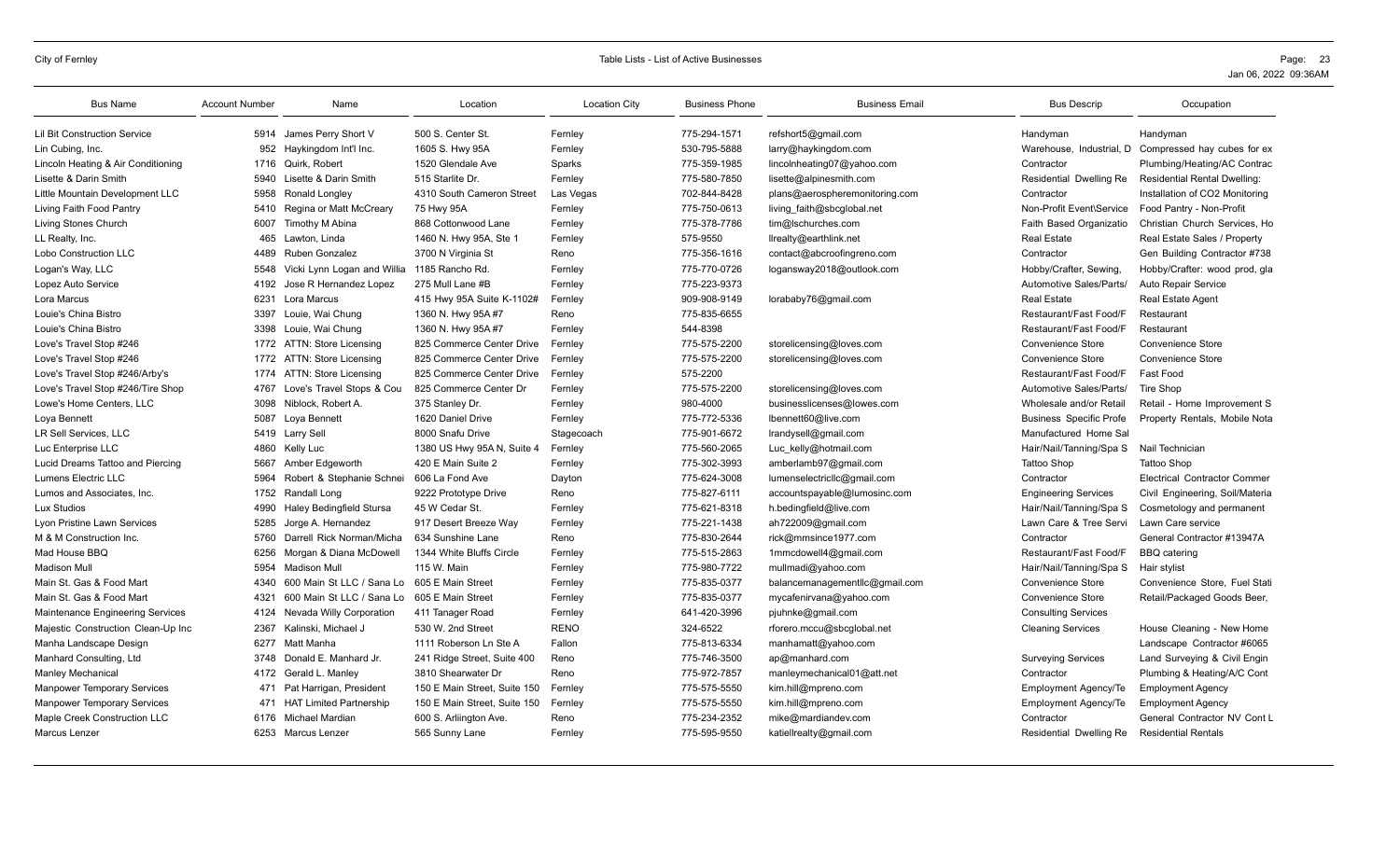| <b>Bus Name</b>                           | <b>Account Number</b> | Name                          | Location                    | <b>Location City</b>  | <b>Business Phone</b> | <b>Business Email</b>            | <b>Bus Descrip</b>             | Occupation                          |
|-------------------------------------------|-----------------------|-------------------------------|-----------------------------|-----------------------|-----------------------|----------------------------------|--------------------------------|-------------------------------------|
| Mari's Cleaning Service                   |                       | 4892 Maria Guadalupe Torres-C | 1295 Mountain Rose Dr.      | Fernley               | 775-301-8588          | mari2clean@gmail.com             | <b>Cleaning Services</b>       | <b>Cleaning Services</b>            |
| Marraccini Plumbing, Htg & Cooling        |                       | 472 Kevin Sharp               | 15 E. Main St. Ste 3        | Fernley               | 775-463-3454          | kevin@h2oheatncool.com           | Contractor                     | Plumbing & Heating/A/C Cont         |
| <b>Marshall's Sanitation Services LLC</b> | 4654                  | Mary & Chad Marshall          | 4250 Reno Hwy               | Fallon                | 775-428-1208          | mary@mscseptic.com               | Portable Restrooms             | Septic Services/RV holding ta       |
| Martha Perry                              | 4715                  | Martha Perry                  | 430 Willow #2               | Fernley               | 775-745-1321          | martiperry07@gmail.com           | Accounting/Tax/Bookee          | Bookkeeping                         |
| Martin Iron Works, Inc.                   | 2365                  | Bullentini, Mario             | 530 E. 4th Street           | Reno                  | 329-8631              | martinironworks.net              | Contractor                     | Steel Reinforcing & Erecting        |
| Mary H. Rust                              | 5429                  | Mary H. Rust / Clyde W. R     | 642 Amherst Dr.             | <b>Burbank</b>        | 818-561-4845          | mhrust60@sbcglobal.net           | Residential Dwelling Re        | <b>Single Family Residences</b>     |
| Mason 1, LLC                              |                       | 5879 NEV DEV LLC              | 3305 Hwy 50A                | Fernley               | 775-575-5077          | fallonrealtyinc@gmail.com        | Development                    | Development                         |
| Mason 2, LLC                              | 5878                  | NEV DEV LLC                   | 3305 Hwy 50A                | Fernley               | 775-575-5077          | fallonrealtyinc@gmail.com        | Development                    | Development                         |
| Mason Valley Janitorial                   | 5396                  | Scott & Katherine L Edwar     | 8 Van Fleet Dr.             | Yerington             | 775-463-2052          | scotte199@aol.com                | <b>Cleaning Services</b>       | Carpet, Floors & Office Cleani      |
| <b>Mastec Network Solutions</b>           | 5545                  | John Talbot                   | 3443 Airport Rd.            | Sacramento            | 916-295-9983          | douglas.hawkins@mastec.com       | Contractor                     | Wireless Telecommunications         |
| <b>Master Service Plumbing</b>            | 5916                  | Marc Totton                   | 325 Sunshine Lane           | Reno                  | 775-851-1444          | office@masterserviceplumbing.com | Contractor                     | Plumbing and Heating Contra         |
| Master Service Plumbing Inc               | 4531                  | Marc Totton                   | 325 Sunshine Lane           | Reno                  | 775-851-1444          | marc@masterserviceplumbing.com   | Contractor                     | Plumbing & Heating Contract         |
| Masterson Electrical Services. LLC        | 4203                  | Scott Masterson               | 240 Coney Island Drive Suit | Sparks                | 775-682-1726          | scottm@mastersonelectrical.com   | Contractor                     | Electrical Contractor #75635.       |
| <b>Material Ventures Inc</b>              | 5024                  | <b>Thomas Rico Oller</b>      | 10097 HWY 50                | <b>MOUND HOUSE</b>    | 775-297-0187          | drisupply.mvi@gmail.com          | Contractor                     | Carpentry Contractor #78115         |
| Maxwell Mechanical, LLC                   | 5299                  | Matthew J Maxwell             | 8050 West 4th St Unit A     | Reno                  | 775-544-9833          | info@maxmechvac.com              | Contractor                     | Refrigeration/A/C Contractor        |
| Mayfield Express Trucking LLC             | 6315                  | Leo Mavfield Sr.              | 745 Sage St.                | Fernley               | 775-835-7492          | leomayfield07@gmail.com          | Trucking & Transporatio        | Owner operator for trucking/tr      |
| Mayfield Trucking LLC                     | 5927                  | Leo Mayfield Jr.              | 157 Westward Ln.            | Fernley               | 775-530-1755          | mayfieldtrucking2020@gmail.com   | Trucking & Transporatio        | Trucking owner/operator             |
| McCallum Mechanical Inc.                  | 2111                  | McCallum, Kirk E.             | 1230 Rancho Road            | Fernlev               | 775-575-1200          | MCCALLUMMECH2@YAHOO.COM          | Contractor                     | Contractor 58797, C-21, Refrig      |
| <b>McDonalds</b>                          | 3592                  | Humason, Robert               | 1500 Hwy 343                | Fernley               | 775-575-5957          | roberthumason@yahoo.com          | Restaurant/Fast Food/F         | <b>Fast Food Restaurant</b>         |
| McFadden Electric LLC                     | 2327                  | McFadden, Paul & Joe          | 514 Windmill Dr.            | Fallon                | 775-427-5130          | shaunafriberg@cccomm.net         | Contractor                     | Electrical Contractor #48625.       |
| McHoppers LLC                             | 6236                  | Doval Hopper & Michael M      | 396 US Highway 95A S Suit   | Fernlev               | 775-830-6395          | admin@mchoppers.com              | Bar                            | Brewpub, taproom and retail s       |
| McHoppers LLC                             | 6236                  | Doval Hopper & Michael M      | 396 US Highway 95A S Suit   | Fernley               | 775-830-6395          | admin@mchoppers.com              | Bar                            | Brewpub, taproom and retail s       |
| <b>McHoppers LLC</b>                      | 6262                  | Doval Hopper & Michael M      | 396 US Highway 95A S Suit   | Fernley               | 775-830-6395          | admin@mchoppers.com              | Bar                            | Brewpub, taproom and retail s       |
| <b>MD Tree Surgery</b>                    | 2796                  | DiGiacinto, Marco             | 984 E. Stillwater Ave.      | <b>FALLON</b>         | 775-867-2944          |                                  | Lawn Care & Tree Servi         | Tree Triming, Removal, Diagn        |
| MDK, LLC                                  | 5766                  | Michelle Sherven              | 475 E. Greg Street, #119    | Sparks                | 775-355-0202          | garryg@wetlaboratory.com         | <b>Business Specific Profe</b> | Courier of lab samples              |
| <b>MDV Scaffolding LLC</b>                | 5982                  | Joseph & Tricia Viehland      | 955 Jenny's Lane            | Fernley               | 775-772-6593          | joe@mdvscaffolding.com           | Contractor                     | Erection & dismantle of scaffol     |
| Mears Group, Inc.                         | 3851                  | Mears Group                   | 2021 Omega Rd Suite 110     | San Ramon             | 925-820-7630          | nicole.shelton@mears.net         | Contractor                     | Pipeline & Conduit Contractor       |
| Medbridge Home Health Services L          | 6193                  | Naomi Cruz                    | 5470 Kietzke Lane Suite 300 | Reno                  | 775-430-8407          | medbridgehomehealth@gmail.com    | Medical Office or Servic       | Residential nursing and thera       |
| Mee2, Inc.                                | 5559                  | Mark Heyrman                  | 171 Coney Island Drive      | Sparks                | 775-329-1384          | loism@renoforklift.com           | Contractor                     | Steel/escalator/conveyance C        |
| Meek's Lumber & Hardware                  | 3226                  | of Carson City dba, Chas      | 1405 Industrial Way         | Gardnerville          | 775-782-6889          |                                  | Contractor                     | Roofing & Siding Contractor #       |
| Merit Electric Inc.                       | 2352                  | Jeffrey Rotsma                | 7785 White Fir St           | Reno                  | 775-853-3444          |                                  | Contractor                     | Electrical Contractor #55495.       |
| <b>Merry Maids</b>                        | 4776                  | Denita Shahl                  | 1555 US Hwy 395 N           | Minden                | 775-782-4448          | merrymaids1138@aol.com           | <b>Cleaning Services</b>       | <b>Residential Cleaning Service</b> |
| Mesa Verde LLC                            | 5730                  | Thomas O'Brien                | 1425 Heaven Dr              | Sparks                | 760-677-5232          | tomobrien88@gmail.com            | <b>Real Estate</b>             | Real Estate Investing               |
| Meso Properties, LLC                      | 5407                  | Shawna Honea                  | 125 W. Main St.             | Fernley               | 775-575-1305          | shawnahonea@allstate.com         | <b>Property Rentals</b>        | <b>Commercial Property Rentals</b>  |
| Mesteno Maintenance                       | 5306                  | Jamil Lases                   | 5150 Maple St               | <b>Silver Springs</b> | 775-722-4897          | mestenomaintenance@gmail.com     | Handyman                       | Handyman                            |
| <b>Metroplex Mechanical</b>               | 3982                  | <b>Trov Hutchins</b>          | 2174 Ivory Gull Ct          | Sparks                | 775-813-3758          | troyhutchins@yahoo.com           | Contractor                     | Air Conditioning & Sheet Meta       |
| Miccile Industries, Inc.                  | 1934                  | Miccile, John F.              | 405 Western Rd. #44         | Reno                  | 322-2559              | jmiccile@sbcglobal.net           | Property Maintenance           | <b>Commercial Property Mainten</b>  |
| <b>Michael Clay Corporation</b>           | 6106                  | Michael C. Sheppard           | 8 E. Haskell St. Ste A      | Winnemucca            | 775-623-4488          | mike@michaelclay.com             | Contractor                     | Construction Contractor #454        |
| Michael D Cartwright                      | 4714                  | Michael D Cartwright          | 430 Willow Way #6           | Fernley               | 775-250-9338          | little clip@yahoo.com            | Handyman                       | Handyman                            |
| Michael De Tullio                         | 4574                  | Michael De Tullio             | 1327 Winnie's Lane          | Fernley               | 775-525-1638          | $info@3-n.co$                    | <b>Consulting Services</b>     |                                     |
| Michael's Clean Up                        | 4117                  | Michael Leon Huff             | 90 Middleton Way            | Fernley               | 775-404-2497          | michaelscleanup@yahoo.com        | Handyman                       | Handyman & Clean Up                 |
|                                           |                       |                               |                             |                       |                       |                                  |                                |                                     |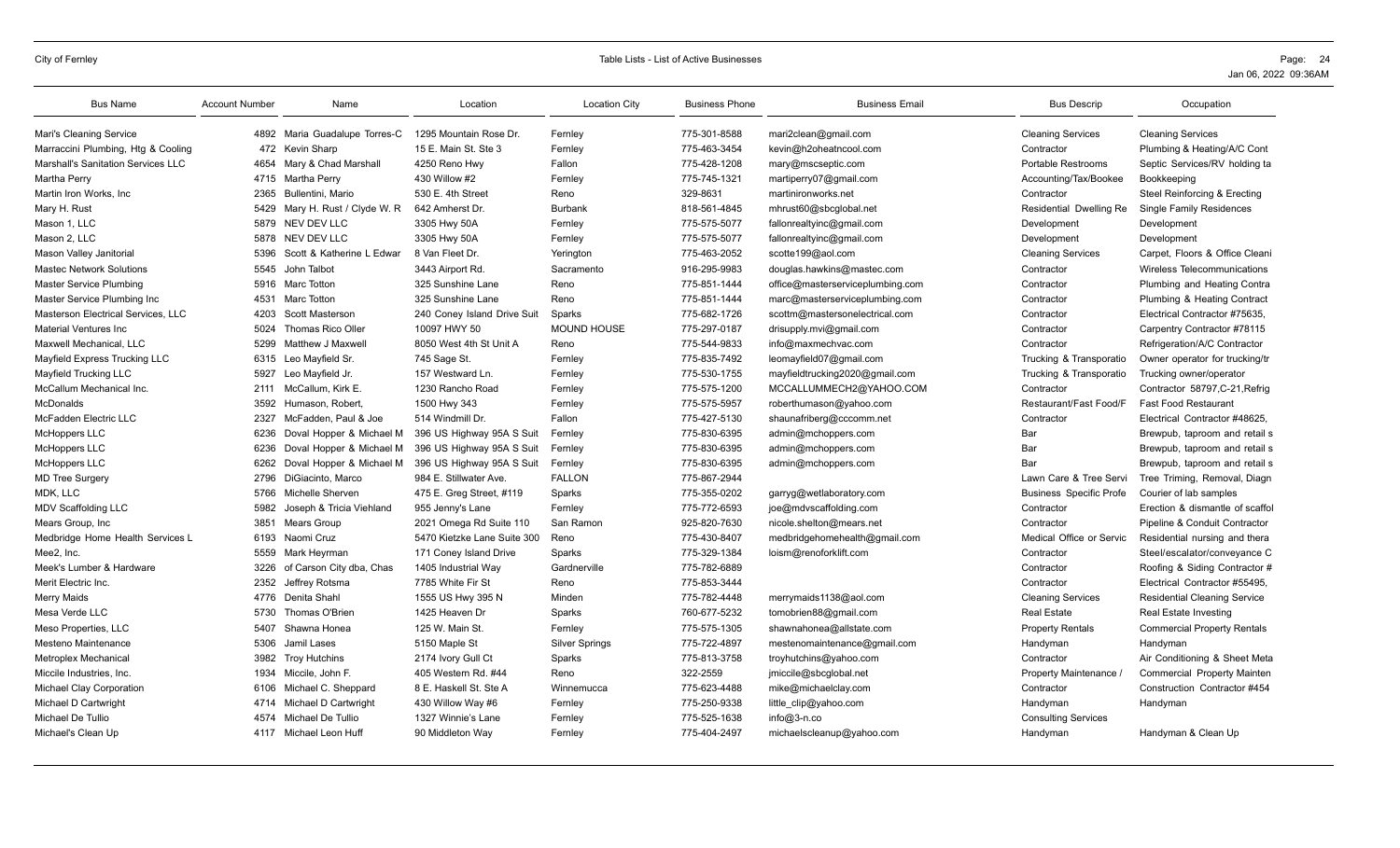| <b>Bus Name</b>                      | <b>Account Number</b> | Name                          | Location                     | <b>Location City</b>  | <b>Business Phone</b> | <b>Business Email</b>          | <b>Bus Descrip</b>             | Occupation                       |
|--------------------------------------|-----------------------|-------------------------------|------------------------------|-----------------------|-----------------------|--------------------------------|--------------------------------|----------------------------------|
| Michael's Plumbing, Heating & Air, I | 2090                  | Jared. Mike & Linda           | 670 Kresge Lane              | Sparks                | 355-1611              |                                | Contractor                     | Plumbing & HVAC Contractor       |
| Michele E Tilton                     | 4840                  | Michele E Tilton              | 165 West Street Unit D       | Fernley               | 775-771-0497          | mickimouse123@att.net          | Hair/Nail/Tanning/Spa S        | Cosmetologist                    |
| <b>Mid-Atlantic Specialties</b>      | 3599                  | Steve Kourelakos, CFO         | 4802 Longley Lane            | Reno                  | 775-857-2797          |                                | Wholesale and/or Retail        | Wholesale Distributor of Deli    |
| Mighty Kids Childcare                | 5893                  | Stacy Lind / Brittany Bulling | 10 Diablo Circle             | Fernley               | 775-830-7084          | spaceyco@att.net               | Child Care/Day Care            | Home Occupation Daycare -        |
| Mike's Plumbing                      | 1026                  | Matzen, Michael D. & Amy      | 4477 Reno Hwy.               | Fallon                | 775 867-3721          |                                | Contractor                     | Plumbing/Heating, Refrig/AC      |
| <b>Miles Construction</b>            | 2386                  | Miles, William D.             | 61 Industrial Pkwy           | <b>Carson City</b>    | 775-246-3722          | crichardson@milesconst.com     | Contractor                     | General Building Contractor #    |
| Mills Farm & Industrial              | 5341                  | <b>Grant Mills</b>            | 4545 Sheckler Rd             | Fallon                | 775-867-3000          | millsoffice@cccomm.net         | <b>Business Specific Profe</b> | Crane Service & Heavy Hauli      |
| <b>Miss Matched Missy Trinkets</b>   | 6145                  | Melissa J. Paul               | 1826 Westward Ln             | Fernley               | 707-799-7376          | maui1for1missy@yahoo.com       | Hobby/Crafter, Sewing,         | Hobby/Crafter: Upcycleing Cr     |
| <b>Mitchell Keever Construction</b>  | 186                   | Keever, Mitchell S.           | 410 Tanager Road             | Fernley               | 775-575-4507          | mkeeverconst@sbcglobal.net     | Contractor                     | Gen Building/Carpentry Contr     |
| <b>Mitchland Tools</b>               | 6282                  | Jeffrey Mitchell              | 16315 Snow Flower Dr.        | Reno                  | 775-997-9271          | mitchlandtools@sbcqlobal.net   | Wholesale and/or Retail        | Mobile tool sales                |
| MJ Ink                               | 6085                  | Michelle and Jeremy Mona      | 771 Divot Drive              | Fernley               | 775-741-2686          | heartyJ1@gmail.com             | <b>Business Specific Profe</b> | Customized printing of clothin   |
| MK's Diesel and Auto Repair LLC      | 5038                  | Kenneth Molino                | 155 W Main Street            | Fernley               | 775-404-1222          | kennethmksdiesel@gmail.com     | Automotive Sales/Parts/        | Auto Repair Service              |
| Moana Nursery                        | 4998                  | <b>Bruce Gescheider</b>       | 1100 W Moana Lane            | Reno                  | 775-825-0602 Ex       | lisac@moananursery.com         | Contractor                     | Landscape contractor #3379       |
| Mobile Notary Services               | 5389                  | Gregory R. Anderson           | 5455 Desert Hills Loop       | Fallon                | 775-562-2338          | mobilenotary4nv@protonmail.com | <b>Misc Services</b>           | Mobile Public Notary             |
| Modern Nails                         | 6272                  | Sydney Ha & Hannah Lau        | 1380 US Highway 95A North    | Fernley               | 775-575-0816          | sydneyha@rocketmail.com        | Hair/Nail/Tanning/Spa S        | Full Service Nails Salon         |
| <b>Moffitt Animal Clinic</b>         | 3810                  | Eric C Moffitt                | 305 Hwy 95A S                | Fernley               | 775-835-8387          | moffittanimalclinic@gmail.com  | Veterinary Clinic              | <b>Veterinary Clinic</b>         |
| Mojave Mailing LLC                   | 5944                  | Kristen Briggs                | 1380 Greg St. Ste. 219       | Sparks                | 775-331-5554          | kristen@mmswest.com            | <b>Business Specific Profe</b> | Retail sales of mailing hardwa   |
| Molly Maid of Reno Sparks            | 4722                  | Dennis W & Michelle M Je      | 1380 Greg Street, Suite 233  | Sparks                | 775-359-1503          | denny.jensen@mollymaid.com     | <b>Cleaning Services</b>       | Home Cleaning                    |
| Momentum Consulting Inc              | 4464                  | John Noellert                 | 4750 Longley Ln. Ste.#103    | Reno                  | 7758278899            | 84@fastsigns.com               | SignsDesign Manufact.\         |                                  |
| <b>Monarch Construction LLC</b>      | 4685                  | Arthur W Johnson              | 4575 Tarzyn Road             | Fallon                | 775-423-4061          | monarchconst@cccomm.net        | Contractor                     | Concrete.Electrical. Gen Cont    |
| Monica Randolph                      | 4979                  | Monica Randolph               | 795 E. Main St.              | Fernley               | 775-575-9898          | monica randolph@yahoo.com      | <b>Real Estate</b>             | <b>Real Estate Sales</b>         |
| Morgan Construction Inc.             | 5678                  | Jay A. Morgan                 | 1340 Panther Drive           | Reno                  | 775-355-0251          | jay@morganconstructionny.com   |                                | Concrete Contractor #48012B      |
| Moss & Sons Landscaping              | 3581                  | Moss, Scotty                  | 1724 Blue Oak Ct.            | Fernley               | 775-247-1699          |                                | Contractor                     | Landscape Contactor 72011,       |
| Motorcycle Mania                     | 187                   | Armstrong, Scott & Deanna     | 10 W. Main St.               | Fernley               | 775-575-2703          |                                | Motorcycle - PC                | Motorcycles                      |
| Mountain Concrete Pumping, LLC       | 6124                  | Zachary Thomas Hiatt          | 2555 Seven Pines Ct          | Reno                  | 775-225-3664          | mcpnevada@gmail.com            | <b>Business Specific Profe</b> | Moving concrete from point A     |
| Mountain Machinery LLC               | 6287                  | Dylen & Alex Getz             | 784 Grey Hawk Dr.            | Fernley               | 775-835-3336          | alexdgetz@gmail.com            | Equipment Rentals, Sup         | Sales and rental of heavy con    |
| Mouritsen Land LLC                   | 5776                  | Aaron Mouritsen and Paul      | 25 E Main Street. Suite 1    | Fernley               | 775-430-0172          | mouritsenproperties@gmail.com  | <b>Property Rentals</b>        | Commercial property rental       |
| <b>MP Nexlevel, LLC</b>              | 5701                  | Robbi L Pribyl                | 500 CR 37 E                  | Maple Lake            | 320-963-2400          | mpbid@mpnexlevel.com           | Contractor                     | Utilities Contractor #76986      |
| Mr. Bubbles Laundromat               | 3890                  | Mr Bubbles Touchless Car      | 65 W. Main St                | Fernley               | 775-762-4599          | alamonte01@yahoo.com           | Laundry/Dry Cleaning S         | Laundromat                       |
| Mr. Bubbles Touchless Car Wash L     | 3571                  | LaMonte, James & Anna         | 400 E Main Street            | Fernley               | 775-762-5445          |                                | Car Wash & Mobile Deta         | <b>Touchless Car Wash</b>        |
| Mr. Freeze                           | 5860                  | <b>Terry Forcum</b>           | 1130 W. Spruce Ave.          | <b>Silver Springs</b> | 775-777-4250          | forcumterry2@gmail.com         | Mobile Vendor                  | Mobile Vendor: Roasted Corn      |
| MSC Industrial Supply Co. Inc.       | 639                   | Mike Krause                   | 2300 E. Newlands Dr.         | Fernley               | 775-788-7300          | blcompliance@cscglobal.com     | Warehouse, Industrial, D       | Industrial Tools, Supplies & M   |
| Mt. Rose Heating & Air Conditionin   | 1469                  | Joe Bingham                   | 310 Sunshine Lane            | <b>RENO</b>           | 775-329-8384          | jbingham@mtrosehvac.com        | Contractor                     | Refrigeration & Air Conditionin  |
| Muha's Indian Tacos                  | 6063                  | Clarissa mashburn             | 600 Geiger Grade Rd Unit 5   | Reno                  | 775-544-3696          | muhasindiantacos@gmail.com     | Mobile Vendor                  | Mobile Food Sales                |
| <b>Muzinich RV Park</b>              | 6163                  | Steve Muzinich/Marquerite     | 530 W. Main Street           | Fernley               | 775-302-3084          | thesmuz@aol.com                | RV / Mobile Home Park          | <b>Recreational Vehicle Park</b> |
| N D I Plumbing Inc.                  | 2489                  | <b>Neil DeMent</b>            | 39 Glen Carran Circle        | Sparks                | 775-745-8791          |                                | Contractor                     | Plumbing & Heating Contract      |
| N2Air                                | 5847                  | Delores Massengale            | 400 Willow Way #5120         | Fernley               | 415-875-0549          | n2airlv@gmail.com              | <b>Business Specific Profe</b> | Notary services / Drone pilot    |
| Nana's Niche Thrift & Gift           | 6044                  | Shyla Hale Stewart            | 150 E Main St. #440 & #450   | Fernley               | 775-980-9092          | shylahalestewart@gmail.com     | Wholesale and/or Retail        | Thrift & Gift Shop               |
| Nanified                             | 6250                  | Shanell K. Castillo           | 475 Curry Dr.                | Fernley               | 775-276-4282          | L52X2@outlook.com              | Hobby/Crafter, Sewing          | Homemade crafts and gifts        |
| National Elevator Inspection Servic  | 5673                  | <b>Rob Stuart/President</b>   | 11973 Westline Industrial Dr | St Louis              | 800-886-6347          |                                | <b>Business Specific Profe</b> | Third Party Elvevator Inspecti   |
| <b>Native Environmental Services</b> |                       | 4458 Daniel F Mosley          | 100 Rachel Street            | Fernley               | 7752876087            | dfmosley@gmail.com             | <b>Consulting Services</b>     |                                  |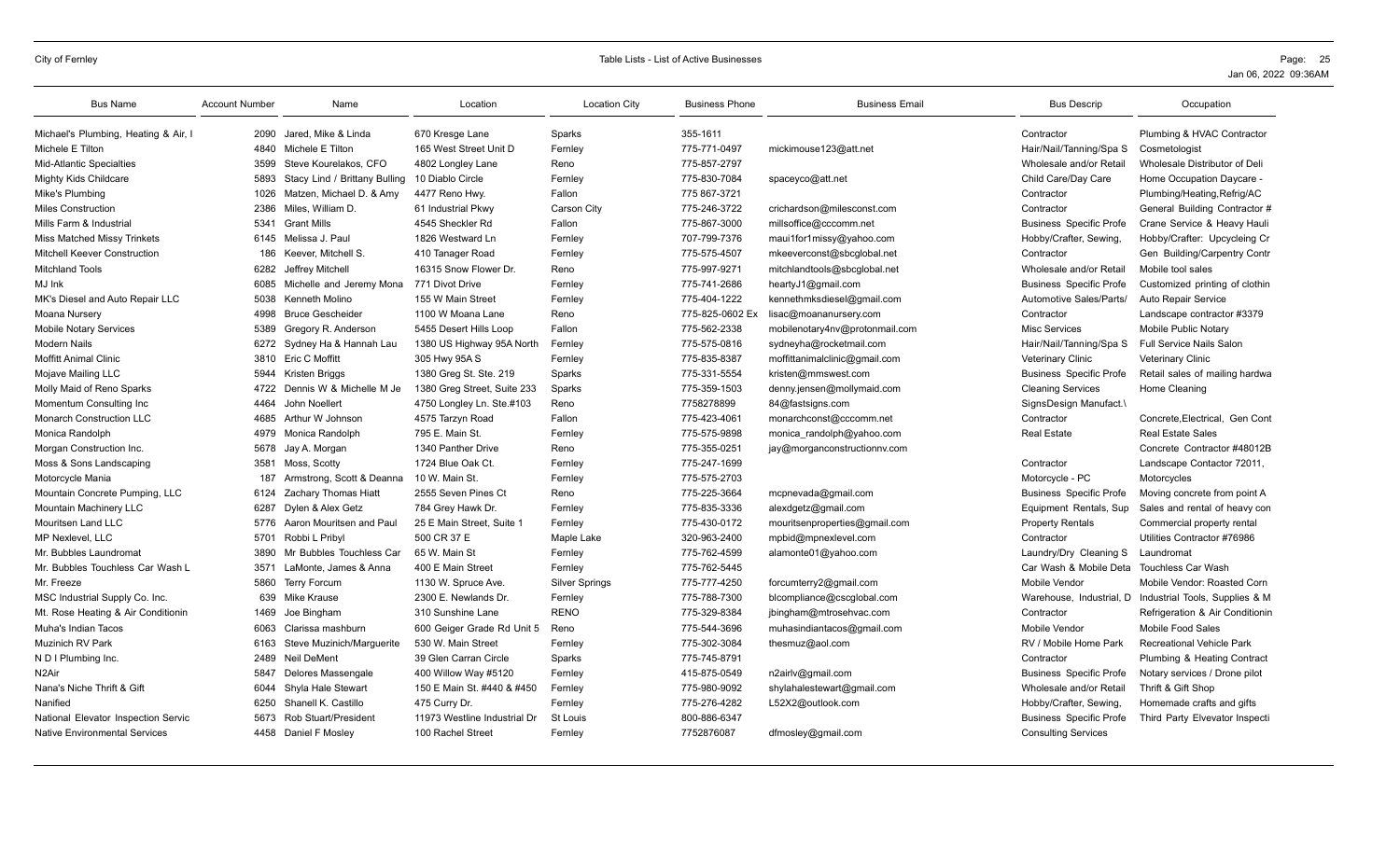| <b>Bus Name</b>                   | <b>Account Number</b> | Name                         | Location                    | <b>Location City</b>  | <b>Business Phone</b> | <b>Business Email</b>           | <b>Bus Descrip</b>          | Occupation                        |
|-----------------------------------|-----------------------|------------------------------|-----------------------------|-----------------------|-----------------------|---------------------------------|-----------------------------|-----------------------------------|
| Natura Pest Services LLC          | 6200                  | <b>Glen Burress</b>          | 5476 Reno Corporate Drive   | Reno                  | 775-325-5615          | andrew@naturapc.com             | Pest Control                | Pest Control                      |
| Neely Hanski                      | 6021                  | Neely Hanski                 | 150 E. Main St. Suite 110   | Fernley               | 775-830-8593          | jivebunnyh@gmail.com            | Hair/Nail/Tanning/Spa S     | Cosmetologist                     |
| Nelson Electric Co., Inc.         | 1559                  | Jeff Nelson/Robert Nelson    | 1410 Freeport Blvd.         | Sparks                | 358-0643              | angieg@nelsonelectric.net       | Contractor                  | Electrical Contractor #16697.     |
| <b>NEV DEV LLC</b>                | 5500                  | Jessica Stanger              | 3305 Hwy 50A                | Fernley               | 775-575-5077          | fallonrealtyinc@gmail.com       | Manufactured Home Sal       | <b>Manufactured Home Sales</b>    |
| Nevada Barricade & Sign Company   | 5619                  | <b>Billy Miller</b>          | 9530 N. Virginia St.        | Reno                  | 775-331-5100          | tamera.dethmers@nbsco.com       | Contractor                  | General Contractor #0052315       |
| Nevada Chiller and Boiler, Inc.   | 5910                  | Rodney Leavitt               | 10 Hardy Dr.                | Sparks                | 775-432-1331          | admin@ncbservice.com            | Contractor                  | HVAC Contractor #80022, 85        |
| Nevada Commercial Coatings, LLC   | 5903                  | Mark and Marlette Gutierre   | 4890 Aircenter Cir. #207    | Reno                  | 775-825-6822          | marlette@nvccreno.com           | Contractor                  | Drywall/Painting/Concrete/Flo     |
| Nevada Commercial Services, Inc.  | 5950                  | Ron Jones/Pat Jones/Britta   | 1475 Terminal Way, Suite A  | Reno                  | 775-851-3666          | ekramer@ncsreno.com             | <b>Property Management</b>  | <b>Property Management</b>        |
| Nevada Concealed Carry            | 5117                  | <b>Brandon Randall</b>       | 223 Ambee Way               | Fernley               | 775-229-0935          | nevadaconcealedcarry@yahoo.com  | Firearms Sales, Service     |                                   |
| Nevada Contract Carpet            | 3526                  | James R. Bucher              | 6840 W. Patrick Lane        | <b>LAS VEGAS</b>      | 702-838-3852          | ncc.jimbucher@yahoo.com         | Contractor                  | Finishing Floors, Tiling Contra   |
| Nevada Drywall, Stucco & Stone    | 3891                  | Marc Garrick: Jay Levine     | 850 Maestro Dr. #100        | Reno                  | 775-853-5377          | ap@nvdss.com                    | Contractor                  | Lathing & Plastering Contract     |
| Nevada Heating Cooling Plumbing   | 4869                  | <b>Eric Robnett</b>          | 140 Icon Court              | Sparks                | 775-786-4357          | info@nevadaheating.com          | Contractor                  | HVAC/Plumbing/Fireplace Co        |
| Nevada Logos                      | 1457                  | <b>Flovd Williams</b>        | 4945 Joule St.              | Reno                  | 775-323-8787          | bmcdaniel@interstatelogos.com   | SignsDesign Manufact.\      | Logo Signs                        |
| Nevada Overhead Door Co           | 3880                  | Christopher Shane Smith      | 1335 Greg Street, Suite 107 | Sparks                | 775-355-9100          | info@nevadaoverhead.com         | Contractor                  | Service & Installation of Gara    |
| Nevada Planning Consulting LLC    | 6100                  | Gregory G. Evangelatos       | 1365 Hilltop Road           | Reno                  | 775-287-6315          | ggevangelatos@fastmail.fm       | <b>Consulting Services</b>  | Professional planning consulti    |
| Nevada Prime Real Estate, LLC     | 5970                  | Michelle Barney & Katherin   | 415 Hwy 95A Suite K-1102    | Fernley               | 775-234-5054          | michellebarney@sbcglobal.net    | <b>Real Estate</b>          | Real Estate Sales, Property M     |
| Nevada Quick Care                 | 6103                  | John VanHorn                 | 880 Cottonwood Ln           | Fernley               | 775-404-1027          | juhmdii@yahoo.com               | Medical Office or Servic    | <b>Medical Clinic</b>             |
| Nevada Recycling & Salvage LLC    | 4933                  | <b>Chris Bielser</b>         | 1085 Telegraph St           | Reno                  | 775-322-5788          | ap@keepnvgreen.com              | Waste Hauling, Disposal     |                                   |
| Nevada Restaurant Services, Inc.  | 4263                  | Nevada Restaurant Servic     | 1440 Highway 95A Ste. 1     | Fernley               | 702-531-7141          | mlee@dottys.com                 | Casino                      | Casino                            |
| Nevada Restaurant Services, Inc.  | 4263                  | Nevada Restaurant Servic     | 1440 Highway 95A Ste. 1     | Fernley               | 702-531-7141          | mlee@dottys.com                 | Casino                      | Casino                            |
| Nevada Restaurant Services, Inc.  | 4263                  | Nevada Restaurant Servic     | 1440 Highway 95A Ste. 1     | Fernley               | 702-531-7141          | mlee@dottys.com                 | Casino                      | Casino                            |
| Nevada Restaurant Services, Inc.  | 6263                  | Nevada Restaurant Servic     | 1440 Highway 95A Ste. 1     | Fernley               | 702-531-7141          | mlee@dottys.com                 | Casino                      | <b>Retail Liquor Sales</b>        |
| Nevada State Bank                 | 488                   | Tracy Jo Johnson             | 250 S. Hwy 95A              | Fernley               | 775-575-4510          |                                 | <b>Bank/Credit Union</b>    | Bank                              |
| Nevada Tower, LLC                 | 5873                  | Eric Allee                   | 686 Canary Circle           | Fernley               | 775-450-7185          | eric8721@gmail.com              | Contractor                  | Telecommunication Towers C        |
| Nevada Veterans Coalition         |                       | 5062 Rick Rose               | 140 E Main Street Suite D   | Fernley               | 775-575-6842          | mlusgt@yahoo.com                | Non-Profit Event\Service    |                                   |
| Nevada Virtual Counseling         | 5660                  | Roberta McMordie             | 2000 View Ct                | Fernley               | 775-339-9570          | info@nvcounselingservices.com   | <b>Counseling Services</b>  | Individual Counseling via vide    |
| Nevada Water and Fire Restoration | 5305                  | <b>Andrius Sumauskas</b>     | 890 E. Greg St.             | Sparks                | 775-856-6666          | info@nvwaterfire.com            | Contractor                  | Fire/water restoration contract   |
| New Age Construction LLC          | 5069                  | Roberto Ordonez              | 630 Sunshine Lane           | Reno                  | 775-331-5555          | newageconstruction.nv@gmail.com | Contractor                  | Finishing floors & Carpentry C    |
| New Generation Construction LLC   | 6212                  | Fernando Valdez              | 2395 Tampa St. Unit A       | Reno                  | 775-247-6608          | fernandongc78@gmail.com         | Contractor                  | Stucco & Cement Coatings C        |
| New Sunrise Restoration Inc.      | 6071                  | Salvador Mesa Esc/Imelda     | 2255 Glendale Avenue, #10   | Sparks                | 775-762-8218          | salvador_meza@live.com          | <b>Misc Services</b>        | Carpet/upholstery/tile/grout re   |
| New West Distributing, Inc.       | 1139                  | <b>Matthew Park</b>          | 325 E Nugget                | Sparks                | 355-5500              |                                 | Wholesale/Distributor of    | Wholesale Beer & Liquor Distr     |
| Newillo, LLC                      | 6198                  | Hunter Hamling / Chelsea     | 1380 US Hwy 95A North Uni   | Fernley               | 775-622-2453          | cwaflerll@gmail.com             | Internet Sales & Service    | Online Boutique                   |
| Newlands Industrial, LLC          | 5276                  | David Mileski- Manager       | 1600 East Newlands Dr       | Fernley               | 310-715-1300          | linda@mileskiholdings.com       | <b>Property Rentals</b>     | <b>Commercial Property Rental</b> |
| Newtron LLC                       | 5886                  | Newton Thomas                | 742 Spice Island Dr.        | Sparks                | 775-376-8383          | lee larussa@thenewtrongroup.com | Contractor                  | Electrical Contractor #17512      |
| NGC Drywall & Paint               | 6211                  | Fernando Valdez              | 2395 Tampa St Unit A        | Reno                  | 775-247-6608          | fernandongc78@gmail.com         | Contractor                  | Drywall and Paint Contractor      |
| Nice N Tidy & Tidy Maids          | 5094                  | Kirtis Stenberg              | 1440 Lattin Rd.             | Fallon                | 775-217-4827          | camerosss@gmail.com             | <b>Cleaning Services</b>    | <b>Cleaning Service</b>           |
| Nichols Consulting Engineers, CHT | 4323                  | Margot Yapp                  | 1885 S Arlington Ave Ste 11 | Reno                  | 775-329-4955          | dsmith@ncenet.com               | <b>Engineering Services</b> | <b>Engineering Services</b>       |
| Nick & Alex Landscaping           | 2502                  | Barboza, Pantaleon           | 1046 Dolce Dr.              | <b>SPARKS</b>         | 356-6967              | nickandalexlawn@sbcglobal.net   | Lawn Care & Tree Servi      | Lawn Maintenance                  |
| Nick's Yard Service               | 4861                  | Nick Farcello                | 3440 Lizzie Lane            | <b>Silver Springs</b> | 775-720-7163          | nickyardservice@gmail.com       | Handyman                    | Handyman                          |
| Nikole McEachern                  | 6131                  | Nikole McEachern             | 460 W Main St.              | Fernley               | 775-447-6096          |                                 | Hair/Nail/Tanning/Spa S     | Nail Technician                   |
| <b>NNE Construction Inc.</b>      |                       | 4407 Richard & Marc Williams | 4990 Victory Blvd           | Elko                  | 775-738-8745          | nneelko@frontiernet.net         | Contractor                  | General, Electrical, Ind Swr C    |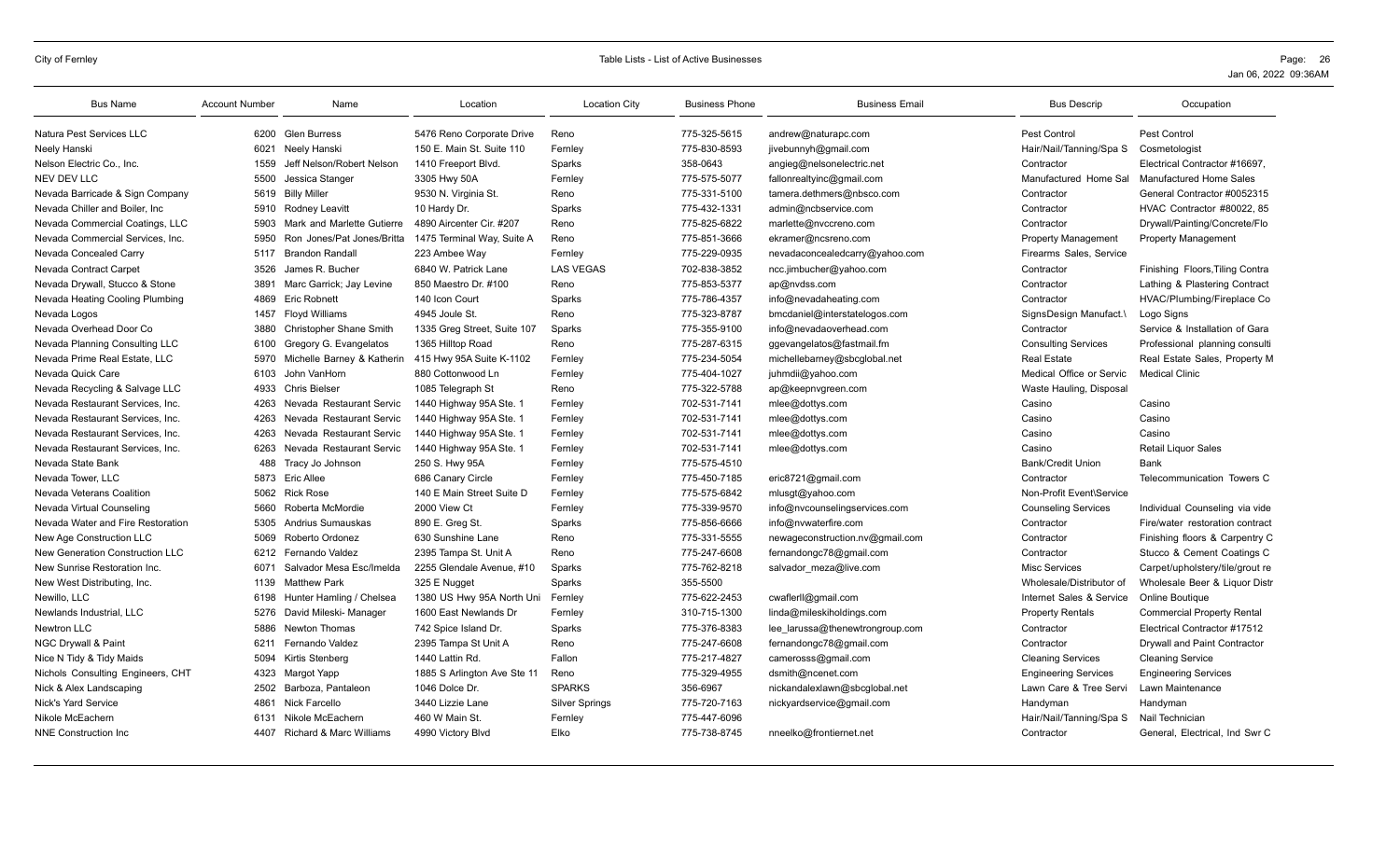| <b>Bus Name</b>                     | <b>Account Number</b> | Name                              | Location                     | <b>Location City</b> | <b>Business Phone</b> | <b>Business Email</b>          | <b>Bus Descrip</b>              | Occupation                         |
|-------------------------------------|-----------------------|-----------------------------------|------------------------------|----------------------|-----------------------|--------------------------------|---------------------------------|------------------------------------|
| NO BS                               |                       | 6134 David Thomas                 | 390 Curry Dr.                | Fernlev              | 775-622-6264          | datengineering@yahoo.com       | Handvman                        | Handyman & Hobby Crafter:          |
| No. Pacific Concrete & Patching Sp  | 5741                  | Alejandra Chavez-Martinez         | 320 W Gepford Pkwy           | Sun Valley           | 775-357-0810          | northpacificconcrete@gmail.com | Contractor                      | Concrete Contractor #82120         |
| Norma Ortega's House Cleaning       | 2803                  | Norma Ortega                      | 712 Canary Circle            | Fernley              | 775-575-6927          |                                | <b>Cleaning Services</b>        | House Cleaning & Handyman          |
| Norman Ventures NV, Inc.            | 5874                  | Darrell R. Norman                 | 634 Sunshine Lane            | Reno                 | 775-830-2644          | rick@normanventuresnvinc.com   | Contractor                      | General Building Contractor #      |
| Nortech Geotechnical/Civil Consult  | 1665                  | Vestbie, Nicholas S.              | 300 Western Rd #3            | Reno                 | 1-775-852-7475        | lori@nortechltd.com            | <b>Engineering Services</b>     | Geotechnical/Civil Engineerin      |
| Northern Nevada Comstock Invest     | 5328                  | <b>Tate Family Trust</b>          |                              |                      | 775-423-3101          | glenwassmuth@nuggetcasinos.com | <b>Property Rentals</b>         | <b>Commercial Property Rentals</b> |
| Northern Nevada Concrete            | 1850                  | Dave Elizondo, Carl E. Frib       | 50A W Ave of the Colors      | Sparks               | 775-342-6240          | niki@nnvconcrete.com           | Contractor                      | Concrete, General Contractor       |
| Northern Nevada Enterprises Inc     | 4664                  | David Johnson                     | 4865 Joule Street C-7        | Reno                 | 775-826-3694          | kendra@nnccreno.com            | Contractor                      | General Contractor #46232          |
| Northern Nevada Fire Protection In  | 4499                  | Dennis L Cobon                    | 2900 Vassar St. Ste 4C       | Reno                 | 775-842-3308          | dennis@northernnevadafire.com  | <b>Fire Protection/Sprinker</b> |                                    |
| Northern Nevada Human Services      | 4541                  | <b>Blue Sky Thrift Store</b>      | 400 Hwy 95A South Suites 2   | Fernley              | 775-980-8041          | Fernleystore@hhdsnv.org        | Non-Profit Event\Service        |                                    |
| Northern Nevada HVAC, Inc.          | 5466                  | James H & Angela G Thom           | 3895 Churchill Drive         | <b>Washoe Valley</b> | 775-575-2407          | nnhvac@charter.net             | Contractor                      | HVAC Contractor #81932             |
| Northern Nevada Imaging             | 3044                  | Jamie Creiglow & Sonja Pa         | 50 N Center St               | Fernley              | 775-575-2138          | jamiecreiglow@yahoo.com        | Photography                     | Field Inspection & Photograph      |
| Northern Nevada Plumbing LLC        | 5579                  | Claudio Ivan Iturrios             | 4080 Billy Drive             | Reno                 | 775-722-6834          | 775nnp@gmail.com               | Contractor                      | Plumbing Contractor #82511         |
| Notorious Nails Custom Nail Boutig  | 5985                  | Rhonda Guerra                     | 1383 White Bluffs Circle     | Fernley              | 775-722-8429          | notoriousnails20@gmail.com     | Internet Sales & Service        | Online sales of press-on nails     |
| Nova Geotechnical & Inspection Se   | 5977                  | <b>Obsidian Group Acquisition</b> | 695 Edison Way               | Reno                 | 775-856-5566          | dylan.gochez@novageotech.com   | <b>Inspection Services</b>      | Material testing, inspections,     |
| Nova Tile & Stone Nevada, Inc.      | 5462                  | Todd Hartman, Aimee Hart          | 1855 Highway 95 Alt          | Fernley              | 775-783-4970          | shaun@novatileandstone.com     | Wholesale and/or Retail         | Retail & Wholesale of building     |
| Novasel & Schwarte Investments In   | 5164                  | <b>Richard Schwarte</b>           | 415 Hwy 95A Bldgs D E F G    | Fernley              | 530-577-5050          | dschwarte@whmtahoe.com         | <b>Property Rentals</b>         | <b>Commercial Property Rentals</b> |
| NRC Roofing, Inc.                   | 1467                  | Kathleen Nichols                  | 3020 Deer Run Rd.            | Carson City          | 775-883-9444          | marty@nrcroofinginc.com        | Contractor                      | Roofing & Siding Contractor #      |
| Nu-Systems, Inc.                    | 3305                  | Blackford, Robert & David         | 1266 Dresslerville Rd        | Gardnerville         | 775-265-5775          | barbs@nusystems.com            | Contractor                      | Electrical Contractor 20931A.      |
| Nutrien Ag Solutions, Inc.          | 4819                  | <b>Thomas Warner, President</b>   | 855 E Greg Street, Suite 10  | Sparks               | 970-685-3300          | crystal.mock@cpsagu.com        | Wholesale and/or Retail         | Retail fertilizer sales            |
| <b>NV Best Care</b>                 | 6093                  | Gabriel Torres / Antonio Sa       | 65 McCart St Ste 202         | Fernley              | 775-404-1444          | nvbestcare@gmail.com           | <b>Business Specific Profe</b>  | Non-medical senior home car        |
| NVision Glass, Inc.                 | 3968                  | <b>SCOTT EAGAN</b>                | 667 Spice Island Drive Suite | Sparks               | 775-336-2881          | dianna@nvisionglass.com        | Contractor                      | Glass & Glazing Contractor #       |
| <b>O&amp;M</b> Industries           | 6037                  | John McBeth, Rob McBeth           | 5901 Ericson Way             | Arcata               | 707-822-8975          | thunt@omindustries.com         | Contractor                      | Industrial, Mechanical & Struc     |
| Oasis Air Conditioning, Heating & S |                       | 1348 Goings, Bill                 | 1931 Grimes Street           | Fallon               | 775-423-5258          | summer@oasishvacnv.com         | Contractor                      | Plumbing/Heating/Refrig Cont       |
| Oasis Online                        |                       | 5902 Daniel G. Slentz             | 375 W. Williams Ave          | Fallon               | 775-423-6277          | licensing@oasisol.com          | Contractor                      | IT & Network Consulting Cont       |
| <b>Oberg Builders</b>               | 950                   | Oberg, Gary A.                    | 1060 Cejay Way               | Fernley              | 775-575-4481          | gobldrs@sbcglobal.net          | Contractor                      | General Building Contractor #      |
| O'Connor Plumbing, Inc.             | 881                   | O'Connor, Patrick                 | 100 Jersey Ln. Hazen         | Fallon               | 775-867-4817          | sunny@phonewave.net            | Contractor                      | Plumbing & Heating Contract        |
| Office Plus of Nevada               |                       | 2748 Marrs, Trace                 | 705 Trademark Way Ste 102    | <b>LAS VEGAS</b>     | 775-883-7755          | bobg@officeplusnv.com          | Wholesale and/or Retail         | Office Supplies & Furniture        |
| Olcese Construction Co., Inc.       | 4666                  | Tillio Olcese                     | 125 Industrial Way           | Carson City          | 775-882-1647 Ex       | tolcese@olceseconstruction.com | Waste Hauling, Disposal         | Gen. Eng. Contractor # 53876       |
| Olcese Construction Co., Inc.       | 4666                  | <b>Tillio Olcese</b>              | 125 Industrial Way           | Carson City          | 775-882-1647 Ex       | tolcese@olceseconstruction.com | Waste Hauling, Disposal         | Gen. Eng. Contractor # 53876       |
| Omboli Interiors, Inc.              | 4539                  | Johnnie D Stolz                   | 4200 Rewana Way #505         | Reno                 | 775-829-2282          | kim@ombolireno.com             | Contractor                      | Contractor 27800, C-3, Carpen      |
| Omegaence Unions/Officiant Servic   | 6276                  | Robin Wood & Mathew Joh           | 1385 Jenny's Lane            | Fernley              | 775-451-4363          | robinwood@omegaence.com        | Hobby/Crafter, Sewing,          | Officiant Services; Hobby/Craf     |
| One 11 Concepts LLC                 |                       | 5316 Scott Stillmock              | 1575 Newlands Dr. East Bld   | Fernley              | 775-720-3307          | scottstillmock@yahoo.com       | <b>Repair Services</b>          |                                    |
| One Love GPS                        | 5304                  | Cheryl A & Mike L Thomps          | 350 W. Main St.              | Fernley              | 775-980-7655          | onelovecp@gmail.com            | Instruction/Classes/Tuto        |                                    |
| Orcutt Boys Enterprises, Limited Pa |                       | 1706 Joey Scolari                 | 1400 N US Hwy 95A            | Fernley              | 775-348-2922          | barkerv@scolarisclub.com       | <b>Slot Machine Services</b>    | Slot Route Operator                |
| Orcutt Boys Enterprises, Limited Pa | 1706                  | Joey Scolari                      | 1400 N US Hwy 95A            | Fernley              | 775-348-2922          | barkerv@scolarisclub.com       | <b>Slot Machine Services</b>    | <b>Slot Route Operator</b>         |
| O'Reilly Auto Parts #3599           |                       | 2112 Greg Johnson                 | 255 N. Hwy 95A               | Fernley              | 417-874-7114          | cmeadors@oreillyauto.com       | Automotive Sales/Parts/         | Sale of Auto Parts & Accessor      |
| <b>Orkin Pest Control</b>           |                       | 1269 Inc. Rollins                 | 9410 Prototype Dr, Suite 18  | Reno                 | 800-320-6219          |                                | Pest Control                    | <b>Pest Control Services</b>       |
| O'Rourke and Sons Moving LLC        | 6091                  | Shane O'Rourke                    | 1519 Wrangler Ln             | Fernley              | 775-433-9697          | orourkemoving@gmail.com        | Handyman                        | Moving, maintenance & hand         |
| Ortega Lawn Service                 | 5769                  | Alejandro Ortega                  | 1678 Round Up Road           | Fernley              | 775-434-3601          | ortegalawnservices@gmail.com   | Lawn Care & Tree Servi          | Yard Maintenance and Servic        |
| Oscar & Olga House & Office Clean   |                       | 5325 Oscar Garcia & Olga Gurro    | 572 Oleander Way             | Sparks               | 75-240-8648           | oscar1olga@aol.com             | <b>Cleaning Services</b>        | Residential & Office Cleaning      |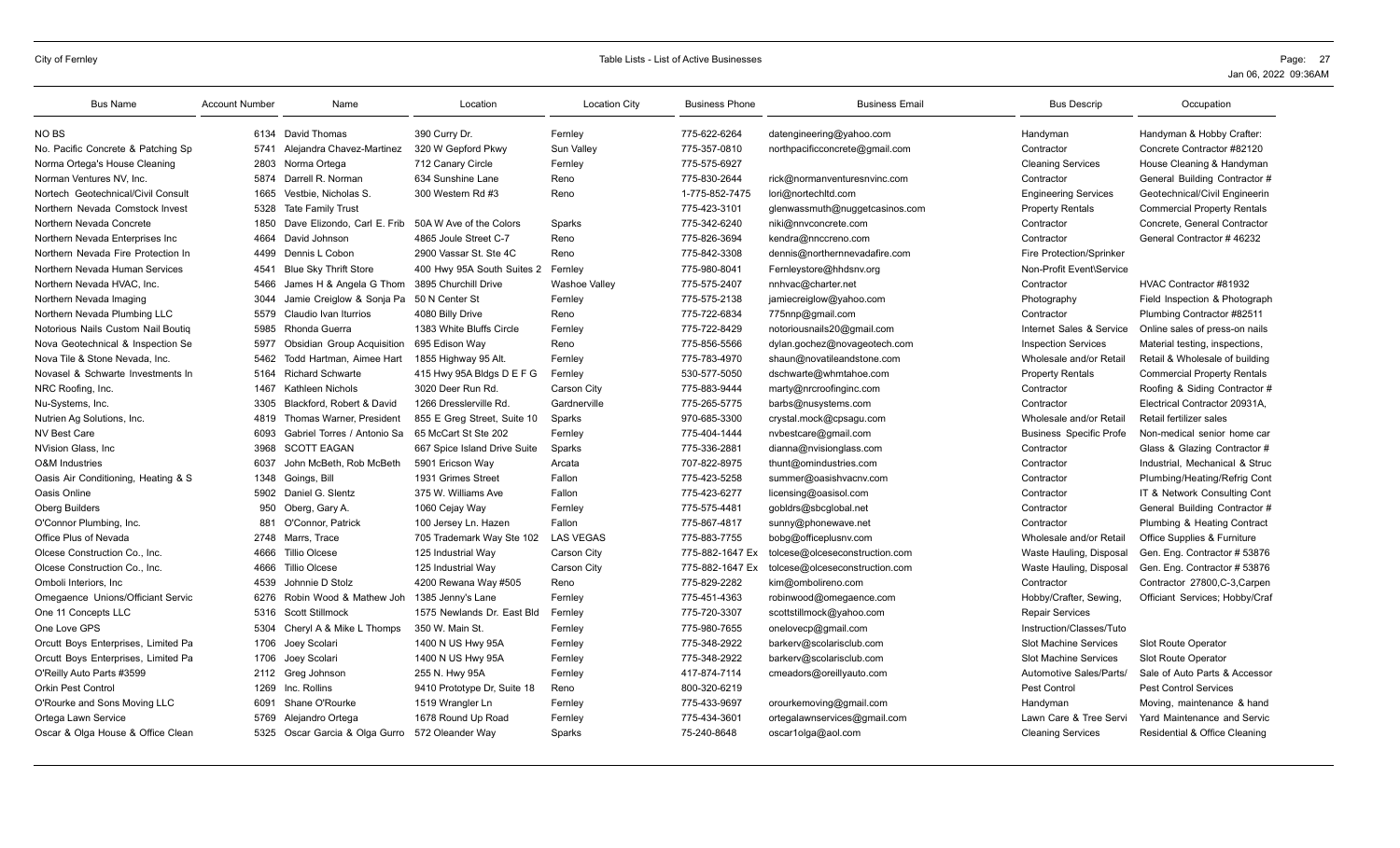| <b>Bus Name</b>                        | <b>Account Number</b> | Name                              | Location                     | <b>Location City</b> | <b>Business Phone</b> | <b>Business Email</b>           | <b>Bus Descrip</b>                | Occupation                             |
|----------------------------------------|-----------------------|-----------------------------------|------------------------------|----------------------|-----------------------|---------------------------------|-----------------------------------|----------------------------------------|
| Otis Elevator Co.                      |                       | 2612 Nora LaFreniere President    | 725 Trademark Dr. #102       | Reno                 | 322-5411              | ogscbusinesslicense@otis.com    | Contractor                        | Elevation & Conveyance Cont            |
| Overhead Door Co. of Sierra Neva       | 1690                  | Havenstrite, Rick & Marian        | 1290 Holcomb Ave.            | Reno                 | 775-322-4621          | dee@odcnv.com                   | Contractor                        | Carpentry Contractor #16715,           |
| Overhead Fire Protection, Inc.         | 1384                  | Brook Richards, Patrick Ril       | 850 E. Greg St               | Sparks               | 775-856-3444          | brook@overheadfire.com          | Contractor                        | General Engineering Contract           |
| Pacific Roofing                        | 721                   | Renteria, Rick                    | 304 Wildrose Ct.             | Fernley              | 775-835-6244          | pacroof@gmail.com               | Contractor                        | Roofing & Siding Contractor #          |
| Pacific States Communications of       | 1279                  | Patricia Madden                   | 240 S Rock Blvd. Suite 117   | Reno                 | 775-284-4131          | ccooke@pacstatesnv.com          | Contractor                        | General Building Contractor 3          |
| Pack-It, Stor-It, Park-It, Mini Storag | 2302                  | Ron Palmer President & O          | 1900 Hwy 50A                 | Fernley              | 775-835-6464          | ssp55@att.net                   | Storage                           | Mini Storage Rental                    |
| Paint NV LLC                           | 5590                  | <b>Barry Holstin</b>              | 1455 Deming Way Suite #11    | Sparks               | 775-870-1121          | clate@paintnv.com               | Contractor                        | Painting & Decorating Contra           |
| Paint, Party & Gogh                    | 5929                  | Jill Oglesbee                     | 50 Desert Lakes Dr.          | Fernley              | 614-946-5261          | j_ogl@yahoo.com                 | Instruction/Classes/Tuto          | Art Instruction                        |
| Palmetto Solar, LLC                    | 6295                  | <b>Charles Kemper</b>             | 1505 King St. Extension #11  | Charleston           | 843-720-1844          | permitting nv@palmetto.com      | Contractor                        | Residential PV Solar Installati        |
| Pamper With Ease                       | 6169                  | Casandra Strang                   | 350 Willow Way #19           | Fernley              | 602-908-3017          | cassiebaker.2007@yahoo.com      | Wholesale and/or Retail           | Direct sales of colorstreet nail       |
| Papa Murphys Pizza                     | 3785                  | David & Nancy Kette               | 1380 95A North Ste 10        | Fernley              | 775-575-5200          | jrebent@yahoo.com               | Restaurant/Fast Food/F            | Take N Bake Pizza                      |
| PAR Electrical Contractors, Inc.       | 1090                  | <b>PAR Electrical Contractors</b> | 1465 W. Fourth Street        | Reno                 | 775-329-0407          | sglenn@parelectric.com          | Contractor                        | Gen Eng./Electrical Cont #51           |
| Paradigm Electric, Inc.                | 2137                  | Giusti, John                      | 521 Vista Blvd               | Sparks               | 626-2828              |                                 | Contractor                        | Electrical Contractor 50247, C         |
| <b>Paramount Utility Corporation</b>   | 5989                  | Michael McNeill                   | 27 Affonso Dr. #A            | Carson City          | 720-726-4000          | ap@paramountcablecorp.com       | Contractor                        | Fiber optic plant construction         |
| Parsons Drilling, Inc.                 | 4391                  | Parsons, Wayne                    | 403 McLean Road              | Fallon               | 775-867-3009          | pardrill@phonewave.net          | Contractor                        | Drill Wells/Install Pumps/Tank         |
| Patricia K. Gonzales                   | 5317                  | Patricia K. Gonzales              | 342 Sierra St.               | Fernley              | 775-835-6932          | earthmotherherbals@yahoo.com    | Hobby/Crafter, Sewing             | Hobby/Crafter                          |
| Patricia Swager, LMT                   | 4552                  | Patricia Swager                   | 480 E. Main Street #210      | Fernley              | 775-240-7505          | pattiswager@gmail.com           | Massage Therapist                 | Massage Theraphy                       |
| Patriot Framing LLC                    | 5933                  | MR Frame LLC                      | 675 Fairview Drive #210      | Carson City          | 702-382-0566          | rstewart@patriotframing.com     | Contractor                        | Framing Contractor #79974              |
| Patriotic Tax                          | 3778                  | <b>Arnold McGuire</b>             | 15 East Main Suite 6         | Fernley              | 775-404-2039          |                                 | Accounting/Tax/Bookee             | <b>Tax Preparation</b>                 |
| Patua Acquisition Company LLC          | 5030                  | Raser Power Systems LLC           | 17388 Patua Road             | Hazen                | 775-294-5009          | patua.ap@cyrgenergy.com         | <b>Geothermal Power</b>           |                                        |
| Paul Holloway                          | 4485                  | Paul Holloway                     | 32 Cash Drive                | Carson City          | 775-246-0105          | accounting@nemasonry.net        | Contractor                        | Masonry Contractor #26824 C            |
| Paul William Juhnke                    | 5942                  | Paul William Juhnke               | 411 Tanager Rd               | Fernley              | 641-420-3996          | pwjuhnke@gmail.com              |                                   | Computer Design services, IT           |
| Paul's Truck Wash                      | 1331                  | Inc., Gurpal's                    | 500 A Truck Inn Wav          | Fernley              | 835-6788              |                                 | Car Wash & Mobile Deta Truck Wash |                                        |
| PBR Concealed Carry Weapon (CC         |                       | 4013 Paul & Betty Rusch           | 443 Trellis Dr.              | Fernley              | 775-575-0361          | paulnbetty@sbcglobal.net        | Firearms Sales, Service           |                                        |
| <b>PC</b> Exploration                  | 6080                  | Sandy Fleming                     | 1223 Camino Capistrano       | Roseville            | 916-220-0047          | sandy.fleming@pcexploration.com | Contractor                        | <b>Geological Exploration Drilling</b> |
| PDK Empire LLC                         | 6023                  | Alexander Hughes/Shela H          | 3780 Hummingbird dr.         | Reno                 | 775-772-9500          | pdkempire@gmail.com             | Lawn Care & Tree Servi            | Lawn maintenance, debris cle           |
| PDS Properties LLC                     | 5185                  | David Finley & Brian Murph        | 130 & 140 Shadow Lane        | Fernley              | 775-830-7534          | brianmurphy1@charter.net        | <b>Property Rentals</b>           | <b>Commercial Property Rentals</b>     |
| Peavine Construction, Inc.             | 3683                  | Mike Faretto & Scott Farett       | 2332 Larkin Circle           | Sparks               | 775-359-2288          | shelly@peavineconst.com         | Contractor                        | General Engineering Contract           |
| <b>Peek Brothers Construction</b>      | 3835                  | <b>Travis Peek</b>                | 2082 Resource Dr.            | Fernley              | 775-835-6472          | jennifur@peekbrothers.net       | Contractor                        | General, Concrete Contractor           |
| Penhall Company                        | 2392                  | <b>Gregory Rice</b>               | 550 E. Parr Blvd Reno        | Reno                 | 775-786-8498          | WFORNERO@PENHALL.COM            | Contractor                        | Concrete, General Contractor           |
| Penny Sherman                          |                       | 6314 Penny Sherman                | 115 W. Main St.              | Fernley              | 775-378-5760          | pennyfaye1@hotmail.com          | Hair/Nail/Tanning/Spa S           | Cosmetology                            |
| Pentagon Training and Consulting       | 3457                  | Norman, Darrell B.                | 1600 Ricci Lane              | Fernley              | 815-4368              | d.bradfordnorman@yahoo.com      | Firearms Sales, Service           | Firearm's                              |
| Pepsi Bottling Group                   | 1292                  | Group LLC, Bottling               | 355 Edison Way               | Reno                 | 856-1387              |                                 | Wholesale and/or Retail           | Wholesale non-alcoholic beve           |
| Peri Landscape Construction & Mat      | 2900                  | Peri, Robert A.                   | 2510 Tacchino St.            | <b>RENO</b>          | 359-4412              |                                 | Contractor                        | Landscape Contractor #3695             |
| <b>Pestmaster Services</b>             | 1174                  | Van Diepen, Jeffrey               | 9716 S. Virginia St, Suite E | Reno                 | 800 424-7378          |                                 | Pest Control                      | Pest Control, Weed & Tree Sp           |
| Petals and Pages Flowers               | 5962                  | Patricia & Derek Starkey          | 865 Woodchuck Drive          | Fernley              | 775-302-3328          | hello@petalsandpagesflowers.com | Agriculture, Horticulture,        | Cut Flower Production, retail s        |
| <b>Petrosolutions LLC</b>              | 4805                  | Norris Bryan Fabian               | 2511 Edgerock Road           | Reno                 | 775-720-1503          | nbfabian@gmail.com              | <b>Recycling Services</b>         |                                        |
| Phillip L. Valenzuela                  | 5763                  | Phillip L. Valenzuela             | 701 E. Main Street           | Fernley              | 713-702-7595          | phillip@plvcpa.com              | <b>Property Rentals</b>           | <b>Commercial Property Rental</b>      |
| Phoenix Industrial Inc.                | 4463                  | Joseph Hutton                     | 2111 SE Columbia Way 7-12    | Vancouver            | 3605671666            | hradmin@phxind.com              | Contractor                        | Electrical, Gen Eng Contracto          |
| Physical Therapy Partners Nevada       | 2140                  | Etter, Boyd                       | 415 S. Hwy 95A Ste C302      | Fernley              | 775-575-1818          | info@ptpnv.com                  | Medical Office or Servic          | <b>Physical Therapy</b>                |
| Piedmont Truss & Lumber, Inc.          | 2303                  | Dennis Bostwick: President        | 8355 Double R Blvd Suite 2   | Reno                 | 358-9900              | dennisb@ptlnv.com               | Wholesale and/or Retail           | Trusses, Lumber & Bldg Mate            |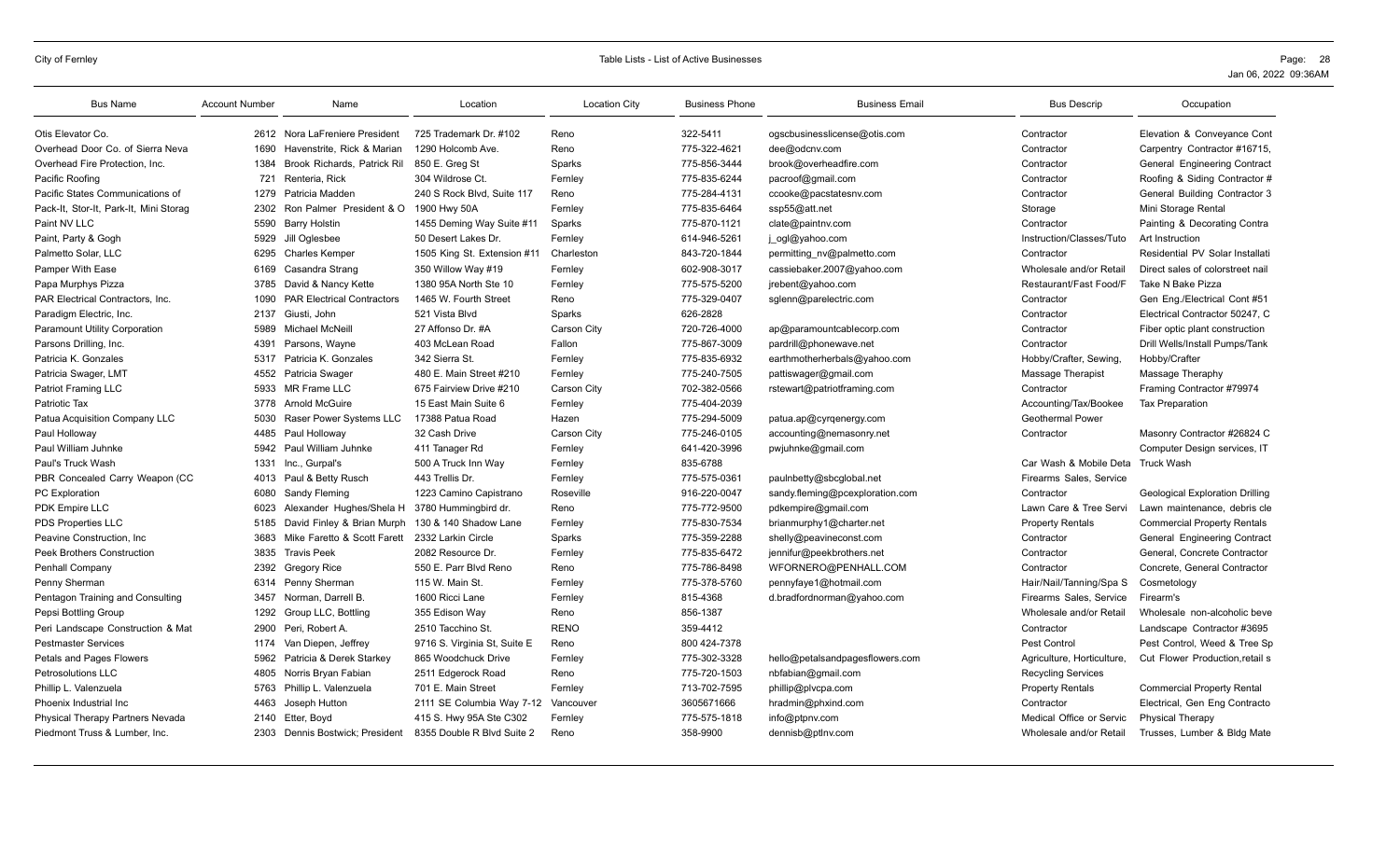| <b>Bus Name</b>                     | <b>Account Number</b> | Name                                         | Location                      | <b>Location City</b>  | <b>Business Phone</b> | <b>Business Email</b>                 | <b>Bus Descrip</b>                           | Occupation                                              |
|-------------------------------------|-----------------------|----------------------------------------------|-------------------------------|-----------------------|-----------------------|---------------------------------------|----------------------------------------------|---------------------------------------------------------|
| Pilot Travel Center #340            |                       | 503 Kevin Crawford Manager, L 465 Pilot Road |                               | Fernley               | 575-5115              | kevin.crawford@pilottravelcenters.com | <b>Truck Stop</b>                            | Truck Stop / Convenience Sto                            |
| Pilot Travel Center #340            | 503                   | Kevin Crawford Manager, L                    | 465 Pilot Road                | Fernley               | 575-5115              | kevin.crawford@pilottravelcenters.com | <b>Truck Stop</b>                            | Truck Stop / Convenience Sto                            |
| Pilot Travel Center #340 Dairy Que  | 364                   | Kevin Crawford Manager, L 465 Pilot Road     |                               | Fernley               | 575-5115              |                                       | Restaurant/Fast Food/F                       | Restaurant, Fast Food                                   |
| Pilot Travel Center #340 Wendy's    | 574                   | Kevin Crawford Manager, L                    | 465 Pilot Road                | Fernley               | 575-5115              |                                       | Restaurant/Fast Food/F                       | Restaurant, Fast Food                                   |
| <b>Pilot Travel Centers LLC</b>     | 4497                  | Flying J Travel Plaza #100                   | 480 Truck Inn Way             | Fernley               | 865-297-1203          | kevin.crawford@pilottravelcenters.com | <b>Truck Stop</b>                            |                                                         |
| <b>Pilot Travel Centers LLC</b>     | 4497                  | Flying J Travel Plaza #100                   | 480 Truck Inn Way             | Fernley               | 865-297-1203          | kevin.crawford@pilottravelcenters.com | <b>Truck Stop</b>                            |                                                         |
| Pinecrest Construction & Developm   | 6123                  | Pam Pinjuv                                   | 9425 Double R Blvd. Ste A     | Reno                  | 775-826-1961          | pam@pinecrestconstruction.net         | Contractor                                   | General Contractor #33629A                              |
| Pineda Painting LLC                 | 5099                  | Hilda Sandoval & Carlos Pi                   | 212 Poppy Hills Dr            | Fernley               | 775-870-7928          | shilda23@yahoo.com                    | Handyman                                     | Handyman                                                |
| Pinky's Pooper Scoopers             | 2480                  | Justin Hanly-Hanlys Hound                    | 1579 Disc Dr                  | Sparks                | 775-815-3446          | melaniehanly@gmail.com                | Animal/Pet Services, gro                     | Pooper Scooper/Annual Haun                              |
| Pinnacle Heating and Air Conditioni | 6015                  | Kenneth & Barbara Meinze                     | 5301 Longley Lane, Bldg F,    | Reno                  | 775-359-7799          | susie@pinnaclehvacinc.com             | Contractor                                   | <b>Commerical HVAC Contractor</b>                       |
| Pizza Factory--Fernley              | 2873                  | Inc., Tre Pazzo                              | 1460 Hwy 95A Ste 5            | Fernley               | 575-4548              | pizzaladymaren@gmail.com              | Restaurant/Fast Food/F                       | Pizza Restaurant                                        |
| Pizza Factory--Fernley              | 2873                  | Inc., Tre Pazzo                              | 1460 Hwy 95A Ste 5            | Fernley               | 575-4548              | pizzaladymaren@gmail.com              | Restaurant/Fast Food/F                       | <b>Pizza Restaurant</b>                                 |
| Pizza Hut                           | 4062                  | <b>MP2 Enterprises LLC</b>                   | 1201 Penny Lane #110          | Fernley               | 435-986-1220          | bryant.peterson@mp2pizza.com          | Restaurant/Fast Food/F                       | Pizza Sales & Delivery                                  |
| <b>Plenium Builders</b>             | 6094                  | <b>Tobin Basta</b>                           | 825 Steneri Way               | Sparks                | 775-398-0123          | ethomas@pleniumbuilders.com           | Contractor                                   | General Contractor #76482 B                             |
| PNAC. LLC                           | 497                   | Paramount Petroleum Corp                     | 425 Logan Lane, South         | Fernley               | 775-835-6366          | elkrieg@marathonpetroleum.com         | Warehouse. Industrial. D                     | Asphalt Sales from Rail Cars                            |
| PODS Enterprises, LLC               | 3610                  | Simon Gregorich                              | 855 Sandhill Road             | Reno                  | 727-538-6300          | podstax@pods.com                      | Storage                                      | Rental of Portable Storage Un                           |
| Poggemeyer Design Group, Inc.       |                       | 3992 Larry Carroll                           | 1575 Delucchi Lane Suite 11   | Reno                  | 775-857-3317          | tgutierrez@poggemeyer.com             | <b>Consulting Services</b>                   |                                                         |
| Polaris Sales Inc.                  | 5795                  | Steve Eastman                                | 1755 Nevada Pacific Pkwy.     | Fernley               | 775-404-6335          | ben.mollman@polaris.com               | Warehouse, Industrial, D Distribution Center |                                                         |
| Polyglass USA, Inc.                 | 223                   | Lucio Zanchetta                              | 150 Lvon Drive                | Fernlev               | 575-6007              | lzanchetta@polyglass.com              | Warehouse. Industrial. D                     | Roofing Material Manufacture                            |
| Ponderosa Meat Co.                  | 1144                  | Robert W Mastelotto                          | 1264 S. Virginia St. Reno, N. | Reno                  | 775-322-4063          | ponderosa@powernet.net                | Wholesale and/or Retail                      | Wholesale-Retail Meat Jobber                            |
| Port of Subs #116                   | 4455                  | Navjeet Singh                                | 1460 US Hwy 95A North, Su     | Fernley               | 7758301458            | portofsubs116@gmail.com               | Restaurant/Fast Food/F                       | <b>Fast Food Restaurant</b>                             |
| Porter-George Enterprises LLC       | 5794                  | Claudia M and Jerry L Port                   | 3585 Uccelli Ln               | Fernley               | 775-843-8201          | mikkiprt@gmail.com                    | Animal/Pet Services, gro                     | Alpaca and alpaca product sal                           |
| Porters Plumbing                    | 5699                  | <b>David Porter</b>                          | 3414 Citrus St                | <b>Silver Springs</b> | 775-980-5030          | portersplumbing319@gmail.com          | Contractor                                   | Plumbing Contractor #85223                              |
| Power Plus                          | 2972                  | Bray, Steven R.                              | 3131 Olive St.                | Las Vegas             | 714-764-0020          | vdelariva@powerplus.com               | Contractor                                   | Electrical Contractor #32114,                           |
| <b>PowerComm Solutions</b>          | 3771                  | <b>Michael Belli</b>                         | 450 Sunshine Lane             | Reno                  | 775-345-0877          | teryns@powercommsolutions.net         | Contractor                                   | Electrical Contractor #51450.                           |
| Powerhouse Construction Inc.        | 6214                  | Luis Martinez                                | 5250 Coggins Rd               | Reno                  | 775-324-6999          | admin@powerhousereno.com              | Contractor                                   | Landscape/Concrete/Gen En                               |
| Precision                           | 1669                  | Means, Beau                                  | 918 Keele Dr.                 | Reno                  | 775-232-7280          | precisiondiesel@hotmail.com           | <b>Repair Services</b>                       | <b>Mobile Mechanic</b>                                  |
| <b>Precision Tree Warks</b>         | 6159                  | Cade Warkentin                               | 1403 Eagle Ct.                | Fernley               | 775-400-0795          | cadewarkentin@gmail.com               | Lawn Care & Tree Servi                       | Tree trimming, tree removal &                           |
| <b>Precision Turf Management</b>    | 3959                  | Cal Swanson                                  | 50 Desert Lakes Dr            | Fernley               | 775-835-6933          | julieptm@hotmail.com                  | Amusement. Entertainm                        | Bar                                                     |
| <b>Precision Turf Management</b>    | 3959                  | Cal Swanson                                  | 50 Desert Lakes Dr            | Fernley               | 775-835-6933          | julieptm@hotmail.com                  | Amusement. Entertainm                        | Bar                                                     |
| Preferred Network Inc               | 4889                  | Karen James                                  | 28 N Main St                  | Yerington             | 775-847-4000 Ex       | controller@preferred-networks.com     | Internet Sales & Service                     | High Speed Internet Sales &                             |
| Premier K9 Training                 | 5645                  | Katherine Ceccarelli                         | 1006 Opal Way                 | Fernley               | 775-240-7979          | premierk9training35@gmail.com         | Animal/Pet Services, gro                     | Dog Training                                            |
| Premier Restoration & Remodel, In   | 6122                  | Tim Jeter                                    | 11545 Sitka St.               | Reno                  | 775-324-2929          | tj@prrnv.com                          | Contractor                                   | Residential & Small Commerc                             |
| Pritchett Eye Care, PC              | 5770                  | Dr. Megan Mosley                             | 415 Highway 95A Bldg A, St    | Fernley               | 775-359-2020          | ap@pritchetteyecare.com               | Medical Office or Servic                     | <b>Optometry Office</b>                                 |
| <b>Progressive Pest Management</b>  | 6252                  | Manford C Glock                              | 911 Linda Way #106            | Sparks                | 775-322-7378          | progressivepest@yahoo.com             | Pest Control                                 | Pest control, weed control, pe                          |
| Progressive Technologies Inc.       | 3673                  | Ryan Harrison                                | 955 S McCarran Blvd. Ste 1    | Sparks                | 775-746-1614          | signcrafter2001@yahoo.com             | Contractor                                   | Erecting Signs Contractor #73                           |
| <b>Project Linus</b>                | 5911                  | <b>Project Linus</b>                         | PO Box 1548                   | <b>Belton</b>         | 309-585-0686          | patty@projectlinus.org                | Non-Profit Event\Service                     | Non-Profit Organization, mak                            |
| Protection Devices, Inc.            | 4205                  | <b>Chris Burke</b>                           | 290 Gentry Way #4             | Reno                  | 775-826-1346          | cburke@pdisecurity.com                | Contractor                                   | Fire Detection/Low Voltage C                            |
| Proto Fab. Inc.                     | 1095                  | Huntoon, Kurt & Michelle                     | 685 E. Glendale Ave.          | Sparks                | 359-9100              |                                       | Contractor                                   | General Eng Contractor #520                             |
| Providence Electric, Inc.           | 4660                  | Allan J Sisia                                | 390 Freeport Blvd, #11        | Sparks                | 775-356-9996          | allan@providencereno.com              | Contractor                                   | Electrical Contractor #59652                            |
| Puppy Clips and Pets                |                       | 6083 Jennifer Hansen                         | 192 East Main St. Unit 7      | Fernley               | 775-404-1033          | puppyclipspets@gmail.com              |                                              | Animal/Pet Services, gro Pet and retail sales, dog Groo |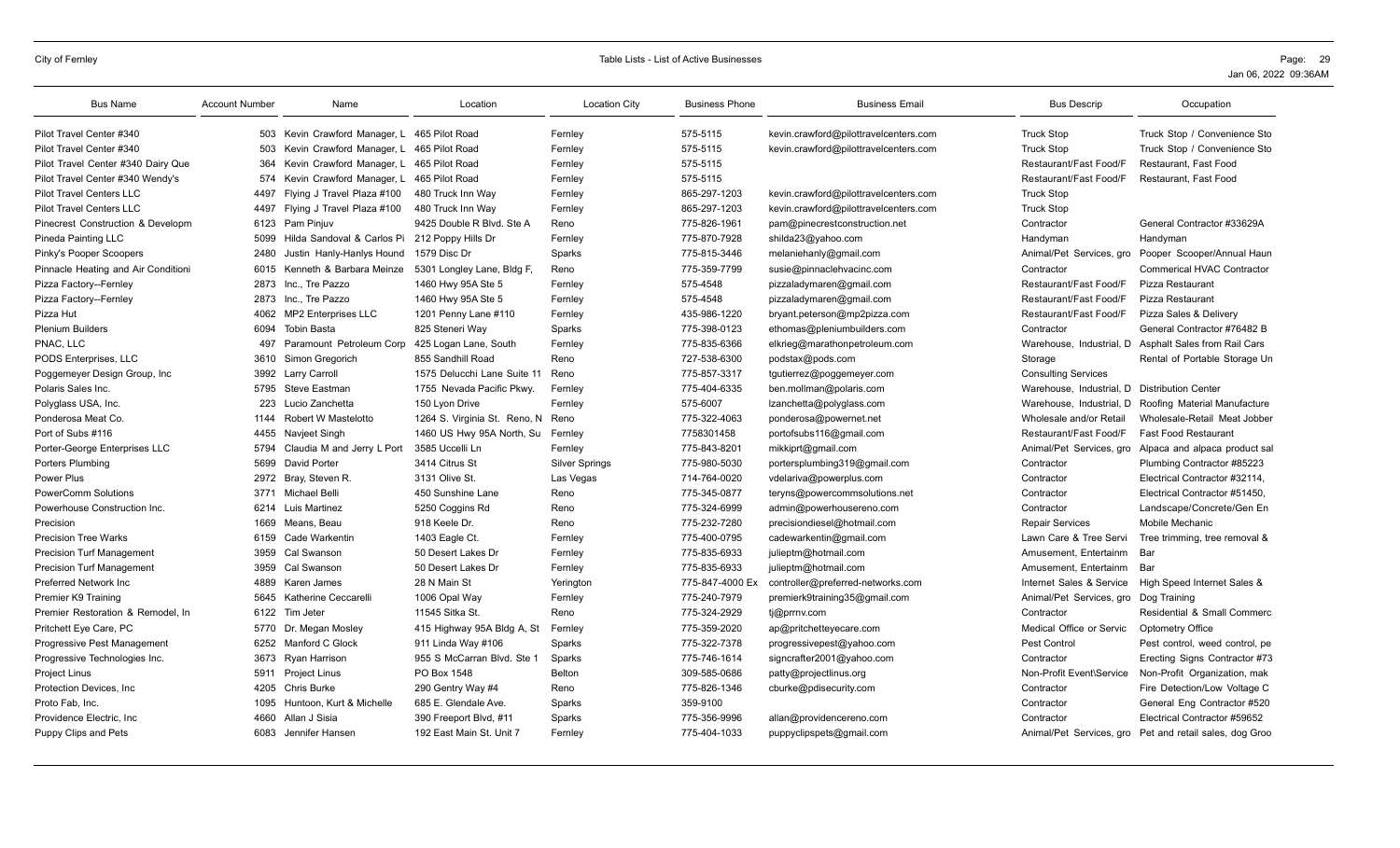| <b>Bus Name</b>                             | <b>Account Number</b> | Name                           | Location                     | <b>Location City</b> | <b>Business Phone</b> | <b>Business Email</b>                           | <b>Bus Descrip</b>             | Occupation                            |
|---------------------------------------------|-----------------------|--------------------------------|------------------------------|----------------------|-----------------------|-------------------------------------------------|--------------------------------|---------------------------------------|
| <b>Purcell Electrical Professional Corp</b> |                       | 5850 Karen D. Purcell          | 681 Sierra Rose Drive, Suite | Reno                 | 775-826-9010          | kpurcell@pkelectrical.com                       | <b>Engineering Services</b>    | <b>Electrical Engineering Design</b>  |
| Purcell Tire NW, Inc                        | 62                    | Robert G. Purcell              | 1505 E. Newlands Dr.         | Fernley              | 575-2630              | property@purcelltire.com                        | Automotive Sales/Parts/        | Garage                                |
| Pure Water Systems of Nevada                | 5023                  | Michael Guidara                | 245 Winter Street            | Reno                 | 775-324-2001          | service@renowaterfilters.com                    | Contractor                     | Water System Installation Con         |
| <b>Pyramid West LLC</b>                     | 5161                  | Sandbank Associates            | 5505 Twin Creeks Dr          | Reno                 | 775-745-7434          | sb.associates@hotmail.com                       | Residential Dwelling Re        | <b>Single Family Residences</b>       |
| PyroGuys, Inc.                              | 6151                  | Jeff Coonce                    | 14410 Riata Circle           | Reno                 | 775-843-4032          | jeff@pyroguysinc.com                            | <b>Business Specific Profe</b> | Display fireworks company             |
| Q & D Construction LLC                      | 1589                  | Christopher Dianda             | 1050 S. 21st Street, Sparks  | Reno                 | 786-2677              |                                                 | Contractor                     | Concrete, General Cont #773           |
| <b>Quality Choice Construction</b>          | 6132                  | <b>William Ross</b>            | 2755 S. Nellis Blvd. Suite # | Las Vegas            | 702-641-2400          | moe@gcclv.com                                   | Contractor                     | General Contractor #44164             |
| <b>Quality First Home Improvement</b>       | 4018                  | <b>Gerry Anderson</b>          | 4840 Mill Street #1          | Reno                 | 916-596-9129          |                                                 | Contractor                     | Gen Contractor #74998, B2 (           |
| <b>Quality Health Care Corporation</b>      | 5830                  | EmpRes Home Care, LLC          | 500 Damonte Ranch Parkwa     | Reno                 | 360-892-6628          | legal@empres.com                                | In Home Personal Care          | Home Health                           |
| <b>Quality Mobile Detailing</b>             | 5469                  | <b>Brennen Nourv</b>           | 1641 Johns Cir.              | Fernlev              | 775-303-0311          | brennensautodetailing@yahoo.com                 | Automotive Sales/Parts/        | Mobile Auto Detailing                 |
| Quality Mobile Home Repair                  | 4057                  | Derek & Maile Sullivan         | 15075 Crimson Dr.            | Reno                 | 775-851-2222          | qualityhomerepair@gamil.com                     | Manufactured Home Sal          | Home Improvements/Mobile              |
| Quality Tile & Marble Co Inc                | 4821                  | Wes Tews                       | 205 Cal Lane                 | Sparks               | 775-331-1077          | barbara@qualitytilenv.com                       | Contractor                     | Tile Installation Contractor #2       |
| Quantum Merit Enterprises Inc.              | 6089                  | David Fesperman                | 1550 E Newlands Drive        | Fernley              | 775-575-6810          | david@quantummerit.com                          | Hair/Nail/Tanning/Spa S        | Beauty Salon: cosmetology s           |
| Quantum Merit Enterprises Inc.              | 6090                  | David Fesperman                | 1380 US Highway 95A N Ste    | Fernley              | 214-556-3669          | david@quantummerit.com                          | Hair/Nail/Tanning/Spa S        | Beauty Salon: cosmetology s           |
| Quik Stop Market #9171                      | 3061                  | Quik Stop Markets, Inc.        | 360 S. Hwy 95A               | Fernley              | 508-270-1400          | gbach@cumerlandfarms.com                        | <b>Convenience Store</b>       | Convenience Store With Gas            |
| Quik Stop Market #9171                      | 3061                  | Quik Stop Markets, Inc.        | 360 S. Hwy 95A               | Fernley              | 508-270-1400          | gbach@cumerlandfarms.com                        | <b>Convenience Store</b>       | Convenience Store With Gas            |
| <b>Quintero Tires and Wheels</b>            | 4575                  | Jorge Quintero                 | 806 W. Hwy 40                | Fernley              | 775-224-6625          | quinteros2@yahoo.com                            | Automotive Sales/Parts/        | Tire & Wheel sales, brakes            |
| R Construction                              | 5802                  | <b>Roy Walker</b>              | 415 Parr Circle              | Reno                 | 775-329-8641          | sarms@rconstructionreno.com                     | Contractor                     | <b>Underground Utilities Contract</b> |
| R&R Enterprises, Inc.                       | 226                   | <b>Rick Keller</b>             | 1175 Flint St.               | Fernley              | 775-691-0858          | pricelessconstructionsince1991@yahoo.com        | Contractor                     | General Building & Carpent C          |
| R-2 Contractors, Inc.                       | 6265                  | <b>Tiffanie Roscoe</b>         | 3070 NW Canal Blvd.          | Redmond              | 541-316-5143          | tiffanie.roscoe@r2contractors.com               | Contractor                     | General Engineering Contract          |
| Raley's                                     | 5521                  | Raley's Holding Company        | 1400 US Hwy 95A N.           | Fernley              | 916-373-6318          | gbaker@raleys.com                               | Wholesale and/or Retail        | Grocery store, pharmacy               |
| Raley's                                     | 5521                  | Raley's Holding Company        | 1400 US Hwy 95A N.           | Fernley              | 916-373-6318          | gbaker@raleys.com                               | Wholesale and/or Retail        | Grocery store, pharmacy               |
| Ram Plumbing LLC                            | 6095                  | <b>Israel Ramirez</b>          | 1009 Prospect Ave            | Sparks               | 775-721-2536          | ramplumbing21@gmail.com                         | Contractor                     | Plumbing Contractor #87394            |
| Ramona Kay Savant                           | 1560                  | Savant, Ramona Kay             | 125 Johnson Lane             | Fernley              | 775-575-2756          | rksavant@sbcqlobal.net                          | Massage Therapist              | Massage Therapist, Mobile             |
| Rancho Estates Mobile Home Park             | 5121                  | <b>Fernley Parks LP</b>        | 570 W Main Street            | Fernley              | 916-989-5333          | jennifer@storzco.com                            | RV / Mobile Home Park          | Mobile Home Park                      |
| Ranger Construction, Inc.                   | 4189                  | John F. Donovan                | 24 Moonlight Rd Unit A       | Carson City          | 775-359-6611          | ap@rangerconstructioninc.com                    | Contractor                     | General Contractor #66473             |
| RapidSpace LLC                              | 2829                  | Rapidspace LLC                 | 820 Marietta Way             | Reno                 | 775-359-4688          | regulatory@quickspacenevada.com                 | Storage                        | Temp. Office trailer Rentals &        |
| Ray LaVoie Rentals                          | 5136                  | Raymond Merl LaVoie & T        | 750 Sunny Lane; 425 E Ced    | Fernley              | 775-934-0421          | tp lavoie@hotmail.com                           | Residential Dwelling Re        | Apartments                            |
| Ray LaVoie Rentals                          | 5136                  | Raymond Merl LaVoie & T        | 750 Sunny Lane; 425 E Ced    | Fernley              | 775-934-0421          | tp lavoie@hotmail.com                           | Residential Dwelling Re        | Apartments                            |
| RayCo Drywall                               | 3701                  | Myers, Raymond                 | 250 Chism                    | Reno                 | 775-857-1090          | raymyers@raycodrywall.com                       | Contractor                     | Drywall Contractor #70927 C-          |
| Raymond Handling Concepts Corp.             | 3211                  | Raymond, Steve                 | 1315 Greg Street Suite 112   | Sparks               | 775-356-8383          |                                                 | Contractor                     | Contractor #44400 C40                 |
| RC Roofing, LLC                             | 5974                  | Raul Y. Carrillo               | 7785 Crystal Shores Dr.      | Reno                 | 775-688-9030          | rcroofing7@gmail.com                            | Contractor                     | Roof - Replacements and rep           |
| <b>RC Temperature Control</b>               | 5200                  | <b>Rich Crossley</b>           | 3657 Desert Fox Dr           | Sparks               | 775-424-6644          | rctempcontrol@att.net                           | Contractor                     | HVAC Contractor #43163                |
| Rea Inspection Services LLC                 | 4987                  | Mark F Rea                     | 611 Playa Place              | Sparks               | 775-345-6840          | diane@reainspections.com                        | <b>Inspection Services</b>     |                                       |
| <b>Realty Professionals</b>                 | 2516                  | Ashton, Jason                  | 612 Red Opal Ct.             | Fernley              | 575-1220              | ashtonteam@nvreopro.com                         | <b>Real Estate</b>             | <b>Real Estate Sales</b>              |
| Rebecca Dale Pieretti                       | 6011                  | Rebecca Pieretti               | 150 Main Street Ste. #120    | Fernley              | 650-290-1919          | rdreclus@yahoo.com                              | <b>Real Estate</b>             | Realtor                               |
| Redbox                                      | 3291                  | <b>Redbox Automated Retail</b> | 1 Tower Lane Ste 900         | Oakbrook Terrace     | 630-756-8112          | mel.bonner@redbox.com                           | Wholesale and/or Retail        | Unmanned Automated Kiosk f            |
| Reel Construction Inc.                      | 4431                  | <b>Matthew Caviglia</b>        | 72 E Freeport Blvd           | Sparks               | 775-359-0700          | carol@reelcc.com                                | Contractor                     | Roofing/Carpentry/Gen Cont            |
| Reghetti Investments LLC                    | 5525                  | Joseph P. Requetti             | 600 So Rock Blvd             | Sparks               | 775-432-2336          | debby@legacyfire.com                            | Development                    | Single family home developer          |
| <b>Reid Corp</b>                            | 5891                  | Randall Reid                   | 5485 Reno Corporate Dr.      | Reno                 | 775-852-8405          |                                                 | Contractor                     | General/Pool & Fiberglass Co          |
| Reliable Framing Inc.                       |                       | 4363 Scott Esslin              | 8975 Double Diamond Pkwy     | Reno                 |                       | 775-853-9940ex1 lwarrington@reliableframing.com | Contractor                     | Carpentry Contractor #39745           |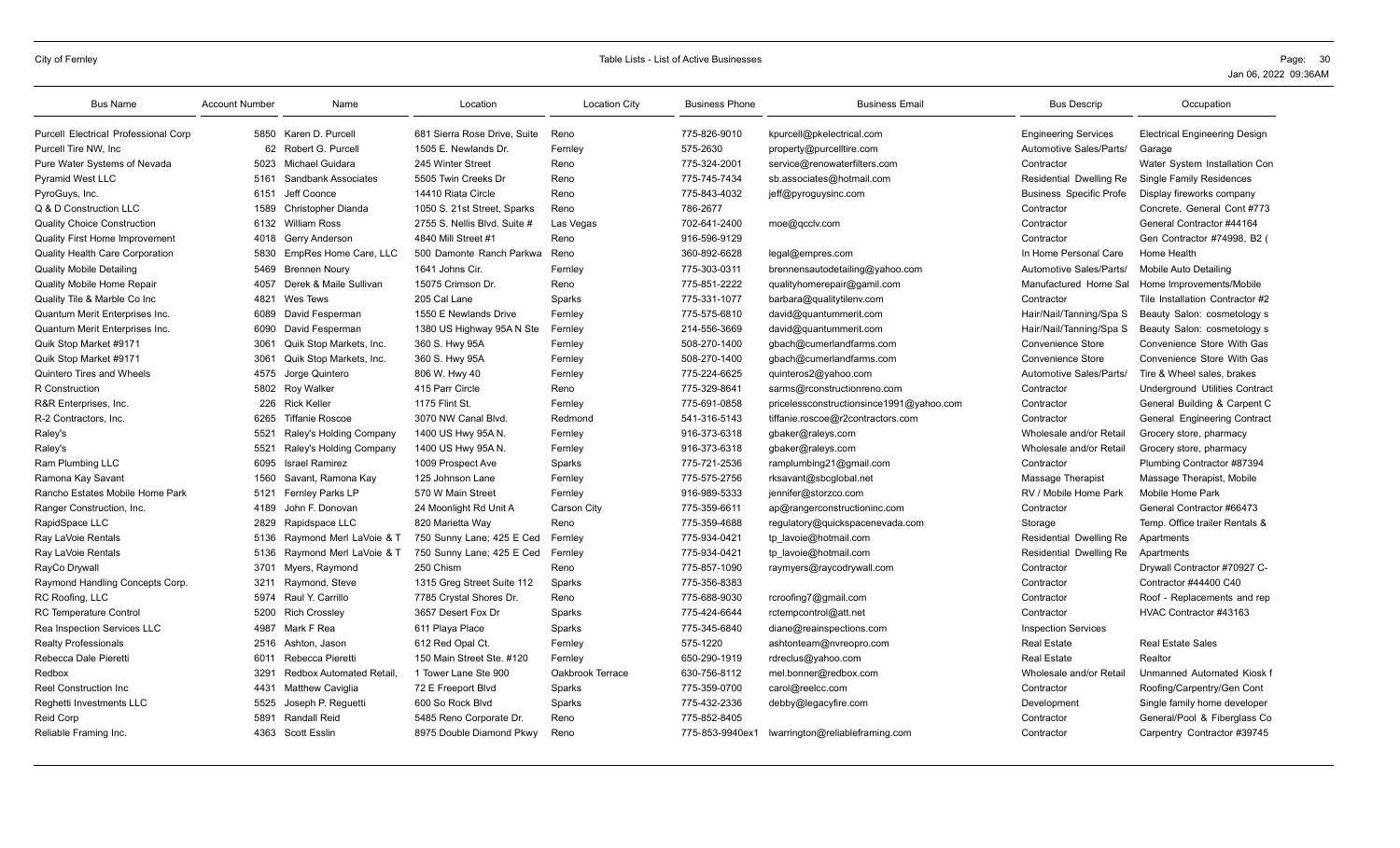| <b>Bus Name</b>                         | <b>Account Number</b> | Name                            | Location                    | <b>Location City</b> | <b>Business Phone</b> | <b>Business Email</b>             | <b>Bus Descrip</b>             | Occupation                           |
|-----------------------------------------|-----------------------|---------------------------------|-----------------------------|----------------------|-----------------------|-----------------------------------|--------------------------------|--------------------------------------|
| <b>Reliant Electric LLC</b>             |                       | 3742 Kyle Gardella              | 685 Edison Way              | Reno                 | 775-342-2900          | kgardella@sbgglobal.net           | Contractor                     | Electrical Contractor #65968,        |
| <b>REMAX Traditions</b>                 | 4991                  | Jessica Stanger                 | 3305 Hwy 50A                | Fernley              | 775-575-5077          | jessicastanger@remax.net          | <b>Real Estate</b>             | <b>Real Estate Sales</b>             |
| Rennie Heating & Air, LLC               | 2178                  | DBA Climate Pros of North       | 5635 Riggins Ct. #18        | Reno                 | 775-691-2048          | climatespros.office@charter.net   | Contractor                     | Refrigeration & A/C Contracto        |
| Reno Green Landscaping, Inc.            | 935                   | Scott Owen                      | 190 Woodland Ave            | Reno                 | 852-8952              | accounting@renogreen.com          | Contractor                     | Landscape Contractor #1821           |
| Reno Heating & Air, Inc.                | 3236                  | John & Katy Trevino             | 899 Marietta Way            | Sparks               | 775-356-6868          | k.trevino@me.com                  | Contractor                     | Refrigeration & Air Conditionin      |
| Reno Lumber                             | 1195                  | Terrance Oliver & Philip Gri    | 680 Spice Island Dr.        | Sparks               | 775-329-9663          | julie.gilinsky@renolumber.com     | Wholesale and/or Retai         | Wholesale of Lumber & Buildi         |
| Reno Rock Transport                     | 6302                  | Gary Archie                     | 3900 N. Virginia St.        | Reno                 | 775-677-9500          | accounting@renorock.com           | <b>Business Specific Profe</b> | Haul landscape material              |
| Reno Tahoe Glass LLC                    |                       | 6312 Matthew Lepire             | 1484 Kleppe Lane            | Sparks               | 775-885-7858          | info@renotahoeglass.com           | Contractor                     | Glass & Gazing/window repla          |
| Reno Truss Inc                          | 5047                  | Michael L Beebe                 | 2185 Green Vista #212       | Sparks               | 775-322-8755          | tina@renotruss.com                | Warehouse. Industrial. D       | Roof & Truss Manufacturer            |
| Reno/Villa Park LLC                     | 5677                  | <b>Benjamin Leeds</b>           | 945 East Main Street        | Fernley              | 310-815-9015          | management@benleedsproperties.com | RV / Mobile Home Park          | Mobile Home Park                     |
| Renown Health Medical Group             | 661                   | <b>Community Care Services,</b> | 1343 W. Newlands Dr.        | Fernley              | 775-982-8100          | gmcclaughrey@renown.org           | Medical Office or Servic       | <b>Medical Facility</b>              |
| Renown Health Urgent Care               | 2596                  | <b>Community Care Services</b>  | 1343 W. Newlands Dr.        | Fernley              | 575-3600              | cmcclaughrey@renown.org           | Medical Office or Servic       | <b>Urgent Care Facility</b>          |
| Renslow Heating & A/C, Inc.             | 234                   | Renslow, Brook & Cindy          | 390 S. Hwy 95A, Ste 1       | Fernley              | 775-575-2407          | renslowhvac@gmail.com             | Contractor                     | Refrigeration & A/C Contracto        |
| <b>Renslow Properties, LLC</b>          | 1257                  | Renslow, Brook & Cindy          | 390 S. Hwy 95A              | Fernley              | 775-622-1431          | cindy.renslow@gmail.com           | <b>Property Rentals</b>        | <b>Commercial Property Rental</b>    |
| <b>Rental Property Repair</b>           | 5123                  | Eric Flodman                    | 189 Country Ranch Road      | Fernley              | 775-745-0524          | bodiesdad23@aol.com               | Handyman                       | Handvman                             |
| Republic Electric, Inc.                 | 6054                  | Jeffrey Stafford                | 3985 N Pecos Rd.            | Las Vegas            | 702-643-2688          | jeff@nvrepublic.com               | Contractor                     | Electrical Contractor #28531         |
| <b>Resource Concepts Inc</b>            | 5081                  | <b>Bruce Scott Joe Cacioppo</b> | 340 N Minnesota Street      | <b>Carson City</b>   | 775-883-1600          | joe@rci-nv.com                    | <b>Engineering Services</b>    | <b>Engineering Services</b>          |
| <b>Retail Design Associates</b>         | 5747                  | James A Rasmus                  | 905 Brigit Circle           | Fernley              | 75-404-1188           | jrasmus.rda@gmail.com             | <b>Business Specific Profe</b> | <b>Retail Store Design Services</b>  |
| Rewana Mobile Home Park                 | 516                   | Miller, William & Christine     | 595 E. Main St.             | Fernley              | 510 357-0729          | william.i.miller43@gmail.com      | RV / Mobile Home Park          | Mobile Home Park                     |
| Rex Moore Group, Inc.                   | 5338                  | David R. Moore                  | 6001 Outfall Circle         | Sacramento           | 916-372-1300          |                                   | Contractor                     | Electrical Contractor #78592         |
| <b>RHP Mechanical Systems</b>           | 1092                  | Scolari, Steve & Michael        | 1008 E. 4th St.             | Reno                 | 775-322-9434          | dupton@rhpinc.net                 | Contractor                     | Plumbing/Heating/Refrigeratio        |
| <b>Riann Brent</b>                      | 5064                  | <b>Riann Brent</b>              | 75 W Main St.               | Fernley              | 775-671-2148          | riannb1236@gmail.com              | Hair/Nail/Tanning/Spa S        |                                      |
| Rice Lake Weighing Systems, Inc.        | 4146                  | Rice Lake Weighing Syste        | 265 Logan Lane              | Fernley              | 715-234-9171          | cbroker@ricelake.com              | Warehouse, Industrial, D       | Manufacturing                        |
| Richard I Bode & Sandra S Bode          | 5149                  | Richard & Sandra Bode           | 1613 Laverder Dr            | Fernley              | 775-426-8944          | sfbyssb@yahoo.com                 | Residential Dwelling Re        | <b>Single Family Residences</b>      |
| Richard L Ramos/Johnna M Ramos          | 5513                  | Richard L Ramos/Johnna          | 175 Hardie Ln.              | Fernley              | 775-771-6693          | 1jrramos@att.net                  | Residential Dwelling Re        | Residential Rental Dwelling/L        |
| <b>Rick's Custom Woodworking</b>        | 5976                  | <b>Richard Lynn</b>             | 221 Poppy Hills Dr.         | Fernley              | 775-842-1924          | pastor@gbcfernley.org             | Hobby/Crafter, Sewing,         | Woodworking - custom tables,         |
| <b>Riddio Construction</b>              | 4399                  | James Riddiough                 | 2225 East Greg Street Suite | Sparks               | 775-359-9933          | lfreestone@riddio.com             | Contractor                     | Glass & Glazing Contractor #         |
| RIMS Holding Company LLC                | 6116                  | Chuck Edelstein                 | 1280 US Highway 95A N       | Fernley              | 305-532-5577          | chuckedelstein@hotmail.com        | <b>Property Rentals</b>        | Commercial rental                    |
| Rios Ranch Organic                      | 5591                  | Jenifer C Rios & Artemio Ri     | 2588 State Route 208        | Smith                | 530-301-4652          | riosranchorganic@gmail.com        | Agriculture, Horticulture.     | Hay sales & delivery / delivery      |
| <b>Rip City Riders Nevada</b>           | 6257                  | Kyle Habberstad & Roy Sis       | 1575 E. Newlands Dr. Unit A | Fernley              | 775-741-3666          | khabberstad@gmail.com             | Internet Sales & Service       | Online sales of motorcycle pa        |
| Rite Hite Corp. dba Arbon Equipme       | 2364                  | White, Michael                  | Suite 109 23595 Cabot Blvd  | Hayward              | 253-395-7099          |                                   | Contractor                     | Elevation & Conveyance Cont          |
| <b>River Concrete Construction Inc.</b> | 5070                  | Raymond & Karen Foote           | 1940 C St.                  | Sparks               | 775-424-4058          | riverconcrete@outlook.com         | Contractor                     | Concrete Contractor #78736           |
| <b>RJR Builders, LLC</b>                | 4439                  | Ryckebosch, Randy               | 4800 Longley Lane           | Reno                 | 775-853-1224          | Randy@renotahoecabinets.com       | Contractor                     | Carpentry Contractor #71762          |
| <b>RLM Nevada, LLC</b>                  | 5245                  | Rebecca Montero                 | 891 B Street                | Fernley              | 775-741-0267          | rmontero1@yahoo.com               | <b>Property Rentals</b>        | <b>Commercial Property Rentals</b>   |
| RML Ventures Inc.                       | 3869                  | dba Town & Country Lands        | 9800 N. Virginia St         | Reno                 | 775-329-2904          | ross@tcland.org                   | Contractor                     | Landscape Contractor #3229           |
| Roberson Services LLC                   | 6220                  | Shane Roberson                  | 1347 Canal Dr.              | Fernley              | 775-229-1191          | shaneroberson6@gmail.com          | Handyman                       | Handyman and firewood sale           |
| Robert Allen Pools & Spas, Inc.         | 6168                  | Robert Allen/Saundra Allen      | 710 Redwood Place           | Reno                 | 775-323-7665          | lei@rallenps.com                  | Contractor                     | Pool Contractor #41091C              |
| Robert C Herrera Inc                    | 4947                  | R.C. Herrera                    | 150 E Main Street Suite 120 | Fernley              | 775-771-3644          | rc.herrera@live.com               | <b>Real Estate</b>             | <b>Real Estate Sales</b>             |
| Robert C. Herrera, Inc.                 | 5225                  | Robert C. Herrera               | 995 Winnies Lane            | Fernley              | 775-771-3644          | rc.herrera@live.com               | Residential Dwelling Re        | <b>Residential Rental Dwellings:</b> |
| <b>Robert Morrissey</b>                 | 6102                  | <b>Robert Morrissey</b>         | 2210 Nightingale Ct         | Fernley              | 203-240-4746          | robertmorrissey90@gmail.com       | Firearms Sales, Service        | <b>FFL Transfers</b>                 |
| Robertson & Koenig, Ltd                 |                       | 519 Gregory Koenig, Carl Robe   | 198 E Main Street           | Fernley              | 775-575-1966          | fernleyoptician@yahoo.com         | Medical Office or Servic       | <b>Optometric Services</b>           |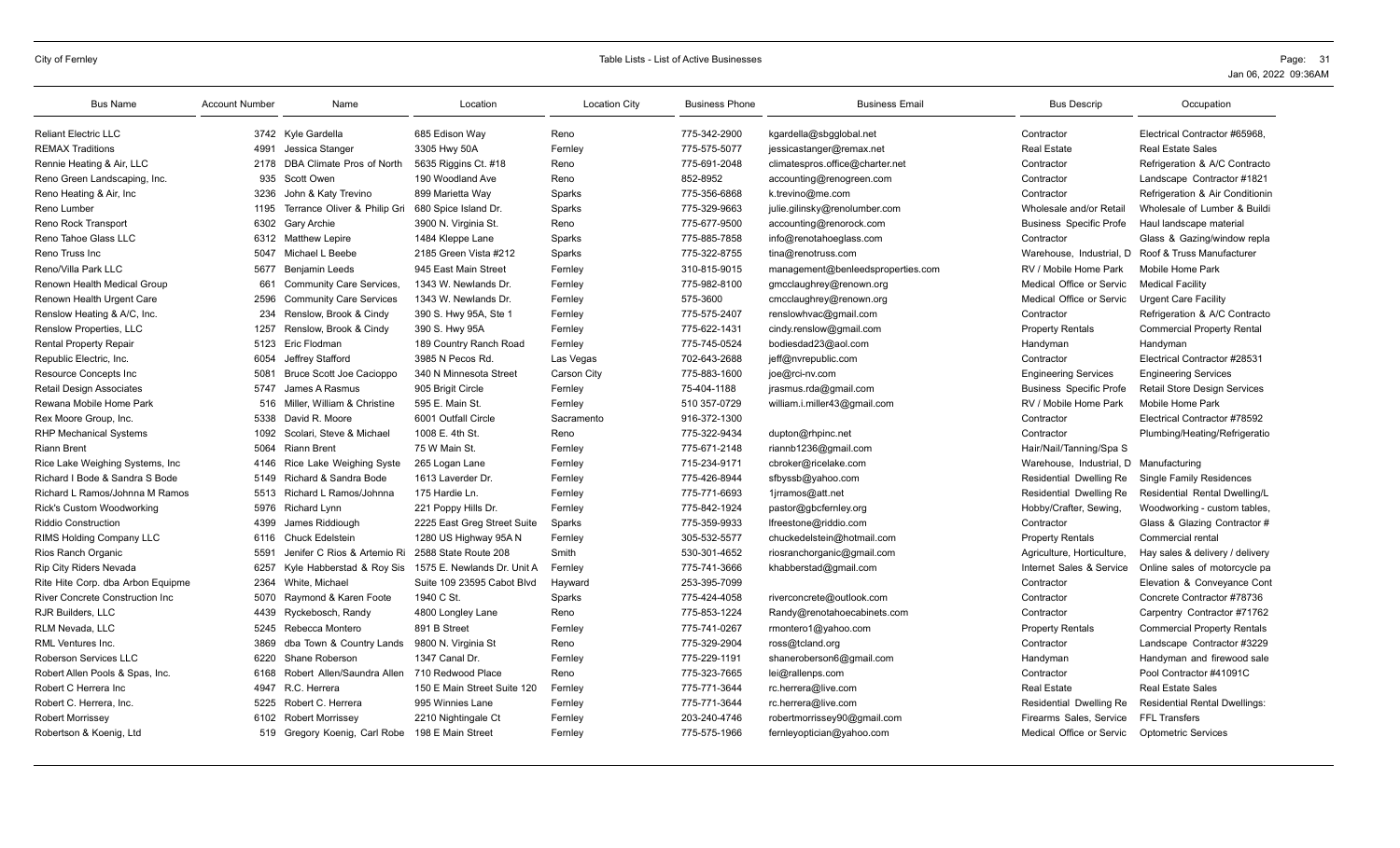| <b>Bus Name</b>                    | <b>Account Number</b> | Name                       | Location                    | <b>Location City</b>  | <b>Business Phone</b> | <b>Business Email</b>        | <b>Bus Descrip</b>             | Occupation                             |
|------------------------------------|-----------------------|----------------------------|-----------------------------|-----------------------|-----------------------|------------------------------|--------------------------------|----------------------------------------|
| Robison Engineering Company, Inc.  | 3754                  | Nathan Robison             | 846 Victorian Ave Suite 20  | Sparks                | 775-852-2251          | julianne@robinsoneng.com     | Contractor                     | Landscaping Contractor #869            |
| <b>Rocket Electric LLC</b>         | 6121                  | Cody Kay                   | 4814 Longley Lane           | Reno                  | 775-622-0759          | cody@rocketelectricllc.com   | Contractor                     | <b>Residential Electrical Contract</b> |
| Rockin RT Ranch                    | 5895                  | Jeanne Roark               | 2475 Farm District Rd       | Fernley               | 775-233-4150          | 2475jroark@gmail.com         | <b>Property Rentals</b>        | Venue Rental for parties and           |
| Rockwood Apartments                | 1735                  | Robert Nielsen, Fernley Pa | 645 Silver Lace Blvd.       | Fernley               | 575-3500              |                              | Residential Dwelling Re        | Apartments                             |
| Rod the Roofer, Inc.               | 5374                  | Rod Denny                  | 50 Date Palm Dr.            | Sparks                | 775-674-3735          | elk bow63@yahoo.com          | Contractor                     | Roofing Contractor #72371              |
| Rodger Scott                       | 6148                  | <b>Rodger Scott</b>        | 212 Jenny's Lane            | Fernley               | 775-287-3811          | rodger.arch@gmail.com        | Interior/Graphic/Home D        | <b>Residential Designer</b>            |
| Roe Painting Inc.                  | 5289                  | Andy Roe                   | 703 E 44th St #8            | Garden City           | 775-388-7667          | ap@roepaint.com              | Contractor                     | Painting & Decorating Contra           |
| Rolling Frito-Lay Sales LP         | 4518                  | Rolling Frito-Lay Sales LP | 26672 Town Centre Dr. Suite | <b>Foothill Ranch</b> | 949-465-7011          | anna.rivera@pepsico.com      | Wholesale and/or Retail        | Wholesale Snack Food Delive            |
| <b>Ron Colcord Const</b>           | 5973                  | <b>Ron Colcord</b>         | 280 Vermillion Rd.          | Reno                  | 775-742-3047          | thinman.ron@gmail.com        | Contractor                     | Concrete Contractor #28314             |
| Ross Heating and Air Conditioning, | 4985                  | Damian & Maureen Ross      | 1220 East Greg St Suite #14 | Sparks                | 775-425-2525          | maureen@rossheating.biz      | Contractor                     | HVAC Contractor #76902 & 8             |
| Round Table Development Compan     | 4759                  | Round Table Pizza          | 130 Shadow Lane             | Fernley               | 925-969-3900          | achildress@gfgmanagement.com | Restaurant/Fast Food/F         | Restaurant                             |
| Round Table Development Compan     | 4759                  | Round Table Pizza          | 130 Shadow Lane             | Fernley               | 925-969-3900          | achildress@gfgmanagement.com | Restaurant/Fast Food/F         | Restaurant                             |
| Royal Floors, LLC                  | 4278                  | <b>Troy Pefley</b>         | 780 E. Main Street          | Fernley               | 775-575-7444          | office@royalfloorsnv.com     | Contractor                     | Flooring Contractor #73387A            |
| Russell Cellular, Inc.             | 5835                  | Jeff Russell               | 1201 Penny Lane, Ste 170    | Fernley               | 775-575-3131          | AP@russellcellular.com       | <b>Telecommunication Sale</b>  | <b>Cellular Sales</b>                  |
| <b>Russell's Tree Service</b>      | 4570                  | <b>Russell Briggs</b>      | 3125 Snowberry Street       | <b>Silver Springs</b> | 775-685-0528          | russsell@live.com            | Lawn Care & Tree Servi         | <b>Tree Service</b>                    |
| Rusty's Refrig, Heating & SheetMet | 5644                  | William J. Crouse          | 545 Rio Vista Dr.           | Fallon                | 775-423-5627          | rustys1@cccomm.net           | Contractor                     | HVAC Contractor #54211                 |
| <b>RWH Handyman Service</b>        | 6281                  | Richard W. Hovis           | 951 Iris Lane               | Fernley               | 916-203-3791          | rwhhandyman@gmail.com        | Handyman                       | Handyman                               |
| S&K Any Time Cleaning Service      | 6079                  | Sheila Adams               | 812 Columbine Ct.           | Fernley               | 775-433-5791          | adamssheila51@gmail.com      | <b>Cleaning Services</b>       | House Cleaning                         |
| S&M Tile, LLC                      | 6155                  | Mick Ochoa/Jennifer Galin  | 2225 Star Way               | Carson City           | 775-230-9983          | smtilenv@gmail.com           | Contractor                     | Tile Contractor #86854                 |
| S&S Mechanical, LLC                | 5411                  | Joseph R. Amos             | 243 Freeport Blvd.          | Sparks                | 775-351-3800          | admin@ssmechanicalnv.com     | Contractor                     | Plumbing & Heating Contract            |
| S <sub>2</sub> M                   | 4911                  | Matsas Inc                 | 8839 N Cedar Ave Suite 1    | Fresno                | 559-322-4805          | ct@s2mservices.com           | Contractor                     | General Contractor #76607, A           |
| Sage Valley Ventures Inc           | 4502                  | Steve & Gavle Picha        | 691 Bunkhouse Court         | Fernley               | 925-339-3933          | gayle@sagevalleyventures.com | <b>Real Estate</b>             | Investments                            |
| Salar and Delisle, LLC             | 4750                  | Steven Delisle, Behnam Sa  | 1420 Hwy 95A North, Suite   | Fernley               | 425-306-2579          | delisledds@gmail.com         | <b>Dental Office/ Services</b> |                                        |
| Salon 95                           | 3580                  | LaNette Arnaud             | 75 W. Main Street           | Fernley               | 775-835-0300          |                              | Hair/Nail/Tanning/Spa S        | Hair Salon                             |
| Sandbank Associates Inc.           | 6269                  | Bryce & Kyle Chisholm      | 250 Logan Ln.               | Fernley               | 775-745-7436          | sb.associates@hotmail.com    | <b>Property Rentals</b>        | Commercial property rental             |
| Sandia Manor Apartments            | 5898                  | Sandia Manor Rehabilitatio | 365 Jill Ct. & 405 Jill Ct. | Fernley               | 775-575-4165          | fnjfree@gmail.com            | Residential Dwelling Re        | Residential Rental Dwelling/L          |
| Sandra Bountis                     |                       | 5162 Sandra Bountis        | 475 E Cedar St              | Fernley               | 775-225-7681          |                              | <b>Property Rentals</b>        | <b>Commercial Property Rentals</b>     |
| Sani-Hut Co., Inc.                 | 1203                  | Cutler, Fred               | 1325 E. Greg St. Sparks, N  | Reno                  | 358-6720              | email@sanihut.com            | Portable Restrooms             | Portable Toilet Rentals & Serv         |
| <b>Sassy Cleaners</b>              | 6052                  | Traja Holden               | 812 Columbine St.           | Fernley               | 775-432-4365          | trajaholden2@hotmail.com     | <b>Cleaning Services</b>       | Home Cleaning                          |
| Satellite Investment LLC           | 5135                  | John & Victoria Rhodes     | 415 Hwy 95A South Unit A    | Fernley               | 775-747-7445          | johnrhodes001@gmail.com      | <b>Property Rentals</b>        | <b>Commercial Property Rentals</b>     |
| Sater Electric. LLC                | 6209                  | Shaun Sater                | 1709 Rimpau Ave. Suite 106  | Corona                | 951-553-6976          | installs@saterelectric.com   | Contractor                     | Electrical/Solar Contractor #8         |
| Satluj Inc.                        | 5618                  | Satluj Inc.                | 500 Truck Inn Way           | Fernley               | 775-419-4747          | 604stockton@gmail.com        | Mobile Vendor                  | Mobile Food Vendor                     |
| Savage And Son, Inc.               | 1330                  | Leonard Savage             | 3101 Yori Avenue            | Reno                  | 828-4193              | petes@savageandson.com       | Contractor                     | Solar Contracting #18275, C3           |
| Savahanna Kelley                   | 4969                  | Savahanna Kelley           | 795 E MAIN ST               | Fernley               | 775-294-1512          | s.kelleysellshomes@gmail.com | <b>Real Estate</b>             | <b>Real Estate Sales</b>               |
| SC Food Group, LLC                 | 6242                  | SC Food Group HoldCo, L    | 1455 E. Newlands Rd.        | Fernley               | 203-526-6886          | michael@mbnbrands.com        | Restaurant/Fast Food/F         | Restaurant                             |
| ScareCrow Lath & Plaster, Inc.     | 3078                  | Crow. Steven C.            | 3510 Barron Way Ste 100     | Reno                  | 851-8001              | molly@scarecrowstucco.com    | Contractor                     | Lathing & Plastering/Masonry           |
| Schell Creek Car Wash              |                       | 5282 Veronda, LLC          | 325 Hwy 95A                 | Fernley               | 775-835-8657          | jerry@schellcreek.com        | Car Wash & Mobile Deta         |                                        |
| Schell Creek Construction, Inc.    | 1898                  | Ricci, Gerald H.           | 65 McCart Street, Suite 201 | Fernley               | 775-753-8966          | admin@schellcreek.com        | Contractor                     | General, Concrete Contractor           |
| Scott Fire Protection Inc          | 4554                  | <b>Robert Scott</b>        | 145 Design Place            | Sparks                | 775-329-3998          | robs@scottfireinc.com        | Contractor                     | Fire Sprinkler Contractor #431         |
| Scott Robinson                     | 5930                  | Scott R. Robinson          | 625 Blue Jay Dr.            | Fernley               | 775-354-5707          | srr6977@yahoo.com            | Trucking & Transporatio        | Home office for trucking/driver        |
|                                    |                       | 2195 Hansen, Gavin & Kathy | 1742 Hymer Ave              | Sparks                | 775-358-4865          |                              | Contractor                     | Roofing & Siding Contractor #          |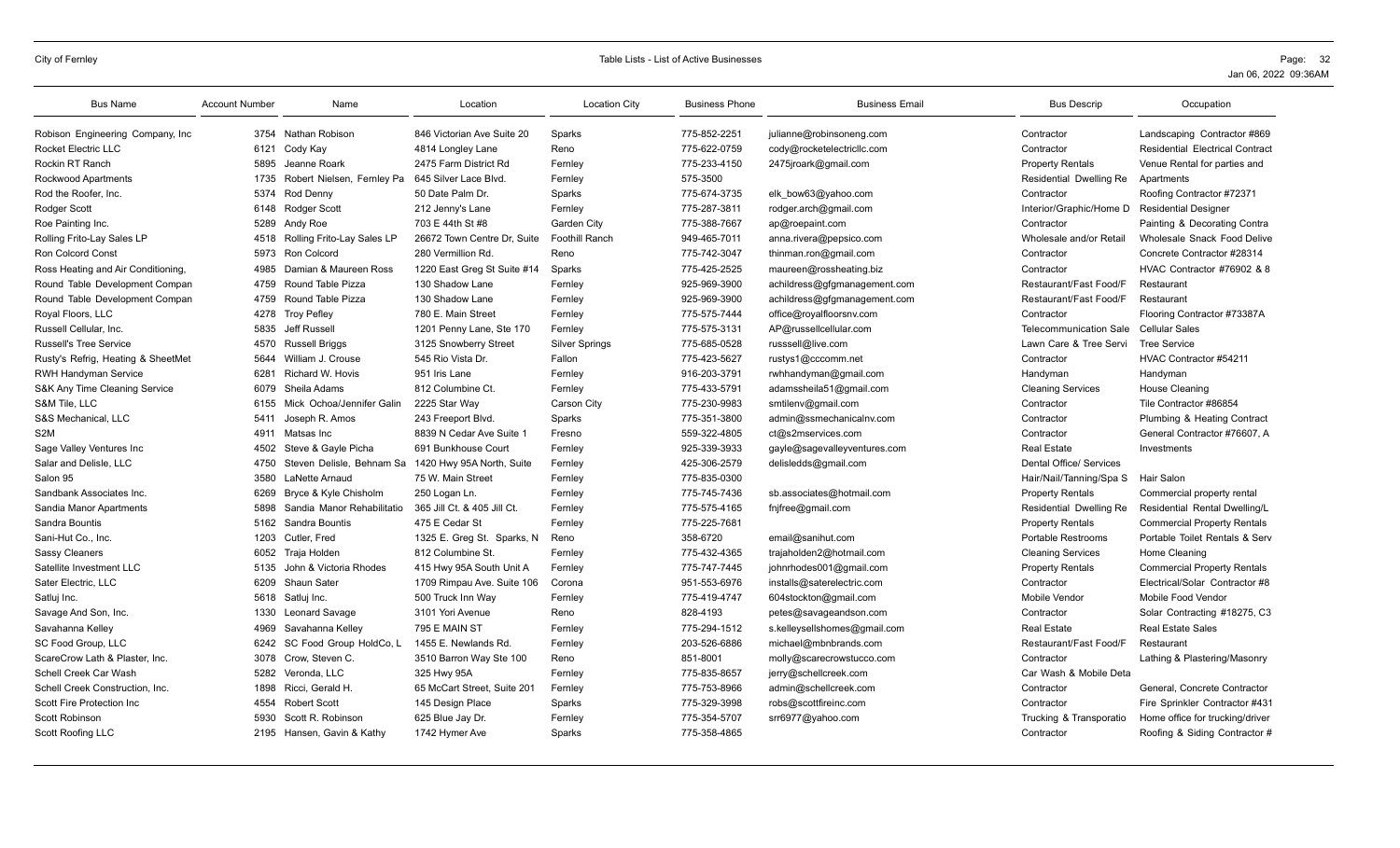| <b>Bus Name</b>                          | <b>Account Number</b> | Name                        | Location                    | <b>Location City</b> | <b>Business Phone</b> | <b>Business Email</b>                     | <b>Bus Descrip</b>             | Occupation                     |
|------------------------------------------|-----------------------|-----------------------------|-----------------------------|----------------------|-----------------------|-------------------------------------------|--------------------------------|--------------------------------|
| Sears Home Improvement                   | 4635                  | Alfred W Nyman              | 1024 Florida Central Pkwy   | Lonawood             | 916-860-3400          | rameeza.mohamed@transformhomepro.com      | Contractor                     | Plumb/Roof/A/C/Carpentry Co    |
| Seaton and Seaton                        | 6035                  | <b>Bonnie C Seaton</b>      | 906 Sagewood Dr.            | Fernley              | 775-980-6599          | bcseaton@aol.com                          | Accounting/Tax/Bookee          | Tax preparation and bookeepi   |
| Sectran Security, Inc.                   |                       | 5472 Fred Kunik             | 7633 Industry Ave.          | Pico Rivera          | 562-948-1446          |                                           | <b>Business Specific Profe</b> | <b>Armored Car Service</b>     |
| Securitas Security Services USA, I       |                       | 1347 Walker, Don            | 5470 Kietzke Lane Suite 140 | Reno                 | 818-706-6898          | celina.yanez@securitasinc.com             | <b>Security Services</b>       | <b>Security Services</b>       |
| Select Real Estate of Nevada Inc         | 335                   | Daniel C. Jacuzzi           | 330 Main Street, Ste A      | Fernley              | 775-336-6753          | ron.hoy@cbselectre.com                    | <b>Real Estate</b>             | <b>Real Estate Broker</b>      |
| Self-Storage Solutions LLC               | 6234                  | David B Burnett             | 175, 275, 375 Mull Lane     | Fernley              | 847-989-9435          | dburnett@eco-rentalsolutions.com          | <b>Property Rentals</b>        | Commercial property rentals    |
| Senor B's Lawn Care Services LLC         |                       | 5717 Santos Benitez         | 1360 Bart Ln.               | Fernley              | 775-229-0526          | senorblawncare@gmail.com                  | Handyman                       | Mowing, weed removal, shrub    |
| SES Nevada, LLC                          | 5906                  | Mark R. Schloss             | 1330 N. Hwy 95A             | Fernley              | 775-993-3395          | sesnevada@msn.com                         | Restaurant/Fast Food/F         | Restaurant & Bar               |
| SES Nevada, LLC                          | 5906                  | Mark R. Schloss             | 1330 N. Hwy 95A             | Fernley              | 775-993-3395          | sesnevada@msn.com                         | Restaurant/Fast Food/F         | <b>Restaurant &amp; Bar</b>    |
| Seven Keys Realty                        | 4783                  | Mike Medeiros               | 85 E Main Street            | Fernley              | 775-530-5314          | 7keysrealty@gmail.com                     | <b>Real Estate</b>             | <b>Real Estate Sales</b>       |
| SeventyFiveBlue Water and Enviro         | 6303                  | John Hulett                 | 637 Donner Drive            | Reno                 | 775-843-1930          | johnhulett@gmail.com                      | <b>Engineering Services</b>    | Civil and environmental engin  |
| Shakespeare Unlimited, Inc.              | 5931                  | Jason Shakespeare           | 312 Stewart Street          | Reno                 | 775-786-0860          | kayced@shakespeareunlimitedinc.com        | Contractor                     | General Engineering Contract   |
| Shambaugh & Son, L.P.                    | 5437                  | CSUSA Holding, LLC          | 7614 Opportunity Dr.        | Fort Wayne           | 260-487-7777          | tscare@shambaugh.com                      | Fire Protection/Sprinker       |                                |
| <b>Shank Excavation and Construction</b> | 4113                  | John W. Shank Jr.           | 5920 Walnut Creek Rd        | Reno                 | 775-771-7781          | ShankExcavation@sbcqlobal.net             | Contractor                     | General Engineering Contract   |
| <b>Sharkys Sports</b>                    | 6243                  | Centenario Hernandez        | 45 W. Main St.              | Fernley              | 775-501-0376          | sharkyhern@gmail.com                      | Wholesale and/or Retail        | Sports Memorabilia Sales       |
| <b>Sharlene Cosens</b>                   | 5329                  | <b>Sharlene Cosens</b>      | 200 E. Main St. Suite 102   | Fernley              | 775-846-2494          | sharlene.cosens@gmail.com                 | <b>Real Estate</b>             | <b>Real Estate Agent</b>       |
| <b>Shaw Engineering</b>                  | 2307                  | Cody Black                  | 20 Vine Street              | Reno                 | 775-329-5559          | cody@shawengineering.com                  | <b>Engineering Services</b>    | <b>Civil Engineering</b>       |
| Sheldon's Pest Management Servic         | 1175                  | Chipp, Sheldon              | 3905 Reno Hwy Ste C         | Fallon               | 775 867-2066          | sheldons pest@yahoo.com                   | <b>Pest Control</b>            | Pest & Termite Control Servic  |
| Sherman & Howard LLC                     | 2390                  | John Swendseid, Jennifer    | 50 W. Liberty St. #1000     | Reno                 | 775-323-1980          | tatherton@shermanhoward.comam             | Attorney/Legal Services        | Law Firm                       |
| Shining "K" Meats                        | 6171                  | Neil & Annie Kendricks      | 325 Family Ct.              | Fernley              | 775-835-1999          | annie.kendricks@yahoo.com                 | <b>Business Specific Profe</b> | Meat processing (custom)       |
| Sierra Air, Inc.                         | 1539                  | Ronald Ford                 | 4875 Longley Lane           | Reno                 | 356-5566              |                                           | Contractor                     | Refrigeration & A/C Contracto  |
| Sierra Carpet & Upholstery Cleanin       | 5841                  | Jesus Fonseca               | 2990 Nicole Circle          | Fallon               | 775-217-4014          | jfi2990@gmail.com                         | <b>Business Specific Profe</b> | Carpet & Upholstery Cleaning   |
| Sierra Discount Market                   | 4030                  | Lasuku LLC                  | 882 US Highway 95A S        | Fernley              | 916-879-7733          | singh2015@gmail.com                       | Convenience Store              | Convenience Store              |
| Sierra Discount Market                   | 4030                  | Lasuku LLC                  | 882 US Highway 95A S        | Fernley              | 916-879-7733          | singh2015@gmail.com                       | <b>Convenience Store</b>       | <b>Convenience Store</b>       |
| Sierra Industrial, LLC                   | 6084                  | Ian Reese/Benjamin Malley   | 42 E. Freeport Blvd.        | Sparks               | 775-322-2800          | info@sierraindustrial.net                 | Contractor                     | Rigging & Cranes/Ind Machin    |
| Sierra Maintenance, Inc.                 | 4231                  | Kevin Moerdick              | 2850 Wrondel Way, Ste J     | Reno                 | 775-825-1101          | sierramaintenance@att.net                 | Contractor                     | Sealing & Striping/Streets Pav |
| Sierra Nevada Construction, Inc.         | 1931                  | Craig D. Holt, Kevin L. Rob | 2055 Greg Street, East      | <b>SPARKS</b>        | 355-0420              | info@snc.biz                              | Contractor                     | General Engineering Contract   |
| Sierra Nevada Properties                 | 4021                  | Darrell Plummer             | 150 E Main St., Suite 120   | Fernley              | 775-823-3304          | mark@snphomes.com                         | <b>Real Estate</b>             | <b>Real Estate Sales</b>       |
| Sierra Nevada Residential LLC            | 5955                  | Jarrod Schulz/Ashley Schul  | 1951 W. Williams Ave #347   | Fallon               | 775-316-0627          | Jarrod-schulz@sierranevadaresidential.com | <b>Inspection Services</b>     | Home Inspections               |
| Sierra Patchworks                        | 4918                  | Terry L Alexander           | 632 Brook Lane              | Fernley              | 608-215-0050          | sierrapatchworks@gmail.com                | Hobby/Crafter, Sewing.         | Hobby Crafter/Retail Sales Q   |
| Sierra Pest Control Inc.                 | 5797                  | Sherry L Kornahrens         | 2100 El Rancho Dr.          | Sparks               | 75-331-2869           | renosierrapestcontrol@gmail.com           | Pest Control                   | <b>Pest Control Service</b>    |
| Sierra Range Consultants                 | 6226                  | <b>Eric Litak</b>           | 5000 Hwy 95A                | Fernley              | 775-219-4216          | renosierrarangeconsultants.com            | <b>Business Specific Profe</b> | Gun range operations, retail s |
| Sierra Run Apts                          | 561                   | Sierra Run LLC, Mary Greg   | 219 Meadows Circle          | Fernley              | 575-4068              | sierrarun@att.net                         | <b>Residential Dwelling Re</b> | Apartments                     |
| Sierra Shaing, LLC                       | 4766                  | Ernest Arango               | 685 Abbay Way               | Sparks               | 775-690-1939          | ernie@sierrashading.com                   | Contractor                     | Out of Town--Shading Contrac   |
| Sierra Stripers & Asphalt Paving, In     | 2648                  | Michelle & Clay Smith       | 296 Parr Blvd.              | <b>RENO</b>          | 358-4584              | office@sierrastripers.net                 | Contractor                     | General Engineering Contract   |
| Sierra Summit Landscaping, LLC           | 6188                  | Timothy J. Burkett          | 18124 Wedge Parkway, #41    | Reno                 | 775-852-2988          | burkett.sierrasummit@gmail.com            | Contractor                     | Landscape Contractor #7093     |
| Sierra Wes Wall Systems, Inc.            | 5368                  | <b>Bryan Stilwell</b>       | 51 Snider Way               | Sparks               | 916-652-4491          | eric@sierrawes.com                        | Contractor                     | Carpentry Contractor #73524    |
| Sierras Run II                           |                       | 713 Mary A. Gregory         | 217 Lois Lane               | Fernley              | 575-4068              | lyonassociates@sbcglobal.net              | Residential Dwelling Re        | Apartments                     |
| Sign On Signs, Inc.                      | 5882                  | Jeremy Gunther              | 1607 Greg St.               | Sparks               | 775-355-1976          | signonsigns98@sbcglobal.net               | Contractor                     | Erecting Signs Contractor #49  |
| Sika Corporation                         | 5686                  | Sika Corporation            | 210 Lyon Dr.                | Fernley              | 775-575-4849          | cassinelli.sandy@us.sika.com              | Warehouse, Industrial, D       | Manufacturing of rigid board i |
| Silegacy Floor Finishing Inc             |                       | 4919 James Farley           | 4815 Longley Ln             | Reno                 | 775-741-4273          | flooring@silegacy.com                     | Contractor                     | Flooring, Concrete Contractor  |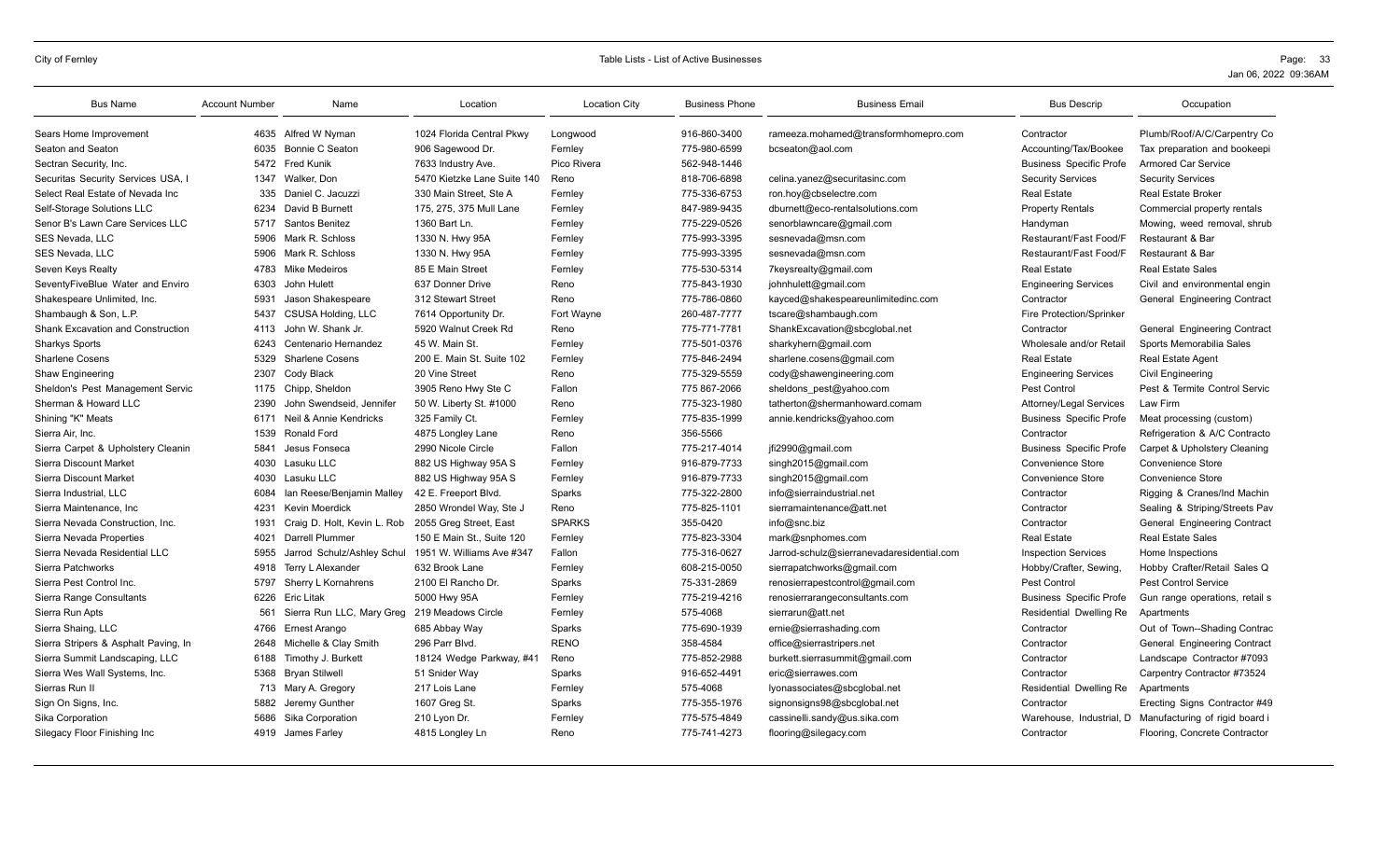| <b>Bus Name</b>                      | <b>Account Number</b> | Name                            | Location                    | <b>Location City</b>  | <b>Business Phone</b> | <b>Business Email</b>               | <b>Bus Descrip</b>        | Occupation                         |
|--------------------------------------|-----------------------|---------------------------------|-----------------------------|-----------------------|-----------------------|-------------------------------------|---------------------------|------------------------------------|
| <b>Silver Sage Investments</b>       |                       | 5193 Alvin Raffetto Jr          | 300 Cedar St                | Fernley               | 775-843-6838          | alr1058@yahoo.com                   | Residential Dwelling Re   | Apartments                         |
| Silver Sage Realty Pros Inc.         | 4957                  | Tammy Dittman                   | 40 W Cedar St., Ste 120     | Fernley               | 775-335-9962          | DITTMANUSA1@GMAIL.COM               | <b>Real Estate</b>        | <b>Real Estate Sales</b>           |
| Silver Scissors Mobile Grooming      | 2284                  | Moore, Tamye                    | 4900 Glick Rd.              | <b>Silver Springs</b> | 775-980-7703          | Intranch@yahoo.com                  | Animal/Pet Services, gro  | Dog Grooming                       |
| Silver Spur Saloon, Inc. dba Silver  | 199                   | <b>Flodman Family Trust</b>     | 45 E. Main St.              | Fernley               | 575-4324              |                                     | Bar                       | Bar                                |
| Silver Spur Saloon, Inc. dba Silver  | 199                   | <b>Flodman Family Trust</b>     | 45 E. Main St               | Fernley               | 575-4324              |                                     | Bar                       | Bar                                |
| Silver State Clean Up LLC            | 5634                  | Christopher Hatch & Jasmi       | 36 Primton Way              | Fernley               | 775-835-1335          | fernleycleanup@yahoo.com            | Handyman                  | Handyman: Clean outs, yard         |
| <b>Silver State Excavation LLC</b>   | 5844                  | Patrick DeLaVergne              | 2565 Last Chance Ct         | Minden                | 775-309-8290          | silverstateexcavation@gmail.com     | Contractor                | Excavation/Grading/Drains/Se       |
| Silver State Plumbing, LLC           | 5573                  | Shane Thompson & Brian          | 4535 Copper Sage St         | Las Vegas             | 702-433-5008          | hmanole@ssrfg.com                   | Contractor                | Plumbing Contractor #76736         |
| <b>Silver State Relief LLC</b>       | 5665                  | 320204 Nevada Holdings          | 1301 Financial Way          | Fernley               | 775-440-7777          | mkidd@cxxi.ca                       | Wholesale and/or Retail   | Marijuana Establishement - R       |
| Silver State Relief, LLC             | 5664                  | 320204 Nevada Holdings          | 1301 Financial Wav          | Fernley               | 775-440-7777          | mkidd@cxxi.ca                       | Wholesale and/or Retail   | Mariiuana Establishment - Me       |
| Silver State Roofing                 | 5318                  | Stephen J. Cheek                | 1015 Soda Lake Rd.          | Fallon                | 775-423-1572          |                                     | Contractor                | Roofing, Painting Contractor #     |
| Silver State Truck & Equipment Re    | 5808                  | David Little                    | 308 Wildrose Court          | Fernley               |                       | dlittle775@gmail.com                | Automotive Sales/Parts/   | Mobile repairs of trucks and e     |
| Silverado Casino                     | 252                   | Berry, Greg, Matt, Tom & El     | 1380 W. Newlands Dr.        | Fernley               | 775-575-2222          | di@silveradocasino.net              | Casino                    | Casino, Restaurant & Bar           |
| Silverado Casino                     |                       | 252 Berry, Greg, Matt, Tom & El | 1380 W. Newlands Dr.        | Fernley               | 775-575-2222          | di@silveradocasino.net              | Casino                    | Casino, Restaurant & Bar           |
| Silverado Chevron                    | 253                   | Berry, Greg, Matt, Tom & El     | 1340 W. Newlands Dr.        | Fernley               | 775-575-2222          | derek@silveradocasino.net           | Convenience Store         | Gas & Convenience Store            |
| Silverado Chevron                    | 253                   | Berry, Greg, Matt, Tom & El     | 1340 W. Newlands Dr.        | Fernley               | 775-575-2222          | derek@silveradocasino.net           | <b>Convenience Store</b>  | Gas & Convenience Store            |
| <b>Simerson Construction LLC</b>     | 4780                  | Dru Simerson                    | 1617 Forrest Wav            | Carson City           | 775-883-3133          | dru@simersonusa.com                 | Contractor                | Carpentry/Plumb/Gen/A/C/Ele        |
| SIMS Group USA Corporation           | 6249                  | L. Steven Shinn, President      | 175 Lyon Dr.                | Fernley               | 775-745-5541          | jack.hayward@simsmm.com             | <b>Recycling Services</b> | Purchasing & processing of m       |
| Sissy's BBQ & More                   | 5894                  | Debra Warkentin                 | 6460 Eskimo Dr.             | Sun Valley            | 559-300-7552          | sissysbbq@aol.com                   | Mobile Vendor             | Mobile Food Vendor                 |
| SJC Holdings, Inc.                   | 5966                  | Mark K. Kaler                   | 190 Resource Drive          | Fernley               | 909-373-1773          | mark.kaler@simplex-usa.com          | Warehouse, Industrial,    | Manufacturing of reinforcing s     |
| <b>SJC Ltd</b>                       | 4081                  | Steve Ceresola Jr.              | 20 Hwy 427                  | Wadsworth             | 775-742-1976          | sicir@cccomm.net                    | Contractor                | Trucking, Excavating, & Gradi      |
| Sjogren Enterprises, LLC             | 5527                  | Eric & Diana Sjogren            | 50 Freeport Blvd. Ste 17    | Sparks                | 775-331-9090          | dsjogren@sedrywall.com              | Contractor                | Drywall Contractor #58666          |
| Skidmark Industries, LLC             | 5550                  | Mark L Thomas                   | 892 F Street                | Fernley               | 775-203-8454          | skidmarkindustries@outlook.com      | Internet Sales & Service  |                                    |
| Skyline Realty, Inc.                 | 1078                  | Cutler, Erika A.                | 125 E. Main Street          | Fernley               | 775-835-6999          | skylinerealty1@gmail.com            | <b>Real Estate</b>        | <b>Real Estate Sales</b>           |
| Sletten Construction of Nevada, Inc. |                       | 5713 Erik Sletten               | 600 S LV Blvd               | Las Vegas             | 702-739-8770          | bscott@sletteninc.com               | Contractor                | General & Concrete Contract        |
| Smart Home Pros. Inc.                | 5700                  | Vivint Inc.                     | 491 S 1325 W #3-4           | Orem                  | 877-479-1670 x3       | cl@smarthomespros.com               | <b>Security Services</b>  | <b>Home Automation Systems</b>     |
| Smith Mechanical, Inc.               | 5476                  | James M. Smith                  | 1848 Frazer Ave.            | Sparks                | 775-359-8822          | smioffice@sbcglobal.net             | Contractor                | Plumbing and Heating Contra        |
| Smokey Valley Electric LLC           | 6219                  | John Wood                       | 1905 High Desert Drive      | Sparks                | 775-345-4081          | smokeyvalleyelectricllc@outlook.com | Contractor                | Residential & Commercial Ele       |
| Snowbird Associates, LLC             | 5473                  | Michael Klein                   | 5940 Cour Saint Michelle    | Reno                  | 561-997-2829          | mklein@profitoptimizers.com         | Residential Dwelling Re   | <b>Residential Rental Dwelling</b> |
| Snowbird XV, LLC                     | 6173                  | Snowbird Associates LLC         | 805 E. Main St.             | Reno                  | 561-213-5487          | sedona1927@gmail.com                | <b>Property Rentals</b>   | <b>Commercial Property Rental</b>  |
| Snug Hill Properties LLC             | 5427                  | <b>Richard Harrison</b>         | 2533 Deepwood Dr.           | Willington            | 302-584-4731          | dickharrison1@verizon.net           | Residential Dwelling Re   | <b>Single Family Residences</b>    |
| Sommercal Construction, Inc.         | 1681                  | <b>Richard Douglas</b>          | 3690 33Rd, Avenue           | Sacramento            | 775-745-8418          | richard@sommercal.com               | Contractor                | Concrete Contractor #38181,        |
| SonRay Solar Inc.                    | 6215                  | Thomas W. Harris, Preside       | 1565 Geiger Grade Rd        | Reno                  | 916-624-5072          | shelly@sonrayconstruction.com       | Contractor                | Roofing Contractor #77359          |
| SoonBok Ratliff                      | 3593                  | Ratliff, Soonbok                | 45 W. Cedar St. Ste. 100    | Fernley               | 775-287-7785          | sratliff64@gmail.com                | Hair/Nail/Tanning/Spa S   | Beauty Shop                        |
| Southern Glazer's Wine and Spririts  | 4119                  | Steven Becker Wayne Cha         | 1170 S. Rock Blvd           | Reno                  | 775-355-4500x53       | tmiller@southernwine.com            | Wholesale/Distributor of  | Liquor Beverage Distributor        |
| Southland Corporation 23201D         | 1240                  | 7-Eleven                        | 855 E. Main St.             | Fernley               | 775-575-4069          | rodim16@charter.net                 | Wholesale and/or Retail   | <b>Fuel Sales</b>                  |
| Southland Mechanical Services        | 4054                  | Rodney Maynick; John Sm         | 870 E Greg St               | Sparks                | 775-329-3991          | rmaynick@southlandms.com            | Contractor                | Plumbing, Refrigeration & A/C      |
| Spanish Springs Construction, Inc.   | 3115                  | Rutherford, Adam                | 2060 E. Greg St.            | <b>SPARKS</b>         | 775-425-4000          | leslie@ssc.email                    | Contractor                | General & Engineering Contra       |
| Speakeasy Tattoo Company, LLC        | 6229                  | Manuel Midkiff & Alicia Stivi   | 420 E. Main Street. Suite 2 | Fernley               | 775-302-3993          | speakeasytattoo@gmail.com           | <b>Tattoo Shop</b>        | <b>Tattoo Parlor</b>               |
| Specialized Transport, LLC           | 4564                  | <b>DBA GE Transport</b>         | 155 Lyon Drive              | Fernley               | 775-219-4345          | curtis@getransport.com              | Trucking & Transporatio   | Transport/Trucking                 |
| Speedco Truck Lube, Inc.             |                       | 5471 Speedco Inc.               | 900 Pilot Way               | Fernley               | 405-463-8891          | storelicensing@loves.com            | Automotive Sales/Parts/   | Tire Repairs/Sales, Light Mec      |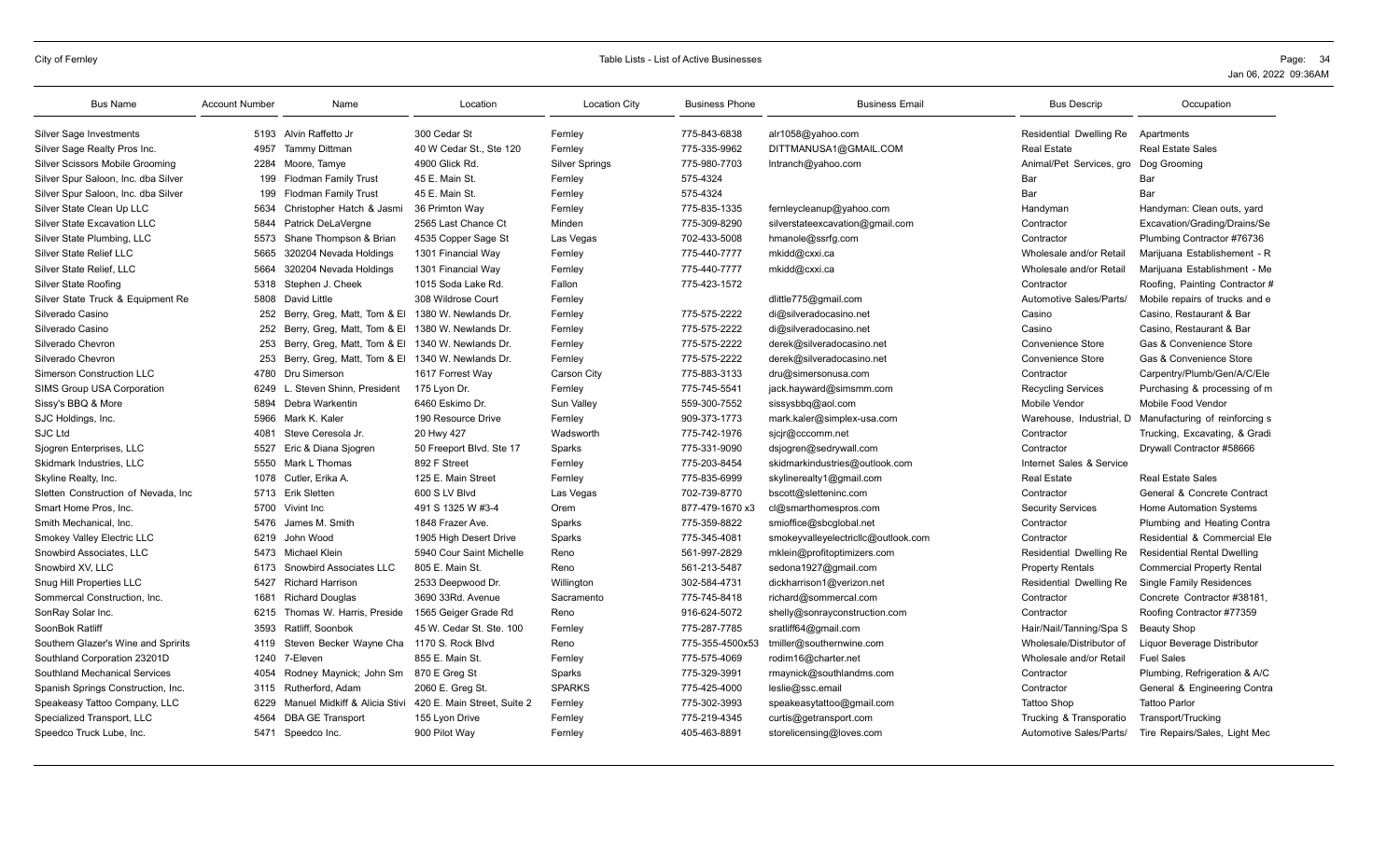| <b>Bus Name</b>                           | <b>Account Number</b> | Name                             | Location                    | <b>Location City</b> | <b>Business Phone</b> | <b>Business Email</b>                | <b>Bus Descrip</b>                 | Occupation                           |
|-------------------------------------------|-----------------------|----------------------------------|-----------------------------|----------------------|-----------------------|--------------------------------------|------------------------------------|--------------------------------------|
| Spring Creek Builders Inc                 | 4845                  | Finn, Sharon/Michael/Chris       | 143 W Taylor Street         | Reno                 | 775-356-1111          | springcreekreno@sbcglobal.net        | Contractor                         | General Contractor #24073A.          |
| SS Curry LLC                              | 5817                  | Raman Suri                       | 115 Curry Dr                | Fernley              | 925-997-6970          | ramansuri11@gmail.com                | Residential Dwelling Re            | Residential Rental Dwelling M        |
| SSCI Transportation                       | 4917                  | Silver State Capital Invest      | 726 Annie Way               | Fernley              | 916-715-3693          | operations@sscitransportation.com    | Trucking & Transporatio            |                                      |
| Stanley Access Technologies LLC           | 2896                  | Stanley Black & Decker Inc       | 8350 Sunlight Drive         | <b>Fishers</b>       | 317-572-1915          | municipal-licensing@sbdinc.com       | Contractor                         | Contractor, C-8, Glass & Glazin      |
| <b>Stanley Convergent Security Soluti</b> | 3718                  | Stanley Black & Decker Inc       | 4690 Longley Lane Suite 23  | Reno                 | 317-572-1915          | municipal-licensing@sbdinc.com       | Contractor                         | Security Systems Electrical C        |
| Stantec Consulting Service Inc.           | 1899                  | Ben Veach                        | 6995 Sierra Parkway Ctr     | <b>RENO</b>          | 850-0777              |                                      | <b>Engineering Services</b>        | <b>Engineering Consulting</b>        |
| Starbucks Coffee #14530                   | 3271                  | <b>Starbucks Corporation</b>     | 1201 Penny Ln. #180         | Fernley              | 206-318-8705          | licenseservice@starbucks.com         | Restaurant/Fast Food/F             | Coffee Shop                          |
| <b>Starlite Drive LLC</b>                 | 5937                  | Sean & Christine McCarthy        | 840 Sunny Ln.               | Fernley              | 719-671-4000          |                                      | Residential Dwelling Re            | Residential Rental Dwelling/L        |
| <b>State Fire DC Specialties LLC</b>      | 5128                  | Jack Larsen                      | 2035 Last Chance Road       | Elko                 | 775-777-8826          | sadie@statefire.com                  | Contractor                         | Fire Sprinkler Contractor #734       |
| Statewide Lighting Inc                    | 5085                  | <b>Rader Scott Rollins</b>       | 1311 S Virginia Street      | Reno                 | 775-323-3158          | admin@statewidereno.com              | Wholesale and/or Retail            | <b>Residential Lighting Products</b> |
| Steer Gear                                | 3574                  | Cordova, JR & Lynn               | 205 Monarch Dr.             | <b>Washoe Valley</b> | 775-849-9333          | lynn@steergear.net                   | Wholesale and/or Retai             | Western Tack & Supplies              |
| <b>Steffey Consulting LLC</b>             | 5932                  | Dustin Steffey                   | 605 Village Dr.             | Fernley              | 775-686-9548          | steffeyconsulting@outlook.com        | <b>Consulting Services</b>         | Consulting                           |
| Stephanie Clarke                          | 6001                  | Stephanie Clarke                 | 150 E. Main St.             | Fernley              | 775-835-1258          | stephanieclarke630@gmail.com         | Hair/Nail/Tanning/Spa S            | Hair stylist, color, cutting         |
| Stephanie Zamora                          | 5709                  | Stephanie Zamora                 | 475 Mallard Way             | Fernley              | 775-750-6256          | snbzamora87@gmail.com                | <b>Business Specific Profe</b>     | <b>Network Marketing</b>             |
| Stephen J. Dezerega                       | 5263                  | Stephen J. Dezerega              | 1250 Newlands Drive         | Fernley              | 775-829-5900          |                                      | Residential Dwelling Re            | Apartments                           |
| Stephen Lording                           | 5393                  | Stephen Lording                  | 415 Hwy 95A Bldg K          | Fernley              | 775-750-8894          | tahoeslo@yahoo.com                   | <b>Property Rentals</b>            | <b>Commercial Property Rentals</b>   |
| Sterling Electric, Inc.                   | 664                   | Linebarger, Sterling & Moni      | 102 Mountain View Drive     | Fernley              | 775-980-6366          | sterling@sterlingelectric.biz        | Contractor                         | Electrical Contractor #21666A        |
| Steve Muzinich                            | 5234                  | Steve Muzinich                   | 302 Avocet Ct               | Fernley              | 916-390-1103          |                                      | Residential Dwelling Re            | <b>Single Family Residences</b>      |
| <b>Steve White Construction</b>           | 3874                  | White Industries Incorporat      | 7741 Autumn Ridge Circle    | Reno                 | 775-746-3339          | stevewhiteconstructionnv@hotmail.com | Contractor                         | Gen/Carpentry Cont #50861,           |
| <b>Steven Traynor</b>                     | 6005                  | <b>Steven Traynor</b>            | 635 Starlite Dr.            | Fernley              | 209-712-6606          | steve359@gmail.com                   | Residential Dwelling Re            | Residential Rental Dwelling/L        |
| Steve's Homemade Ice Cream, Inc.          | 3402                  | Cordes, Steven C.                | 1360 N. Hwy 95A Ste 5       | Fernley              | 775-575-0500          | zippyicecream@yahoo.com              | Restaurant/Fast Food/F             | Ice Cream Shop                       |
| <b>Stewart Title Company</b>              | 6239                  | <b>Matthew Morris, President</b> | 25 S. West St               | Fernley              | 713-625-8088          | christina.compton@stewart.com        | <b>Title &amp; Escrow Services</b> | Title & Escrow                       |
| <b>Stillwater Gift Company</b>            | 6078                  | Jeff Blevins and Tim Oxenri      | 930 Brigit Cir              | Fernley              | 775-360-0837          | jeff@jwblevins.com                   | Hobby/Crafter, Sewing,             | Crafts: wood/acrylic/glass gift/     |
| <b>Stitser Drywall</b>                    | 1020                  | Steve Talafuse, Douglas W        | 3445 Airway Dr Suite B      | Reno                 | 775-358-0363          | theresal@stitserdrywall.com          | Contractor                         | Lathing & Plastering Contract        |
| <b>Stott Outdoor Advertising</b>          | 1810                  | Moravec, Jim                     | 700 Fortress St             | Chico                | 530-342-3235          |                                      | SignsDesign Manufact.\             | Contractor 50157, C-6, Erectin       |
| <b>Stryker Construction</b>               | 5152                  | William B Watega & Ray M         | 84 Glen Carran Circle       | Sparks               | 775-359-1631          | dperkins@stryker-construction.com    | Contractor                         | General Contractor #78958            |
| <b>Stucco Renovations LLC</b>             | 6266                  | Jose L. De La Luz                | 255 Morgan Ranch Ct.        | Reno                 | 775-742-0232          | stuccorenovations@gmail.com          | Contractor                         | Stucco & Cement Contractor           |
| <b>SU Newlands</b>                        | 5816                  | Raman Suri                       | 1230, 1240 Newlands Dr.     | Fernley              | 925-997-6970          | ramansuri11@gmail.com                | Residential Dwelling Re            | Residential Rental Dwelling M        |
| Subway NAS Fallon LLC                     | 5876                  | Emma Harrison                    | 470 E. Main St. Suite #110  | Fernley              | 775-741-9218          | emmasaid962yahoo.com                 | Restaurant/Fast Food/F             | Restaurant                           |
| Subway NAS Fallon LLC                     | 5877                  | Emma Harrison                    | 1550 E. Newlands Dr.        | Fernley              | 775-741-9218          | emmasaid96@yahoo.com                 | Restaurant/Fast Food/F             | Restaurant                           |
| <b>Sugar Coated Images</b>                | 5042                  | Jennifer Lentz                   | 415 Hwy 95A F603            | Fernley              | 775-835-3009          | contact@sugar-coated-images.com      | Photography                        | Photography                          |
| Summerscape, LLC                          | 5220                  | Ricardo Zamarripa                | 5295 Coggins Road           | Reno                 | 775-677-7791          | office@summerscapereno.com           | Contractor                         | Landscape Contractor #7786           |
| Summit Engineering Corp.                  | 1814                  | Gallagher, Tom                   | 5405 Mae Anne Ave.          | Reno                 | 775-747-8550          | gjones@summitnv.com                  | <b>Engineering Services</b>        | Engineering                          |
| Summit Funding Enterprises (a mod         | 5718                  | <b>Todd Scrima</b>               | 1044 Inglewood Dr. Ste. #20 | Fernley              | 775-835-3155          | lcarr@summitfunding.net              | Mortgage Broker                    | Non-depository residential mo        |
| Summit Millworks, LLC                     | 6057                  | Steven Bibby                     | 145 Isidor Ct., Ste C       | Sparks               | 775-470-5263          | sbibby@summitmillworks.com           | Contractor                         | Carpentry Contractor #81021          |
| Summit Plumbing Co LLC dba Sum            | 2653                  | Jeremy Weston/Paul Kearn         | 1749 Timber CT              | Garderville          | 775-267-9987          | summitplumbingandseptic@gmail.com    | Contractor                         | Plumbing & Heating Contract          |
| <b>Summit Ventures LLC</b>                | 5163                  | Steve Jr Steve Sr Shannon        | 480 E Main Street           | Fernley              | 775-742-1976          | sicir@cccomm.net                     | <b>Property Rentals</b>            | <b>Commercial Property Rentals</b>   |
| Sun City Replacement Windows LL           | 6245                  | Shane Schuckman                  | 895 E Patriot Blvd #105     | Reno                 | 702-270-4545          | skeener@rbanevada.com                | Contractor                         | Residential/Small Comm/Carp          |
| <b>Sunny Cloud Properties LLC</b>         | 6059                  | Susan Yeager/Diane Reea          | 540 Sunny Ln. / 60 Cloud Dr | Fernley              | 408-765-7386          | sueyeager@aol.com                    | <b>Residential Dwelling Re</b>     | 4-plex rentals: 540 Sunny Ln.        |
| Sunrise Plumbing & Heating LLC            | 4691                  | Trevor W. Baker                  | 5330 Grass Valley Road      | Winnemucca           | 775-623-5379          | sunriseplumbingtwb@winnemucca.net    | Contractor                         | Plumbing & Heating Contract          |
| Supreme Concrete, LLC.                    | 5221                  | Ricardo Zamarripa                | 5295 Coggins Road           | Reno                 | 775-424-4100          | office@summerscapereno.com           | Contractor                         | Concrete Contractor #78515           |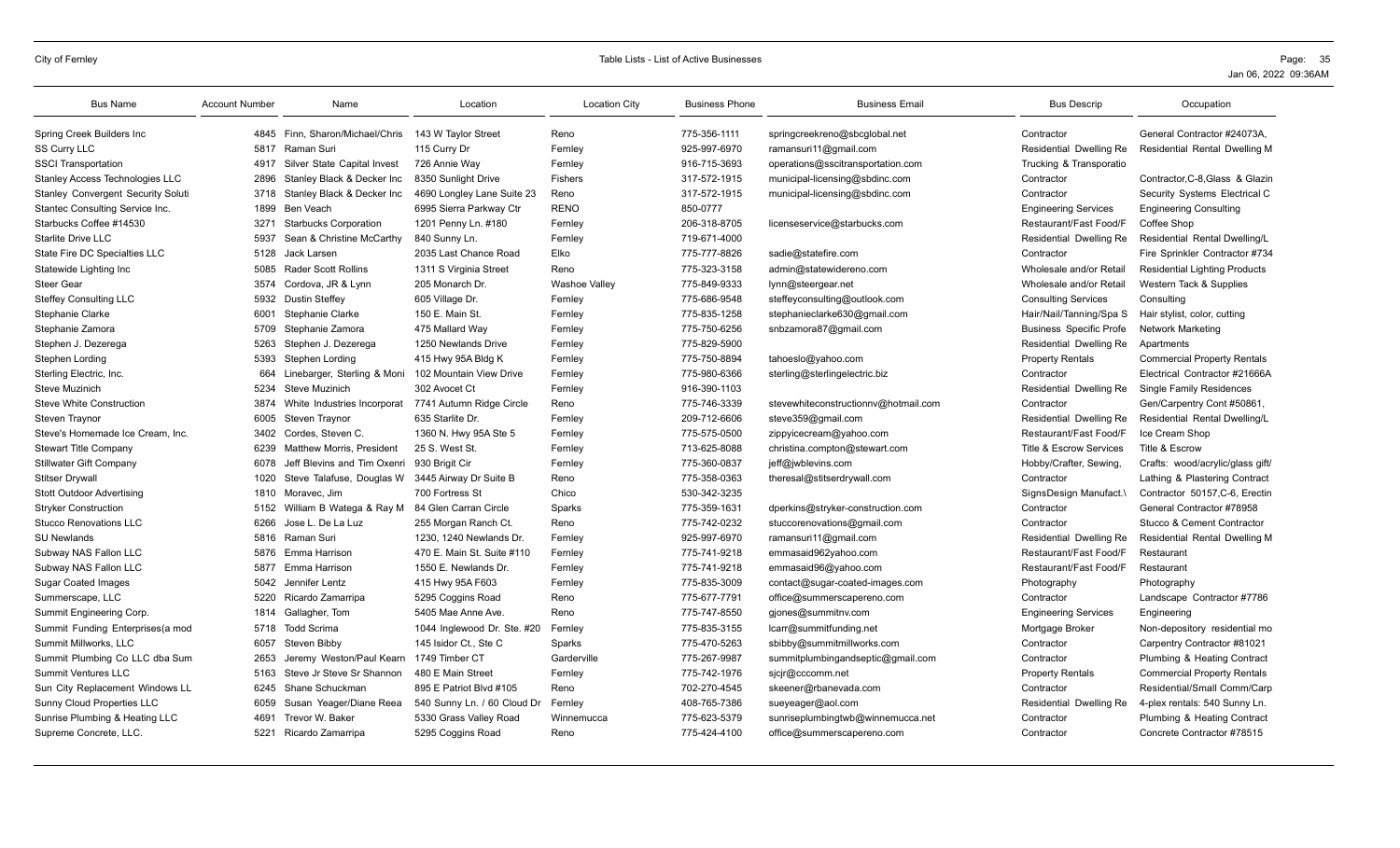| <b>Bus Name</b>                     | <b>Account Number</b> | Name                           | Location                     | <b>Location City</b> | <b>Business Phone</b> | <b>Business Email</b>            | <b>Bus Descrip</b>              | Occupation                           |
|-------------------------------------|-----------------------|--------------------------------|------------------------------|----------------------|-----------------------|----------------------------------|---------------------------------|--------------------------------------|
| Surge Staffing LLC                  |                       | 5051 Ryan Mason                | 1380 US Highway 95A North    | Fernley              | 740-501-1780          | dgutierrez@surgestaffing.com     | <b>Employment Agency/Te</b>     |                                      |
| Sushimoto Fernley                   |                       | 4295 Wayne Yi                  | 1360 US Hwy 95A #1           | Fernley              | 775-575-6672          | wayne2738@gmail.com              | Restaurant/Fast Food/F          | <b>Restaurant Sushi Bar</b>          |
| Sushimoto Fernley                   | 4295                  | Kwang Ja Kim                   | 1360 US Hwy 95A #1           | Fernley              | 775-575-6672          | wayne2738@gmail.com              | Restaurant/Fast Food/F          | <b>Restaurant Sushi Bar</b>          |
| Sushimoto Fernley                   |                       | 4295 Wayne Yi                  | 1360 US Hwy 95A #1           | Fernley              | 775-575-6672          | wayne2738@gmail.com              | Restaurant/Fast Food/F          | <b>Restaurant Sushi Bar</b>          |
| Sushimoto Fernley                   | 4295                  | Kwang Ja Kim                   | 1360 US Hwy 95A #1           | Fernley              | 775-575-6672          | wayne2738@gmail.com              | Restaurant/Fast Food/F          | Restaurant Sushi Bar                 |
| Swire Coca-Cola, USA                | 1494                  | Swire Pacific Holdings Inc.    | 675 Cola Court               | Sparks               | 353-4800              | taxes@swirecc.com                | Wholesale and/or Retail         | <b>Beverage Distribution</b>         |
| <b>Switch Electric LLC</b>          | 5999                  | Dwayne Edwards & JoAna         | 1231 Freddie Ct.             | Reno                 | 775-830-6027          | switchelectricdj@gmail.com       | Contractor                      | Electrical Contractor #86546         |
| Systems of Nevada                   | 1782                  | Bemus, Joe                     | 1220 Greg East, Ste 4        | <b>SPARKS</b>        | 355-0831              | steve@sysnv.com                  | Contractor                      | Electrical Contractor #42143.        |
| T&M Handyman Services               | 6284                  | Taylor & Melanie Leyva         | 600 Country Dr.              | Fernley              | 775-420-1041          | t.mhandymansservicesnv@gmail.com | Handyman                        | Handyman                             |
| T. E Bertagnolli and Associates, IN | 5780                  | Tim Bertagnolli                | 2000 Highland Dr             | Fernley              | 775-720-4040          | TEB44@att.net                    | Contractor                      | Quarry                               |
| Tabetha's Treats                    |                       | 5710 Tabetha Kelly             | 50 Cory Way                  | Fernley              | 775-835-9715          | kelly-tabetha@yahoo.com          | Mobile Vendor                   | Mobile Ice Cream Vendor              |
| <b>Tabitha Andrews</b>              | 6135                  | <b>Tabitha Andrews</b>         | 115 W Main St                | Fernley              | 530-925-1812          |                                  | Hair/Nail/Tanning/Spa S         | Nail Technician                      |
| Tabor Construction LLC              | 6208                  | Mark & Ron Tabor               | 2290 West 7th St             | Reno                 | 775-750-1904          | taborconstructionreno@gmail.com  | Contractor                      | Construction Contractor #749         |
| Taco Bell                           | 4906                  | NSB Highway 95-A LLC           | 170 Hwy 95A                  | Fernley              | 775-575-5588          |                                  | Restaurant/Fast Food/F          | <b>Fast Food Restaurant</b>          |
| Taggart & Taggart, LTD              | 2802                  | Taggart, Paul G. & Sonia E     | 108 N. Minnesota St.         | Carson City          | 775-882-9900          | sonia@legaltnt.com               | Attorney/Legal Services         | Law Firm                             |
| Tahnisha Conway                     | 5978                  | Tahnisha Conway                | 75 W. Main St.               | Fernley              | 775-315-7013          | nisha 18794@yahoo.com            | Hair/Nail/Tanning/Spa S         | Cosmetologist                        |
| Tahoe Clear Pool and Spa            | 6060                  | Kyle Eastman                   | 1018 Green Valley Dr.        | Fernley              | 775-770-4815          | kyleeastman30@yahoo.com          | Handyman                        | Handyman, pool and spa repa          |
| Tahoe Fence Co. Inc                 | 3987                  | Tahoe Fence Co. Inc.           | 36 Brown Dr.                 | Moundhouse           | 775-882-1063          | chad@tahoefence.com              | Contractor                      | Fencing & Playgrounds Contr          |
| Takco, Inc.                         | 5744                  | Mindy Im                       | 110 Airport Parkway          | LaGrange             | 706-882-5645          | admin@takcousa.com               | Contractor                      | General Contractor #85326            |
| Tami Baca                           | 4925                  | Tami Baca                      | 795 E Main St                | Fernley              | 775-342-4182          | tbacacrp@gmail.com               | <b>Real Estate</b>              | <b>Real Estate Sales</b>             |
| Tap Master, Inc.                    | 5656                  | <b>Stanley W McCallister</b>   | 5060 Forni D, Suite A-2      | Concord              | 925-439-7975          | onehottap@aol.com                | Contractor                      | Industrial Pipeline Repairs/Plu      |
| Taryn Schulman                      | 5268                  | <b>Taryn Schulman</b>          | 795 E. Main St.              | Fernley              | 775-379-1441          | realtortaryn@gmail.com           | <b>Real Estate</b>              | Realtor                              |
| Tate Snyder Kimsey Architects       | 5800                  | James Windom Kimsey            | 225 S. Arlington Avenue Suit | Reno                 | 702-456-3000          | slyons@tska.com                  | <b>Architect Design/Service</b> | Professional architectural and       |
| Tavern Products Co.                 | 1200                  | Key Sales, INC., Jeffrey Hil   | 345 Coney Island #A          | Sparks               | 359-3535              |                                  | Wholesale and/or Retail         | <b>Bar &amp; Restaurant Supplies</b> |
| <b>Tayler Mosier</b>                |                       | 5218 Tayler Mosier             | 460 W. Main Street           | Fernley              | 775-527-6499          | mosiertayler@gmail.com           | Hair/Nail/Tanning/Spa S         |                                      |
| Taylor'D Images                     | 6043                  | James M. Tavlor                | 315 Marshall St.             | Fernley              | 775-223-5890          | jt85taylor@gmail.com             | Photography                     | Photography, pics of people/pl       |
| <b>TBW LLC</b>                      | 6313                  | John Ascuaga                   | 325 Highway 95A              | Fernley              | 775-742-3470          | jlascuaga@gmail.com              | Car Wash & Mobile Deta          | Car Wash                             |
| Tech Plumbing & Heating Inc.        | 4006                  | Schad Brown                    | 2601 Warm Springs Court S    | Carson City          | 775-885-0867          | schad@techplumbing.com           | Contractor                      | Plumbing & Heating Contract          |
| <b>Techcity Electric LLC</b>        | 5670                  | Joseph A. Mendoza Jr.          | 1632 Burger Rd.              | Fernley              | 775-835-9077          | mendozaj@techcityelectric.com    | Contractor                      | Electrical Contractor #85036         |
| Tectonics Design Group, Inc.        | 5474                  | Matt Rasmussen/Barrett D       | 730 Sandhill Road Suite 250  | Reno                 | 775-824-9988          | accounting@tdg-inc.com           | <b>Engineering Services</b>     | <b>Design Engineering</b>            |
| Tedesco Pacific Construction, Inc.  |                       | 5602 Lora and Greg Tedesco, To | 1605 Marietta Way            | Sparks               | 775-825-7277          | janetm@tedescopacific.com        | Contractor                      | Concrete placement & finish          |
| Ten-Forty Bookkeeping & Tax Servi   | 202                   | Walker, Molly Sue              | 186 E Main St., Suite 2      | Fernley              | 775-575-5525          | tenfortybkpg@att.net             | Accounting/Tax/Bookee           | Bookkeeping                          |
| Terrible's Casino                   | 4315                  | Jett Fernley LLC               | 480 Truck In Way             | Fernley              | 702-597-6233          | jettap@jettgaming.com            | Casino                          |                                      |
| Terrible's Casino                   |                       | 4315 Jett Fernley LLC          | 480 Truck In Way             | Fernley              | 702-597-6233          | jettap@jettgaming.com            | Casino                          |                                      |
| Terry Crosby Excavating             | 965                   | Crosby, Terry                  | 550 Stock Lane               | Fernley              | 775-746-8055          |                                  | Contractor                      | <b>General Engineering Contract</b>  |
| Tesco Controls Inc.                 | 5589                  | Franklyn Masterson             | 5801 Sheep Dr, Units 1,2,3   | Carson City          | 916-395-8800          | lthomas@tescocontrols.com        | <b>Business Specific Profe</b>  | <b>Controls Systems Integrator</b>   |
| Tesla Energy Operations, Inc.       | 5252                  | Yaron Klein                    | 901 Page Avenue              | Fremont              | 650-963-5100          | businesslicenses@tesla.com       | Contractor                      | Solar Sales, Installation, & Se      |
| Thatcher Company of Nevada, Inc.    |                       | 5818 Craig Thatcher            | 90 Business Center           | Henderson            | 702-564-7622          | lisa.mcdonald@tchem.com          | Wholesale and/or Retail         | <b>Industrial Chemical Sales</b>     |
| The Ammo Factory LLC                | 6139                  | Kenneth Loyle Slack            | 2129 Fort Bridger Road       | Fernley              | 775-404-2271          | teachccwnv@netzero.net           | Instruction/Classes/Tuto        | Firearm safety training/CCW c        |
| The BIG Company Inc.                | 6288                  | Eric Peterson                  | 26401 Via de Anza            | San Juan Capistrano  | 949-364-5118          | contracts@capofireside.com       | Contractor                      | Fireplace Contractor #83066          |
| The Butcher's Choice of Nevada In   |                       | 5620 Patrick Ryan              | 1250 E Greg St #17           | Sparks               | 775-451-7707          | patrick@bcofnv.com               | Wholesale and/or Retail         | Meat and Seafood Distributor         |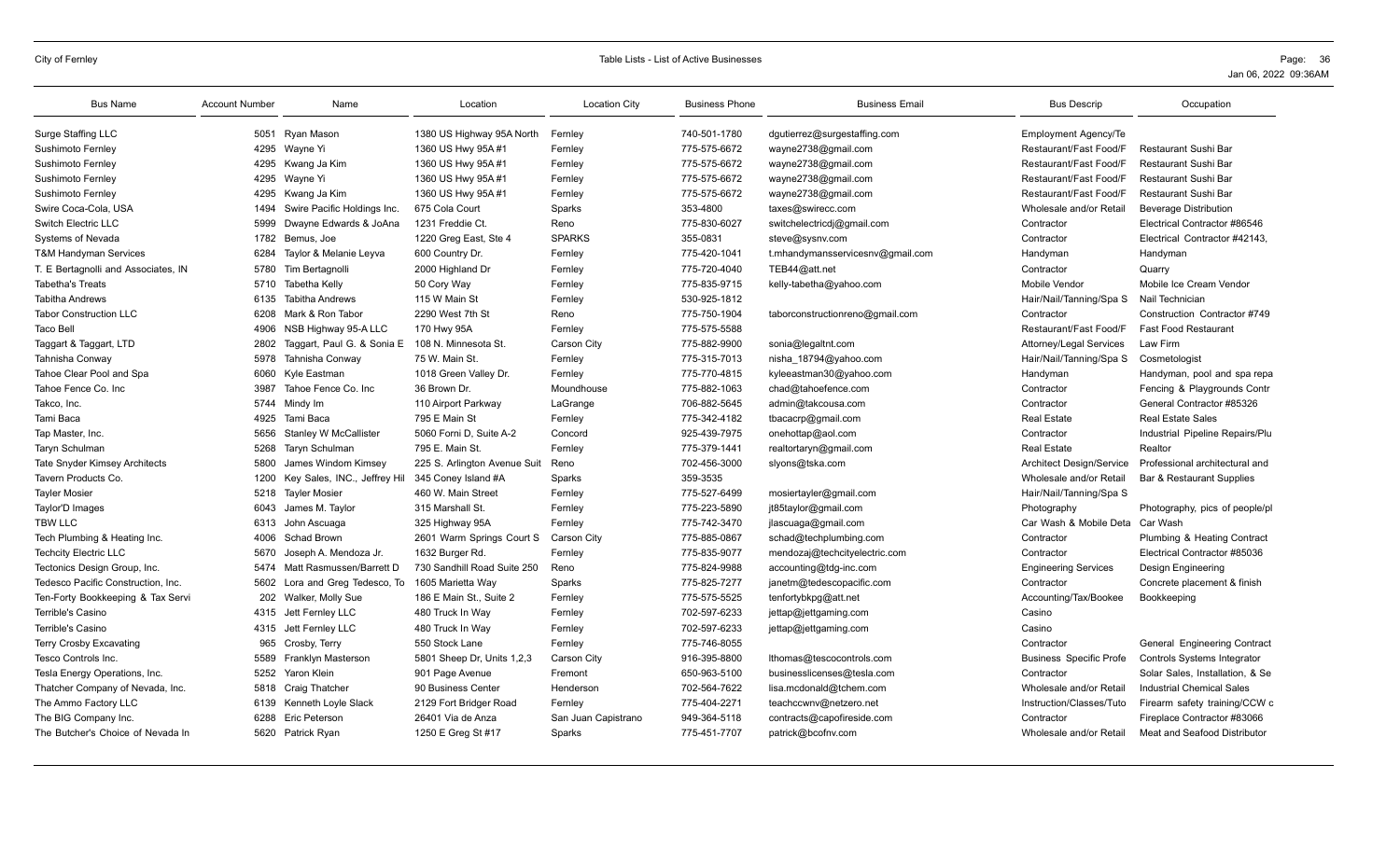| <b>Bus Name</b>                      | <b>Account Number</b> | Name                               | Location                    | <b>Location City</b> | <b>Business Phone</b> | <b>Business Email</b>           | <b>Bus Descrip</b>                           | Occupation                         |
|--------------------------------------|-----------------------|------------------------------------|-----------------------------|----------------------|-----------------------|---------------------------------|----------------------------------------------|------------------------------------|
| The Classy Pet                       | 5122                  | Gina Madison                       | 115 E Main Street           | Fernley              | 775-575-1131          |                                 | Animal/Pet Services, gro Dog Grooming        |                                    |
| The Dentists' Office of Fernley, LLC | 5553                  | <b>Bluetree Dental</b>             | 300 S. Highway 95A, Suite 1 | Fernley              | 775-336-1510          | accounting@bluetreedental.co    | <b>Dental Office/ Services</b>               |                                    |
| The Electric Company                 | 5255                  | Michael Jared                      | 660 Kresge Lane             | Sparks               | 775-355-7300          |                                 | Contractor                                   | Electrical Contractor #79406       |
| The Fernley Reporter LLC             | 5002                  | Robert Perea                       | 451 Canyon Way #53          | Sparks               | 775-224-7962          | robert@fernleyreporter.com      | Advertising & Free Mag                       |                                    |
| The Floor Guy                        | 4897                  | <b>Richard Clapper</b>             | 199 Walnut Ct.              | Fernley              | 775-980-7222          | thefloorguy16@gmail.com         | Contractor                                   | Flooring Contractor #41734         |
| The Grand Wall, Inc.                 | 5672                  | Melvin Laub                        | 155 Main St.                | Fernley              | 775-790-4020          | adam@lawlaub.com                | <b>Property Rentals</b>                      | Rental of Commercial Propert       |
| The Handy Man, Inc.                  | 3462                  | Morrow, George & Jeanett           | 488 Ditch House Lane        | Fallon               | 775-423-4736          | info@thehandyman-inc.com        | Contractor                                   | General Contractor# 71362, 7       |
| The Happy Outlet, LLC                | 5934                  | Jesse Olson/Jennifer Howa          | 3094 Research Wav #60       | <b>Carson City</b>   | 775-841-9473          | service@thehappyoutlet.com      | Contractor                                   | Electrical Contractor #59116A      |
| The Hillman Group, Inc.              | 3764                  | Dave Sheldon                       | 1550 E Newlands Dr          | Fernley              | 303-568-9570          | dave.sheldon@hillmangroup.com   | Vending & Video Machin                       | Coin Operated Engraving Ma         |
| The Meadows at Inglewood             | 6164                  | The Meadows at Inglewoo            | 1033, 1032, 1044 & 1046 In  | Fernley              | 310-924-4836          | heather@adhproperties.com       | <b>Property Rentals</b>                      | Real property commercial lea       |
| The Nest LLC                         | 5041                  | Denise Kolvet Shannon Ce           | 480 E Main Street Suite 220 | Fernley              | 775-750-4009          | denisecapurro@gmail.com         | Wholesale and/or Retail                      | Retail Sales, Home Decor/Gift      |
| The Office Shipping & Mailboxes      | 3117                  | Lacy, J Raymond                    | 1380 N. Hwy 95A Ste 1       | Fernley              | 835-6245              | raytheofficeguy@yahoo.com       | Wholesale and/or Retai                       | Shipping, Mail Boxes, Copies       |
| The Outpost                          | 1713                  | Best Jr., Robert E.                | 464 Jenny's Lane            | Fernley              | 835-8608              | b52bob@prodigy.net              | Firearms Sales, Service                      | Home Occupation Selling Ne         |
| The Paw Spa                          | 3363                  | Rowley, Lisa                       | 900 Hart Lane               | Fernley              | 691-0697              | lisarow340@yahoo.com            | Animal/Pet Services, gro                     | Pet Grooming - Mobile              |
| The Poodle Palace                    | 5986                  | Julie R. Thompson Hearn            | 810 Woodchuck Dr.           | Fernley              | 775-575-4929          | gmajewel71@gmail.com            | Animal/Pet Services, gro                     | Dog & cat grooming services        |
| The Prather Building                 | 2401                  | Group, The Kishan                  | 200 E. Main Street          | Fernley              | 775-772-3336          | luckygosal@hotmail.com          | <b>Property Rentals</b>                      | <b>Commercial Property Rentals</b> |
| The Professional Peddler             | 1826                  | Grey, Lisa J.                      | 1470 Farm District Road     | Fernley              | 775-250-2652          |                                 | Internet Sales & Service                     | Internet Retail Sales - Used       |
| The Roemer Agency                    | 5917                  | Alyssa Roemer                      | 150 E. Main St. #230        | Fernley              | 775-575-4000          | alyssa.caballin@gmail.com       | <b>Insurance Services</b>                    | Insurance sales and servicing      |
| The Rooter Bee Plumbing              | 5915                  | <b>Anthony Rowe</b>                | 1450 Idlewild Dr. #627      | Reno                 | 775-453-0776          | therootherbee@gmail.com         | Contractor                                   | Plumbing and Heating Contra        |
| The Salon                            | 5726                  | Rachel Henderson                   | 165 West Main St., Ste. D   | Fernley              | 775-354-3028          | rachhair408@gmail.com           | Hair/Nail/Tanning/Spa S                      | Salon                              |
| The Sherwin-Williams Company         | 3766                  | Sherwin Williams Compan            | 1891 Duffy Road             | Fernley              | 775-355-9703          | bltax@sherwin.com               | Warehouse, Industrial, D Manufacturing Plant |                                    |
| The Sweet Hair Studio                | 5392                  | <b>Stephanie Sweet</b>             | 65 Main St.                 | Fernley              | 775-230-6030          | sweet.stephanie@live.com        | Hair/Nail/Tanning/Spa S                      |                                    |
| The Sygma Network Inc                | 3848                  | The Sygma Network                  | 3741 Gold River Lane        | Stockton             | 614-734-2500          |                                 | Wholesale and/or Retail                      | <b>Food Service Distriibutor</b>   |
| The Tungland Corporation             | 4025                  | Stephen M Barkley                  | 4747 N 7th Street           | Phoenix              | 602-606-8198          | karens@tungland.com             | In Home Personal Care                        |                                    |
| The Utopian VibeTribe/Radiant Fac    | 5733                  | Hannah Nevarez                     | 1329 Winnies Lane           | Fernley              | 775-835-5132          | hannah-nevarez775@att.net       | Artist/Art Studio                            | Face painting, artist, art sales,  |
| Tholl Fence, Inc.                    | 1981                  | Steve Appelbaum                    | 800 Glendale Ave.           | Sparks               | 775-358-8680          | shawna@thollfence.com           | Contractor                                   | Contractor 5493A.C-25.Fenci        |
| Thompson Garage Doors, Inc.          | 4560                  | Mike Reyman                        | 171 S. 18th Street          | Sparks               | 775-356-6601          | kreyman@thompsondorrs.com       | Contractor                                   | Carpentry, General Contractor      |
| Three Dragons LLC                    | 5616                  | Galina Kagan                       | 525 Sunny Lane              | Fernley              | 650-245-7116          | galinakagan@yahoo.com           | Residential Dwelling Re                      | Residential Rental Dwelling/L      |
| Three Happy Hounds                   | 5631                  | Elaina Stanley                     | 470 E. Main St. #120        | Fernley              | 775-404-4084          | elaina.stanley@yahoo.com        | Wholesale and/or Retail                      | Dog retail store                   |
| Ticor Title of Nevada Inc            | 5084                  | <b>Fidelity National Financial</b> | 65 McCart Street Suite 102  | Fernley              | 775-324-7400          | sschiller@ticortitle.com        | <b>Title &amp; Escrow Services</b>           |                                    |
| <b>Tiffany Batson</b>                | 6012                  | Tiffany Batson                     | 115 West Main               | Fernley              | 775-276-1993          | tiffanybatson89@gmail.com       | Hair/Nail/Tanning/Spa S                      | Nail Tech                          |
| Tiger Landscaping L.L.C.             | 5920                  | Julio Saavedra                     | 409 Fort Sutter Blvd.       | Fernley              | 775-683-8372          | tigerlandscaping.info@gmail.com | Contractor                                   | Landscaping, build & design,       |
| <b>Tim Milton Construction LLC</b>   | 6117                  | Tim Milton/Martine Milton/J        | 716 W. 6th St               | Reno                 | 775-337-6262          | elaine@tmcnevada.com            | Contractor                                   | Gen Building/Carpentry Contr       |
| Timberidge Plumbing & Heating Inc    | 2939                  | Paschall, Frank                    | 39 E Freeport Blvd          | <b>SPARKS</b>        | 359-9446              | fpaschall@timberidge.biz        | Contractor                                   | Plumbing & Heating Contract        |
| Tiny Tots Day Care                   | 5705                  | Jennifer Santos                    | 1193 Jasmine Lane           | Fernley              | 775-350-0421          | jsantos2202014@gmail.com        | Child Care/Day Care                          | Day Care - Not more than 4 c       |
| Titan Electrical Contracting, Inc.   | 3215                  | Greenhalgh, Ryan                   | 5450 Mill Street            | Reno                 | 775 857-4500          | billing@titanelectric.biz       | Contractor                                   | Electrical Contractor #69814       |
| Titan Solar Power NV Inc.            | 5853                  | David Williamson, Kyle Be          | 525 W. Baseline Rd.         | Mesa                 | 480-226-6769          | eford@titansolarpower.com       | Contractor                                   | Solar Installation Contractor #    |
| <b>TM Graphics</b>                   | 6285                  | Christina Ann Marshall             | 685 Cable Canyon Way        | Fernley              | 775-750-2162          | tmgraphics@yahoo.com            | Interior/Graphic/Home D                      | Custom clothing printing/desig     |
| <b>T-Mobile Financial LLC</b>        | 5870                  | John Legere, CEO                   | 1201 Penny Lane Suite 160   | Fernley              | 630-857-2106          | us-taxsalttmobilebl@kpmq.com    | <b>Telecommunication Sale</b>                | Retail installment agreements      |
| <b>T-Mobile Leasing LLC</b>          | 5868                  | John Legere, CEO                   | 1201 Penny Lane Suite 160   | Fernley              | 630-857-2106          | us-taxsalttmobilebl@kpmg.com    | <b>Telecommunication Sale</b>                | Consumer leasing for wireless      |
| <b>T-Mobile West LLC</b>             |                       | 5869 John Legere, CEO              | 1201 Penny Lane Suite 160   | Fernley              | 630-857-2106          | us-taxsalttmobilebl@kpmg.com    | Telecommunication Sale Equipment sales       |                                    |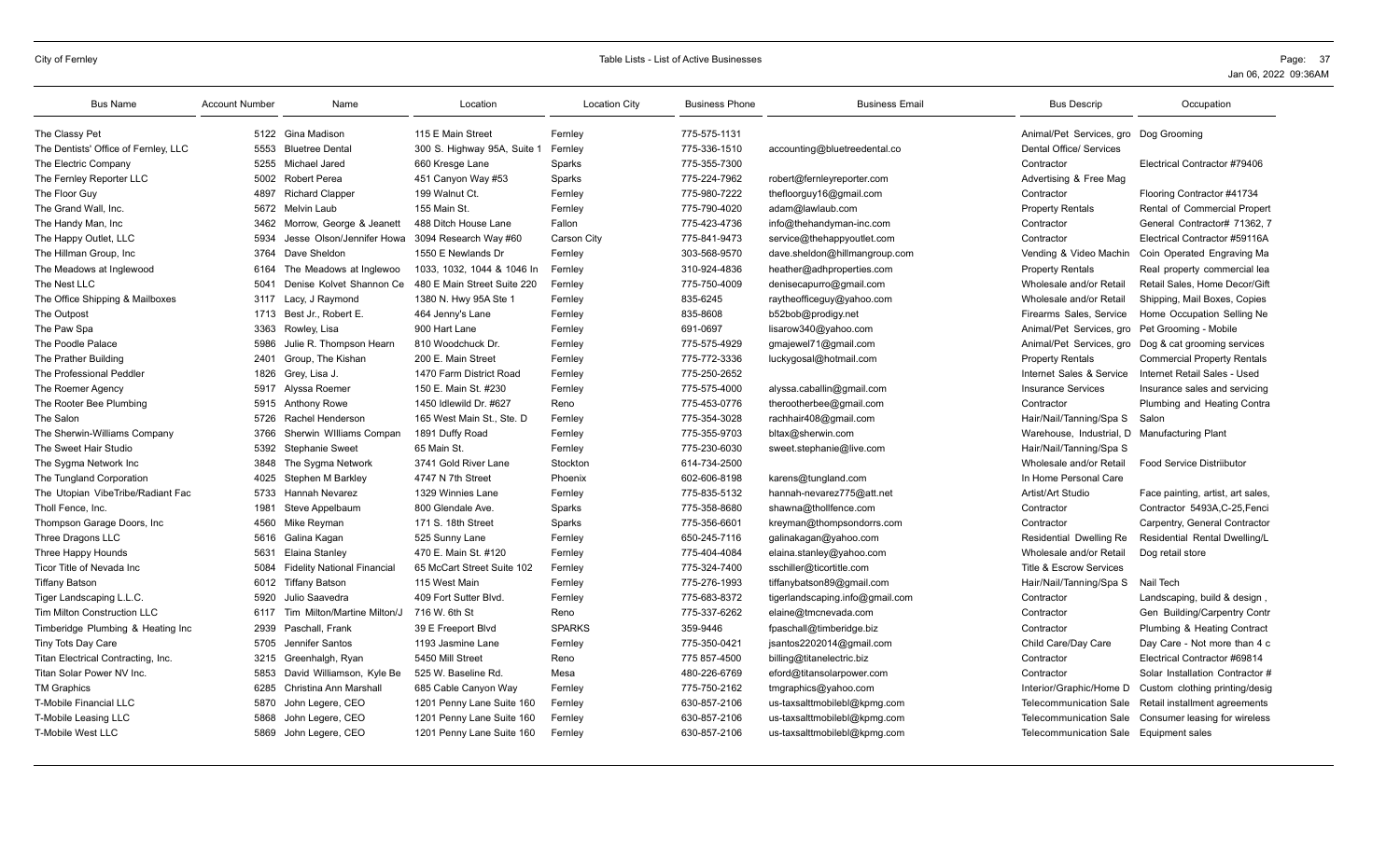| <b>Bus Name</b>                              | <b>Account Number</b> | Name                        | Location                     | <b>Location City</b> | <b>Business Phone</b> | <b>Business Email</b>                   | <b>Bus Descrip</b>        | Occupation                      |
|----------------------------------------------|-----------------------|-----------------------------|------------------------------|----------------------|-----------------------|-----------------------------------------|---------------------------|---------------------------------|
| <b>Tobias Technical Services</b>             | 5467                  | Gregory B & Laurie Tobias   | 960 Agate Way                | Fernley              | 775-737-1053          | fernleyfixit@gmail.com                  | Handyman                  | Handyman                        |
| Tom's Handyman Service                       | 5798                  | Tom & Renee Husted          | 994 Green Valley Dr.         | Fernley              | 775-835-2006          | pthustedpac@yahoo.com                   | Handyman                  | Handyman                        |
| Toni's Flowers and More                      | 5703                  | Toni Baumgartner            | 170 A Main St                | Fernley              | 775-722-1037          |                                         | Wholesale and/or Retail   | Flower Shop                     |
| Top Tier Turf Co. LLC                        | 6199                  | <b>Steven Scott</b>         | 5245 Vista F3 157            | Sparks               | 775-900-7540          | receipts@ttturf.com                     | Contractor                | Landscape Contractor #8762      |
| <b>Total Cleanse Performance</b>             | 5980                  | <b>Felipe Rosas</b>         | 642 Winter Pl.               | Fernley              | 707-592-8223          | ironhorse6891@outlook.com               | <b>Cleaning Services</b>  | <b>Cleaning Services</b>        |
| <b>Total Environmental &amp; Power Syste</b> | 6006                  | Tom Masiewicz & Kenny W     | 1321 US - 395. Ste B         | Gardnerville         | 925-375-0002          | accounting@e-teps.net                   | Contractor                | General & HVAC Contractor #     |
| Total-Western Inc                            | 4851                  | Paul Conrad                 | 7859 Torrey Peak Street      | Las Vegas            | 702-632-2988          | wendy.graves@twimail.com                | Contractor                | Electrical/Gen Contractor #60   |
| <b>Touch of Paradise</b>                     | 5011                  | Rachael McCoy               | 165 W. Main St. Ste. C       | Fernley              | 775-223-8913          | touchofparadise16@gmail.com             | Massage Therapist         | Massage Service                 |
| Trade Services Company Inc.                  | 5632                  | Mark Treglia                | 222 Julie Way                | Dayton               | 775-800-4357          | dispatch@straightupplumbing.com         | Contractor                | Plumbing Contractor #79320      |
| Trail's End RV & Mobile Home Park            | 2087                  | <b>Trooper Holdings LLC</b> | 100 N. Dallas Street         | Fernley              | 775-575-9500          | jeann01@charter.net                     | RV / Mobile Home Park     | RV & Mobile Home Park           |
| Transportation Media, Inc.                   | 2842                  | Cobb, Charley               | 16600 SW 72nd Ave, Bldg 1    | Portland             | 800-824-8311          |                                         | Advertising & Free Mag    | Advertising (mostly on golf co  |
| TREX Company Inc.                            | 560                   | Cline, James                | 1800 & 2375 E. Newlands D    | Fernley              | 575-7775              |                                         | Warehouse, Industrial, D  | Mfg. Of Decking Material        |
| <b>Trezlyn Esthetics</b>                     | 6110                  | <b>Trezlin Stanley</b>      | 45 W. Cedar St.              | Fernley              | 775-750-2465          | trezlyn.stanley@gmail.com               | Hair/Nail/Tanning/Spa S   | Aesthetician                    |
| Triumph Electric, Inc.                       | 4331                  | Ryan Flickinger             | 1360 Greg Street Ste 106     | Sparks               | 775-335-1965          | ryan@triumphelectricreno.com            | Contractor                | Electrical Contractor #67820    |
| Troy Whitehead, LLC.                         | 5787                  | Troy & Margaret Whitehea    | 876 Cottonwood Lane          | Fernley              | 775-241-2945          | troywhiteheadllc@gmail.com              | Manufactured Home Sal     | Manufacture home installation   |
| Truckee Meadows Electric Inc.                | 1387                  | Peterson, Scott & Gail      | 4607 A Aircenter Circle      | <b>RENO</b>          | 825-2414              | jamie@TMENV.com                         | Contractor                | Electrical Contractor #20794A   |
| Truckee Meadows Heating & Air                | 5100                  | Geis, Kenneth D.            | 1300 Selmi Dr                | Reno                 | 775-329-2288          | claudine@heatingandair.biz              | Contractor                | HVAC Contractor #54935          |
| Truckee Meadows Property Mainte              | 5762                  | Javier Magana-B             | 835 E York Way               | Sparks               | 775-440-1409          | truckeemeadowspropertym@gmail.com       | Contractor                | Painting Contractor #79598      |
| <b>True Artistry Salon</b>                   | 4772                  | Aubree Lenwell              | 150 E Main Street. Suite 110 | Fernley              | 775-771-0172          | trueartistrysalon@yahoo.com             | Hair/Nail/Tanning/Spa S   |                                 |
| <b>TSD Rental Properties LLC</b>             | 5172                  | Thomas S Dolan              | 2100 Kietzke Lane            | Reno                 | 775-384-5102          | sandi@dolanautoroup.com                 | Residential Dwelling Re   | Single Family Residences        |
| <b>TTSS LLC</b>                              | 5866                  | LaDawn Foster               | 794 Divot Dr.                | Fernley              | 775-229-2306          | ladawn@truckingtaxprep.com              | Accounting/Tax/Bookee     | Support services for the com    |
| <b>TTSS LLC</b>                              | 5865                  | LaDawn Foster               | 794 Divot Dr.                | Fernley              | 775-229-2306          | ladawn@truckingtaxprep.com              | Accounting/Tax/Bookee     | Bookkeeping & tax services fo   |
| Tuff Shed, Inc.                              | 2798                  | Saurey, Tom                 | 1050 Matley Lane             | Reno                 | 775-857-1669          | licenses@tuffshed.com                   | Contractor                | General Building Contractor #   |
| Tuman Enterprises, LLC                       | 6069                  | Imran Rana                  | 855 E. Main St.              | Fernley              | 775-575-4069          | camelia.boyd2@7-11.com                  | Convenience Store         | Store, Convenience & Fuel       |
| Tuman Enterprises, LLC                       | 6069                  | Imran Rana                  | 855 E. Main St.              | Fernley              | 775-575-4069          | camelia.boyd2@7-11.com                  | <b>Convenience Store</b>  | Store, Convenience & Fuel       |
| <b>Twisted Steel</b>                         | 4605                  | James Moffitt               | 1125 Wild Cherry Drive       | Fernley              | 775-530-5898          | twisted jim@yahoo.com                   | Wholesale and/or Retail   | Retail Online--Art              |
| <b>UHK Enterprises</b>                       | 4454                  | <b>Richard A Collins</b>    | 7435 Indian Springs Drive    | Sparks               | 7753794709            | uhkenterprises@gmail.com                | Wholesale and/or Retail   | <b>Tool Sales</b>               |
| <b>Ultimate Air LLC</b>                      | 4799                  | <b>Shawn Natenstedt</b>     | 1125 Dinah Way               | Fernley              | 775-722-5586          | ultimateairfernley@gmail.com            | Contractor                | HVAC Contractor #80314          |
| United Concrete Specialties Inc              | 4665                  | <b>Craig Willcut</b>        | 5300 Mill Street             | Reno                 | 775-858-8090          |                                         | Contractor                | Concrete/Carpentry Contracto    |
| United Construction Company                  | 850                   | Willcut, Craig              | 5300 Mill Street             | Reno                 | 858-8090              |                                         | Contractor                | General Building Contractor #   |
| United Electrical Services, Inc.             | 3245                  | Faiss, Robert M.            | 2551 Precision Drive Suite A | Minden               | 775-782-4303          | ap@unitedelectricalservices.com         | Contractor                | Electrical Contractor #23673.   |
| United Pacific #6070                         | 5171                  | APRO LLC                    | 605 E Main Street            | Fernley              | 310-323-3992          | permits@unitedpacific.com               | Fuel Site Management      |                                 |
| United Site Services of Nevada, Inc.         | 2683                  | Ron Carapezzi CEO           | 11975 E US Hwy 80            | Sparks               | 800-864-5387          | businesslicenses@unitedsiteservices.com | Portable Restrooms        | Portable Toilet Rentals & Serv  |
| US Modular Group, Inc.                       | 2304                  | Roche, Kenneth              | 1640 E. Braemere Rd.         | <b>Boise</b>         | 208-384-5171          | usmod003@aol.com                        | Contractor                | General Building Contractor #   |
| USA Bath                                     | 6024                  | Michael Laub                | 5580 Mill St. #900           | Reno                 | 775-473-2171          | shelly.galliher@usabath.com             | Contractor                | Remodeling Contractor #7171     |
| USA Cash Services of Nevada Inc.             | 1999                  | Cashmore, Kip               | 420 Main Street #3           | Fernley              | 775-575-1377          | janet@usacashservices.com               | <b>Financial Services</b> | <b>Deferred Deposit Service</b> |
| Valeria A Guevara-Lopez                      | 6115                  | Valeria Guevara-Lopez/Ro    | 5 Justin Way                 | Fernley              | 775-835-1393          | valeriaguevara9@hotmail.com             | Handyman                  | Handyman & cleaning service     |
| Valley Communications, Inc.                  | 2969                  | <b>Kenneth Hurst</b>        | 4591 Longley Ln #5           | Reno                 | 775-327-4144          | lclift@valley-com.com                   | Contractor                | Electrical Contractor #52383A   |
| Valley Concrete Co., Inc.                    | 4553                  | William R Balsi Sr          | 601 S. 15th Street           | Sparks               | 775-329-0656          | dlee@valleyconcreteinc.com              | Contractor                | Concrete/Gen Eng Contractor     |
| Valley Distributors, Inc.                    | 1157                  | Moretto, Jerome             | 880 E. Front St.             | Fallon               | 775 423-3432          | vdi42723@gmail.com                      | Wholesale/Distributor of  | Wholesale Beer & Water          |
| Valley Joist, LLC                            | 564                   | Tim Day, CEO                | 255 Logan Lane               | Fernley              | 775-575-7337          | cduda@valleyjoist.com                   | Warehouse, Industrial, D  | Mfg. & Supplier of steel Joists |
|                                              |                       |                             |                              |                      |                       |                                         |                           |                                 |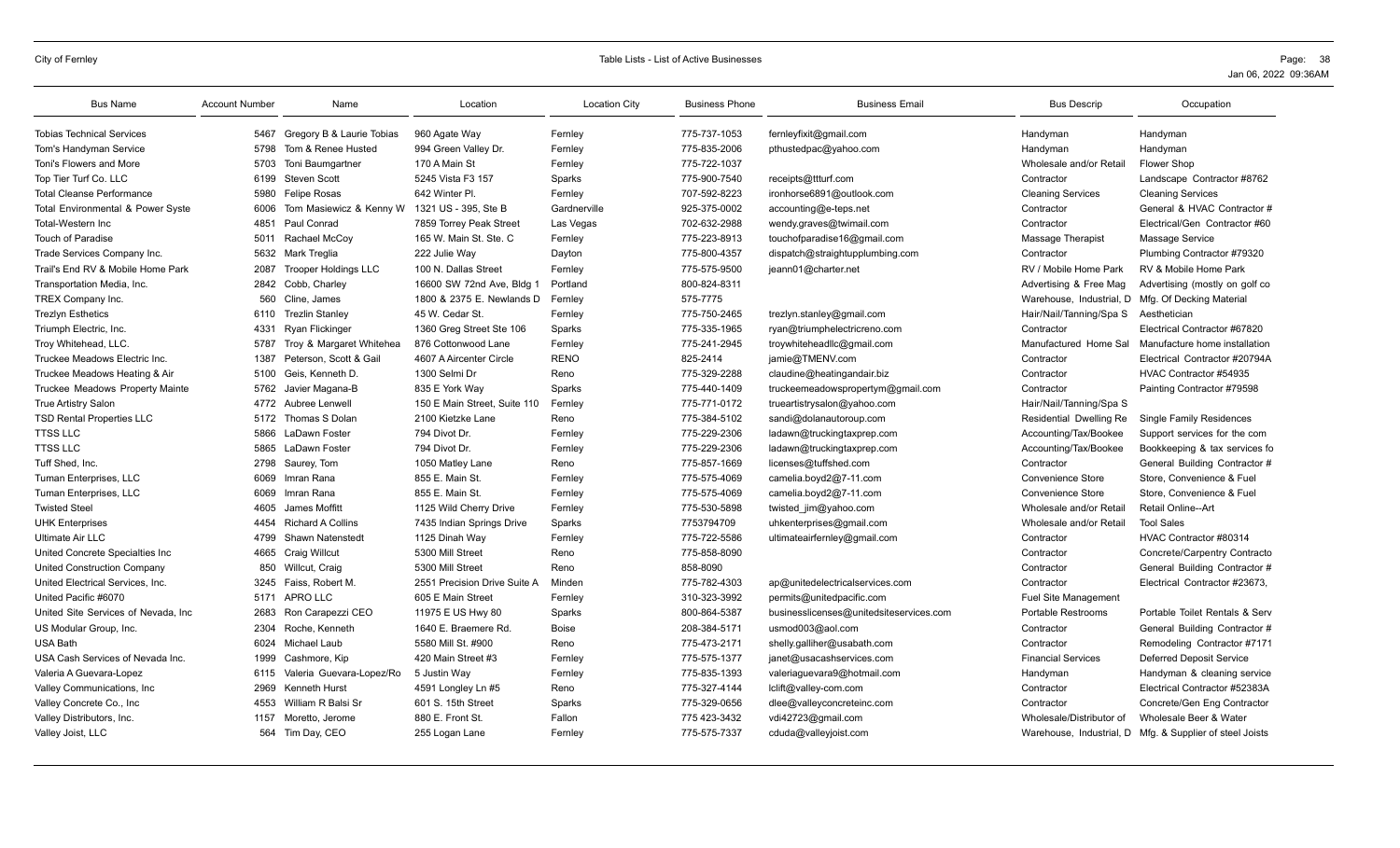| <b>Bus Name</b>                            | <b>Account Number</b> | Name                             | Location                      | <b>Location City</b> | <b>Business Phone</b> | <b>Business Email</b>           | <b>Bus Descrip</b>              | Occupation                            |
|--------------------------------------------|-----------------------|----------------------------------|-------------------------------|----------------------|-----------------------|---------------------------------|---------------------------------|---------------------------------------|
| Valley Oxygen LLC                          | 5569                  | Daniel Luna & Tito Luna          | 1281 Terminal Wav Suite 11    | Reno                 | 661-589-6800          | daniell@synergysr.com           | Equipment Rentals, Sup          | Medical Equipment Sales and           |
| Valley Pest Control, Inc.                  | 3237                  | Anderson, George                 | 81 E. Freeport Blvd           | Reno                 | 852-7378              | vpcreno@vpcreno.com             | Pest Control                    | Pest Control                          |
| Valley Roofing LLC                         | 5863                  | Dustin Urtan                     | 1512 Hwy 395 N 7G             | Gardnerville         | 775-297-1524          | efrain@valley-roofing.com       | Contractor                      | Roofing Contractor #85321             |
| Valley Supply, LLC                         | 3453                  | Meeks, Larry & Sherry            | 1418 Wind River Rd.           | Fernley              | 560-4253              | scm1956@sbcglobal.net           | Wholesale and/or Retail         | Supply Service/Mining & Con           |
| Van Woert Bigotti Architects               | 2643                  | Van Woert III. Kenneth B.        | 1400 S. Virginia St., Suite C | Reno                 | 328-1010 x4013        | bea@vwbarchitects.com           | <b>Architect Design/Service</b> | <b>Architectural Design</b>           |
| <b>Variety Building Systems</b>            | 5663                  | Gene Aalbu                       | 7690 Diamond Vista Crt.       | Reno                 | 775-219-5555          | vbsi@att.net                    | Contractor                      | General Contractor #57724             |
| Vasko Electric Inc                         | 4709                  | Darryl A Vasko                   | 6550 Longley Ln Ste 120       | Reno                 | 775-356-1900          | robind@vasko.com                | Contractor                      | Electrical Contractor #57017          |
| Vasquez Property Maintenance               | 5555                  | Rudy Vasquez                     | 827 B St.                     | Fernlev              | 775-684-9719          | vasquezpropertymaint@gmail.com  | Handyman                        | Handyman: property mainten            |
| Vector Security Inc.                       | 5503                  | P Petrow/C Thropp/M Grad         | 2000 Ericsson Dr.             | Warrendale           | 724-741-2200          | licensing@vectorsecurity.com    | Contractor                      | Electrical Contractor #66031          |
| Vega Asphalt Paving Inc                    | 4090                  | Robert Vega Sr.                  | 1505 E. 4th St.               | Reno                 | 775-626-6658          | vega.asphalt@gmail.com          | Contractor                      | Sealing/Striping, Paving Stree        |
| Velex Inc.                                 | 5947                  | NWON LLC                         | 2595 Dallas Pkwy Suite 300    | Frisco               | 972-581-9888          | legal@velex.com                 | <b>Telecommunication Sale</b>   | Telecommunications Cell Tow           |
| Verdunity Inc.                             | 6180                  | Kevin Shepherd                   | 1601 Elm St. Floor 33         | Dallas               | 214-425-6720          | kevin@verdunity.com             | <b>Consulting Services</b>      | Professional Planning & Engi          |
| VersaGrade, Inc.                           | 5640                  | Robert A. Fehling                | 445 Western Road              | Reno                 | 775-284-1964          | accounting@versagrade.com       | Contractor                      | Grading Contractor #72539             |
| <b>Vertical Construction Erectors, LLC</b> | 6076                  | Precast Concrete Technolo        | 1260 Furneaux Rd.             | Olivehurst           | 530-749-6501          | toddw@ctuprecast.com            | Contractor                      | Concrete contractor #78191,           |
| Verti-Crete Nevada Inc.                    | 2715                  | <b>Rick Arnaud</b>               | 2495 Resource Dr.             | Hazen                | 866-357-4442          | rick@vericretenevada.com        | Contractor                      | Wall Manufacturer (pre-cast c         |
| Verus Associates Nevada LLC                | 5201                  | Delbert Boyle & Donald Me        | 9210 Prototype Dr. #101       | Reno                 |                       | contact@verusaec.com            | <b>Engineering Services</b>     | <b>Engineering Services</b>           |
| Villa Mini Storage                         | 5554                  | Christopher & Tara Johnse        | 865 Villa Way                 | Fernley              | 530-260-4441          | admin@villaministorage.com      | Storage                         | <b>Storage Units</b>                  |
| Vinnie's Electric Inc.                     | 4202                  | <b>Vincent Kellison</b>          | 16 Salvadore Dr. Unit H       | Fernley              | 775-316-0029          | vinnieselect@gmail.com          | Contractor                      | Electrical Contractor #57337          |
| Vision Design Painting Inc.                | 4240                  | Jon Lindberg & Rich Perez        | 11 Glen Carran Circle         | Sparks               | 775-448-6162          | jon1@visiondesignpainting.com   | Contractor                      | Painting Contractor #66362A           |
| Vivint, Inc.                               | 3975                  | Alex Dunn - President            | 2899 W 3675 S                 | West Haven           | 877-479-1670 x3       |                                 | <b>Security Services</b>        |                                       |
| Vogue Laundry & Cleaners, Inc.             |                       | 3743 Jim Meeks                   | 175 5th Street                | Elko                 | 775-738-5156          | vogue@voguelinen.com            | <b>Cleaning Services</b>        | Linen & Uniform Rentals - Jan         |
| Wachter Inc.                               | 5089                  | <b>Bradley Botteron</b>          | 16001 W 99th Street           | Lenexa               | 913-541-2500          | businesslicense@wachter.com     | Contractor                      | Electrical Contractor #54204          |
| Wai C Louie Trust                          | 5587                  | Louie, Wai Chung                 | 600 Country Dr                | Fernley              | 775-544-8398          |                                 | Residential Dwelling Re         | Residential Rental Dwelling/L         |
| Walgreens #12488                           |                       | 4142 Nathan Crary                | 1280 US Highway 95A N         | Fernley              | 847-527-4103          | desira.a.daniel@walgreens.com   | Wholesale and/or Retail         | <b>Retail Drug Store</b>              |
| Walgreens #12488                           | 4142                  | Nathan Crary                     | 1280 US Highway 95A N         | Fernley              | 847-527-4103          | desira.a.daniel@walgreens.com   | Wholesale and/or Retail         | Retail Drug Store                     |
| Walker Lake Disposal, Inc.                 | 3528                  | <b>Bill Austin</b>               | 8383 Reno Hwy                 | Fallon               | 775-423-2382          | admin@walkerlakedisposal.com    | Waste Hauling, Disposal         | <b>Commercial Disposal Service</b>    |
| Walker Lake Waste Hauling Permit           | 3561                  | <b>Bill Austin</b>               | 8383 Reno Hwy                 | Fallon               | 775-423-2382          | admin@walkerlakedisposal.com    | Waste Hauling, Disposal         | Commercial Waste Hauling Fr           |
| <b>Walker River Mechanical Corp</b>        |                       | 5102 Matthew J Black             | 12 State Route 208            | Yerington            | 775-463-9698          | mjblk@walkerrivermechanical.com | Contractor                      | <b>HVAC &amp; Plumbing Contractor</b> |
| Walmart #4370                              | 3289                  | Walmart Inc.                     | 1550 E. Newlands Dr. Fernle   | Fernley              | 775-575-4832          | complic@wal-mart.com            | Wholesale and/or Retail         | Retail Store - Grocery, Drug &        |
| Walmart #4370                              | 3289                  | Walmart Inc.                     | 1550 E. Newlands Dr. Fernle   | Fernley              | 775-575-4832          | complic@wal-mart.com            | Wholesale and/or Retail         | Retail Store - Grocery, Drug &        |
| Walsh Odyssey Engineering Ltd              | 1822                  | Frank Bidart/Gabriel Wittler     | 895 Roberta Lane Ste 104      | Sparks               | 775-359-3303          | officemanager@odysseyreno.com   | <b>Engineering Services</b>     | Civil Engineering & Land Surv         |
| <b>Washington Federal</b>                  | 4519                  | Wendy Fagundes                   | 1480 US Hwy 95A North         | Fernley              | 775-575-7717          | fernley.office@wafd.com         | <b>Bank/Credit Union</b>        |                                       |
| Waste Management                           | 3560                  | <b>Waste Hauling Permit</b>      | 1100 US 95A                   | Fernley              | 775-575-7150          | crodarte@wm.com                 | Waste Hauling, Disposal         | Commercial Waste Hauling Fr           |
| Waste Management of Nevada                 | 1356                  | <b>Bret Hansen</b>               | 1100 S. Hwy 95A               | Fernley              | 775-575-7150          | dwicklun@wm.com                 | Waste Hauling, Disposal         | Waste Hauling/Garbage Trans           |
| Water Unlimited                            | 1963                  | Bruch, Chris                     | 405 S. 18th Street            | Sparks               | 359-9333              | chris@waterunlimited.net        | Contractor                      | Install Equip to Treat Water C        |
| <b>Waters Septic Tank Service</b>          | 931                   | Waters Vacuum Truck Serv         | 4275 Rewana Way               | Reno                 | 775-825-1595          | joewaters@watersvacuum.com      | Contractor                      | General Engineering Contract          |
| Wayne A Pederson, A Professional           | 4482                  | Wayne A Pederson                 | 25 E Main Street #B           | Fernley              | 775-463-3217          | wayne@wpedersonlaw.com          | Attorney/Legal Services         |                                       |
| We Can Warriors                            | 6258                  | Miki Saavedra                    | 1004 Scott Dr                 | Fernley              | 775-750-6698          | mikijosaavedra375@gmail.com     | Restaurant/Fast Food/F          | Food Trailer                          |
| Webstaurant Store, Inc.                    | 5785                  | Webstaurant Store, Inc.          | 2275 East Newlands Dr         | Fernley              | 717-392-7974          | tax@clarkinc.biz                | Warehouse. Industrial. D        | <b>Distribution Center</b>            |
| WEDCO, Inc.                                | 4650                  | <b>Winifred Elmore</b>           | 450 Toano Street              | Reno                 | 775-329-1131          | amartin@wedcoinc.com            | Wholesale and/or Retail         | <b>Electrical Distribution Wholes</b> |
| Wells Fargo Bank N.A.                      |                       | 573 Fabrizio Galli, Vice Preside | 1400 Newlands Dr. E           | Fernley              | 806-767-7477          | businesslicense@wellsfargo.com  | <b>Bank/Credit Union</b>        | <b>Bank</b>                           |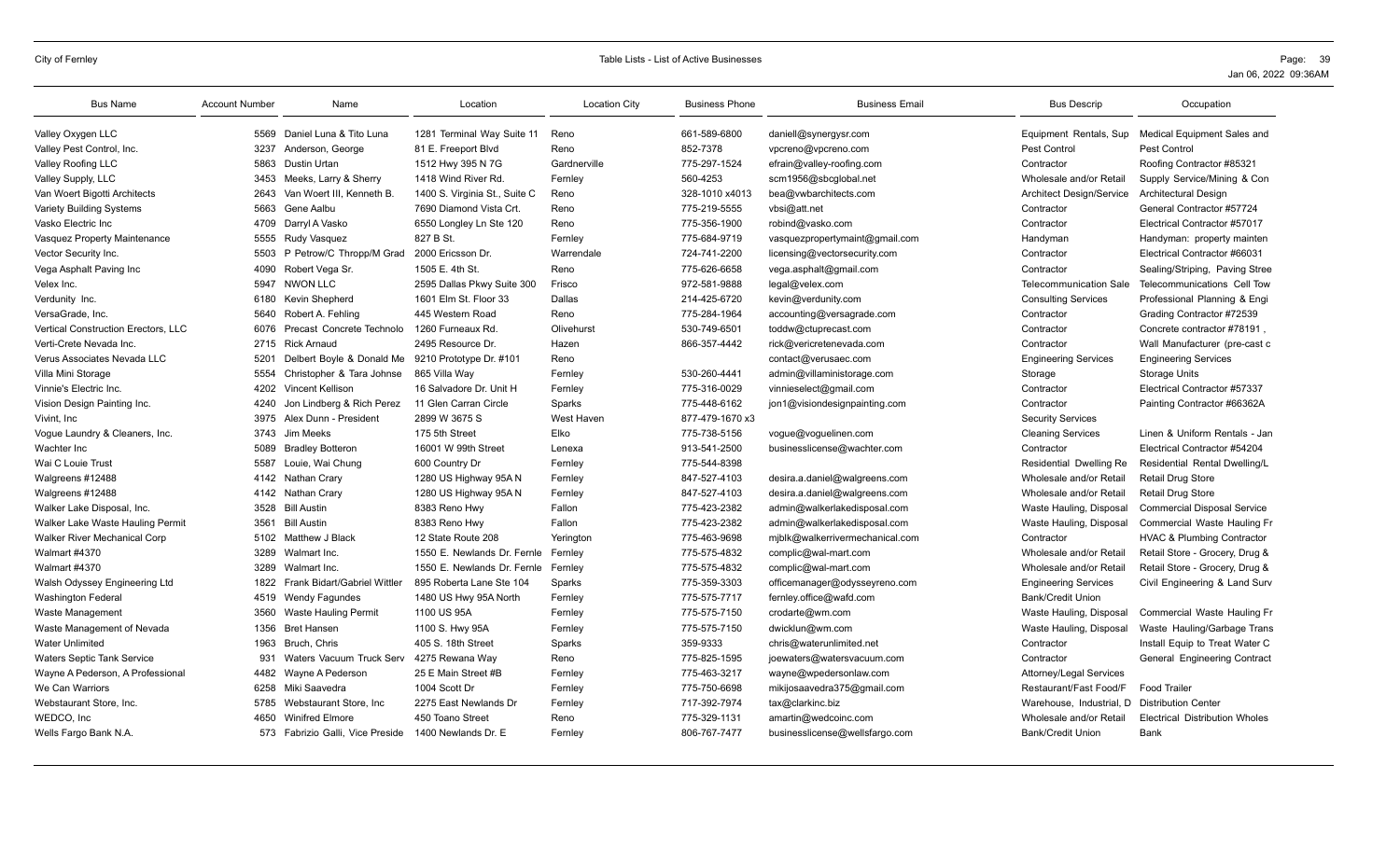| <b>Bus Name</b>                    | <b>Account Number</b> | Name                        | Location                       | <b>Location City</b>  | <b>Business Phone</b> | <b>Business Email</b>             | <b>Bus Descrip</b>             | Occupation                           |
|------------------------------------|-----------------------|-----------------------------|--------------------------------|-----------------------|-----------------------|-----------------------------------|--------------------------------|--------------------------------------|
| <b>Werth Living Trust</b>          |                       | 5953 Lynn F. Werth          | 700 Starlite Dr/810 Sunny L    | Fernley               | 775-323-3356          | lynnx67@gmail.com                 | Residential Dwelling Re        | <b>Residential Rental Dwelling:</b>  |
| Wesley's Home Repair               | 5949                  | Wesley Moody                | 155 Shadow Mountain Dr.        | Fernley               | 619-756-9056          | wesleycmoody@gmail.com            | Handyman                       | Handyman                             |
| <b>West Coast Paving</b>           |                       | 2692 Sander, Jeff           | 2375 E. 4th Street             | Reno                  | 852-3101              | cgable@westcoastpaving.net        | Contractor                     | General Engineering Contract         |
| West 'N Whit Boutique              |                       | 6141 Madison Avila          | 45 W. Cedar                    | Fernley               | 775-622-7455          | madisonsway@yahoo.com             | Wholesale and/or Retail        | Women's Clothing Retail              |
| West Nevada Electric               | 5729                  | Rory T. Spellman            | 1733 Hymer Avenue              | Sparks                | 775-624-1350          | deb-wnvelectric@att.net           | Contractor                     | Electrical Contractor #58157         |
| Western Big R Distribution, Inc.   | 5350                  | Lane McAllister, John McAl  | 415 Hwy 95A, Bldg J, Ste 10    | Fernley               | 775-575-2995          | john@bigrwest.com                 | Warehouse, Industrial, D       |                                      |
| Western Electric Group, LLC        | 6201                  | Sara J Sharkey              | 1215 Kepple Ln #8              | Sparks                | 775-284-0371          | westernelectricgro@sbcglobal.net  | Contractor                     | Electrical Contractor #58613         |
| Western Nevada Supply Co           | 4002                  | <b>Richard Reviglio</b>     | 950 S Rock Blvd                | Sparks                | 775-353-0212          | accountinggroup@goblueteam.com    | Wholesale and/or Retail        | <b>Wholesale Supplier</b>            |
| Western Pacific Electric, INC.     | 5273                  | Clifford Springmeyer & Ky   | 1901 Frazer Avenue             | Sparks                | 775-324-2700          | officemanager@wpeinc.com          | Contractor                     | Electrical Contractor #55427         |
| Western Single Ply                 | 5111                  | John Tanner                 | 1560 Industrial Way            | Sparks                | 916-784-6655          | deni75wsp@gmail.com               | Contractor                     | Roofing Contractor #33396            |
| Westernaire Inc.                   | 2171                  | Johnson, Gary               | 270 Double Back Rd.            | Reno                  | 677-1040              |                                   | Contractor                     | Refrigeration & Air Conditionin      |
| Westex Consulting Engineers, LLC   | 6228                  | Blake D. Carter             | 3500 Lakeside Court. Ste 20    | Reno                  | 775-771-9539          | blake@westexconsulting.com        | <b>Engineering Services</b>    | Engineering, Geotechnical, In        |
| Weston Window Wash                 | 5012                  | Glen V Weston Jr            | 3415 Elm St                    | <b>Silver Springs</b> | 775-315-7247          | glenwww@live.com                  | <b>Cleaning Services</b>       | <b>Window Washing Service</b>        |
| <b>Westpac Construction, LLC</b>   | 5731                  | Thomas O'Brien              | 1425 Heaven Dr                 | Sparks                | 760-677-5232          | tomobrien88@gmail.com             | Contractor                     | General Building Contractor #        |
| What are YOU Missing Chiropractic  | 4835                  | James E Thompson            | 165 W Main Street Suite B      | Fernley               | 775-980-6317          |                                   | Chiropractic                   |                                      |
| Whiskey Limas LLC                  | 6221                  | <b>Erik Litak</b>           | 5000 Hwy 95A                   | Fernley               | 775-219-4216          | erick@illuminedarms.com           | <b>Property Rentals</b>        | Commercial property lease/re         |
| <b>Whiskey Rose Company</b>        | 5689                  | Stephanie Kidd              | 872 Cottonwood Lane            | Fernley               | 775-230-9655          | whiskeyroseco@yahoo.com           | Wholesale and/or Retail        | Retail clothing boutique             |
| <b>Whitaker Arms LLC</b>           | 244                   | Hendrix, Ray & Barbara      | 360, 380 Jill Court            | Fernley               | 775-722-5857          | barbara hendrix@sbcglobal.net     | Residential Dwelling Re        | Apartments                           |
| White Cap, L.P.                    | 5139                  | HD Supply GP & Managem      | 3671 Old Winter Garden Rd.     | Orlando               | 407-841-4755          | businesslicenseswc@hdsupply.com   | Wholesale and/or Retail        | Retail/Wholesale Construction        |
| Wigwam Restaurant & Casino         | 3761                  | Fernley Bonanza Corp        | 255 W. Main Street             | Fernley               | 775-575-2573          | scottrate@nuggetcasinos.com       | Restaurant/Fast Food/F         | Restaurant/Bar                       |
| Wigwam Restaurant & Casino         | 3761                  | Fernley Bonanza Corp        | 255 W. Main Street             | Fernley               | 775-575-2573          | scottrate@nuggetcasinos.com       | Restaurant/Fast Food/F         | Restaurant/Bar                       |
| <b>Wild West Burgers</b>           | 5565                  | <b>Blaine Flores</b>        | 885 Winnemucca Street          | Nixon                 | 775-442-1074          | wildwestburgers885@yahoo.com      | Mobile Vendor                  | Mobile Food Vendor/Catering          |
| Wileys Plumbing & Heating Inc.     | 3042                  | Teresa R. Wilev             | 5303 Louie Lane #17            | Reno                  | 851-7114              | info@wileysreno.com               | Contractor                     | Plumbing & Heating Contract          |
| William & Charlene Meyer           | 1236                  | Meyer, Bill & Charlene      | 45 Beverly Court               | Fernley               | 775-575-4913          | wsmeyer1@sbcglobal.net            | <b>Property Rentals</b>        | <b>Commercial Property Rental</b>    |
| William E Resse                    | 6156                  | Robert & Tami Thompson/     | 545 Starlite Dr/580 Starlite D | Fernley               | 775-575-9550          | melissallrealty@gmail.com         | Residential Dwelling Re        | <b>Residential Rentals: 4-plexes</b> |
| William Hill Race & Sports Book    | 3554                  | William Hill Nevada I       | 1190 E Main Street             | Fernley               | 725-204-4565          | Irankin@williamhill.us            | Casino                         | Sports Book Kiosk                    |
| William Hill Race & Sports Book    | 4213                  | William Hill Nevada II      | 1380 W Newlands Drive          | Fernley               | 702-754-1800          | contact@williamhill.us            | Casino                         | Race & Sports Book                   |
| William Hill Race & Sports Book    | 4703                  | William Hill Nevada I       | 1705 Hwy 50A                   | Fernley               | 702-754-1800          | contact@williamhill.us            | Casino                         |                                      |
| William Hill Race & Sports Book    | 4740                  | William Hill Nevada I       | 206 Logan Lane                 | Fernley               | 702-754-1800          | contact@williamhill.us            | Casino                         |                                      |
| <b>William Salin</b>               | 6270                  | William Salin               | 942 Jasper Way                 | Fernley               | 775-843-7813          | justplainbill13@mail.com          | Handyman                       | Handyman                             |
| William Scotsman, Inc.             | 5828                  | <b>Bradley Soultz</b>       | 901 S. Bond Street Suite 60    | Baltimore             | 410-931-6039          |                                   | Equipment Rentals, Sup         | Lease/sale of mobile offices         |
| William Thoughts Enterprises LLC   | 6129                  | Kacey Aguiar/Racheal Tho    | PO Box 6552                    | Fallon                | 775-400-2030          | info@blazinglazing.com            | Amusement. Entertainm          | Mobile lazer tag                     |
| <b>Wilson Transport</b>            | 294                   | Wilson, Arthur & Theresa    | 820 Winnie Lane                | Fernley               | 775-575-5779          | wilson transport@sbcglobal.net    | Trucking & Transporatio        | Trucking                             |
| Winding Way Properties LLC         | 6158                  | Winding Way Properties LL   | 780 Sunny/145 Curry/155 C      | Fernley               | 775-575-9550          | betsyllrealty@gmail.com           | Residential Dwelling Re        | <b>Residential Rentals</b>           |
| Wiser Drywall Inc                  |                       | 4982 Ralph & Donna Wiser    | 864 Deming Way                 | Sparks                | 775-331-2200          | wiserdrywallW@att.net             | Contractor                     | Drywall, Stucco Contractor #5        |
| Wolf Den Media Productions LLC     | 6273                  | Jacob Sovey                 | 1045 Freemont St.              | Fernley               | 775-470-1890          | info@wolfdenmediaproduction.com   | <b>Business Specific Profe</b> | Full service media house             |
| Wolf Equipment Service LLC         | 5901                  | Chris Vaharten / Barbara V  | 175 Westward Ln                | Fernley               | 775-980-6273          | barbarav@wolfequipmentservice.com | <b>Business Specific Profe</b> | Home office: sales/service/rep       |
| Wood Env & Infrastructure Solution | 3135                  | Wood Env. & Infrast. Soluti | 9460 Double R Blvd. Ste. 20    | Reno                  | 775-331-2375          | tax.eis@woodplc.com               | <b>Engineering Services</b>    | Engineering, Environmental,          |
| Wood Rodgers, Inc.                 | 2424                  | Mark Rodgers                | 1361 Corporate Blvd            | Reno                  | 916-341-7760          | ap@woodrodgers.com                | <b>Engineering Services</b>    | <b>Civil Engineering</b>             |
| WR George Livestock Trucking LL    | 4702                  | <b>William George</b>       | 1690 Andy Way                  | Fernley               | 775-219-6029          |                                   | Trucking & Transporatio        |                                      |
| WSP USA Inc.                       |                       | 6227 WSP Global Inc.        | 300 S. Fourth Street           | Las Vegas             | 973-407-1072          | daniel.frederick@wsp.com          | <b>Engineering Services</b>    | Professional engineering cons        |
|                                    |                       |                             |                                |                       |                       |                                   |                                |                                      |